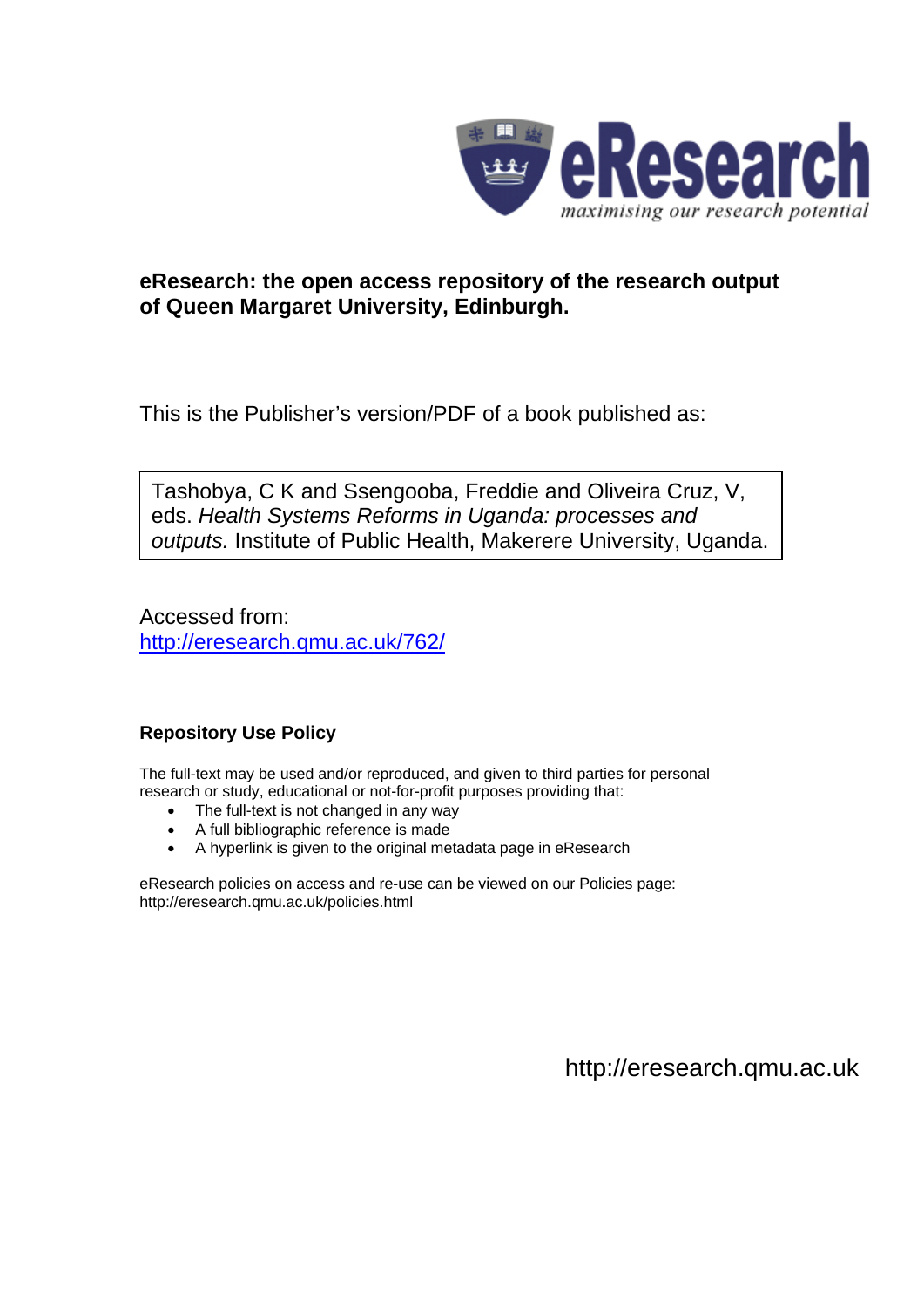# Table of Contents

|      | Chapter 1 The Ugandan health systems reforms: miracle or mirage?<br>by Rob Yates, Christine Kirunga Tashobya, Valeria Oliveira Cruz,<br>Barbara McPake, Freddie Ssengooba, Grace Murindwa, Peter Lochoro,<br>Juliet Bataringaya, Hanif Nazerali and Francis Omaswa | 15 |
|------|--------------------------------------------------------------------------------------------------------------------------------------------------------------------------------------------------------------------------------------------------------------------|----|
|      | Chapter 2 Is the sector-wide approach (SWAp) improving health<br>sector performance in Uganda?<br>by Valeria Oliveira Cruz, Ros Cooper, Barbara McPake, Rob Yates,<br>Freddie Ssengooba, Francis Omaswa, Christine Kirunga Tashobya and<br>Grace Murindwa          | 29 |
| эI   | Chapter 3 Health sector reforms and increasing access to health<br>services by the poor: what role has the abolition of user fees<br>played in Uganda?<br>by Christine Kirunga Tashobya, Barbara McPake, Juliet Nabyonga<br>and Rob Yates                          | 45 |
|      | Chapter 4 Medicines - driving demand for health services in Uganda?<br>by Hanif Nazerali, Martin Olowo Oteba, Joseph Mwoga and Sam Zaramba                                                                                                                         | 61 |
| its. | Chapter 5 Public-private partnership in health: working together to<br>improve health sector performance in Uganda<br>by Peter Lochoro, Juliet Bataringaya, Christine Kirunga Tashobya<br>and Joseph Herman Kyabaggu                                               | 83 |
|      | Chapter 6 Meeting the challenges of decentralised health service<br>delivery in Uganda as a component of broader health sector reforms<br>by Grace Murindwa, Christine Kirunga Tashobya, Joseph Herman Kyabaggu,<br>Eliseus Rutebemberwa and Juliet Nabyonga       | 97 |

Chapter 7 **Have systems reforms resulted in a more efficient and** 109 **equitable allocation of resources in the Ugandan health sector?** by Freddie Ssengooba, Rob Yates, Valeria Oliveira Cruz and Christine Kirunga Tashobya

Foreword 5

Acknowledgements 9

Biographies **11** 

© Institute of Public Health, Makerere University, Uganda; Health Systems Development Programme, London Schoo of Hygiene & Tropical Medicine, UK; and Ministry of Health, Uganda

Suggested citation:

Health Systems Reforms in Uganda: processes and output Christine Kirunga Tashobya, Freddie Ssengooba and Valeria Oliveira Cruz (editors). Health Systems Development Programme, London School of Hygiene & Tropical Medicine, UK.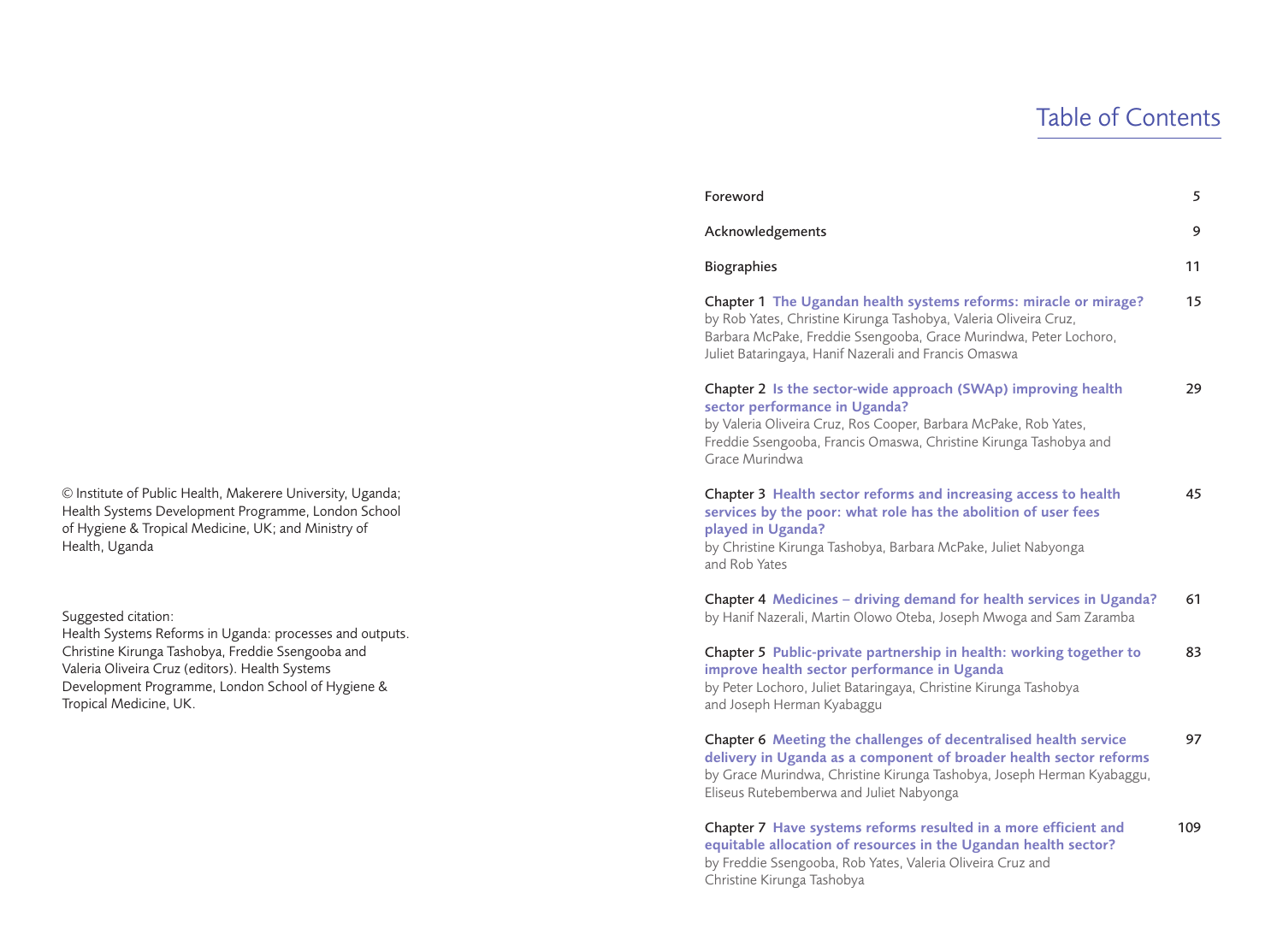# **Taking responsibility for sustainable improvements in the health status of Ugandans**

During the 1970s and 1980s, Uganda went through a period of political and economic upheaval, resulting in the breakdown of many services. In the health sector this was characterized by general system failure. Funding was grossly insufficient, leading to problems of meagre and late salaries for health workers, permanent shortages of medicines and supplies, and dilapidated infrastructure. The National Resistance Movement, headed by President Yoweri Museveni, took power in 1986. Initial efforts by this government were focused on the restoration of law and order and on the reestablishment of public systems. However, there was minimal government funding available for social services including the health sector. Many bilateral and multilateral donors intervened to provide post-conflict support including emergency rehabilitation of the health infrastructure. These international agencies focused their support on specific aspects of the health sector (usually disease programmes) in particular parts of the country. Districts which were closer to the capital city and easily accessible attracted many donor projects, while districts which were remote and difficult to access received few or no projects at all.

Following these efforts, there were some improvements in health outputs and outcomes, which was not surprising given their initially very low levels. However, most of these gains were seen to be stagnating or reversing by the mid-1990s. There were growing concerns that the health sector was failing to deliver the expected levels of improvements in outputs and outcomes, despite what was considered an appreciable amount of funding support. In the words of one World Bank official, the health sector had become a 'bottomless pit'!

In fact, the real challenge was that due to the fragmented nature of support, there was minimal understanding of the basic features of the sector (e.g. size of the sector, significance of the different players, quantification of requirements versus what was available). Policy recommendations were often adopted from other country strategies and applied to Uganda without due consideration to the local context. Donor project activities were independent of government activities, and there were no provisions made to allocate government resources to fund the activities following completion of the individual projects. For example, in the mid-1990s, UNICEF was no longer able to maintain its level of funding for the Uganda National Expanded Programme for Immunisation. No preparations had been made for sustaining the activities using government funding and as a result, immunisation coverage plummeted again (following an increase during the 1980s and 1990s).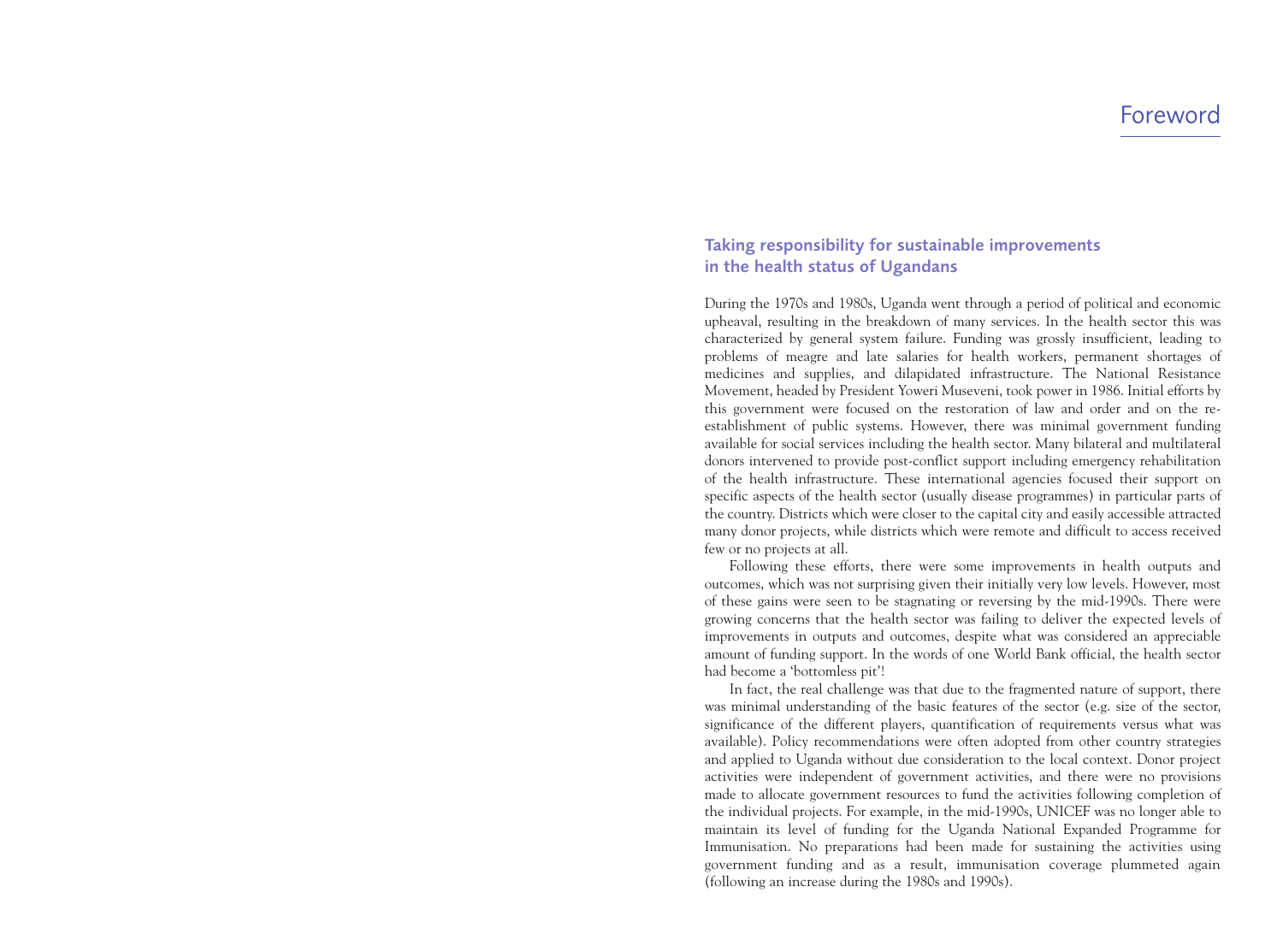#### 6 Health Systems Reforms in Uganda: processes and outputs Foreword 7

In the 1990s, in light of these problems, the government initiated the process of preparing a National Health Policy and a Health Sector Strategic Plan. At the same time, a number of bilateral and multilateral agencies had become disillusioned with the project-based method of delivering aid and the international community thus began to question the existing modalities of providing Overseas Development Assistance (ODA). Hence the advent of the sector-wide approach for (SWAp) health development where, instead of focusing on individual projects, donors would support and fund the implementation of a coordinated, sector-wide strategy. Since the challenges of managing ODA were a key feature of the National Health Policy and Health Sector Strategic Plan, Uganda readily embraced this new development.

The health sector stakeholders that were involved in the development of the National Health Policy and Health Sector Strategic Plan (2000/01-2004/05) under the SWAp included central (Ministries of Health, Finance, Public Service, Local Government, Education) and local government officials, representatives of multi-lateral and bilateral agencies, NGOs and private providers of health services. The then Minister of Health, Hon. Dr. Crispus Kiyonga, steered the whole process, supported by a committed technical team led by Professor Francis Omaswa (Director General Health Services), Dr. Joseph Kyabaggu (Director for Planning and Development), Dr. Sam Zaramba (Director Clinical and Community Health), and Dr. Patrick Kadama (Commissioner Planning). Particular mention is also made of Dr. Hatib Njie (WHO Country Representative), Ms. Ros Cooper (DFID Uganda Country Office), Ms. Nicola Brennan, (Ireland Aid), Dr. Phil Gowers (RIP), Ms. Mary Mulusa (World Bank Headquarters, Washington) and Dr. Daniele Giusti (Uganda Catholic Medical Bureau) for their outstanding contribution.

The details of the different interventions in the National Health Policy and the first Health Sector Strategic Plan (2000/01-2004/05) and what they have achieved are well articulated in the different chapters of this book.

In the first chapter, Yates et al. provide a useful overview of the achievements of the health sector, in terms of key outputs, since the development of the first Health Sector Strategic Plan and the launch of the SWAp in Uganda in 2000. They identify a number of demand and supply side factors that contributed to these achievements, each of which are taken up in the subsequent chapters and discussed in more detail to determine their respective contribution to the overall programme of health systems reforms in the country. Oliveira Cruz et al. outline the mechanisms and processes of the Ugandan health SWAp, discuss its major benefits, and outline challenges for the future. Kirunga Tashobya et al. investigate the implications of a major demand side policy instigated in 2001, namely, the abolition of user fees in public health facilities. They employ a range of data sources to show that this policy led to a dramatic increase in utilisation of primary health care services in the country, particularly by the rural poor. Nazerali et al. provide a detailed description of the reforms in the financing and supply of medicines, one of the three critical inputs to health care, which led to significant improvements in the availability of essential medicines in local primary health care facilities. Lochoro et al. discuss the role of partnership with the private sector, focusing in particular on progress made in partnership with the private-not-for-profit sub-sector which has contributed to greater alignment and coordination in the supply of health care services in the country. Also on the supply side, Murindwa et al. investigate the contributions of key changes in the organisation of local level primary health care services, focusing on human resources, infrastructure (the other two critical inputs to health care in addition to medicines), and supervision and monitoring. Finally, Ssengooba et al. analyse available financial data to determine the extent to which these reforms have yielded improvements in efficiency and equity in the Ugandan health sector.

I would also like to point out a few key critical higher level factors that are common to each of the reforms discussed in this book.

Firstly, the importance of government stewardship cannot be overemphasized. The Ministry of Health (in collaboration with other institutions of government) has led the process with deliberate consultation with the different stakeholders to the sector. The majority of key decisions have been made following a consensus-building approach and in cases where this has not happened (e.g. abolition of user fees), the government has based its decisions on available information and prevailing circumstances.

Second, there has been increasing use of government mechanisms at the national, sectoral, and local government levels for purposes of planning, financing, procurement, and monitoring and evaluation, rather than using separate donor project systems. This has very important implications for developing systems that are sustainable by the government in the medium and longer term.

Third, it is crucial to build the trust and confidence of the stakeholders in order to ensure a successful partnership. However, this entails substantial transaction costs. For example, it took more than four years to agree to the Health Sector Strategic Plan 2000/01-2004/05, with innumerable meetings between stakeholders in and outside the country and several consultations between multilateral and bilateral agencies' representatives and their headquarters. Nevertheless, this process was necessary to enable the stakeholders to agree to and own a common vision and objectives.

We are very proud of what this process has achieved. Many infections have been prevented given the improved coverage of immunisation and other preventive and promotive programmes. The proportion of the population that is able to access ambulatory services almost doubled over four years (from 0.42 out-patient visits per person per year in 1999/00 to 0.79 visits in 2003/04). The last Uganda Demographic and Health Survey (UDHS) was carried out in 2000/01 at the time when these reforms were just beginning. It is expected that the UDHS of 2005/06 will show some improvements in mortality figures given these improvements in health sector outputs. This is expected despite the observed stagnation or worsening of some of the other determinants of health including the increase in poverty (in both absolute and distributional terms) and insecurity in some parts of the country.

Nevertheless, there are a number of challenges that have been, and are continuing, to emerge. The above improvements have occurred largely because of efficiency gains rather than big increases in the overall health sector resource envelope. In particular, an increasing proportion of financial support for the sector is channelled through the government budget (i.e. government funding plus donor budget support) rather than through individual donor projects, resulting in greater efficiency and equity in resource allocation. The interventions that have been articulated in the second Health Sector Strategic Plan for the period 2005/06 to 2009/10 focus more strategically on reducing child and maternal mortality and morbidity, including the provision of emergency obstetric care (basic and comprehensive) closer to rural women, and further development of prevention and treatment services for malaria and HIV/AIDS. Each of these requires efficient utilization of a bigger resource envelope for the sector.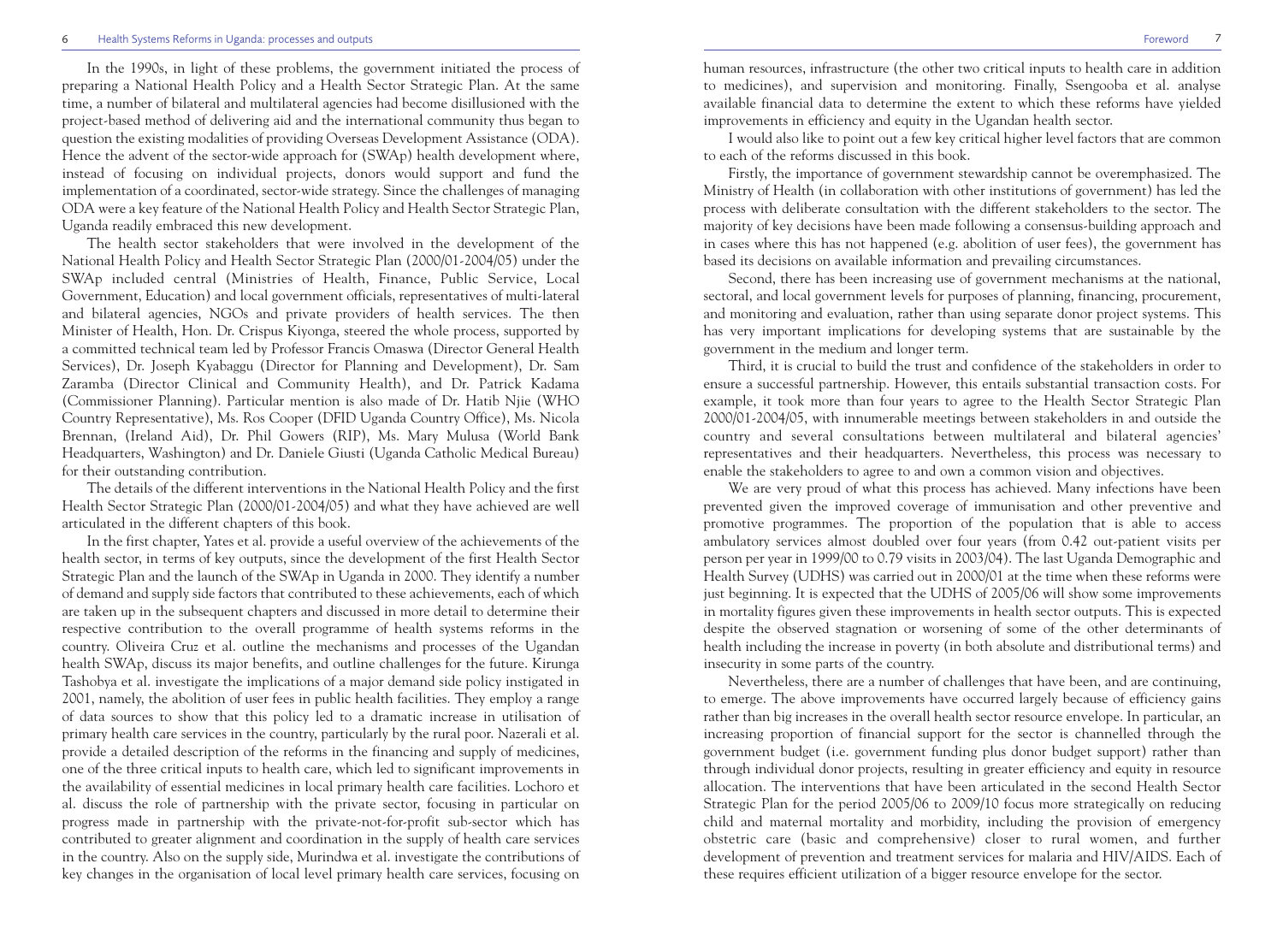#### 8 Health Systems Reforms in Uganda: processes and outputs

Further increases in the health sector resource envelope are constrained by a number of factors. These include the pledge by the government to pursue conservative management of the macroeconomy, with a firm cap on the fiscal deficit, articulated in the Poverty Eradication Action Plan 2004 (the country's Poverty Reduction Strategy Paper). Therefore, future growth in the Medium and Long Term Expenditure Frameworks (MTEF & LTEF) is restricted, thereby curtailing future public spending (government and donor), including health sector expenditure. Global health initiatives (e.g. the Global Fund to Fight AIDS, TB and Malaria, and the US President's Emergency Plan for AIDS Relief) also pose a potential threat to the efficiency of the health sector resource envelope. These initiatives use traditional project-based approaches that are not consistent with the systems approach used under the SWAp. This has resulted in the re-emergence of disease-specific projects and the use of parallel systems for planning and monitoring which have implications for equity and efficiency in resource use. Moreover, funds from these less efficient funding sources are included in the health sector resource envelope outlined in the MTEF and LTEF and thus potentially displace resources allocated through the (more efficient) government budget.

As a final comment, sustaining the mutual trust established between government and development partners and other stakeholders is an ongoing challenge. This is affected by other decisions made at global, regional and national levels. The high turnover of officers in both government and other stakeholder bodies makes orientation meetings a must. There is still room for improving partnerships for health within the country, especially with the private sector, with communities, households and individuals, if these achievements are to be built on and sustained. Uganda still suffers from a high burden of preventable diseases which can only be limited by improved health literacy and involvement of the communities.

On behalf of the Government of Uganda, and in particular the Ministry of Health, we are very glad to share our experiences with other developing countries and especially those in sub-Saharan Africa. It is not often that we have success stories to share. This book has been put together by some of the Ministry of Health officials that have been involved in the implementation of these reforms, together with partners from bilateral and multilateral agencies, private healthcare providers' representatives and researchers. This collaboration has facilitated a factual and objective analysis of the experiences.

Dr. Sam Zaramba Ag. Director General of Health Services

# Acknowledgements

The editors are grateful to a number of individuals for their contribution to this publication. Due to space limitations we would like to especially thank Samantha Smith (at the time working with the Overseas Development Institute) who provided valuable support to the editing of this book; as well as Nicola Lord and Tamsin Kelk (London School of Hygiene & Tropical Medicine) who provided great support in relation to the design, printing and dissemination of this publication. We are also indebted to the funding provided by DFID Uganda for supporting the editorial and printing costs. In addition, we are grateful to DFID funding to the Health Systems Development Programme which allowed staff members to participate in this project. The opinions expressed in this book are those of the authors and do not necessarily reflect the views of the organisations providing support to this publication.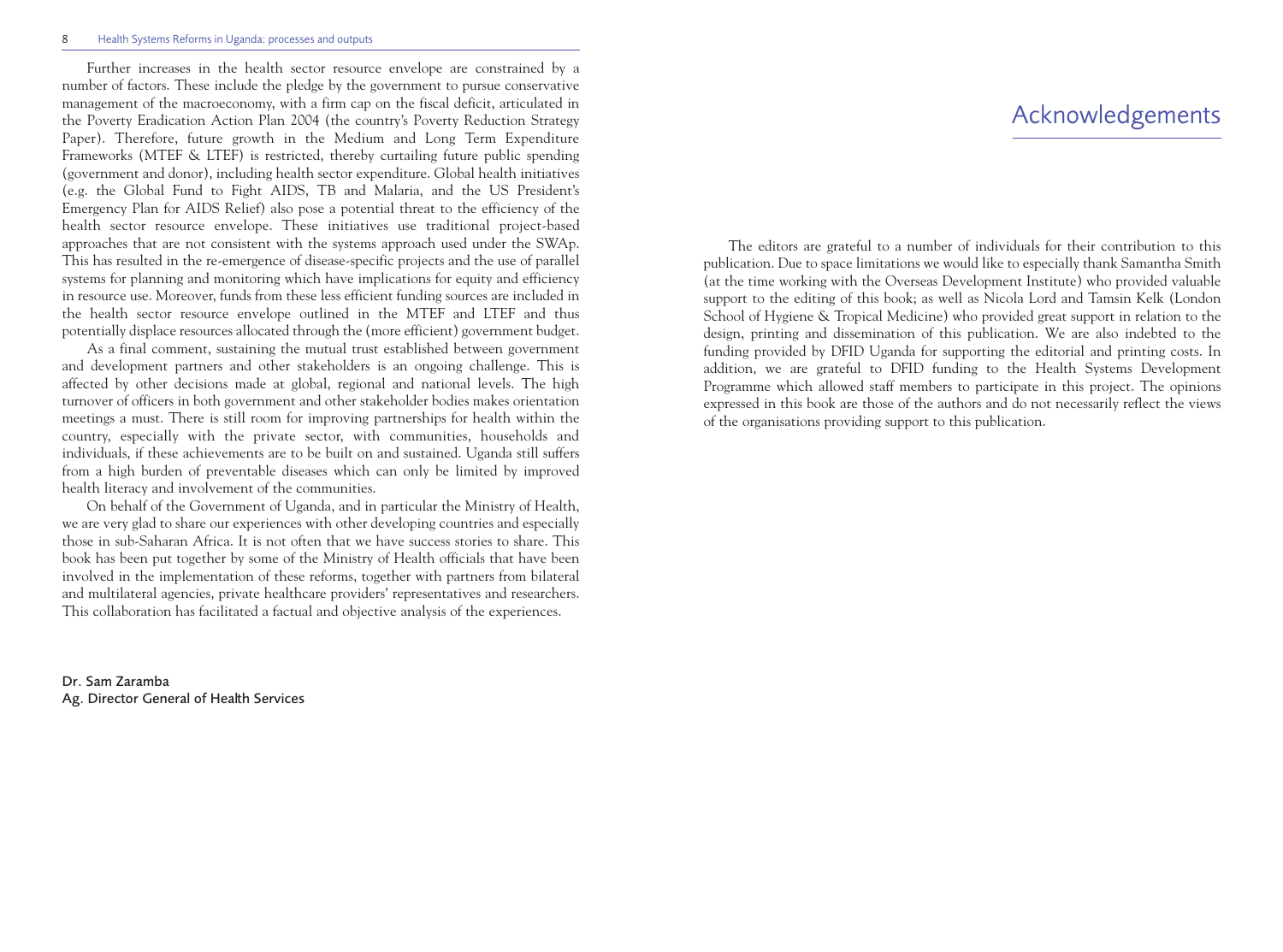### **Editors:**

Christine Kirunga Tashobya (Mb ChB; MA Demography; MSc Health Policy, Planning and Financing) is a Public Health Advisor in the Ministry of Health (MoH) in Uganda under the auspices of the Danida-funded Uganda Health Sector Programmes Support II. She has been involved in reforms in the Uganda MoH in various capacities over the last decade, especially in areas of overall policy formulation, stakeholder coordination, health financing and public-private partnership for health. Currently, she is involved in supporting districts to provide better services in the era of decentralisation and the sector-wide approach. **Email:** Christine@hsps-ug.org

Freddie Ssengooba (Mb ChB; MPH) is a member of the Health Systems Development Programme at the London School of Hygiene & Tropical Medicine, supported by DFID and Makerere University, Institute of Public Health. He is currently working on studies on human resources for health, hospital service quality, and response to performance contracts in the Ugandan health system. **Email:** sengooba@iph.ac.uk

Valeria Oliveira Cruz (MSc Health Policy, Planning and Financing) is a lecturer in the Health Systems Development Programme at the London School of Hygiene & Tropical Medicine. Her current work focuses on an investigation of the nature of the relationship between development partners and the Government of Uganda. **Email:** valeira.oliveira-cruz@lshtm.ac.uk

# **Editorial Board:**

Rob Yates (BA Economics; MBA) is seconded to the Ministry of Health in Uganda by the UK Government's Department for International Development (DFID). His work focuses on health financing mechanisms and public sector management reforms. **Email:** yatesug@infocom.co.ug

Grace Murindwa (Mb ChB; MA Health Policy, Planning and Management) works as Senior Health Planner in the Health Planning Department, Ministry of Health, Uganda. He has been actively involved in the formulation and implementation of health sector reforms in Uganda for over eight years. Currently, he is involved in providing technical support to districts especially with regard to planning and monitoring of health service delivery. **Email:** murindwag@yahoo.com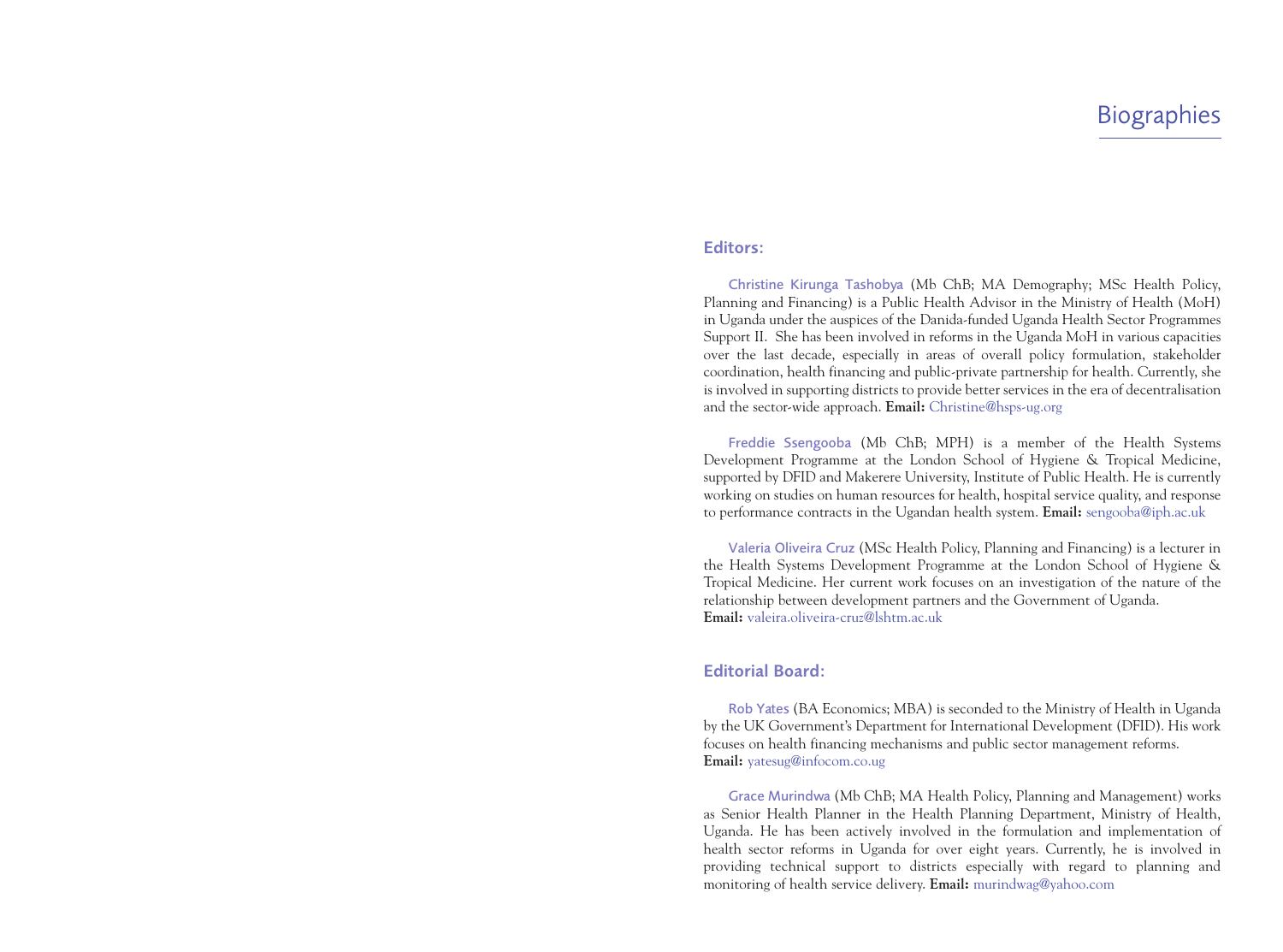Barbara McPake (BA Economics; PhD Health Economics) is Professor and Director of the Institute of International Health and Development at Queen Margaret University College, Edinburgh. Her work focuses on the economics of health systems and has included studies on health financing, human resources, and hospital reform in sub-Saharan Africa. **Email:** bmcpake@qmuc.ac.uk

# **Contributors:**

Juliet Bataringaya (BSc; Mb ChB; MSc Health Policy, Planning and Financing) worked as consultant for the Public-Private Partnership in Health Unit in the Health Planning Department, Ministry of Health, Uganda. She is now National Professional Officer for Health Systems Development at the WHO Country Office in Uganda. Current work involves strengthening of district and sub-district health systems, human resources for health development, collaboration with partners and NGOs, and mainstreaming community initiatives. **Email:** bataringayaj@ug.afro.who.int

Ros Cooper (MA Sociology of Development) worked as health adviser for the Department for International Development (DFID) in Uganda from 1999 until 2004. Since January 2005 she has worked as a policy adviser focusing on human development for DFID in the Democratic Republic of Congo. **Email:** ra-cooper@dfid.gov.uk

Joseph Herman Kyabaggu (Mb ChB; DPH, M Med) is a long-serving Health Manager who has worked for more than three decades at various levels in the Ugandan health system. He has recently retired from the civil service post of Director of Health Services (Planning and Development) at the Ministry of Health, Uganda. His areas of interest are policy analysis, health systems development and public-private partnership for health.

Peter Lochoro (Mb ChB; MSc Health Service Management) is Assistant Executive Secretary at the Uganda Catholic Medical Bureau. His work focuses on improving managerial capacity and performance assessment of the Catholic health providers in Uganda and on promoting partnership with the Ministry of Health. **Email:** plochoro@ucmb.co.ug

Joseph Mwoga (B Pharm; MPS; MPH) is a public health specialist with a pharmaceutical logistics background, currently working as Senior Pharmacist in the office of the Principal Pharmacist, Ministry of Health, Uganda. He focuses on strengthening supply systems for health commodities, and has a special interest in health systems management. **Email:** jmwoga@hsps-ug.org

Juliet Nabyonga (Mb ChB; MSc Health Economics) works with the WHO Uganda Country Office as a Health Economist. Her current work focuses on health system performance assessment, health financing, and health and poverty. **Email:** Nabyongaj@ug.afro.who.int

Hanif Nazerali (MRPS; MPH International Health and Development) is a Danida adviser attached to the Ministry of Health, Uganda through the Danish Health Sector Programmes Support. He has been involved in formulating new systems for medicines financing and supply and making them operational in Uganda over a period of four years. **Email:** hanif@hsps-ug.org

Francis Omaswa (Mb ChB; M Med FRCS) is the Special Advisor on Human Resources at the WHO Headquarters Geneva. Prior to this appointment he was the Director General for Health Services in Uganda. His major interests include health systems development, stakeholder coordination and quality assurance.

Martin Olowo Oteba (MSc Pharm; MIH) is the Principal Pharmacist, and overall coordinator and technical advisor to the Ministry of Health, Uganda on pharmaceutical policy and management. His main interests include logistics, health systems, and international health. **Email:** orukan33@hsps-ug.org or orukan33@hotmail.com

Eliseus Rutebemberwa (BSc Psychology; Mb ChB; MPH) is a lecturer at the Institute of Public Health, Makerere University, Uganda. He has worked in the Ugandan health sector for several years during which he has worked at the hospital level and as a researcher. His current areas of research are in human resources for health and hospital services. **Email:** ellie@iph.ac.ug

Sam Zaramba (Mb ChB; DLO; M Med; FAMS) is the Director of Health Services responsible for clinical and community health services in Uganda. He is an experienced health systems manager with a special interest in medicines and health supplies management and financing. As one of the top managers of the Ugandan health system, he has been deeply involved in the health sector reforms and supervises activities related to the developments in medicines management and financing. **Email:** zarambasam@yahoo.co.uk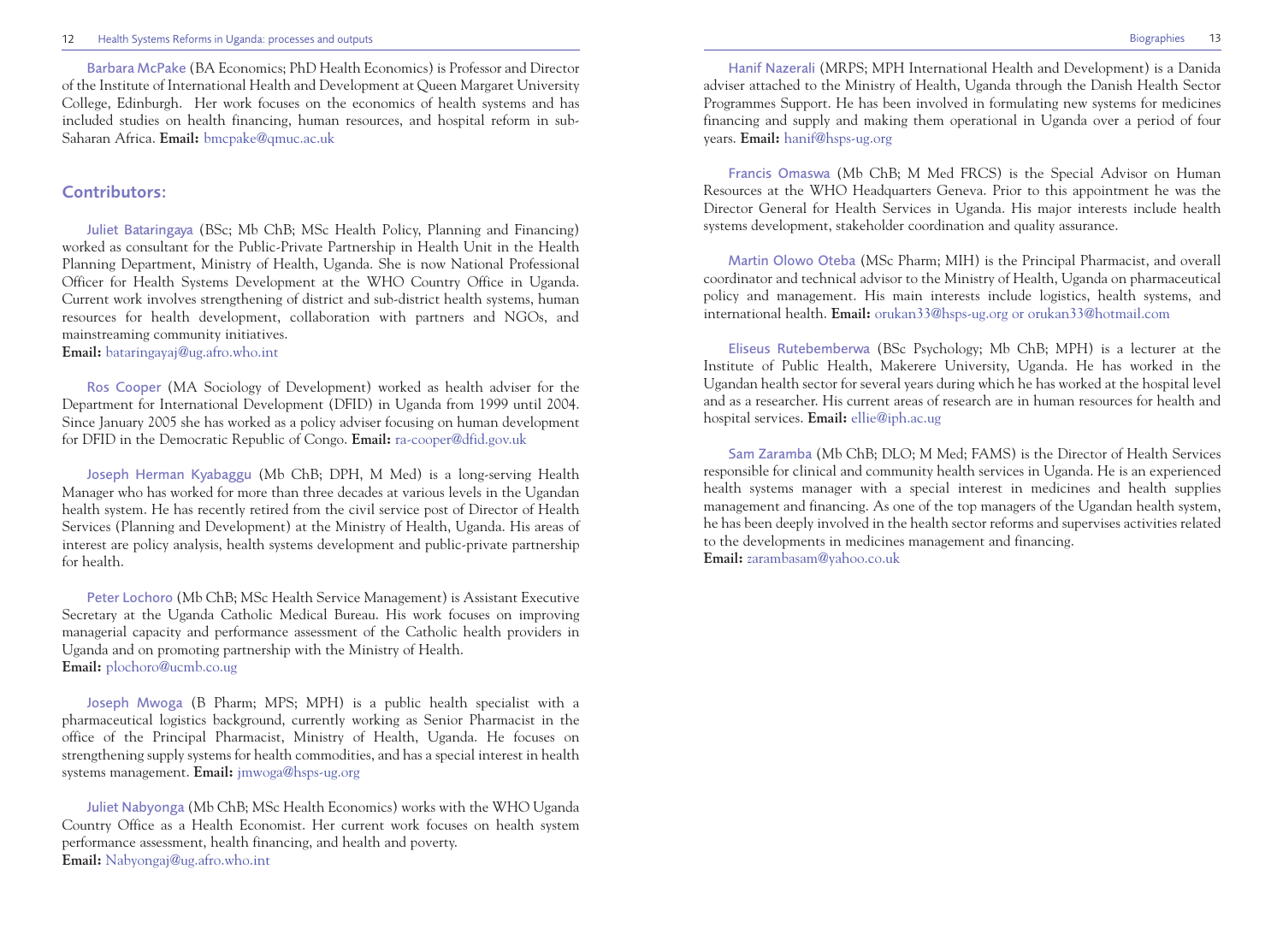# **1** The Ugandan health systems reforms: miracle or mirage?

Rob Yates, Christine Kirunga Tashobya, Valeria Oliveira Cruz, Barbara McPake, Freddie Ssengooba, Grace Murindwa, Peter Lochoro, Juliet Bataringaya, Hanif Nazerali and Francis Omaswa

#### **Summary**

Poor health indicators in the 1990s prompted the Government of Uganda and development partners to embark, at the turn of the century, on an extensive programme of health systems reforms to improve sector performance. With only a modest increase in resources, these reforms have resulted in large increases in outputs for ambulatory services. Out-patient attendances and immunisation rates have doubled. Furthermore, the growth in consumption of these services appears to be highest for the poorest socioeconomic groups. However, statistics for key in-patient services, most noticeably maternity services, remain virtually unchanged. This chapter attempts to assess the significance of these changes. Is it a miracle of improved efficiency or a mirage unlikely to lead to improved health outcomes? We try to identify the key reforms within health and across government, which may be responsible for the changes in output performance. A number of supply side reforms that have have increased the availability of essential inputs are highlighted. In addition, a major demand side policy (abolishing user fees) had a significant impact on the consumption of services. We conclude that increased utilisation of ambulatory services does signify improvements in consumer welfare and therefore health sector performance. However, stagnant maternity outputs indicate that key in-patient services are still not meeting the expectations of the population. Only reliable outcome data will resolve the debate about the significance of the changes in output indicators. Further research will also be required to disentangle the relative impact of the different components of the reforms.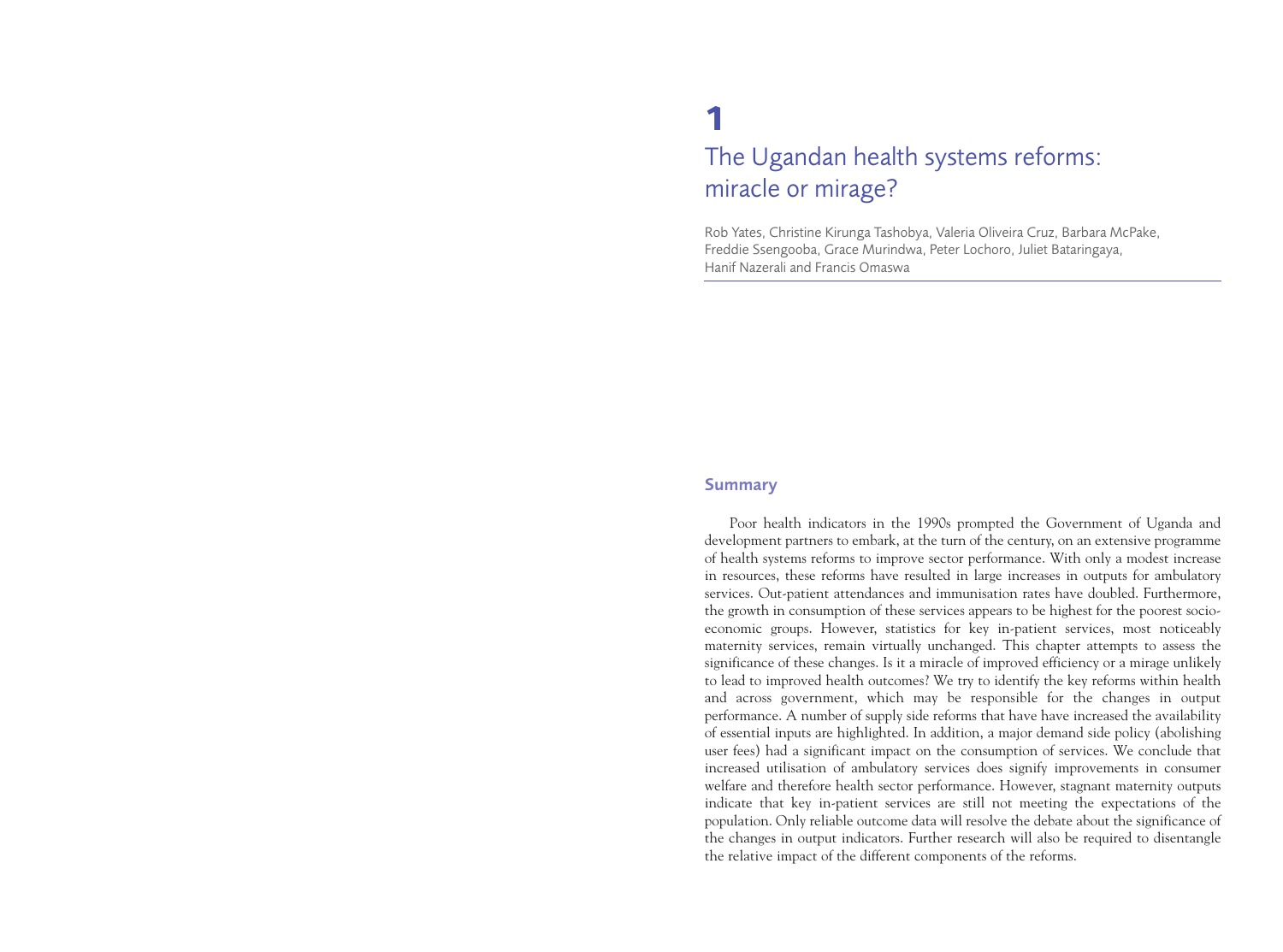# **1. Background – the Ugandan health sector pre-2001**

For a country at the forefront of development reforms, the results from the 2001 Uganda Demographic Health Survey (UDHS) (based on 2000 data) were extremely disappointing (UBOS 2001). They showed that since 1995, infant mortality figures had deteriorated and maternal mortality figures had hardly changed. As shown in Table 1, the infant mortality rate increased from 81 to 88 (per 1,000 live births) over the period 1995-2000 and in 2000 the maternal mortality rate stood at 505 (per 100,000 live births). These statistics were significantly off track for achieving the country's own Poverty Eradication Action Plan (PEAP) and Millennium Development Goal (MDG) targets.

Whilst it is not the sole responsibility of the health sector to deliver the health related MDGs, the sector clearly has an important role to play. These health status figures must therefore reflect, to some extent, poor performance of Ugandan health services during the 1990s.

It is probable that a wide range of factors contributed to this poor performance but financing and management limitations have been particularly implicated. As well as being chronically under-funded, the sector appears to have been using its limited resources inefficiently. Using a variety of sources, an analysis of total expenditure on public and private-not-for-profit (PNFP) health services at the start of this decade shows that:

- The majority of the government budget (66 percent in 1999/00) was allocated to large hospitals (regional and national) and the central Ministry of Health (MoH), whose services tended to benefit the urban (and therefore better off) population, rather than to district level facilities providing primary health care services to the rural poor (MoH 2003a; Ssengooba et al., chapter 7 below).
- Donor projects, with high overheads, focussed on investment goods and were inefficient at providing basic health care inputs (MoH 2003b).
- User charges raised little revenue, exemption schemes did not protect vulnerable groups and user fees were a significant barrier for poor people accessing services (MoH 2002; GoU 1999; MoFPED 2000).

Due to these financing conditions, very little was spent on basic health care inputs (e.g. medicines, health workers' salaries and health centre maintenance) in rural areas. As a result, the coverage of services was limited, quality was poor and, combined with the existence of patient charges, these services represented poor value for money. Not surprisingly prospective health care consumers tended to stay away, choosing either to self-treat or to attend alternative commercial sector providers (UBOS 2000). This was reflected in low levels of utilisation for out-patient services in government and PNFP health units. In the year 1999/00, the utilisation rate for out-patient services in government and PNFP units was only 0.42 visits per person (see Figure 1). Clearly the Ugandan health system was not meeting the needs of its population.

| Table 1: Stagnating health outcome indicators in Uganda in the 1990s |  |  |  |  |
|----------------------------------------------------------------------|--|--|--|--|
|----------------------------------------------------------------------|--|--|--|--|

| Indicator                                                      | 1995 | 2000 | PFAP <sup>1</sup><br><b>Target</b><br>(2005) | MDG <sup>2</sup><br><b>Target</b><br>(2015) |
|----------------------------------------------------------------|------|------|----------------------------------------------|---------------------------------------------|
| Infant Mortality Rate<br>(Deaths <1 year per 1000 live births) | 81   | 88   | 68                                           | 41                                          |
| Maternal Mortality Rate<br>(Deaths per 100,000 live births)    | 527  | 505  | 345                                          | 131                                         |

Source: MoFPED (2003).

1 Poverty Eradication Action Plan.

2 Millennium Development Goal.

# **2. Time for radical reform**

Recognising these failings, during the late 1990s, the Government of Uganda (GoU) initiated a comprehensive programme of radical health sector reforms. This included the decision to implement a sector-wide approach (SWAp) in order to improve coordination and therefore efficiency and equity in the sector. The SWAp was officially launched in August 2000.

The blueprint for the SWAp has been the Health Sector Strategic Plan (HSSP) of 2000/01 to 2004/05. This document contains a clear statement of the health sector's mission, which is to *"reduce morbidity and mortality from major causes of ill health in Uganda and the disparities therein, as a contribution to poverty eradication and economic and social development of the people"* (MoH 2000: 3).

The focus of the HSSP is to deliver a basic package of services, the Uganda National Minimum Health Care Package (UNMHCP), as efficiently and equitably as possible. In particular, there is a strong commitment to targeting poor and disadvantaged people in line with the principles of the Poverty Eradication Action Plan. The UNMHCP consists of programmes which deliver both curative and preventive services ranging from the control of communicable diseases, integrated management of childhood illness and immunisation, to health promotion and education, and mental health services (see Annex 1 for full details).

Since 2000, it has become apparent that the health sector reform programme has evolved rapidly, beyond improving coordination mechanisms envisaged in the SWAp, into a broader programme of health systems reforms. Many of these reforms have originated in the health sector, such as improved budget allocations and medicines logistics. Others, however, have been due to the impact of public sector reforms across government. Examples here include the formulation of a nationwide Poverty Reduction Strategy Paper (the PEAP), the introduction of a Poverty Action Fund to channel resources to high priority budget areas, and processes to increase decentralisation to local governments. The net result of all these reforms has been an improvement in all four key functions of the health system as defined by the World Health Organisation (WHO),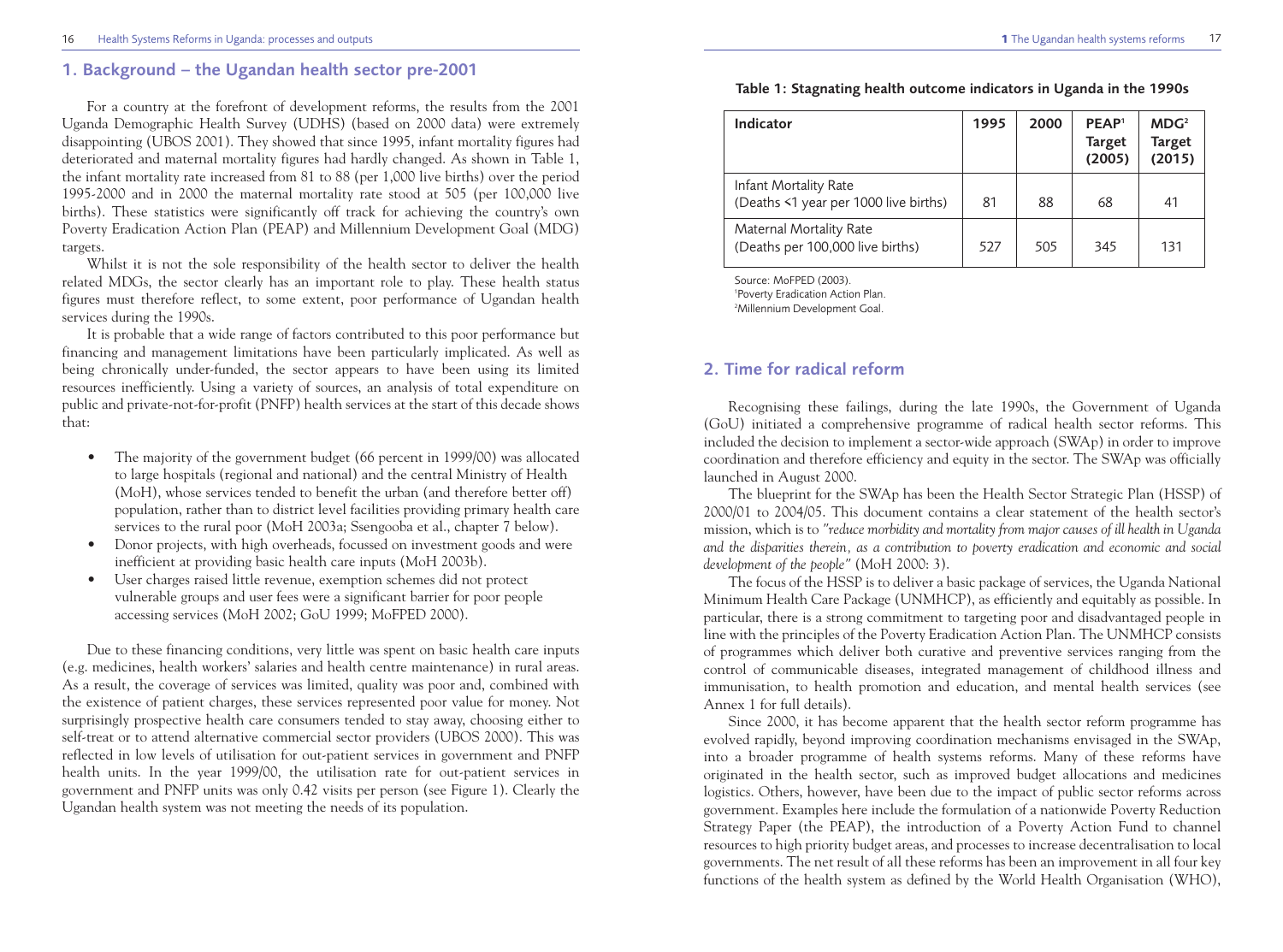#### 18 Health Systems Reforms in Uganda: processes and outputs **1** The Ugandan health systems reforms

namely stewardship, service delivery, resource generation, and financing (WHO 2000). Ministry of Health publications, notably a Mid Term Review of its HSSP and Annual Performance Reports, have attempted to document these changes (MoH 2003b; MoH 2002; MoH 2004a). However, given the breadth and simultaneous nature of the reforms, it has been difficult to disentangle the relative impact of the diverse components.

- Specific reforms which appear to have been most important in improving sector performance include:
	- **• SWAp processes** (which have encouraged development partners to align their support behind a coherent government-led strategy; see chapter 2, Oliveira Cruz et al.);
	- **• Abolishing user fees in GoU units** (which immediately triggered a surge in demand and catalysed a number of supply side reforms; see chapter 3, Kirunga Tashobya et al.);
	- **• Improved management systems** (especially in financing and supply of medicines; see chapter 4, Nazerali et al.);
	- **• Public-private partnership** (including US\$9 million US\$0.40 per capita in new grants to PNFPs; see chapter 5, Lochoro et al.);
	- **• Decentralised service delivery** (greater resources and capacity building in district services; see chapter 6, Murindwa et al.);
	- **• Improved resource allocations** (with a far larger share of sector resources allocated to district primary health care services, including PNFP providers; see chapter 7, Ssengooba et al.);
	- **• Health financing** (notably donors switching from project to budget support and a reduction in the reliance on patient fees);
	- **• Political leadership** (from the President, the Minister of Health and the Ministry of Finance).

The purpose of this chapter is to stimulate debate amongst health policy makers and academics as to whether the results of the Ugandan health systems reforms to date signify a notable improvement in sector performance. Secondly, we attempt to highlight areas which may prove to be the most important factors in bringing about the results observed.

# **3. Results of the health systems reforms**

As the primary function of any health system is to improve the health status of its population, the best indicators of sector performance measure changes in health outcomes. Unfortunately, demographic and health statistics are only collected every five years in Uganda so it is not possible to determine whether or not there have been any improvements in outcomes since 2000. Charting the annual progress of the HSSP has therefore required the use of intermediate measures of performance.

What was needed were output measures, where a logical case could be made that increased consumption of the services concerned would be likely to lead to improved health status. After much deliberation, in 2000, the stakeholders in the Ugandan SWAp decided to concentrate on the following key outputs: out-patient utilisation rate, immunisation rates and the proportion of babies delivered in health units. It was felt that these measures covered an appropriate range of key curative and preventive services and that measuring consumption would show whether these services were meeting the expectations of the population. For all these indicators, the statistics covered services as defined in the HSSP, which are provided by government health units and the large PNFP sector.

Figures 1-3 illustrate how these output measures have performed since the baseline year of 1999/00. In the period from 1999/00 to 2003/04, the rate of utilisation of outpatient services in GoU and PNFP units increased from 0.42 to 0.79 visits per person per year (MoH 2004a), an increase of 88 percent.<sup>1</sup> Similarly, immunisation rates for  $DPT3<sup>2</sup>$ increased from 41 percent to 83 percent (a 102 percent rise). However, for deliveries in health units the figure declined from 25 percent to 19 percent, only rising back to 24 percent in the 2003/04 financial year.

Furthermore, research by the World Bank indicates that the financial burden felt by poor households for health services fell substantially between 1999/00 and 2002/03 (Deininger and Mpuga 2004; see chapter 3, Kirunga Tashobya et al., for further discussion). While total household expenditure on health services has remained fairly constant, the expenditure by the two poorest socio-economic groups fell by 13 percent for the poorest group and 19 percent for the fourth income quintile. With 38 percent of the Ugandan population living below the poverty line, this result shows an improved distribution of the financial burden towards the non-poor population. Moreover, there are signs that poor people are falling sick less often and are less incapacitated due to illness, which could be an early indication of improving levels of health status.





<sup>&</sup>lt;sup>1</sup> In terms of absolute numbers, total new attendances increased from 9.3 million in 1999/00 to 20.2 million in 2003/04. This represents a 117 percent increase in the absolute number of new attendances over the period, with the bulk of the increase seen at government units. The percentage increase in the utilisation rate (88 percent) is lower than this due to the rising population.

 $2$ Third dose of Diphtheria-Pertussis-Tetanus vaccine.

Source: Derived from MoH (2004a).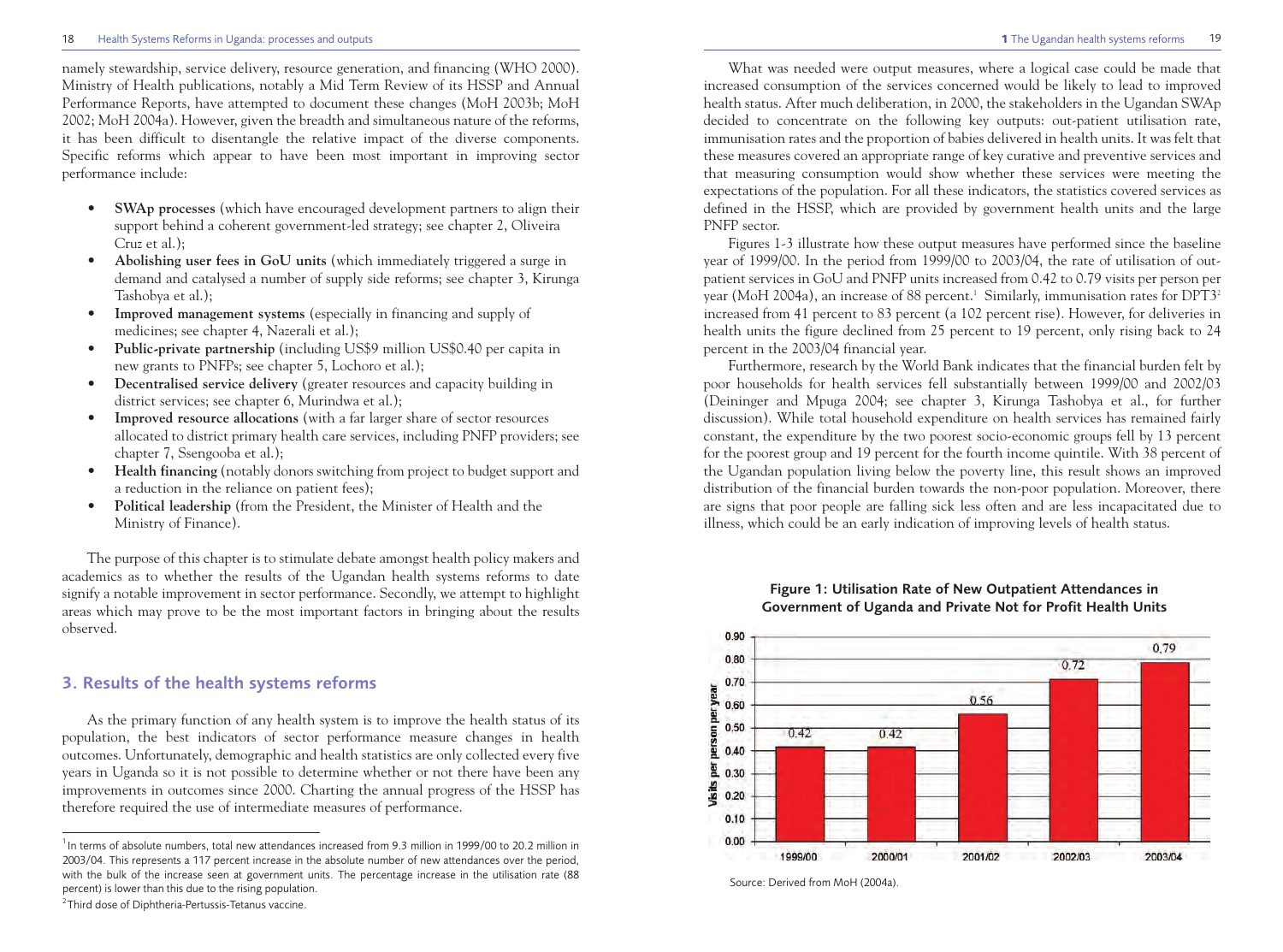#### **Figure 2: DPT3 Immunisation Rates DPT3 for Children Under One Year**



Source: Derived from MoH (2004a).

## **Figure 3: Proportion of Babies Delivered in Government and Private Not for Profit Health Units**



Source: Derived from MoH (2004a).

# **4. Discussion**

#### 4.1 What is the significance of these results?

According to Berman, *"success in the provision of ambulatory personal health services, i.e. providing individuals with treatment for acute illness and preventive health care on an ambulatory basis, is the most significant contributor to the health care system's performance in most developing countries"* (Berman 2000: 791). He also proposes three important criteria against which to measure success: level and distribution of health outcomes, level and distribution of financial burden, and population satisfaction.

Given the disease burden and resource constraints faced by Uganda, it does indeed seem appropriate to concentrate on ambulatory services when measuring health sector performance. McPake shows that by using a Paretian perspective of consumer sovereignty, an increase in the consumption of services can be taken to indicate a higher level of welfare (McPake 2002). People who have switched to public and PNFP services from alternatives (including a no service option) have benefited, since they demonstrably judge this option to be better than their previous choice. On the basis of this or Berman's criteria, a doubling in the consumption of out-patient and immunisation services would indicate a significant improvement in population satisfaction and/or welfare levels.

Overall therefore, it would appear that the population has been 'voting with its feet', choosing to increase its utilisation of public and PNFP health services, thereby expressing its preference for contemporary ambulatory health care services as opposed to the services on offer at the turn of the decade. This would suggest better performance of the services on offer. However, it should be pointed out that this happened from a very low baseline. Furthermore, it is unclear what proportion of the increase in the use of GoU/PNFP units is due to patients switching from providers in the private sector, although the indications are that utilisation of private-for-profit health clinics has not declined in recent years (UBOS 2003).

The picture for deliveries in health units is different. Here the stagnant output figures indicate the population's indifference to any changes that might have taken place in maternity services. Why there could be this differential uptake in services is discussed in the following section.

#### **4.2 Interpretation of the results**

Research has shown that health care users in developing countries, like other consumers, shop around for health services basing their choice of provider on their perceptions of quality and price. Studies of health seeking behaviour almost always cite quality and price as the dominant explanations of choices made and research in a variety of settings has shown that utilisation rates respond to changes in both (Mackian 2003; Litvack and Bodart 1993; Bitran 1995). People choose services which, for them, represent the best value for money. If health care providers want to increase their market share, they have two main strategies open to them: to improve quality as perceived by the user, and/or lower the price to the consumer.

It could be argued that for ambulatory care services in Uganda, the health reforms have targeted both of these strategies, by addressing both demand and supply side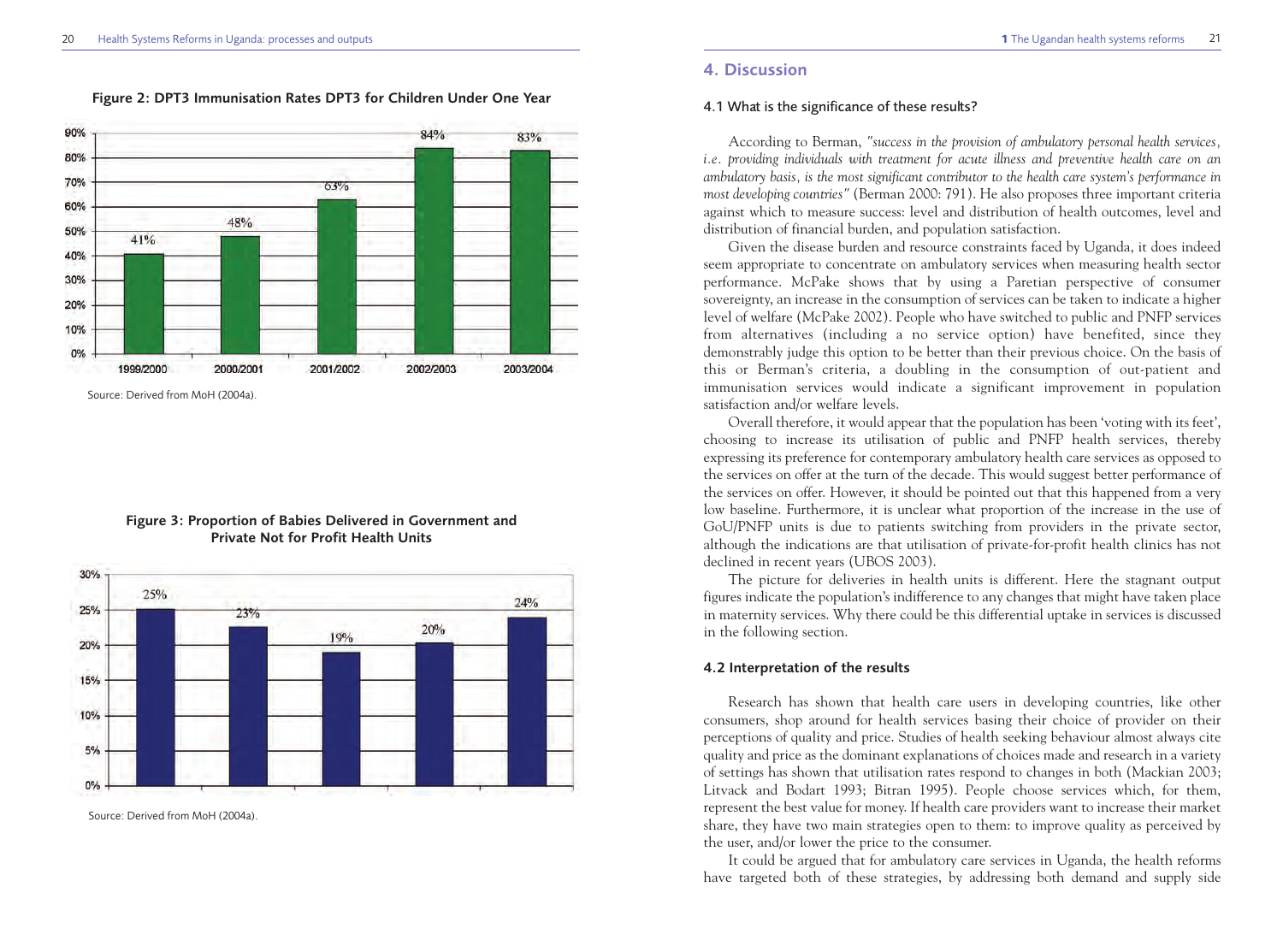constraints simultaneously. On the demand side, the President's decision to abolish user fees in all government health units (with the exception of private wings in hospitals) clearly reduced costs for patients. This did not result in zero costs, as patients still had to incur costs associated with transport, time spent at the health facility, and possibly in paying for commodities not available at the health unit. Nonetheless, this sudden policy change stimulated a surge in demand for public services (Nabyonga et al. 2005). Similarly, in many PNFP units, increasing financial support from the government enabled these providers to reduce user fees and stimulate increases in utilisation as a result.

However, demand side reforms (abolition of fees) were not implemented in isolation. They were accompanied by a more gradual programme of supply side reforms, whose primary focus was to improve service coverage and quality. In particular, these supply side measures attempted to increase the availability and quality of health care inputs which appeared most important to rural populations, namely: medicines, human resources and accessible infrastructure. Medicines funding increased relative to other inputs, and infrastructural growth favoured primary health care services over hospitals (Figure 4). Some of these supply side measures are already demonstrating tangible improvements in technical service quality (MoH 2004a). For example, Nabyonga et al. (2005) show that despite higher demand levels, medicines availability in government health units has increased.

It is difficult to assess the effect these changes have had on the quality of services as perceived by the population, as client satisfaction data is currently limited. The second Ugandan Participatory Poverty Assessment in 2002 showed that poor people were appreciating free consultations but were still unhappy with persistent stock-outs of



#### **Figure 4: Budget allocations for medicines**

Source: Derived from MoH (2003b); MoH (2001, 2002, 2003, 2004 and 2005).

medicines (MoFPED 2002). However, despite these shortcomings in the data, overall it would appear that, for ambulatory services, the combined effect of lower patient costs and quality changes has been sufficient to make public and PNFP services more attractive in terms of value for money. This has led to the large increases in expressed demand as demonstrated by the higher output figures for these services.

Given the systems reform objective of improving efficiency, it is worth noting that these changes have not been associated with a large inflow of additional resources into the sector. In fact, since the 1999/00 financial year, it is estimated that the total government budget for the health sector as defined by the HSSP (GoU and PNFP services) has only increased by 18 percent in real terms (MoH 2004a). However, there has been a significant switch in the composition of health financing in the sector. In accordance with SWAp principles, donors are increasingly channelling their funding support through the government budget<sup>3</sup> rather than through individual projects (see chapter 2, Oliveira Cruz et al.). The GoU health budget (which includes GoU funds plus donor budget support) is now the main source of funding for the health sector, where previously the dominant source of funding was from donor project funding (see chapter 7, Ssengooba et al., for further discussion). Figure 5 illustrates how the growing GoU health budget could at least partly explain the increases in outputs and efficiency for ambulatory services. Although correlations may be wrongly ascribed when they depend on continuous time trends, the graph shows that increases in GoU budget expenditure since 1999/00 have been associated with increases in new out-patient attendances at government and PNFP health units. This could be due to the government budget mechanism demonstrating better allocative efficiency relative to donor projects, particularly in financing more health care inputs at the district level.

If the Ugandan population believes that GoU and PNFP ambulatory services in 2004 represent better value for money than they did at the turn of the decade, this begs the question as to why the same cannot be said for maternity services. This is likely to



**Figure 5: GoU Budget Expenditure and Total Outpatient Attendances**

 $^3$ This includes GoU plus donor budget support. See Table 1 in chapter 7, Ssengooba et al.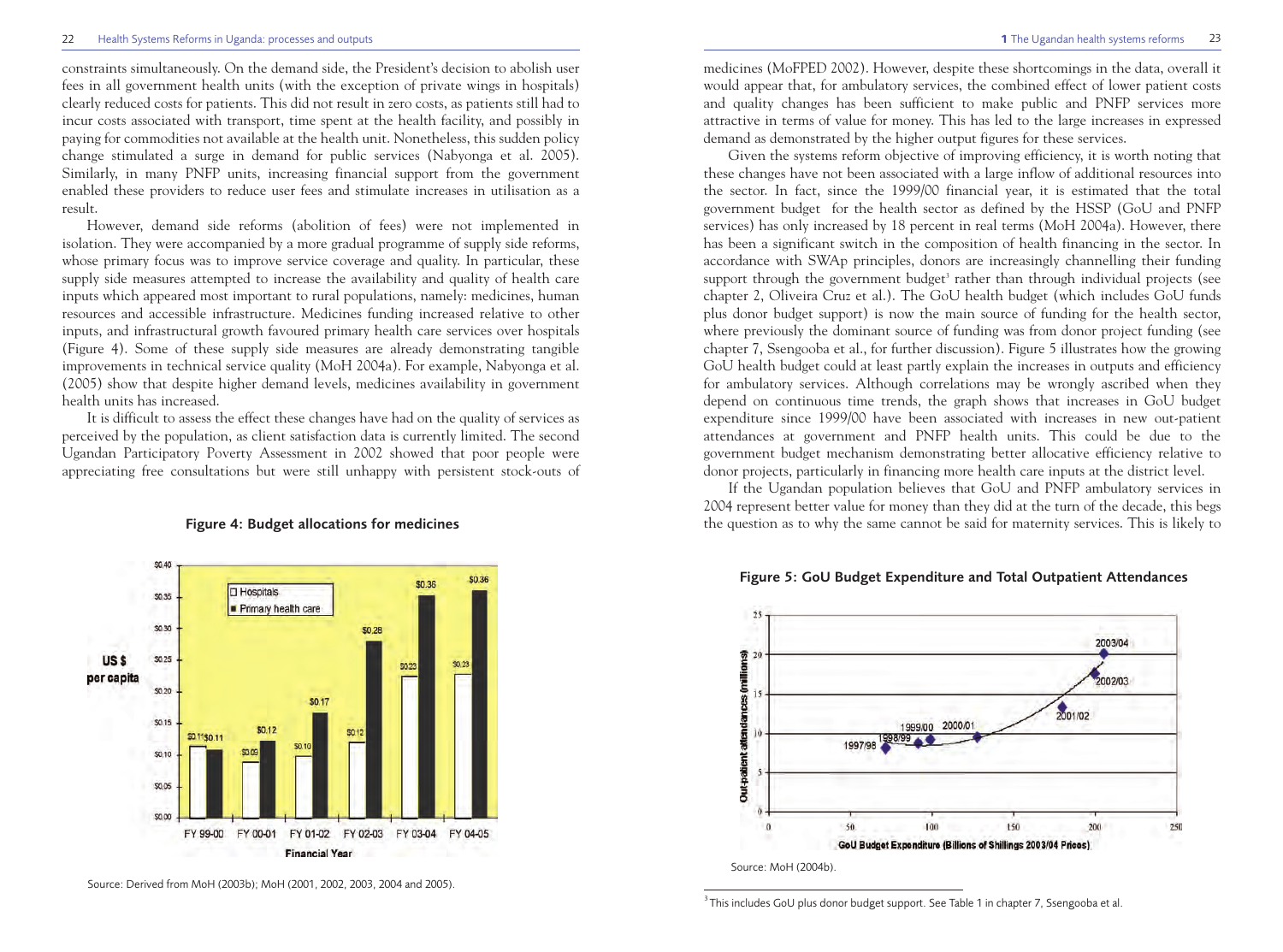#### 24 Health Systems Reforms in Uganda: processes and outputs **1** The Ugandan health systems reforms

be a complicated matter but if progress is to be made in improving maternal mortality figures this question needs to be addressed and answered. On the demand side, it is possible that potential consumers do not perceive that they need medical maternity care or that for cultural reasons it is not appropriate for them to leave their homes to give birth. In addition, consuming in-patient care incurs higher costs for the household in terms of transport (especially if a referral is necessary), time away from home and health care inputs. On the supply side, it is likely that there have not been significant changes in the quality of maternity care as perceived by consumers. Access has only increased gradually and many facilities still lack qualified staff, attractive accommodation, utilities and functioning referral systems. Available evidence indicates that the population do not perceive overall value for money to have significantly changed for maternity services and thus they still tend to give birth at home. This suggests that the population view maternity services as a very different product to simple out-patient care.

In summary, it would appear that the systems reforms identified here have made sufficient changes to ambulatory services to trigger a rise in demand but that maternity services are proving more difficult to improve. Greater attention must be paid to the specific demand and supply constraints affecting these services if maternity outputs, and therefore maternal and infant health outcomes, are to improve.

It should be noted that the analysis in this chapter utilises to a large extent data from the Ministry of Health's management information systems. As with most developing country national systems, there are limitations to the accuracy and completeness of these data. Nonetheless, the output figures are consistent with those provided by other independent sources, thereby providing useful validation of the MoH data (Nabyonga et al. 2005).

# **5. Conclusions**

Most commentators would agree that the Ugandan health reforms can only be deemed to be truly successful when they can demonstrate that they have contributed to improvements in health care outcomes. Given the poor 2001 UDHS figures, there is certainly considerable scope to do this. However, health outcomes are a multi-sectoral responsibility and changes in other sectors' performance will be difficult to disentangle. On the positive side, Uganda's largely successful implementation of a universal primary education system is likely to benefit health outcomes in the long-term. However, working in the opposite direction, the National Household Survey for 2002/03 has reported rising poverty levels since 2001 (UBOS 2003). Furthermore, worsening insecurity in the north of the country is likely to have a profound effect on health status figures, particularly for the one million plus Ugandans currently living in camps for internally displaced people. Given these latter constraints, it would perhaps be a successful outcome if Uganda managed to simply maintain its overall health status statistics while better performance might be looked for in districts unaffected by conflict.

Rather than waiting until the next UDHS, it is hoped that further research in the interim can shed more light on the impact of the Ugandan health system reforms. For example, have the large increases in immunisation rates reduced mortality rates from communicable diseases in children? In addition, there is clearly a need for further research into what factors are driving the demand for health services, and by poor people in particular. This is especially needed for areas such as maternity services where consumption is inappropriately low. How can this indicator be improved? Is it a matter of improving access, service quality (if so, what aspect), or helping consumers overcome residual costs? Only good quality market research will answer these questions.

Finally, given the ongoing debate about appropriateness of user fees as a financing mechanism, how significant was their abolition to any apparent Ugandan success story? Would this policy have had a positive impact had it happened without the concurrent supply side reforms? In fact, it is likely that rather than being independent factors, these processes are mutually reinforcing. For example, it could be argued that a rising health budget and ongoing supply side reforms encouraged the government to take the bold step to abolish fees. Alternatively, the sudden abolition of patient fees and the immediate surge in demand may have promoted health up the government agenda and in effect helped catalyse the fledgling health reforms. Given growing concern about user fees in developing countries, any further research into the impact of this specific policy change which could then be applied to different contexts would be most welcome.

Despite the limitations in the data available to date, what can be said with a degree of confidence is that the Ugandan health sector has changed significantly since 2000. Firstly, the way in which the sector is being managed and financed has changed appreciably. There is now a greater reliance on government systems, especially budget financing, and a lesser role for development projects and funding from households. More importantly, and due to the above, in 2004, government and PNFP health units were a lot busier, providing twice as many ambulatory services than before. In this respect, it appears that the most important health care product launched by the Ugandan health systems reforms has been successful.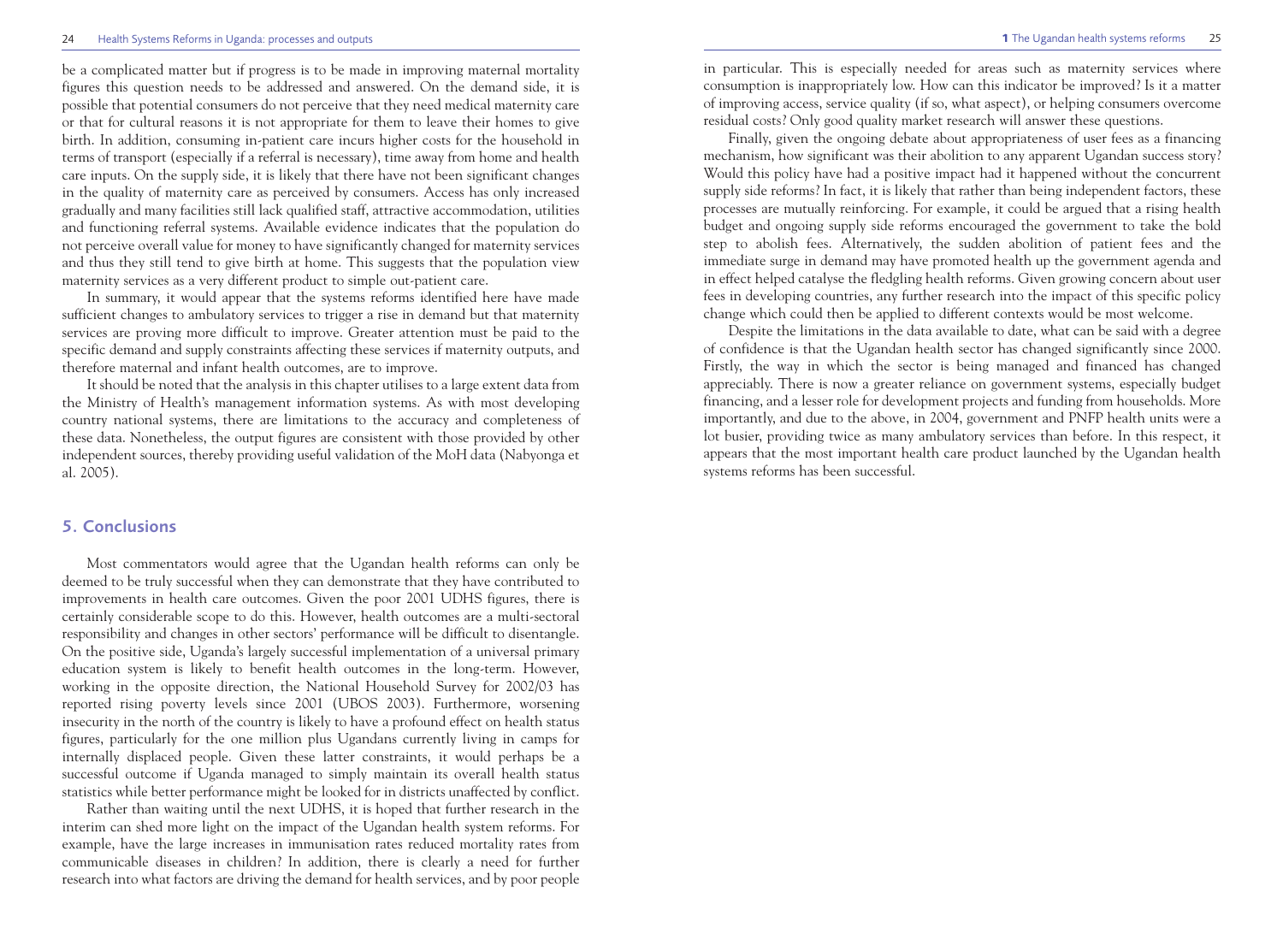#### **References**

Berman P. 2000. Organization of ambulatory care provision: a critical determinant of health system performance in developing countries. *Bulletin of the World Health Organisation*, **78** (6): 791–802.

Bitran R. 1995. Efficiency and quality in the public and private sectors in Senegal. *Health Policy and Planning*, **10** (3): 271–83.

Deininger K, Mpuga P. 2004. Economic and welfare impact of the abolition of user fees: Evidence from Uganda. *World Bank Working Paper 3276*. The World Bank, Washington DC.

GoU 1999. *Report of the Inter-ministerial taskforce on cost sharing*. Government of Uganda.

Litvack J, Bodart C. 1993. User fees plus quality equals improved access to health care: results on a field experiment in Cameroon. *Social Science and Medicine*, **37** (3): 369–83.

Mackian S. 2003. *A Review of Health Seeking Behaviour, Problems and Prospects*. Health Systems Development Programme, University of Manchester, UK.

McPake B. 2002. The globalisation of health sector reform policies: is "lesson drawing" part of the process? In: K Lee, K Buse and S Fustukian (eds.) *Health Policy in a Globalising World.* Cambridge University Press, Cambridge.

MoFPED. 2000. *Uganda Participatory Poverty Assessment Report: Learning from the Poor.* Ministry of Finance Planning and Economic Development, Government of Uganda.

MoFPED. 2002. *Deepening the understanding of poverty. Second Participatory Poverty Assessment Report.* Ministry of Finance Planning and Economic Development, Government of Uganda.

MoFPED. 2003. *Report of the Taskforce on Infant and Maternal Mortality.* Ministry of Finance Planning and Economic Development, Government of Uganda.

MoH. 2000. *Health Sector Strategic Plan 2000/01 to 2004/05.* Ministry of Health, Government of Uganda.

MoH. 2002. *The Uganda Health Financing Strategy.* Ministry of Health, Government of Uganda.

MoH. 2003a. *Mid Term Review Report of the Health Sector Strategic Plan 2000/0–2004/05.* Ministry of Health, Government of Uganda.

MoH. 2003b. *Annual Health Sector Performance Report 2002/2003.* Ministry of Health, Government of Uganda.

MoH. 2004a. *Annual Health Sector Performance Report 2003/2004.* Ministry of Health, Government of Uganda.

MoH. 2004b. *Health Sector Poverty Eradication Action Plan Review Paper.* Ministry of Health, Government of Uganda.

MoH. 2001, 2002, 2003, 2004, and 2005. *District Transfers for the Financial Year.* Ministry of Health, Government of Uganda.

Nabyonga N, Desmet M, Karamagi H, Kadama P, Omaswa F, Walker O. 2005. Abolition of cost-sharing is pro-poor: evidence from Uganda. *Health Policy and Planning,* **20** (2): 100–108.

UBOS. 2000. *Report of the Uganda National Household Survey for 1999/2000.* Uganda Bureau of Statistics.

UBOS. 2001. *Uganda Demographic and Health Survey 1999/2000.* Uganda Bureau of Statistics.

UBOS. 2003. *Report of the Uganda National Household Survey 2002/03.* Uganda Bureau of Statistics.

WHO. 2000. *Health Systems: Improving Performance.* World Health Organisation, Geneva.

#### **Annex 1: Health Sector Strategic Plan and structure of Ugandan health sector**

The programmes which make up the Ugandan Minimum Health Care Package (UNMHCP) consist of curative and preventive services including the following:

- 1. Control of Communicable Diseases: Malaria; STD/HIV/AIDS; Tuberculosis
- 2. Integrated Management of Childhood Illness
- 3. Sexual and Reproductive Health and Rights
- 4. Immunisation
- 5. Environmental Health
- 6. Health Education and Promotion
- 7. School Health
- 8. Epidemic & Disaster Prevention, Preparedness and Response
- 9. Improving Nutrition
- 10. Interventions against diseases targeted for elimination or eradication
- 11. Strengthening Mental Health Services
- 12. Essential Clinical Care

The Health Sector Strategic Plan (HSSP) also formally establishes the ideal structure for the Ugandan health sector which will deliver the UNMHCP (see below). It should be noted that one of the important principles of the HSSP is that this overall structure should comprise public and private-not-for-profit (PNFP) providers working in a close partnership.

| Level           |                 | Health<br>Centre | Population<br>(approx.)                      | <b>Services Provided</b>                                                                                                                                                                                                                                             |
|-----------------|-----------------|------------------|----------------------------------------------|----------------------------------------------------------------------------------------------------------------------------------------------------------------------------------------------------------------------------------------------------------------------|
|                 |                 |                  | <b>Village - 1,000</b>                       | Community-based preventive and promotive<br>health services. Village Health Committee or<br>similar status.                                                                                                                                                          |
|                 | Health<br>Sub-  | $\mathbf{H}$     | Parish - 5,000                               | Preventive, promotive and out-patient curative<br>health services, and outreach care.                                                                                                                                                                                |
|                 | <b>District</b> | III              | Sub-county -<br>20,000                       | Preventive, promotive, out-patient curative,<br>maternity and in-patient health services and<br>laboratory services.                                                                                                                                                 |
| <b>District</b> |                 | IV               | County - 100,000                             | Preventive, promotive, out-patient curative,<br>maternity, in-patient health services, emergency<br>surgery, blood transfusion and laboratory<br>services.                                                                                                           |
|                 |                 | $\vee$           | General Hospital -<br>500,000                | In addition to services offered at health centre<br>level IV, other general services are provided<br>including in-service training, consultation and<br>research for community-based health care<br>programmes.                                                      |
| Regional        |                 | VI               | Regional Referral<br>Hospital -<br>2,000,000 | In addition to services offered at the general<br>hospital, specialist services are offered, such as<br>psychiatry, Ear, Nose and Throat (ENT),<br>ophthalmology, dentistry, intensive care,<br>radiology, pathology, higher level surgical and<br>medical services. |
| <b>National</b> |                 | VII              | National Referral<br>Hospital-<br>24,700,000 | These provide comprehensive specialist services<br>and are also involved in teaching and research.                                                                                                                                                                   |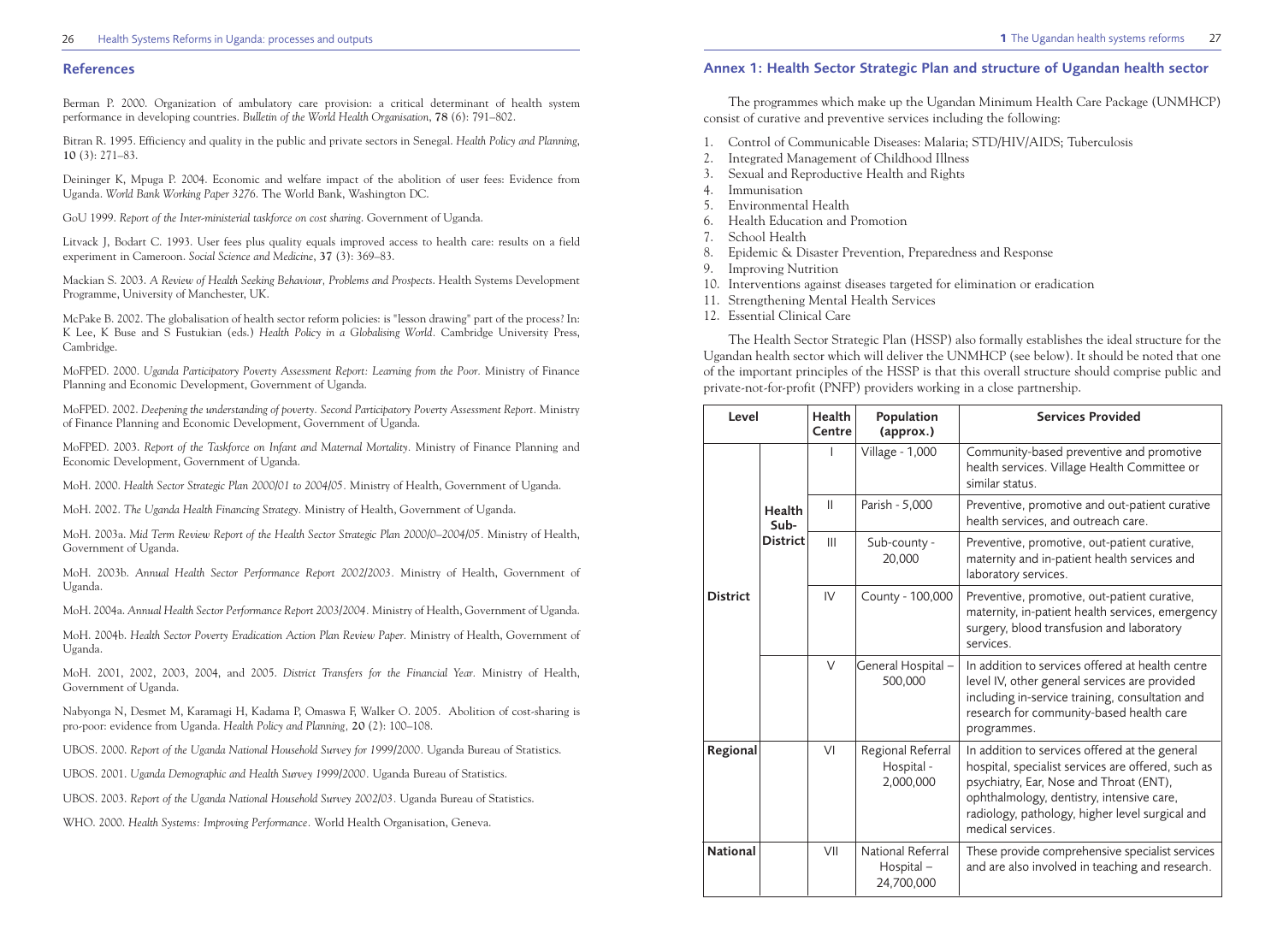# **2** Is the sector-wide approach (SWAp) improving health sector performance in Uganda?

Valeria Oliveira Cruz, Ros Cooper, Barbara McPake, Rob Yates, Freddie Ssengooba, Francis Omaswa, Christine Kirunga Tashobya and Grace Murindwa

### **Summary**

International donors provide the major source of development assistance to Uganda. Until recently, for historical reasons and because of weaknesses in national policies and structures, development assistance had been largely organised through stand-alone projects. This modality of aid delivery was seen as an essential approach to allow flexibility to manoeuvre, quick response, and demonstrable results in key priority health concerns. However, project-based support has been criticised for causing fragmentation of the health system into several sub-systems with differing capacities, delivering different health interventions to different beneficiaries. Concerns for equity, efficiency, and government leadership have since led to the introduction of the sectorwide approach (SWAp) in Uganda. The main objective of the SWAp is to improve the overall performance of the health system and consequently the health status of Uganda's population. To this end, it aims to coordinate development assistance to the sector and to reduce the administrative burden for government. This chapter analyses the evolution of the SWAp as one of the key reforms undertaken in Uganda since 2000, describing the structures and processes involved. Benefits of this reform include the establishment of a platform for coalition building and policy learning among stakeholders and improved donor coordination. However, the SWAp faces important challenges, including the burden of persistent under-funding to the health sector and the renewed interest in vertical approaches to health sector funding arising from the introduction of new global health initiatives. These may adversely affect the SWAp objectives and risk destabilising the significant progress made in the health system in Uganda since 2000.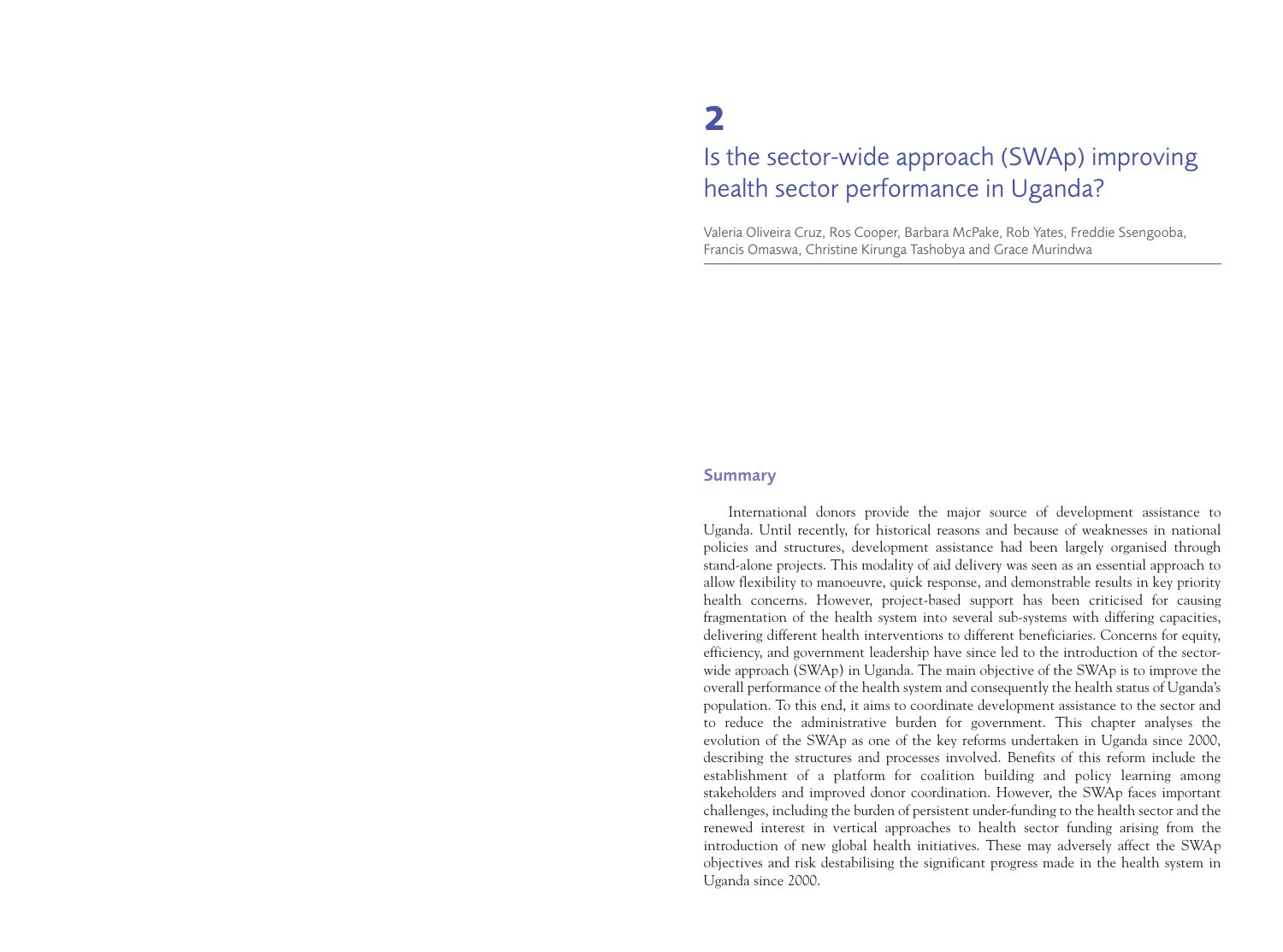#### **1. Introduction**

Traditionally, in international development assistance for health, projects have been seen as the preferred approach (Peters and Chao 1998) to respond quickly, allow flexibility to manoeuvre or circumvent weak health systems, and to yield demonstrable results for selected high priority concerns (Oliveira Cruz et al. 2003). Often, projects focus on the implementation of interventions related to a particular disease or condition, such as polio or malaria (Ssengooba et al. 2004), or in a specific geographical area, and are characterised by a vertical or categorical mode of delivery.

However, provision of project-based support has been criticised for causing fragmentation of the health system into several sub-systems with differing capacities and delivering different health interventions to different beneficiaries (Cassels and Janovsky 1998). For example, the situation in Uganda during its post-conflict rehabilitation in the 1990s is described by Macrae et al. (1996) as follows: proliferation of projects rather than a coherent health policy, relative dominance of vertical programmes, unsustainable escalation of recurrent costs associated with projects, poor coordination and inequitable distribution of aid resources, skews in service provision in favour of selected interventions and urban areas, high levels of aid dependency, limited capacity building, and limited institutional development at both national and local levels. The problems associated with uncoordinated projects are also noted in other chapters in this book (chapter 1, Yates et al.; chapter 7, Ssengooba et al.; and chapter 4, Nazerali et al.).

Hence, the introduction of the sector-wide approach (SWAp) in Uganda has been motivated by concerns for government leadership, efficiency (Peters and Chao 1998; MoH 2000a), and equity (MoH 2000a), with the aim of improving sector performance by means of coordinating development assistance and thereby reducing administrative costs for government.

The SWAp is a relatively new approach, compared with decades of history of implementing projects. Therefore, stakeholders are keen to gather evidence of the impacts of this strategy on the implementation of national policies and plans. Several countries are implementing SWAps e.g. Zambia, Ghana, Pakistan, Bangladesh (Cassels and Janovsky 1998, Mozambique, Tanzania, Cambodia, Vietnam (Foster et al. 2000) or are considering adoption of different forms of SWAp. The Ugandan version of the SWAp has several notable features worth documenting, particularly after the extended period of its implementation (since 2000). These may help inform both national and international debates and decision-making. This chapter intends to assess and document the evolution of the SWAp in Uganda and to analyse the extent to which it is contributing to improving the performance of the sector.

# **2. Definition and objectives of the SWAp**

*"The defining characteristics of a SWAp are that all significant funding for the sector supports a single sector policy and expenditure programme, under government leadership, adopting common approaches across the sector and progressing towards relying on government procedures to disburse and account for all funds"* (Foster et al. 2000: 1). Hence, donors' support to a SWAp is characterised by a more comprehensive approach to aid delivery with the funding of a coherent government-led plan of activities rather than managing their own discrete projects.

Essentially, a SWAp should enable governments to own and coordinate development assistance in a given sector in the following spheres: policy design, strategic and operational management, financial pooling, resource allocation and common arrangements for monitoring and evaluation (Oliveira Cruz and McPake 2004). Effective coordination of these spheres should achieve the following:

- Higher degree of government control over plans and the development agenda;
- Substantial reduction in administrative costs in dealing with different development partners' (DPs) systems and requirements;
- Flexibility in the design of strategies to accommodate local conditions and build the capacity of the overall health system;
- Greater technical and allocative efficiency of the overall resource envelope; and
- Improved management and logistics systems.

The SWAp aims to take a holistic perspective of the whole health sector. The overall goal of the health SWAp in Uganda is to improve the performance of the health system and consequently the health status of the population (MoH 2000a). A SWAp may be interpreted in narrow terms, as a financing instrument where the government benefits from a basket of funds contributed to by different DPs. This basket would represent the essence of the SWAp partnership. In Uganda however, the health SWAp involves more than just a basket approach to funding. The focus is on the sector investment plan, entitled the Health Sector Strategic Plan (HSSP) and the supporting National Health Policy (see Annex 1 in chapter 1, Yates et al.). Hence, the SWAp is a platform for adopting a comprehensive approach to implement the HSSP by harnessing all available resources (human, financial, projects etc.).

Another characteristic of the Ugandan SWAp is a strong focus on consensus building among stakeholders. Based on the consensus approach, the SWAp takes a flexible line towards channelling donor funds to the sector. Funds can be provided in the form of support to the budget, projects (at national and district level), and technical assistance.

The SWAp objectives need to be analysed critically to determine the extent to which they contribute to the improved health sector performance documented in chapter 1 by Yates et al., particularly in regard to improving the harmonisation of priorities, reducing fragmentation and duplication of efforts, increasing funding levels, and promoting sustainability of programmes.

# **3. Uganda's SWAp experience to date**

### 3.1 Mechanisms and processes $1$

The Memorandum of Understanding (MoU) between the Government of Uganda (GoU) and DPs establishes the overall principles and mechanisms governing the SWAp partnership (MoH 2000b). The SWAp was officially launched in Uganda in August 2000. While the MoU was signed by the Ministry of Health (MoH) on behalf of the

<sup>&</sup>lt;sup>1</sup> Annex I provides a detailed description of these.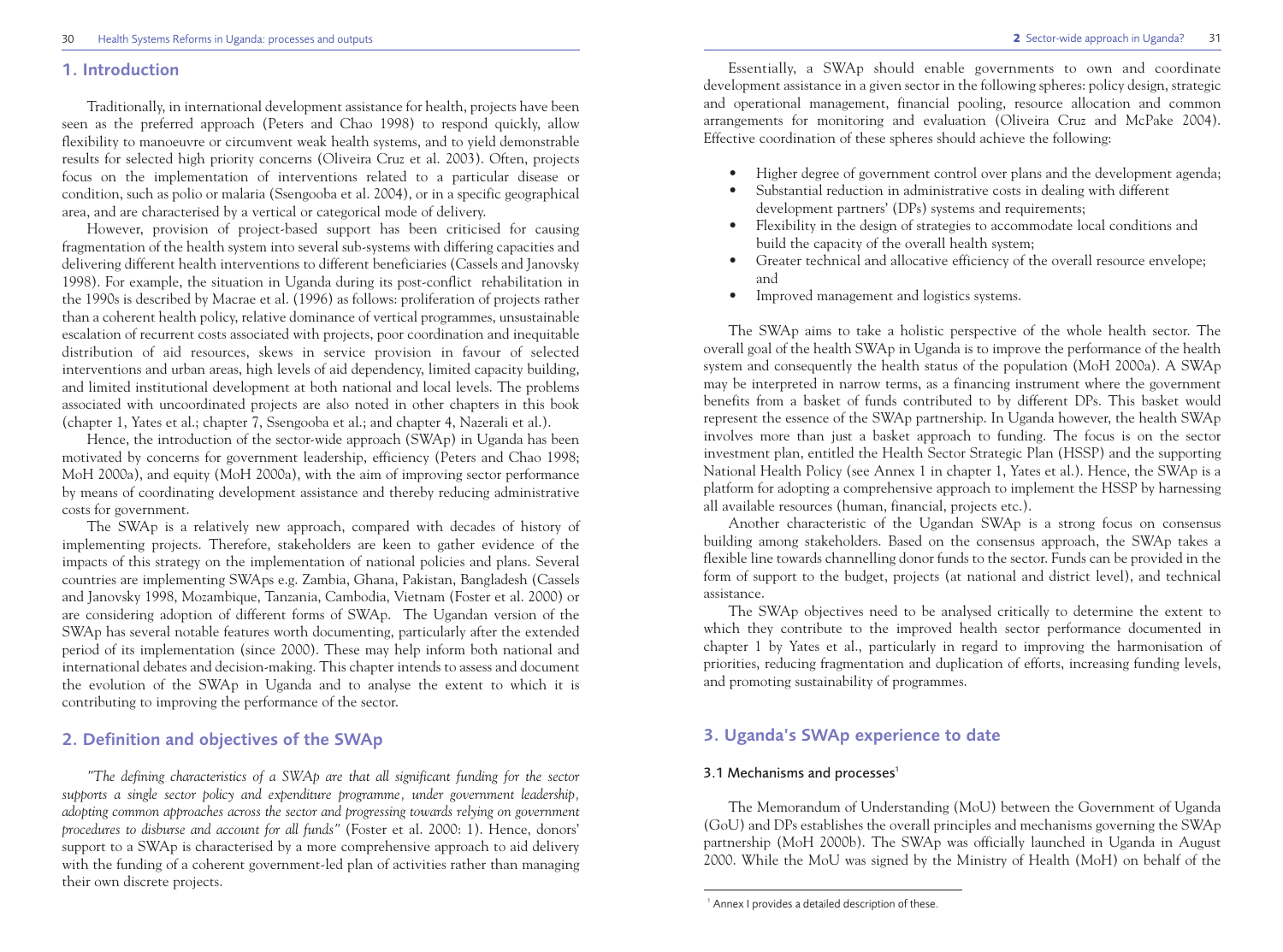#### 32 Health Systems Reforms in Uganda: processes and outputs **2** Sector-wide approach in Uganda?

GoU, and by various development partner agencies, a wider range of stakeholders are actively involved in its implementation. These include the Ministry of Finance, Planning and Economic Development (MoFPED) and the Ministry of Local Government, and representatives from civil society (e.g. private-not-for-profit health organisations). This is in line with the broad definition of the SWAp in Uganda.

Policy advice, priority setting, decision-making, strategic management, monitoring and evaluation (performance monitoring) are carried out on a yearly basis, through Joint Review Missions (JRMs), and followed up on a monthly basis, through the Health Policy Advisory Committee (HPAC). The JRM is an annual forum to which all stakeholders to the health sector are invited and the HPAC includes representatives from the MoH, other Ministries, DPs and other health partners (e.g. PNFP sub-sector). While the JRMs and HPAC also have financing functions, these responsibilities are largely delegated to the Sector Working Group (SWG) which reviews budget priorities, agrees on broad resource allocations, and decides on the project portfolio for the sector as a whole. Discussions and decisions at the inclusive JRMs and HPAC meetings are informed by the activities of individual Working Groups (WGs). These WGs streamline the operation of areas such as integrated support systems (human resources, drugs and supplies, and financing) by identifying problems, proposing action and following them up. For technical programmes within the MoH, Interagency Coordinating Committees (ICCs) perform the functions of priority setting for key programme interventions, developing work plans and coordinating projects in view of national level objectives.

These mechanisms and processes have been playing an important role in the Ugandan SWAp. For example, the HPAC is seen as a crucial forum for negotiation and policy dialogue and agreement of plans and undertakings among stakeholders in the health sector. It meets regularly, serves as an opportunity to *"discuss and resolve issues openly"*, and has contributed to building trust between the GoU and DPs (MoH 2003a: 62). ICCs are credited with facilitating programme areas to identify their core interventions according to the sector's overall priorities, as opposed to responding to project or development partners' agendas. They have also helped programme areas to streamline their functions with those of the health sector integrated support systems.

There is, however, room for improvement. For instance, the HPAC could benefit from a more strategic and policy-oriented focus and concentrate less on operational issues (MoH 2003a), and could be used more consistently as a performance monitoring mechanism (MoH 2001; MoH 2003b). In addition, the relationship between different structures, such as that between the ICCs and HPAC, needs to be streamlined and formalised (MoH 2003a). These sorts of issues and problems are discussed, together with a general assessment of the status of partnership between the MoH and DPs, at yearly review meetings (the JRMs) of the SWAp.

Finally, it is worth mentioning the linkage between the SWAp and the operational level. Given the decentralised nature of service delivery in Uganda, districts are responsible for the implementation of health prevention and care activities. While district representatives participate in various SWAp-related structures (e.g. JRMs and WGs), these structures remain largely under the control of the centre, and the extent to which the districts play an active role in these structures is questionable. This tension, between the increased powers held at the national level through the SWAp process and the pursuit of higher levels of devolution at district level, was highlighted at the early stages of the SWAp in Uganda by Jeppsson (2002) and more recently by Elsey et al.

(2005). For example, districts are not represented at the monthly HPAC meetings or at the meetings of the SWG where important resource allocation and budgeting decisions are taken. Nevertheless, this situation may improve over time as both the MoH and DPs continue to strive to provide better support to districts in order to improve performance at service delivery points (for further details see chapter 6, Murindwa et al.).

#### **3.2 Products**

Possibly the main achievements of the SWAp have been to enable the strengthening of the budget support mechanism (i.e. donor funding directed to the GoU health budget rather than to specific projects) as well as to contribute to improved allocative and technical efficiency in the sector, as demonstrated in chapter 7 by Ssengooba et al. From the outset of the first HSSP (2000/01–2004/05), the number of DPs providing budget support to the government health budget increased from five (UK, Ireland, Sweden, Belgium, and the World Bank) to eight (the previous five apart from Belgium plus EU, Norway, Netherlands, and Denmark) (MoH 2003a). These donors have gradually phased out their previous project activities and are now channelling their funds directly to the GoU health budget. While these DPs increasingly trust the efforts and commitment of the GoU, they also stress the need to improve existing accountability mechanisms. The functioning of the above-mentioned SWAp structures (e.g. HPAC and JRM) seems to be providing confidence to more DPs that their resources are being channelled efficiently according to the plans and agreed priorities.

Another product of the SWAp is the development of a comprehensive performance monitoring system which is used by all DPs (although some partners still require additional elements to the overall system for their own accountability purposes). Before the SWAp, the MoH and districts had to deal with a range of separate supervision and evaluation missions organised by DPs. For example, at one time alone, the MoH (not counting districts) had about 45 different projects running with different monitoring and evaluation requirements. This limited efforts at national and district levels to gather, consolidate, analyse and disseminate information regarding performance of the system overall. In this respect, the MoH and the DPs agreed on a monitoring framework for the HSSP (based on a selected list of performance indicators), and the strengthening of mechanisms for data collection and dissemination. Under the SWAp, emphasis was placed on the preparation of Annual Health Sector Performance Reports. Although the first reports were considered to be of poor quality, with programmes reporting from an implementation perspective (e.g. number of workshops held), the most recent one (2003/04) has been commended for providing a good synopsis of the sector's performance with regard to key outputs at the central and local levels of government.

During SWAp implementation, different undertakings<sup>2</sup> have been agreed between DPs and the MoH to improve integrated support from the national to the district level. More specifically, the Monitoring and Supervision WG analysed and identified priority actions which have resulted in the creation of area teams and district league tables (discussed by Murindwa et al. in chapter 6). These are considered valuable support structures and monitoring tools for the health sector.

 $^2$ Undertakings are actions or processes in a specific area agreed during a JRM between the GoU and DPs to be given priority during the year. Progress towards the achievement of undertakings is reviewed during the subsequent JRM. For a number of donors, successful outcome of the JRM and achievement of the undertakings determines the release of funds to the budget.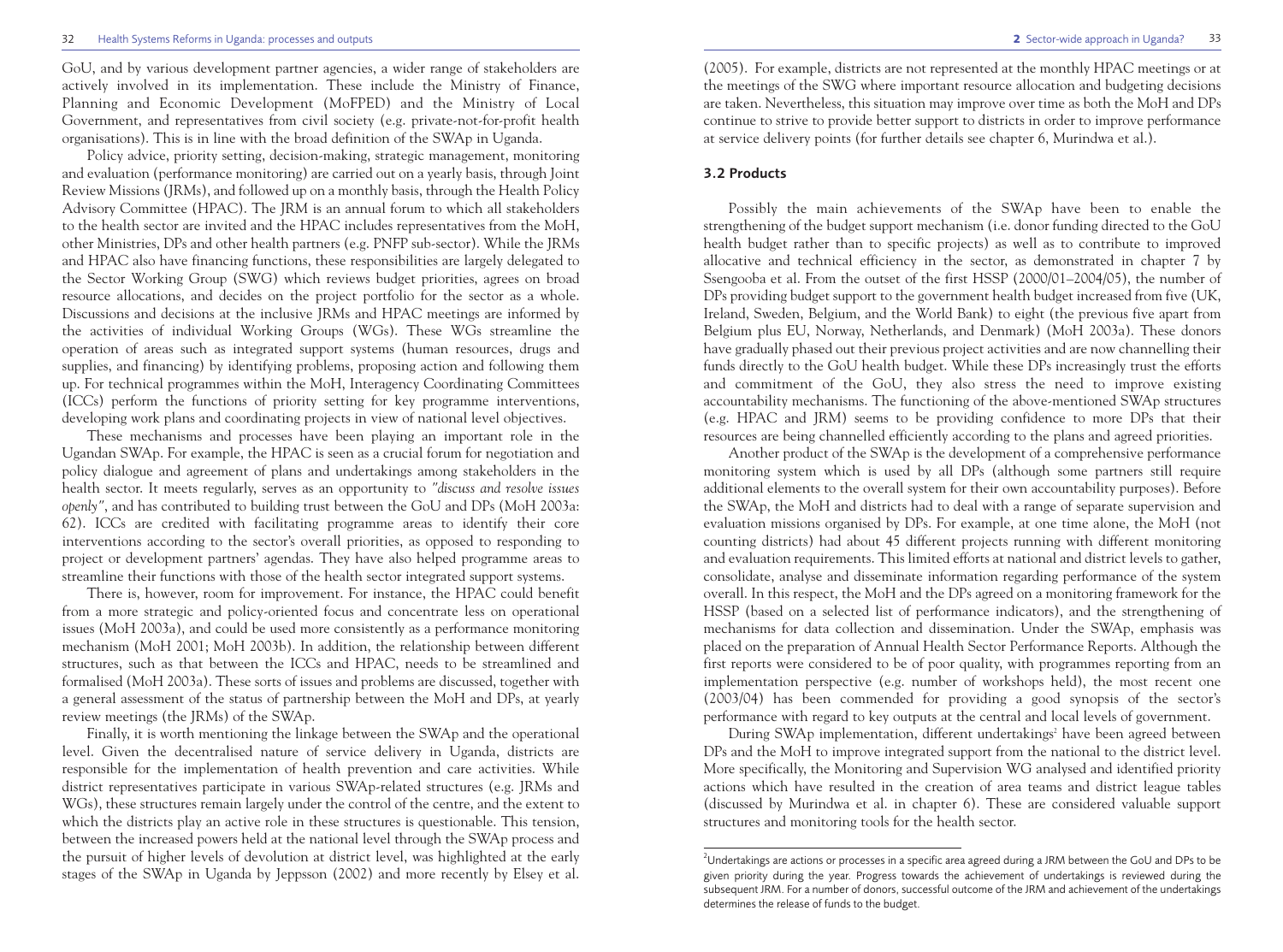#### 35 **2** Sector-wide approach in Uganda?

#### 34 Health Systems Reforms in Uganda: processes and outputs

A further product that has resulted from the SWAp partnership is the series of tracking studies.3 These studies are agreed on during JRMs and progress relating to the studies' recommendations are followed up by the HPAC. While these studies may be seen to have a *quasi* audit function, and in fact they are part of the fiduciary requirements of some DPs, they are envisaged as a *broader* type of audit, answering questions such as 'why is it not working?' and 'where are the constraints?' Thus these studies allow an indepth assessment of problems, formulate recommendations for action, and serve as opportunities to build consensus for these actions to be carried out, instead of functioning as *narrow* or internal types of audit. For example, disbursements of funds improved after the follow-up by MoH of recommendations from the study of financial flows from central government to districts. It was possible to decrease the average time delay for the flow of funds from the MoFPED to service delivery points in districts from 75 to less than 30 days over a two-year period (MoH 2003a).

Finally, the SWAp prompted the creation of the Health Development Partners' Group (HDPG). This forum allows for information sharing, discussion, consensus building and joint decision-making amongst DPs. This enables them to 'come with a single voice' to their negotiations with the MoH, thereby strengthening the group but also helping to focus their engagement with, and support to, government. Donor coordination also facilitates the process of alignment of project-based support to HSSP priorities and makes project delivery less disruptive to the health system as the HDPG encompasses both project and budget support donors. This is the case, for example, with the development agencies for Italy, Japan, and the USA, who are active members of the HPAC and the JRM despite being project rather than budget support donors. The USA even chaired the HDPG for a period in 2003/04.

#### **3.3 Benefits**

From the above, it seems that the SWAp provides an opportunity to assess the system as a whole and hence to recognise constraints which would not be feasible through other, more fragmented, ways of working. The SWAp has also facilitated the process of coalition building and joint policy learning. Illustrations of these elements of the SWAp are the agreed commitments and decisions taken during JRMs. The JRM offers a very distinctive opportunity for a wide range of stakeholders to share their performance, experiences, views and knowledge, thereby contributing to a more indepth and open understanding of the system and the reasons why certain elements are not working well. It also facilitates decision-making regarding which problem areas need specific examination (tracking studies) and agreement on undertakings for the coming year. In addition, given the frequency with which stakeholders meet under the SWAp arrangement, a gradual learning process about the system has been enabled, helping to develop further consensus and trust among stakeholders.

When DPs provide direct district support (through projects or technical assistance for example) or at project level, the focus of attention lies on a relatively narrow range of issues. Although bigger problems, such as difficulties in financial flows from the central government to the districts and/or limited human resource capabilities at the health facilities, can still be identified in this project-specific domain, little or no action can actually be taken to address such crucial systems constraints within the project framework.

In addition, a better understanding of the problems affecting the sector in general, and an appreciation of those that lie outside the sector, helps stakeholders to improve inter-sectoral collaboration. For example, health workers not being paid on time and on a regular basis by districts prompted stakeholders in the health sector to work with the Ministry of Public Service to recentralise and computerise the payroll in 2001/02 (see chapter 6).

The nature of SWAp interactions and responses has also given its stakeholders a combined voice and stronger bargaining power. For example, during the budget negotiation process for 2004/05, health spending was expected to suffer a real per capita reduction of 11 percent relative to the previous year's budget (MoH 2004). Through combined concerted efforts, the MoH, DPs and other stakeholders successfully restored the allocations to the health sector (MoFPED 2004a).

Ssengooba et al. argue in chapter 7 that the SWAp has enabled national level decision-making, and a more equitable allocation of resources which accords with the priorities set out in the health sector plan. Sector objectives are now clearer as a result of developments such as the reporting, monitoring and evaluation system, which was enabled and improved through the SWAp.

An illustrative case study of SWAp benefits is given by the reform of the medicines financing and logistic systems leading to improved technical efficiency in this area (see chapter 5). Such reform was facilitated by the SWAp which provided a framework for the required policy consensus and coordination of efforts. First, the JRMs acknowledged that medicines financing was pivotal in improving health sector outputs, given the investment already made in the area of infrastructure and human resources (see chapter 6) and the increased demand for medicines after user charges were abolished (see chapter 3). Second, the WGs facilitated collaborative planning amongst the numerous stakeholders, and provided ownership and management of incremental change using realistic strategies and practical measures at the operational level. Third, the Drug Tracking Study played an important role in both monitoring the implementation and impact of the changes introduced and providing data on the aspects needing attention (MoH 2002; and see chapter 4).

<sup>&</sup>lt;sup>3</sup>So far four studies have been completed, one on financial flows from the central government to district health services, and a second on drug procurement and management. A third one on procurement of supplies and central activities (by the MoH on behalf of districts) was presented early in 2004 and its recommendations are being followed up. A fourth study on human resources has been completed and its results have been presented to HPAC. A fifth study on health infrastructure is underway.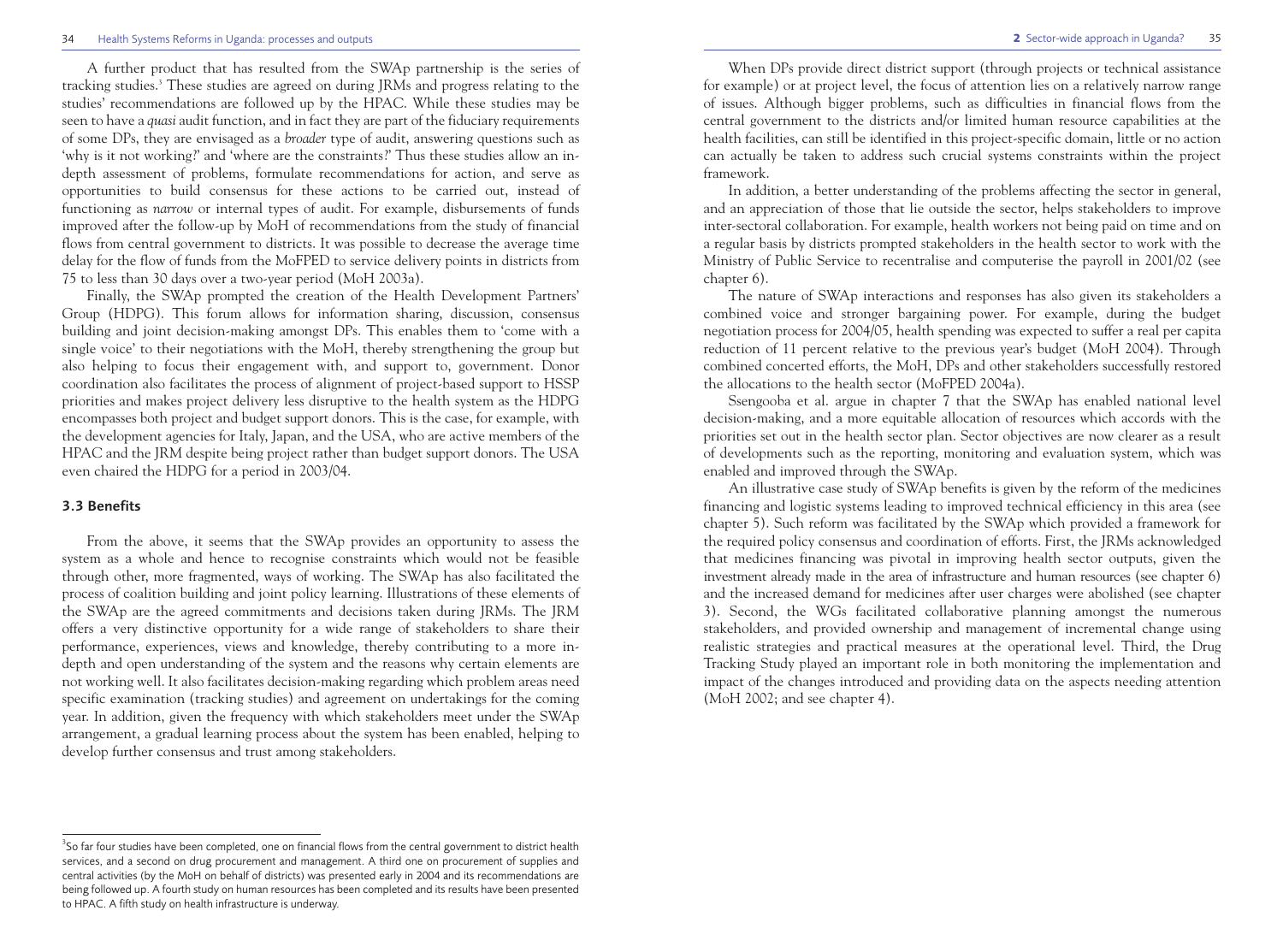# **4. Challenges to SWAp implementation**

There are two sets of challenges to SWAp implementation in Uganda. The first refers to system-wide challenges (e.g. financing) and the second are intrinsic to this approach to aid. System-wide challenges are discussed elsewhere in the book, while this chapter focuses on this second set of challenges.

Efforts to scale up resources available from the international community for reaching the Millennium Development Goals (MDGs) are evidenced by the establishment of the Global Fund to Fight AIDS, TB and Malaria (GFATM) and the US-sponsored President's Emergency Plan for AIDS Relief (PEPFAR). However, these new large-scale initiatives for the delivery of aid follow a project approach (in a diseasespecific vertical form), with unprecedented amounts of resources channelled into the country at a fast pace with strong pressure to produce results in a short period of time. They are thus likely to put stresses on still weak health systems.

Green and Collins (2003) highlight the potentialy disruptive nature of funding and accountability arrangements developed by development partners that are not in line with the values of a SWAp. Project funding is usually better resourced and more focused (on specific diseases, health system issues or geographical locations) than funding for the SWAp through the government budget. Coordination structures, delivery mechanisms and timeframes, budget cycles and objectives may be out of sync with those used by the rest of the SWAp partners. Limited resources can be diverted, such as when health workers employed by the public and private-not-for-profit sectors take better paid project posts, or when management time is required to cover separate coordination and implementation structures, as was the case when both the GFATM and PEPFAR were originally launched. In addition, policies can be undermined. For example, the delivery of anti-retrovirals (ARVs), a key element in PEPFAR and GFATM activities, was not included in the priorities of the first HSSP (2000/01–2004/05) and there is evidence of duplication and disruption as a result (MoH 2003c).

Further, the delivery of ARVs through projects implemented by non-governmental organisations is taking place to a large extent without consideration of an equitable geographical distribution. Currently, anti-retroviral therapy (ART) sites are concentrated in Kampala and Masaka, representing a disproportionate concentration compared to other parts of the country which are harder to reach and in great need, such as the conflict ridden North (ART Coordination Committee 2004).

Another problem has been that while the Ugandan government's policy is to provide co-formulated, single tablet, cheap, generic triple therapy for ARVs, US projects adopt branded multi-tablet ARVs that are much more expensive (ART Coordination Committee 2004). This could potentially create confusion for the beneficiaries of the different programmes, which in turn could impact on patient compliance with the treatment, and also means that scarce resources are not being used as efficiently as they could be.

Such international initiatives also have a strong political dimension. Decisions no longer lie at the technical level (where the emphasis is on harmonisation with the health system) but may be agreed at the highest levels of government and their agendas carried forward (e.g. preference for service delivery through faith-based organisations). These types of international initiatives often have their decisions taken outside of the country, and hence lack knowledge of local realities and are not in line with locally

agreed policies (e.g. the way the system operates, its history, the organic nature of its processes). If the objectives of harmonisation of priorities and reduction of fragmentation are to be achieved, a renewed global interest in projects represents a major threat to the SWAp.

Another dilemma for the health sector is how to align the potentially competing goals of channelling more funds through the budget, with the pressing need to augment resources for the sector in light of increasing project-based aid. In this context, high profile, externally driven project aid (such as the global health initiatives) has to be evaluated in terms of two country-level constraints to expanding health sector funding through the budget. The first is the imposition of budget ceilings on all sectors by the MoFPED, as of 2004/05. The health sector has to accommodate all project funding and budget support under its established ceiling, as an element in the ongoing efforts to ensure macroeconomic stability<sup>4</sup> of the country and improved aid efficiency.

The second constraint, of a political economy nature, concerns the general desire of the GoU to reduce the proportion of aid (budget support or project aid) to domestic revenues, which is close to 47 percent (MoFPED 2004b). The motivation for pursuing this goal is related in part to the GoU's assertion of its sovereignty. It is also related to the government's concerns regarding the (un)predictability and (un)sustainability of aid funds into the country. While agreements are signed over 3 to 5 year frameworks, the yearly flows of aid are still unstable. In this context, project aid may be difficult to incorporate into the health sector budget and is likely to displace more efficient and flexible resources channelled through the budget mechanism.

The above-mentioned constraints seem to point to the conflict of technical objectives between the health sector, to increase its budget in order to adequately fund the HSSP, and the government (in this case the MoFPED and Cabinet), to reduce the fiscal deficit and the proportionate volume of aid in Uganda (in spite of their international commitments to reach the MDGs). Although the MoH is part of Cabinet, its demands must compete with those of several other line ministries. The MoFPED clearly places its major emphasis on the achievement of a more coherent national planning and budgeting process in the context of a medium-term expenditure framework, taking into account all sectors in the budget allocations. However, an overlooked issue appears to be the need to acknowledge the specificities of the different sectors. For instance, a large proportion of health expenditure has a high import content (e.g. drugs and equipment) where increased expenditure will have a less direct adverse impact on the macroeconomy relative to other sectors.

Another significant challenge to the SWAp refers to its reliance on individual, as opposed to institutional, vision and commitment to its principles. The SWAp is a process-based approach in which individuals have an important role to play out by Walt et al. (1999) as pointed at all stages. This greater dependence on individuals has higher relevance in the context of developing countries, which lack strong institutions. It is essential that individuals, part of the system, believe and act according to SWAp principles without giving in easily to pressures and challenges. Uganda has so far

<sup>4</sup> The rationale underpinning this refers to concerns regarding the potential negative effects of high inflows of aid. These include the potential for appreciation of the real exchange rate and decreased exports, fiscal deficits, high interest rates and reduced private investment impinging on productivity and growth (for further details see Adam and Bevan 2002; Lake 2004; and MoFPED 2004c).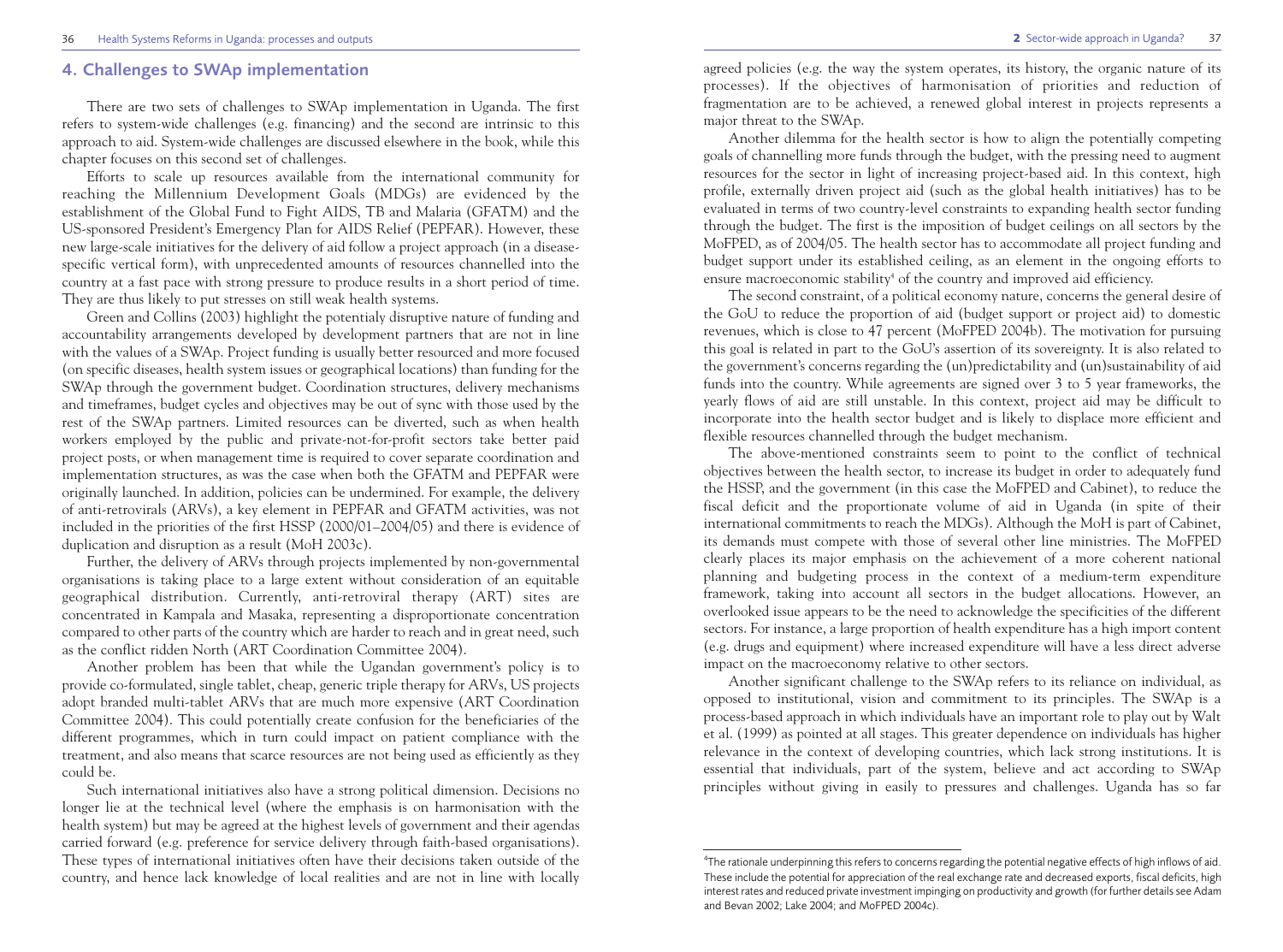#### 38 Health Systems Reforms in Uganda: processes and outputs

benefited from a remarkable mix of individuals on the government as well as on the development partners side, who have shown strong character, leadership skills, vision, commitment and reform spirit as well as operational abilities to transform vision into practical steps. But individuals come and go. Hence the replacement of individuals in the MoH or the DP group may threaten the SWAp partnership if newcomers do not understand the essence of it, are not committed, or are too familiar and perhaps attached to the incentive structure of the project mode of funding. The project incentive structure particularly benefits the national level, emphasising project implementation units and related equipment, high salaries and foreign travel, and lacks transparency (e.g. methods of recruitment). In contrast, the incentive structure of the SWAp and budget support modes lies at the operational level (districts) with a greater element of transparency regarding how funds are used. Within the MoH, technical groups are still divided between the incentive structures of project and SWAp modes. Increased funding through projects represents another threat to the SWAp.

Related to the above is the problem of commitment in the political sphere. The pursuit of different political agendas, particularly in times of political 'stress', may not be in line with the health sector's priorities. This can represent a bottleneck in the process of moving forward agreed reforms between like-minded GoU technocrats and DPs in the absence of political support. An illustration of this issue is the current debate in Uganda on whether or not to introduce indoor residual spraying as an intervention for malaria control. At the technical level, given the type of malarial transmission in Uganda, the World Health Organisation and other experts consider this intervention not to be particularly effective (EARN 2003; Root et al. 2003). However, at the political level, this intervention is considered to have popular appeal and is believed to deliver a quick fix to a major health problem in the country.

# **5. Conclusions**

Since 2000, the implementation of the SWAp by means of the mechanisms and processes presented in the previous section, guided by the general principles of the partnership as stated in the Memorandum of Understanding (MoH 2000b), and by the vision and belief of individuals committed to this approach, points to important products and benefits for the health sector. As highlighted by Yates et al. in chapter 1, it is very difficult to disentangle whether these products and benefits are directly attributable to the SWAp or to other reforms undertaken concomitantly in Uganda (discussed in the other chapters of this book in more depth).

Hutton and Tanner (2004) note the lack of standards for assessing the tangible benefits of a SWAp. They suggest there are, even if indirectly, four key areas<sup>5</sup> that if strengthened could help to understand the impact of a SWAp on population health. Within this framework, the full impact of a SWAp can be measured in terms of health outcomes, although these can only be assessed over sustained periods of implementation  $(5-10 \text{ years})$ .<sup>6</sup>

39 **2** Sector-wide approach in Uganda?

Clearly this begs the question as to whether the SWAp constitutes a reform in itself or if its *raison d'être* is to facilitate reforms. In the Ugandan context it seems that the SWAp plays both roles. It did represent a substantive shift from a fragmented system, where there was no coherent sector policy, strategic plan nor a consolidated planning, budgeting or capacity building approach at national and district levels. Instead there were large projects such as the Delivery of Improved Services for Health Project (DISH) funded by USAID or the District Health Services Pilot and Demonstration Project funded by the World Bank.

The way in which the SWAp is defined and implemented in Uganda, being a holistic platform for aid coordination, funding and operation of the HSSP, suggests it is also a means to an end. The main goal of the SWAp is to improve health system performance. We argue that the systems improvements demonstrated in the other chapters of this book have been facilitated by the SWAp, as it provides an opportunity to work towards identifying system-wide problems and potential solutions (within and outside the sector).

The SWAp, as shown in particular by the case of medicines supply reform (chapter 4, Nazerali et al.), has contributed to the reduction of fragmentation and duplication of efforts. It also played an important role in achieving stronger harmony of priorities and improved planning and monitoring processes at district and national levels. By bringing together all key stakeholders in the sector, building consensus on policies and processes, gathering better information, and working jointly towards agreed common goals, the SWAp has given the health sector a combined voice and stronger bargaining power.

The SWAp has also facilitated the improvements in allocative efficiency of the GoU budget, which have occurred over the period of its implementation (see chapter 7, Ssengooba et al.).

All this suggests that the SWAp has played a key role, among other reforms, in facilitating improved health sector performance. Because of this, attention to addressing the challenges outlined in this chapter is urgent. The objectives and essence of the SWAp in Uganda need to be maintained and its mechanisms and processes strengthened. However, continued achievements at sector level will not be possible if, for instance, initiatives such as the GFATM and PEPFAR are not harmonised with local policies, systems and capacities. The way in which these projects are being implemented seems to be destabilising, even in the context of a flexible and inclusive SWAp that accepts both projects and budget support.

The SWAp has represented a major change to the way in which the health system is governed, and one which it has been suggested offers the best chance of delivering improved health status to the population. However, given the challenges discussed in this chapter, the achievement of that long-term goal seems uncertain.

 $5$  1) Country leadership and ownership, 2) institutional and management capacity, 3) flow of resources, and 4) monitoring and evaluation.

<sup>6</sup> Moore (2003) compared 69 countries classified in terms of those that were implementing a SWAp and those not. Among other indicators assessed, the results showed that SWAp and non-SWAp countries did not present any significant average differences in their 1999 health outcome indicator (disability adjusted life expectancy – DALE). However, the author recognises that the result is predictable since the implementation of SWAp by these countries was at its early stages. It is also worth noting that DALE results presented in 1999 reflect the health sector situation of those countries dating back to even earlier periods than the introduction of SWAp.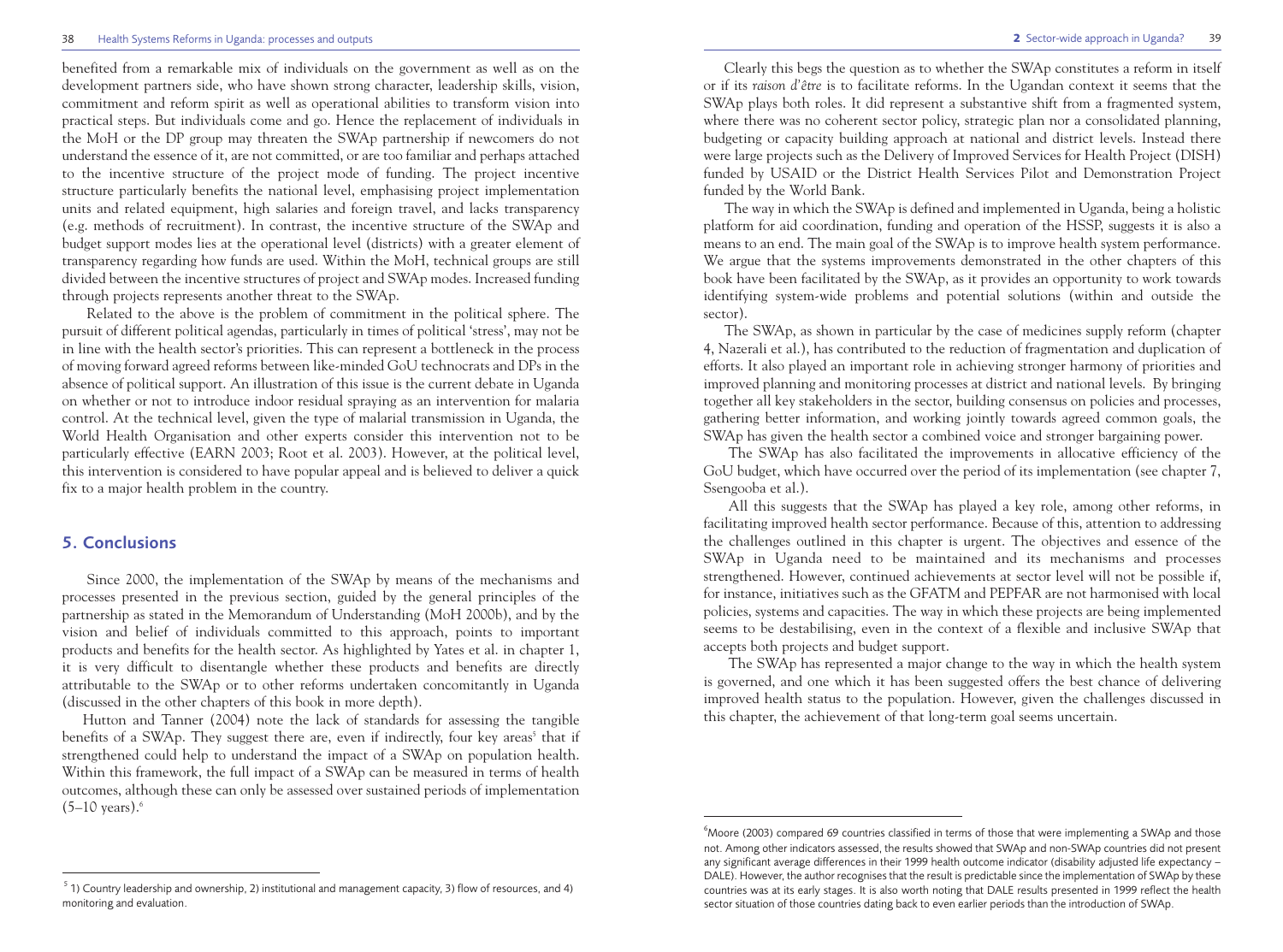#### 40 Health Systems Reforms in Uganda: processes and outputs **2** Sector-wide approach in Uganda?

#### **References**

Adam C, Bevan D. 2002. *Uganda. Aid, Public Expenditure, and Dutch Disease.* Paper commissioned by DFID. Mimeo. Accessed on 26 July 2004. Available at [http://www.economics.ox.ac.uk/Members/david.bevan/Papers/AidFlowDutch.pdf]

ART Coordination Committee. 2004. Notes from ART coordination committee meeting. Kampala, Uganda.

Cassels A, Janovsky K. 1998. Better health in developing countries: are sector-wide approaches the way forward of the future? *The Lancet*, **352** (9142): 1777–79.

De Loor R, Hutton G. 2003. *Review of the Health Sector Partnership Fund in Uganda.* DFID Health Systems Resource Centre. Mimeo. Department for International Development, UK.

EARN 2003. *Statement regarding DDT.* Mimeo, Eastern Africa RBM Network.

Elsey H, Kilonzo N, Tolhurst R, Molyneux C. 2005. Bypassing districts? Implications of sector-wide approaches and decentralisation for integrating gender equity in Uganda and Kenya. *Health Policy and Planning*, **20**  $(3):150-7$ .

Foster M, Brown A, Conway T. 2000. *Sector-wide approaches for health development: a review of experience.* WHO Publications. World Health Organisation, Geneva. Available at: [http://www.who.int/library/database/index.en.lshtm]

Green A, Collins C. 2003. Health systems in developing countries: public sector managers and the management of contradictions and change. *International Journal of Health Planning and Management*, **18** (Suppl. 1): S67–78.

HDPG. 2001. *Terms of Reference for the Health Development Partners Group.* Mimeo. Health Development Partners Group, Kampala, Uganda.

HDPG. 2002. *SWAp Mechanisms and Structures.* Mimeo. Health Development Partners Group, Kampala, Uganda.

Hutton G, Tanner M. 2004. The sector-wide approach: a blessing for public health? *Bulletin of the World Health Organisation,* **82** (12): 893.

Jeppsson A. 2002. SWAp dynamics in a decentralised context: experiences from Uganda. *Social Science and Medicine,* **55** (11): 2053–60.

Kassami C. 2004. *Welcoming remarks at the Public Expenditure Review Meeting.* Mimeo. Ministry of Finance, Planning and Economic Development, Government of Uganda.

Lake S. 2004. *Macroeconomics and sector background paper.* GFATM tracking study. Mimeo. London School of Hygiene & Tropical Medicine.

Macrae J, Zwi A, Gilson L. 1996. A triple burden for health sector reform: 'post'-conflict rehabilitation in Uganda. *Social Science and Medicine,* **42** (7): 1095–108.

MoFPED. 2004a. *Finalisation of estimates for recurrent and development revenues and expenditure for financial year 2004/05 and the medium term. BPD 86/107/02.* Mimeo. Ministry of Finance, Planning and Economic Development, Government of Uganda.

MoFPED. 2004b. *Uganda Budget 2003/2004. A citizens Guide.* Ministry of Finance, Planning and Economic Development, Government of Uganda. Available at: [http://www.finance.go.ug].

MoFPED. 2004c. *Macroeconomic issues for 2003 PEAP revision (2nd draft).* Mimeo. Prepared by Ministry of Finance, Planning and Economic Development, Government of Uganda.

MoFPED. 2004d. *Draft Terms of Reference for the Health Sector Working Group.* Mimeo. Ministry of Finance, Planning and Economic Development, Government of Uganda.

MoH. 2000a. *Health Sector Strategic Plan 2000/01 to 2004/05.* Ministry of Health, Government of Uganda.

41

of Health, Government of Uganda.

MoH. 2001. *Conclusions from one day retreat MoH / DPs, Fairway Hotel.* Ministry of Health, Government of Uganda.

MoH. 2002. *Drug Tracking Study.* Final Report, August 2002. Ministry of Health, Government of Uganda.

MoH. 2003a. *Mid Term Review Report of the Health Sector Strategic Plan 2000/01–2004/05.* Ministry of Health, Government of Uganda.

MoH. 2003b. *Outcome of SWAp Coordination Structures.* Extraordinary meeting of HPAC. Ministry of Health. Government of Uganda.

MoH. 2003c. *Aide Memoire of the 9th Joint Review Mission.* Ministry of Health, Government of Uganda.

MoH. 2004. *Health Sector Budgetary Allocation FY 2004-05.* April 2004 version. Mimeo. Ministry of Health, Government of Uganda.

Moore S. 2003. Aid coordination in the health sector: examining country participation in sector wide approaches. *Journal of Health and Population in Developing Countries, 10, July.* Available at: [http://www.jhpdc.unc.edu].

Oliveira Cruz V, Kurowski C, Mills A. 2003. Delivery of priority health services: searching for synergies within the vertical versus horizontal debate. *Journal of International Development*, **15**: 67–86.

Oliveira Cruz V, McPake B. 2004. Using agency theory to analyse relationships between recipient governments and international development partners. *Working Paper, Health Systems Development Programme.* London School of Hygiene & Tropical Medicine. Available at: [http://www.hsd.lshtm.ac.uk].

Peters D, Chao S. 1998. The sector-wide approach in health: What is it? Where is it leading? International *Journal of Health Planning and Management,* **13** (2): 177–90.

Root G, Collins A, Munguti K, Sargent K. 2003. *Roll Back Malaria Scoping Study.* Available at http://www.liv.ac.uk/lstm/malaria/mcproject16.htm

Ssengooba F, Oliveira Cruz V, Pariyo G. 2004. *Capacity of Ministries of Health and Opportunities to Scale Up Health Interventions in Low Income Countries: A Case Study of Uganda.* UN Millennium Development Project.

Walt G, Pavignani E, Gilson L, Buse K. 1999. Managing external resources in the health sector: are there lessons for SWAps. *Health Policy and Planning*, **14** (3): 273–84.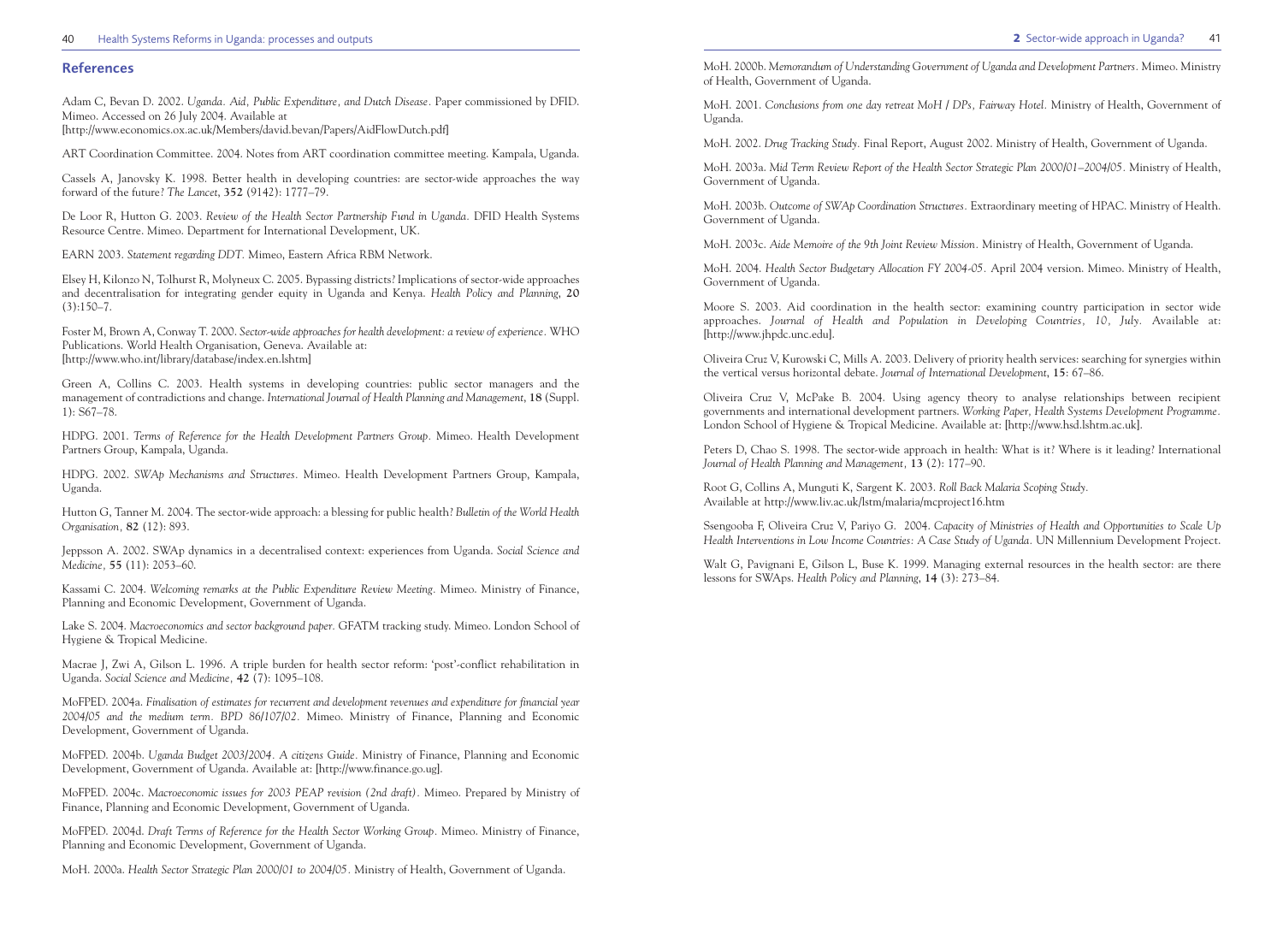#### 42 Health Systems Reforms in Uganda: processes and outputs  $\overline{a}$  43

#### **2** Sector-wide approach in Uganda?

# **Annex 1: Overview of SWAp-related mechanisms and processes in Uganda**

The following tables intend to provide an overview of the SWAp-related mechanisms and processes currently in place in Uganda. Table A1 summarises the core mechanisms and processes with a focus at the national level. Table A2 presents the connections to the implementation level.

### **Table A1: SWAp-related structures and processes in Uganda**

|                                                                                                                                                                                                                | <b>Definition</b> | <b>Purpose / Processes</b>                                                                                                                                                                                                                                                                                                                                                                                                                                                                                                                                                                                                                                                                                                                                                                 | Frequency                                                                |
|----------------------------------------------------------------------------------------------------------------------------------------------------------------------------------------------------------------|-------------------|--------------------------------------------------------------------------------------------------------------------------------------------------------------------------------------------------------------------------------------------------------------------------------------------------------------------------------------------------------------------------------------------------------------------------------------------------------------------------------------------------------------------------------------------------------------------------------------------------------------------------------------------------------------------------------------------------------------------------------------------------------------------------------------------|--------------------------------------------------------------------------|
| A joint review<br>of sector<br>performance<br>by GoU and<br><b>Joint Review</b><br>partners (i.e.<br>districts.<br><b>Mission (JRM)</b><br>Parliament.<br>NGO <sub>s</sub> .<br>private sector<br>and donors). |                   | · Joint visits to selected districts chosen on a<br>rotational basis, according to performance<br>(low and high) based on standard terms of<br>reference with a view to assess progress on<br>areas such as human resources, financial<br>flows, information and management<br>systems, and agreed technical priority areas;<br>. Review of the Annual Health Sector<br>Performance Report:<br>• Use of the agreed PEAP indicators (health) $^7$<br>as the basis for progress assessment;<br>· Discussion of proposals for the Budget<br>Framework Paper / Medium Term<br>Expenditure Framework priorities for the<br>following financial year;<br>· Discussion and agreement on undertakings<br>(priorities), one or two priority programmes,<br>and a tracking study for following year. | Annual<br>(October)<br>used to be<br>twice a year.                       |
| <b>Technical</b><br><b>Review</b>                                                                                                                                                                              |                   | Substitutes the previous arrangement of two JRMs per year.<br>This meeting among stakeholders aims to review and discuss a<br>specific technical issue agreed during the prior JRM. The 2004<br>technical review meeting discussed the first draft of the<br>second Health Sector Strategic Plan (2005/06-2009/10).                                                                                                                                                                                                                                                                                                                                                                                                                                                                        | Annual<br>(around April)                                                 |
| <b>National</b><br>Health<br>Assembly<br>(NHA)                                                                                                                                                                 |                   | Involves broad participation from district and central level, and<br>from civil society stakeholders. The purpose of the assembly is<br>to act as a forum for building nationwide consensus and<br>advocacy for the health development agenda in the country. It<br>is also an opportunity to improve sector performance by<br>highlighting differences in district performance.                                                                                                                                                                                                                                                                                                                                                                                                           | Annual                                                                   |
| <b>Health Policy</b><br><b>Advisory</b><br>Committee<br>(HPAC)                                                                                                                                                 |                   | Established as a forum to discuss and advise the Ministry of<br>Health and development partners on the implementation of<br>the National Health Policy and the HSSP.                                                                                                                                                                                                                                                                                                                                                                                                                                                                                                                                                                                                                       | Monthly;<br>started as<br>weekly and<br>goal is to have<br>it quarterly. |

|                                                                                                                                                                                                                                                                                                                                                                                                                                                | Sector<br><b>Working</b><br>Group (SWG)                   |                                                                                                                                                                      | Oversees the financing of the SWAp with a particular focus<br>on maximising efficiency and equity in the annual budget<br>process. The SWG discusses and reviews the Budget<br>Framework Paper <sup>8</sup> as well as proposals of new health sector<br>projects before submission to the Development Committee<br>of the MoFPED. It has an important role in vetting projects<br>for compatibility with the HSSP and value for money.                                                                                       | Monthly in the run<br>up to the budget<br>and bi-monthly<br>otherwise (but in<br>practice does not<br>happen as<br>regularly as this). |
|------------------------------------------------------------------------------------------------------------------------------------------------------------------------------------------------------------------------------------------------------------------------------------------------------------------------------------------------------------------------------------------------------------------------------------------------|-----------------------------------------------------------|----------------------------------------------------------------------------------------------------------------------------------------------------------------------|-------------------------------------------------------------------------------------------------------------------------------------------------------------------------------------------------------------------------------------------------------------------------------------------------------------------------------------------------------------------------------------------------------------------------------------------------------------------------------------------------------------------------------|----------------------------------------------------------------------------------------------------------------------------------------|
| Initially created<br>to prepare for<br>which report to HPAC:<br>the first HSSP<br>• Human resources for health:<br>and are now<br>considered to<br>• Health infrastructure;<br>Working<br>play a key role<br>• Supervision and monitoring;<br>Groups (WGs)<br>• Basic health care package;<br>in translating<br><b>HSSP</b> outputs<br>• Research and development;<br>into policies,<br>plans and<br>• Finance and procurement;<br>activities. |                                                           | There are currently 9 working groups<br>• Drug procurement and management;<br>• Public-private partnership in health;<br>• Health systems                            | During JRMs and<br>throughout the<br>year as per<br>programme of<br>work (e.g. on a<br>more regular<br>basis during<br>preparations for<br>the second<br>HSSP).                                                                                                                                                                                                                                                                                                                                                               |                                                                                                                                        |
|                                                                                                                                                                                                                                                                                                                                                                                                                                                | Interagency<br>Coordinating<br><b>Committees</b><br>(ICC) | Bring together<br>all implementing<br>agencies and<br>donors who<br>support a<br>particular<br>programme,<br>and other MoH<br>departments,<br>NGOs and<br>districts. | The purpose of these committees is to:<br>· Define core interventions, review<br>overall progress in implementation and<br>agree on priorities for programmes;<br>• Coordinate projects and other forms of<br>support to a specific programme;<br>• Review workplans and budgets of the<br>programme.<br>Examples of existing ICCs include:<br>• Reproductive health;<br>• Expanded Programme of Immunisation (EPI);<br>• Malaria;<br>• HIV/AIDS;<br>$\bullet$ TB;<br>• Sanitation is in the process of<br>organising an ICC. | Quarterly                                                                                                                              |
|                                                                                                                                                                                                                                                                                                                                                                                                                                                | <b>SWAp Review</b><br><b>Meetings</b>                     | Government<br>Review the general status of the SWAp<br>partnership and discuss specific<br>and<br>problems.<br>development<br>partners.                              |                                                                                                                                                                                                                                                                                                                                                                                                                                                                                                                               | Annual                                                                                                                                 |
|                                                                                                                                                                                                                                                                                                                                                                                                                                                | Health<br>Development<br><b>Partners</b><br>Group (HDPG)  | Established to<br>coordinate<br>development<br>partners<br>working in the<br>health sector in<br>Uganda.                                                             | • Provides a forum for discussion on issues<br>in the sector;<br>• Enables partners to coordinate and<br>assemble joint responses;<br>• Serves as an opportunity for members<br>to communicate amongst themselves<br>and with the MoH more effectively;<br>• Functions as a space to discuss issues<br>related to HPAC:<br>• Allows DPs to contribute more effectively<br>to the JRMs in the health sector.                                                                                                                   | Monthly                                                                                                                                |

 $<sup>7</sup>$  These are: utilisation of out-patient services in public and private-not-for-profit units, immunisation rates for</sup> DPT3, deliveries in health units, HIV prevalence rates, proportion of posts filled by qualified staff.

<sup>&</sup>lt;sup>8</sup>Budget Framework Papers are prepared by each sector ministry as part of the budget process in consultation with stakeholders (to be discussed in SWG meetings) and form the basis for the Macroeconomic Plan and Indicative Budget Framework Paper, usually submitted to Parliament in April of each year (Kassami 2004).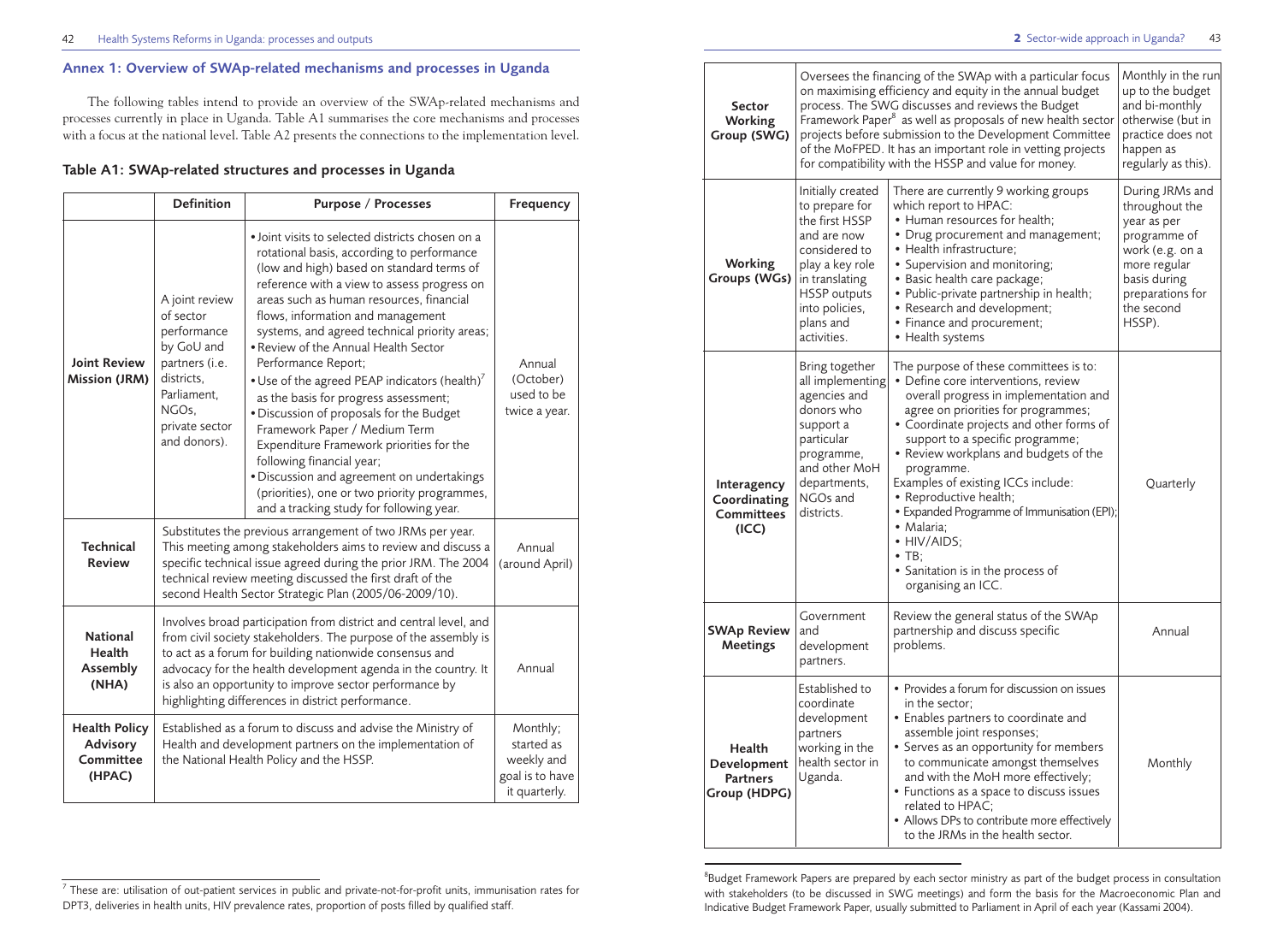| Partnership | A special bank account held by the Ministry of Health for implementation of                                                                                                                                                                                 |
|-------------|-------------------------------------------------------------------------------------------------------------------------------------------------------------------------------------------------------------------------------------------------------------|
| Fund        | SWAp and HSSP specific activities (e.g. the costs of the JRMs, tracking studies                                                                                                                                                                             |
| Account     | and technical assistance). Monitoring of the account is performed by HPAC.<br>Contributions of funds to the account are made by DPs, which included Ireland<br>Aid, SIDA, NORAD, DFID, Danida, and UNICEF over the period of December<br>1999 to July 2003. |

Sources: HDPG (2002); MoH (2003a); MoH (2003b); HDPG (2001); de Loor and Hutton (2003); Kassami (2004); MoFPED (2004d).

#### **Table A2: SWAp and Districts**

|                                                                          | Description                                                                                                                                                                                                                                                                                                                                                  |
|--------------------------------------------------------------------------|--------------------------------------------------------------------------------------------------------------------------------------------------------------------------------------------------------------------------------------------------------------------------------------------------------------------------------------------------------------|
| <b>NHA</b>                                                               | Representatives (political and technical) from all districts are invited to take part.                                                                                                                                                                                                                                                                       |
| JRM and<br><b>Technical</b><br><b>Reviews</b>                            | One 'good' and one 'bad' performing district from each geographical region<br>(North, East, West and Central) are selected by the Health Planning Department<br>(HPD), on a rotational basis, to host the district visits and to join the JRM. In<br>addition, based on the key topics of the meeting, the HPD invites relevant<br>district representatives. |
| <b>WGs</b>                                                               | Districts participate in WG meetings generally when these take place during the<br>JRMs but not during their regular meetings throughout the year (unless a<br>district representative chairs the WG).                                                                                                                                                       |
| <b>HPAC, SWG</b>                                                         | Districts do not participate.                                                                                                                                                                                                                                                                                                                                |
| <b>District</b><br>Directors of<br>Health<br><b>Services</b><br>Meetings | Annual meetings organised by the MoH. These meetings are aimed at sharing<br>key information and discussing implications (e.g. budget allocations for next<br>financial year).                                                                                                                                                                               |
| Planning<br><b>Meetings</b>                                              | Semi-annual meetings organised by the HPD. Regional meetings take place<br>between November and February. These meetings focus on budgetary issues.<br>Meetings at district level, between March and June, emphasise detailed<br>planning issues.                                                                                                            |
| Other<br>meetings /<br>visits $/$<br>interactions                        | In line with the MoH function of providing support to districts, there are various<br>other forms of interaction and meetings between the two levels such as:<br>monitoring of the primary health care grants, area team supervision visits, HMIS,<br>league table.                                                                                          |
| District and<br>regional<br>hospitals                                    | The HPD meets with superintendents of all district and regional referral hospitals<br>to discuss planning and other general matters.                                                                                                                                                                                                                         |

# **3**

Health sector reforms and increasing access to health services by the poor: what role has the abolition of user fees played in Uganda?

Christine Kirunga Tashobya, Barbara McPake, Juliet Nabyonga and Rob Yates

# **Summary**

User fees were introduced in Uganda in the late 1980s against a background of poorly funded health systems and strong international support for the role of user fees in encouraging community participation and ownership, and for their value in generating revenue. By the late 1990s, there were conflicting opinions about the effect of user fees on access to health services, particularly by the poor and other vulnerable groups, in Uganda and other developing countries. In March 2001, user fees were abolished in all public health units in Uganda except for private wings in hospitals. Abolition of user fees is only one of a number of reforms introduced in the health sector in Uganda since the turn of the century. To assess the impact that this policy change has had on the health sector, this chapter draws on evidence from a number of different sources including data from the Ministry of Health, the World Health Organisation, Participatory Poverty Assessment Reports and the Uganda National Household Surveys. The data point to a significant and immediate increase in utilisation of health services following the abolition of user fees, in particular by the poor. We conclude that user fees may be a bigger barrier to health service access for the poor than was previously envisaged in developing countries. Furthermore, in order to achieve sustained improvements in health service utilisation, the policy of abolition of fees should be implemented simultaneously with supply side reforms.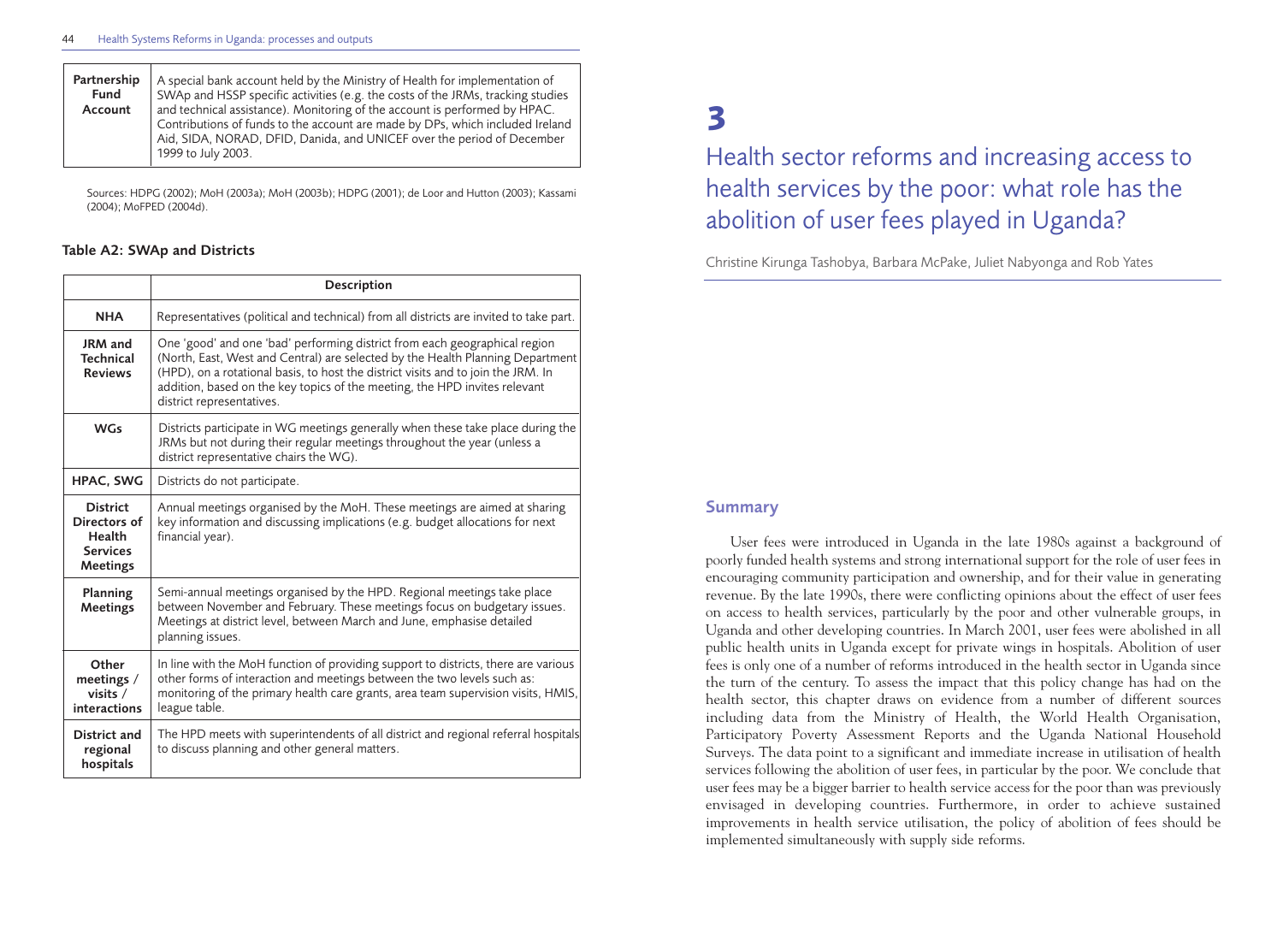#### **1. Background**

Following years of political and economic upheaval in the 1970s and 1980s, the poor state of the public systems, including health services, led the country to be heavily dependent on foreign aid. At that time, development policy, and as a result, health policy, was heavily influenced by these donor countries and aid agencies (Okuonzi and Macrae 1995).

The rationale for the introduction of user fees in the health system, as argued by the proponents of this policy, was that they had the potential to increase revenue for health services and also to increase efficiency in the delivery of health services by giving patients a stake in the system. This would lead to the use of the additional revenue for particular needs like drugs, facility improvement and staff incentives. In addition, user fees were said to have the potential to increase equity in health services by making it possible to expand coverage of services for underprivileged groups (Akin et al. 1987; Bennett and Gilson 2001; McPake et al. 1993; Shaw and Griffen 1995).

Close to two decades later, it should be possible to determine whether or not user fees have lived up to expectations. Internationally, there are mixed reports about what user fees have achieved. Some studies show that user fees have raised some revenue for health services, forming a significant proportion of non-salary recurrent expenditure at health units (Creese 1997). These resources have been used to improve service quality by improving drug availability and boosting staff morale (Soucat et al. 1997; Audibert and Mathonnat 2000; Kipp et al. 1999). There have also been some reports of increased community participation in health services management, built around user fees schemes (MoH 2001a).

Conversely, user fees have been criticised on grounds of inequity, lack of visible quality improvements, and inability to raise substantial amounts of revenue (Van Der Geest et al. 2000; McPake 1993). Rather than improving equity in health services delivery, user fees are said to have led to less equitable access to services. This is because exemption schemes appear to have failed to protect the poor and the vulnerable (Gilson et al. 1995; Weaver 1995). The revenue generated has been limited and has not led to any notable expansion of health services for improved geographical equity (Meuwissen 2002).

In Uganda, user fees were first introduced in the health sector in the late 1980s but did not spread widely until the early 1990s (Kipp et al. 1999). Initially, the fees were popular with health workers and with most local government administrative and political leaders. However, they were unpopular with many members of the community and many national level politicians (Kipp et al. 1999; MoH 1999; Hutchinson et al. 1999). By the late 1990s, a number of reports and studies indicated that exemptions for the poor were not working and that many people were being denied access to basic health services because of the fees (Kivumbi and Kintu 2000; MoFPED 2000; UBOS 2000). During the run-up to the Presidential elections of June 2001, user fees for health services became a controversial issue, with abolition of fees included in the manifestos of the major competitors to the incumbent President Yoweri Museveni. Interestingly, the President and Parliament had never officially approved a policy on user fees in the country.

With effect from March 2001, the Government of Uganda (GoU) abolished user fees in all public units with the exception of the private wings of hospitals. This has presented health policy analysts with a rare opportunity to study the effect of the removal of user fees on utilisation of health services, and in particular, utilisation by the poor. Since 2001, several studies and reports analysing the effect this policy has had on health services utilisation in the country have been documented.

This chapter seeks to review a number of these documents, looking at the different sources of data in order to draw conclusions on whether the abolition of user fees has indeed had an effect on utilisation of health services in the country. Particular focus is given to the impact of the policy on utilisation by vulnerable groups. Furthermore, we attempt to assess the contribution that this specific policy change has had in the context of the overall health sector reform programme in Uganda. In chapter 1, Yates et al. report that there have been significant increases in key output indicators, particularly for ambulatory care, but it is not yet clear how much of this has been due to supply side reforms and what, if anything, has been the impact of the policy to abolish user fees.

## **2. Review of available data**

Multiple sources of information are utilised for this review and include central level Ministry of Health (MoH) and district level data and reports; a WHO/MoH study; an analysis of the Uganda National Household Surveys for the years 1999/00 and 2002/03; and the Uganda Participatory Poverty Assessment Reports. A number of other studies covering smaller geographical areas have been carried out in the country and their findings are also considered.

#### **2.1 Ministry of Health and District data**

The Health Management Information System (HMIS) gives data on various input, process and output variables. Data are captured at the health facility level and submitted on a monthly basis to the district health office, where they are aggregated and sent to the MoH.<sup>a</sup> The HMIS captures data from both the public and private-not-for-profit (PNFP) health units.

Reports on the data (MoH 2001b; MoH 2002a; MoH 2003a; MoH 2003b; MoH 2004) have shown that for the whole country, the number of new out-patient (OPD) contacts in both public and PNFP health units increased significantly in absolute and per capita terms over the period 1999/00 to 2003/04.<sup>b</sup> New OPD contacts per capita did not change from 0.42 in 1999/00 to 2000/01, but rose to 0.56 in 2001/02, and further to 0.72 in 2002/03, and to 0.79 in 2003/04. The substantial increase in utilisation following the abolition of user fees in 2001 is notable. Note that the utilisation rate increased by 33 percent between 2000/01 and 2001/02 and by a further 29 percent in 2002/03 and 10 percent in 2003/04, compared with no increase between 1999/00 and 2000/01 (see Figure 1 in chapter 1, Yates et al.). This is particularly noteworthy as these rises cannot be attributed to other sudden demand factors such as an epidemic. Since the malaria epidemic in 1997/98, the country has not experienced an epidemic of national magnitude.<sup>c</sup>

<sup>&</sup>lt;sup>a</sup>See Chapter 1, Annex 1 for an outline of the structure of the health system.

b The Ugandan financial year runs from July to June. Thus in the financial year 2000/01 no user fees applied in government units (apart from private wings in hospitals) for the period March - June 2001.

c The 2000 Ebola epidemic was localised in Northern Uganda. Similarly, some districts have experienced localised cholera and malaria epidemics which would not markedly affect national OPD figures.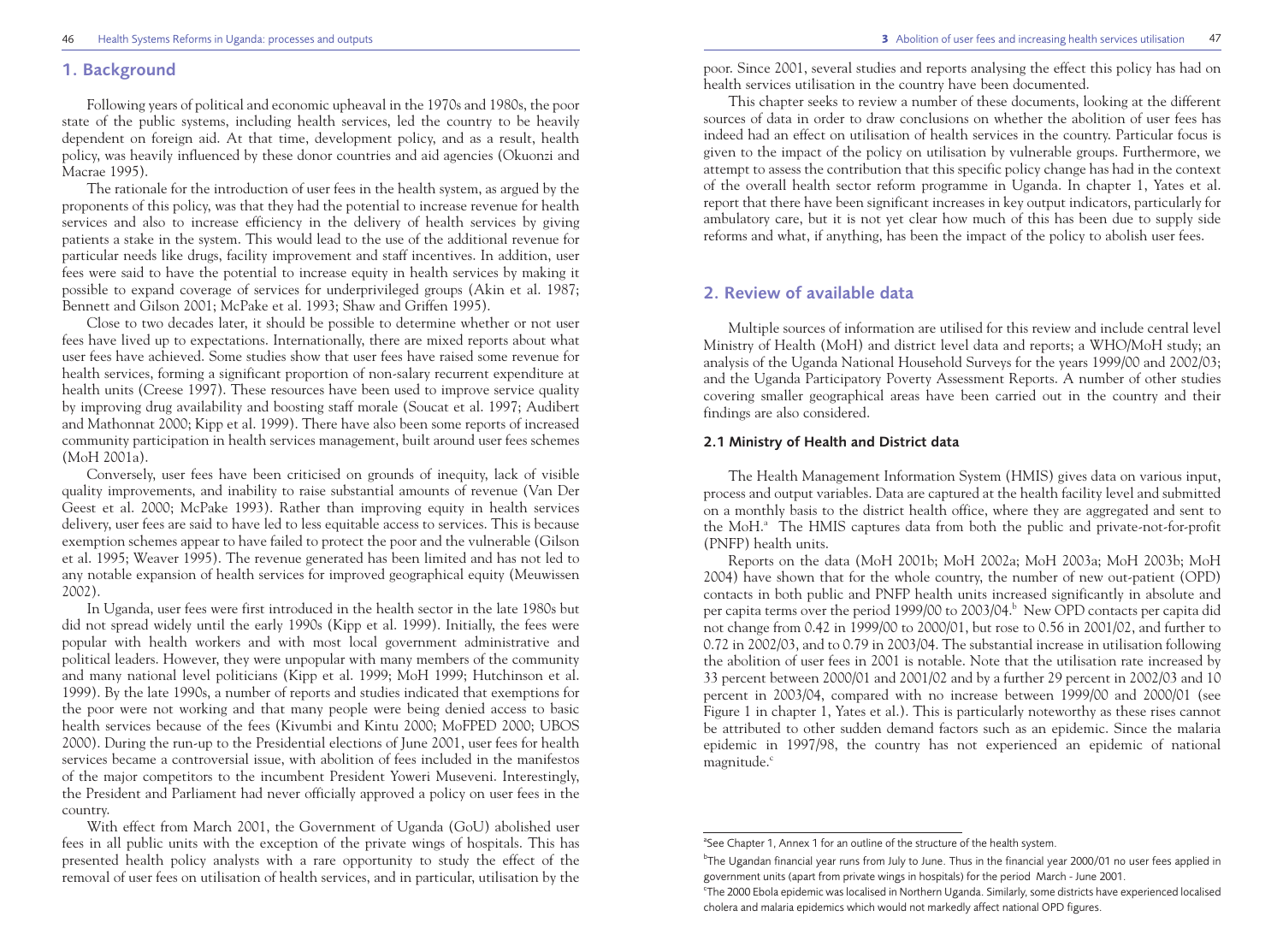Looking at data from specific districts, including hospitals (see Figures 1–5), a marked increase in utilisation following the abolition of fees in March 2001 is immediate and consistent across all four selected districts (Kisoro, Ntungamo, Rukungiri and Tororo; MoH selected years). For example, in Kisoro District, the consumption of outpatient services immediately doubled.

These district level data also bring out the monthly variation in utilisation, which is quite large in some cases.

In addition, the detailed district level data highlight the different utilisation patterns between the public and PNFP units (who maintained user fees). This is shown for Kisoro District where two hospitals, Kisoro Hospital (public) and Mutolere Hospital (PNFP), are barely 4km apart. While utilisation rose at both hospitals immediately after the abolition of user fees in the public health units, the increase in the public hospital was substantially larger than that in the PNFP. Moreover, using the benefits of growing financial support from the government (a specific PNFP grant), the PNFP hospital was able to lower its user fees by a considerable amount in 2002. This was followed by a significant increase in utilisation at the PNFP unit, and some decline at the public unit. A similar pattern is noted for Nyakibale PNFP hospital in Rukungiri District, where significant increases in utilisation were noted when the hospital revised its fees downwards and made them more uniform across diagnoses and disease conditions. In chapter 5, Lochoro et al. expand on the contribution of the PNFPs to the health sector and the impact of reforms on this sub-sector.

In addition to out-patient rates, immunisation rates also shot up following the abolition of fees, as measured by the proportion of the infant population that has received the third dose of the Diphtheria-Pertussis-Tetanus (DPT3) vaccine. This improved from 41 percent in 1999/00 to 48 percent in 2000/01 (17 percent increase), to 63 percent in 2001/02 (31 percent increase) and to 84 percent in 2002/03 (33 percent increase), and stabilising at 83 percent in 2003/04. Again the dramatic increase in coverage after 2000/01 is noted.

However, contrary to the above findings, the proportion of expectant mothers delivering in these health units declined from 25 percent in 1999/00 to 23 percent in 2000/01, to 19 percent in 2001/02, with just a slight recovery to 20 percent in 2002/03 and 24 percent in 2003/04.

#### **2.2 WHO/MoH study on the effect of abolition of user fees**

A longitudinal study carried out under the auspices of the WHO Uganda Country Office provides both qualitative and quantitative data on the effect of the abolition of user fees (WHO 2002; WHO 2003; Nabyonga et al. 2005a; Nabyonga et al. 2005b). Of particular interest, the study links HMIS utilisation data for public and PNFP facilities with demographic (i.e. age and sex) and socio-economic variables of the health users taken from information in the community. Patients' households were classified as poorest, poor, well-off and richest on the basis of household assets.

In addition to analysing OPD utilisation rates, socio-economic data were estimated for the years 2001 and 2002. Over this period, there was a strong negative socioeconomic gradient in OPD utilisation – successively poorer groups had successively higher utilisation rates (Figure 6). The utilisation of the poorest group was approximately twice that of the richest group for most of the 3-year period.



Source: MoH (Selected years).

#### **Figure 2: Monthly new out-patient attendances in 2 hospitals (one government, one PNFP) in Kisoro District 1999–2004**



Source: MoH (Selected years).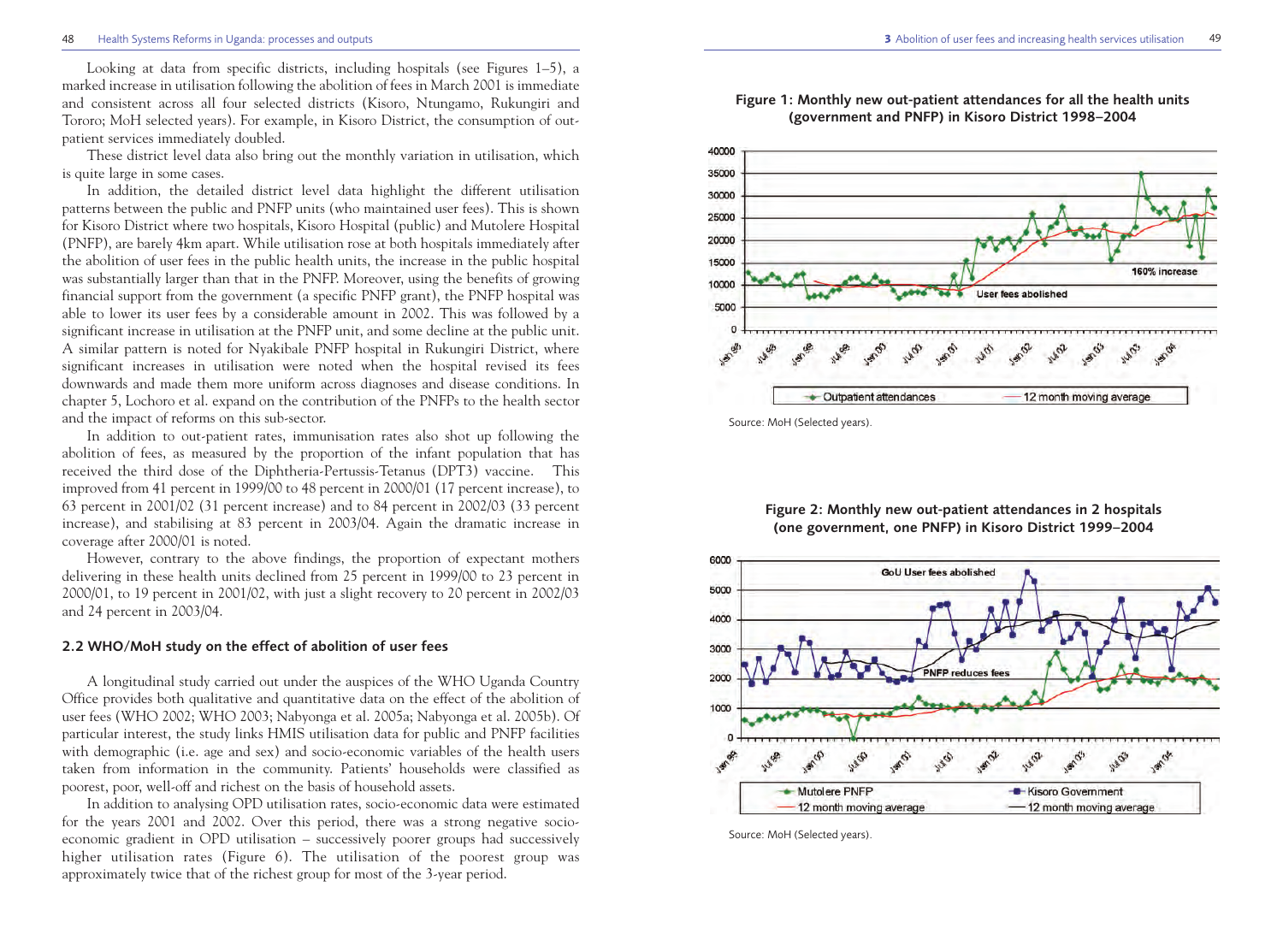#### **2.3 Uganda National Household Surveys 1999/00, 2002/03**

Data on individual, household, and community characteristics are collected from a nationally representative sample in the Uganda National Household Surveys (UNHS) (UBOS 2000; UBOS 2003). Between August 1999 and September 2000, when user fees were still widespread, a sample of 10,696 households was surveyed. Between May 2002 and April 2003, after the abolition of fees, a total of 9,711 households were surveyed.

Deininger and Mpuga (2004) used these data to analyse changes in health service utilisation and to investigate the implications of these changes for the poor. Their analysis has shown that while the incidence of sickness in the population in the two surveys remained at about 28 percent, an increasing proportion of those falling sick sought health care in the period covered by the second survey relative to the first. Interestingly, the share of households reporting failure to seek care from health services due to cost declined from 50 percent in the first survey to 35 percent in the second survey. This was especially noted in Northern Uganda, the poorest region of the country.

Moreover, this increase in utilisation of services by the sick was highest for those in the poorest two income quintiles. While average monthly expenditure by a household with a sick person did not show any significant change between the two surveys, there was a significant decrease in spending by the bottom two quintiles (at the 1 percent significance level). Rationing, defined as the failure to use health services because the cost is too high or the health facility too far, and not because the sickness is mild, was also found to decline. Regressions showed that the degree of rationing fell between the two surveys for both children and adults, with the decline most marked for children. In addition, wealth and urban/rural biases in rationing were eliminated for children and significantly reduced for adults.

Community level data collected in the two surveys revealed that between 1999/00 and 2002/03 there was a significant reduction in the proportions of communities that reported paying for consultation fees (from 80 percent to only 3 percent), antimalarial drugs (22 percent to 4 percent), and antibiotics (27 percent to 3.9 percent) in government health facilities.

Deininger and Mpuga (2004) also investigated whether these improvements in utilisation of health services could be having an impact on health outcomes and productivity. As noted above, the incidence of illness in the population remained at 28 percent over the period covered by the two surveys. In 1999/00, however, the burden of ill-health was more heavily felt by the poorer groups in the population. By 2002/03, the data suggest that this previous propensity for the poor to fall sick more frequently than the rich appears to have been eliminated.

Furthermore, regarding productivity, the two surveys show that the average per capita number of workdays lost due to sickness declined from 8.3 days to 7 between 1999/00 and 2002/03. To calculate the economic cost of illness, Deininger and Mpuga used a measure which incorporated the average expected length of sickness, the average unskilled wage rate for adults (divided by four in the case of children) and the probability of falling sick. Using this measure, the economic benefit accruing from the improved utilisation and quality of health services observed in the second survey period was calculated at US\$9 million for adults, almost half of which accrued to the bottom two income quintiles in the sample.



**Figure 3: Monthly new out-patient attendances (in government and PNFP health centres) in Ntungamo District 1998–2004**

Source: MoH (Selected years).

#### **Figure 4: Monthly new out-patient attendances at Nyakibale PNFP hospital, Rukungiri District 1996–2004**



Source: MoH (Selected years).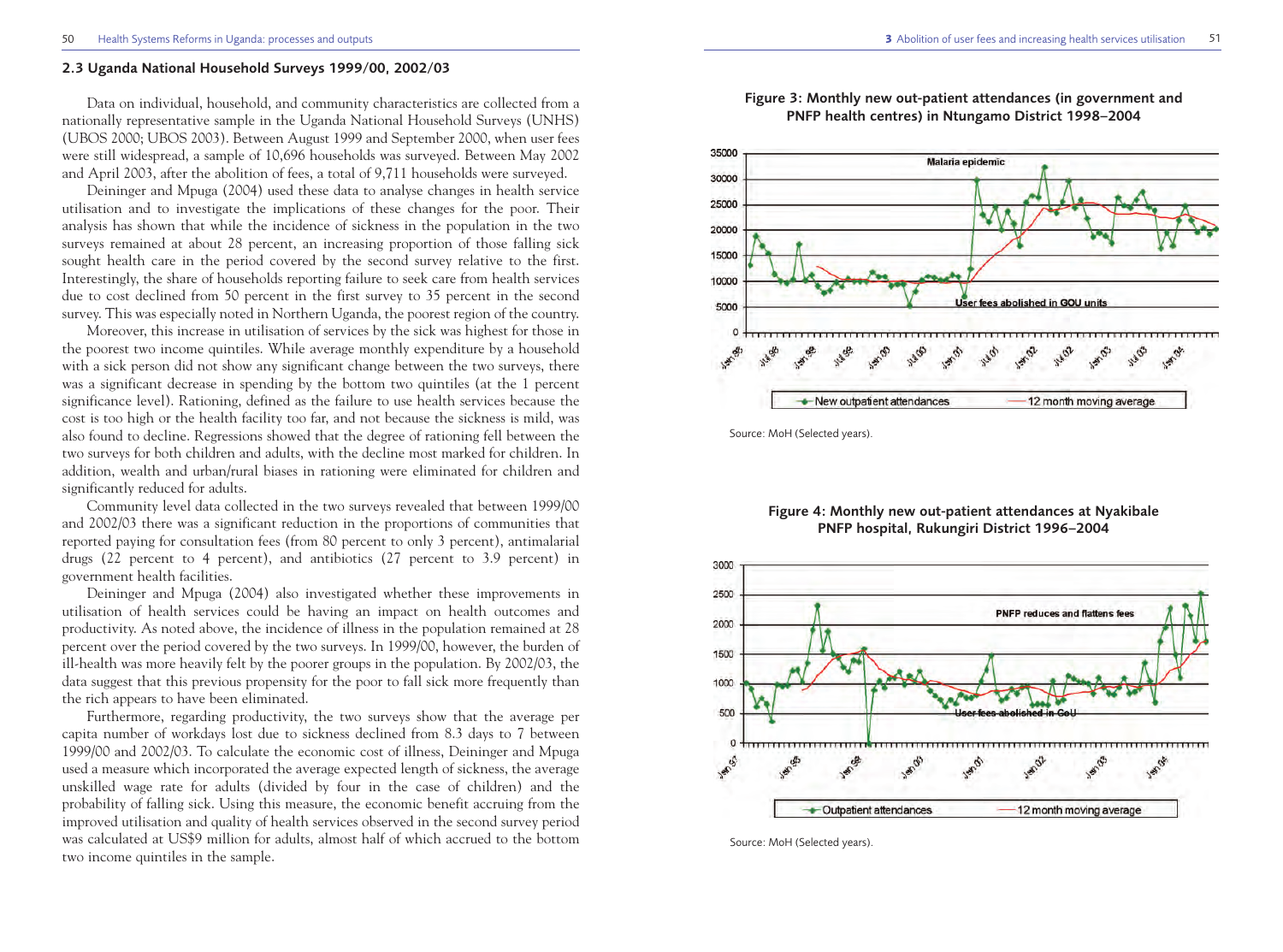#### **2.4 Uganda Participatory Poverty Assessment reports**

Uganda has carried out two Participatory Poverty Appraisals (PPA) to date under the auspices of the Uganda Bureau of Statistics (UBOS) in the Ministry of Finance, Planning and Economic Development (MoFPED) as part of the process of developing and updating the country's poverty reduction strategy, the Poverty Eradication Action Plan (PEAP). During these appraisals, participatory techniques are used to consult people on their understanding of the nature and causes of poverty, and on their views of the priority actions for poverty reduction by the government and/or the communities.

The first PPA (PPA1) was carried out in 1997, before the abolition of user fees (MoFPED 2000). The study covered 36 research sites in 9 districts across the country. In all 9 study districts, there was a common view that health was an important factor in poverty, both as cause and effect. Poor health and inadequate health services were cited as major causes of poverty at individual, household and community levels. The factors listed as responsible for these poor and inadequate health services included user fees, long distances to health facilities, inadequate drug and medical supplies, untrained/inadequate/poorly motivated health personnel and poor infrastructure. As a result of being unable to afford the user fees, people were reported to have resorted to no treatment, self-treatment, traditional herbalists, traditional birth attendants and witchcraft. A respondent stated *"in the 1990s you have to pay for medical care and drugs. Many die in the villages because they cannot afford to pay the user charges"* (MoFPED 2000: 62). Apart from the issue of un-affordability, it was made clear that there were other difficulties with the user fees scheme, whereby many people did not seem to have a good understanding of the nature of charges and the services to go with them (MoFPED 2000).

The second PPA (PPA2) was carried out between November 2001 and May 2002 (after abolition of user fees), and covered 60 research sites in 12 districts. Among other issues, PPA2 consulted people on their experience of the implementation of key government policies in a number of sectors, including health. As in PPA1, the most frequently cited causes of poverty were ill health and disease (MoFPED 2002). Notably, in PPA2 respondents stated that the government had been right to abolish user fees, a move that was particularly appreciated by women and the poor. Across the research sites, both community members and health service providers reported a dramatic increase in utilisation of public health facilities, but also noted problems of insufficient drugs and inadequate numbers of qualified health workers. One sub-county chief is reported to have said: *"I can confidently say that the number of patients in these units has tripled ever since cost-sharing was scrapped. The current policy of free health services should not be tampered with since it is mainly the poor who cannot afford expensive drugs in health clinics. Government should however provide more of these drugs"* (MoFPED 2002: 111). Thus it can be seen that the qualitative evidence collected through these participatory approaches supports the quantitative data presented earlier, and substantiates the negative implications of user fees for the poor in Uganda.

A number of other studies on user fees covering smaller samples have also been carried out in the country (Burnham et al. 2004). All of these point to the increase in health service utilisation following the abolition of user fees, though they provide differing estimates of the magnitude of the increase.



**Figure 5: Monthly new out-patient attendances in Tororo District (in government and PNFP health centres) 2000–2002** 

Source: MoH (Selected years).

#### **3. Discussion**

#### **3.1 Reliability of the data**

A major strength of the HMIS is that it provides national data and is therefore not limited to a small geographical area or sample. Some of the possible weaknesses of the HMIS as a source of data derive from the fact that the system was introduced relatively recently (1994) and still has teething problems with poor timeliness and completeness, although both have been improving over time. Therefore, some of the improvements in utilisation of ambulatory services may be due simply to improvements in the system. However, it is unlikely that this alone could explain the extent of increases observed between 2000/01 and 2003/04.

The study carried out under the auspices of the WHO Uganda Country Office has collaborated closely with many health sector stakeholders in Uganda. The linking of HMIS and community survey data is likely to minimise the possibility of inflated health facility HMIS figures. Furthermore the UNHS provides a nationally representative household survey database. This generic database is managed by the Uganda Bureau of Statistics and is outside of the control of any one sector. The availability of data on household characteristics and on the utilisation of health services before and after the abolition of user fees makes this is a very important source of information. Another perspective is provided by the PPA reports which provide the 'voices of the poor' themselves, rather than of their leaders or technocratic representatives.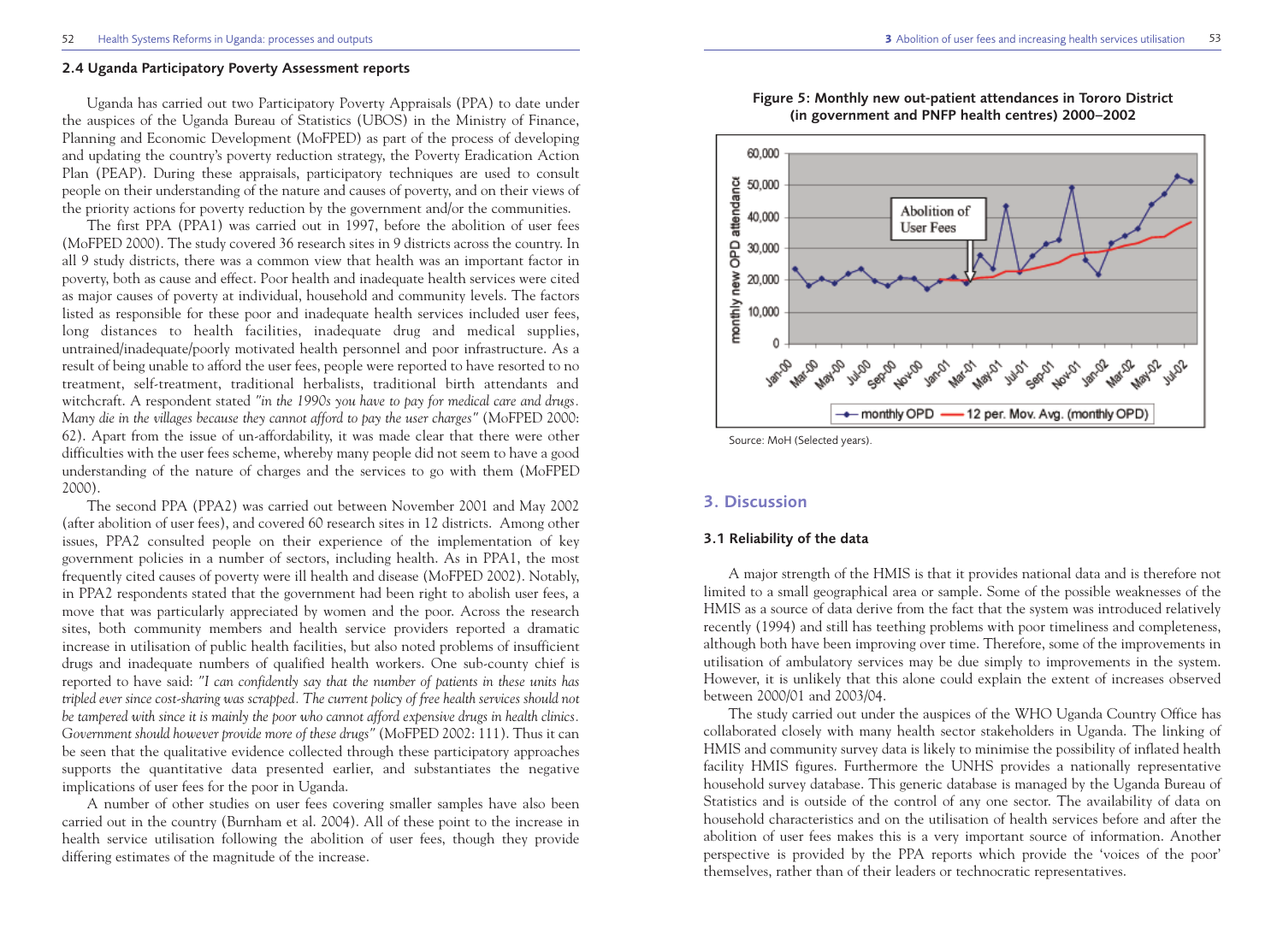

**Figure 6: Outpatient utilisation rate at public lower level health units by socio-economic category 2001–2003**

#### **3.2 How do we interpret the evidence?**

These different studies/reports consistently show a marked increase in utilisation of ambulatory health services over the period 2000/01 to 2003/04. A number of factors point to the abolition of user fees as a key determinant of this increase. These include the close relationship in time between the abolition of fees and the observed increase in utilisation of services, coupled with the absence of any epidemiological reason for such an increase at this time. Another factor is the lack of a similar marked increase in PNFP outputs in the immediate aftermath of public-fee removal. Also supporting the link is the qualitative evidence that user fees were a hindrance to the population, particularly to the poor, in accessing public health services.

The correlation between fee abolition and utilisation is further borne out by the evidence from the PNFP sector. In more recent years, with increasing subsidies from the government budget, many of the PNFP units have decreased their user fees, which has also led to increased utilisation rates at these units, particularly for ambulatory services (as highlighted in Figures 2 and 4 and discussed in more detail by Lochoro et al. in chapter 5). As in the public units, the timing of these shifts in output immediately follows the reduction in fees.

The increases in utilisation documented are significantly greater than were expected by many analysts. For example, a World Bank Discussion Paper had predicted that removal of user fees could only improve utilisation by the poor by 2.3 percent, and decrease utilisation by the rich by 9 percent (Hutchinson et al. 1999). All the studies and reports outlined here report much higher increases than this. Our data suggest an 88 percent overall increase in the rate of new OPD contacts per capita per year. This underestimation suggests a need to update the models applied by such analysts on the basis of the Ugandan experience, and that unrealistic estimates of the impact of fees may have been made in other countries where empirical tests of these estimates are not feasible.

The WHO/MoH study and the analyses of the UNHSs and the PPAs show that the more vulnerable sections of the community – the poor, children and women have particularly benefited from this policy (MoH 2003b; WHO 2003). The data from the Uganda Household Surveys provide an early indication of the benefits of the abolition policy in terms of outcomes, with the observation that the poor now have to take fewer days off work due to illness, thereby reducing the negative impact of illness on income. This negative impact of illness on income is well known to communities. In the words of one respondent: *"as long as one is healthy, he thinks properly for his family, is able to travel to towns to do business for the well-being of the family, can cultivate land, and construct shelter and work harder"* (MoFPED 2000: 62). Clearly, as a policy, the abolition of user fees is consistent with the goals of Poverty Reduction Strategies and the internationally endorsed Millennium Development Goals (MDGs).

#### **3.3 What else is involved?**

One aspect of the data that requires further explanation concerns the high variation in the health service utilisation rates recorded in public health units. The annual trend of increasing utilisation of ambulatory services (especially OPD attendance) hides marked variations, which cannot be explained entirely by seasonal variation in disease factors. Immediately following the abolition of user fees as of March 1st 2001, the utilisation of public health services rose sharply, but this was soon followed by a sharp drop by May and June 2001. Subsequently utilisation rates varied from month to month and between districts. These variations appear to be more closely associated with supply factors, and in particular, with the availability of basic medicines at the health units (MoH 2003b; WHO 2003). Given the inadequacy of medicine budgets, some irregularity in release of funds, and limited capacity for medicine management in the districts, there are often medicine stock-outs at the health facilities. The length and magnitude of the stock-outs, and therefore the peaks and troughs in utilisation will vary from district to district. For example, the beginning of the financial year is likely to be a challenging period for most districts as funds from the central government may be delayed, and this same period usually shows poor utilisation of OPD services. In the PNFP health units, where there is less variation in drug availability throughout the year, much less monthly variation in utilisation is observed. In more recent years-2002/03 and 2003/04-improvements in medicines funding, management, and financial management appear to be reflected in decreasing utilisation variation in the public units.

Also in need of explanation is the observation that the marked increase in utilisation of ambulatory services has not been matched by an equally marked increase in the consumption of in-patient and especially maternity services. The quality of services may have played an important role in this. Specific problems in quality of care for in-patient episodes continue to be observed. A number of studies and reports, including the PPA reports, a study on Emergency Obstetric Care in Uganda, and

Source: WHO (2002); WHO (2003); Nabyonga et al. (2005b).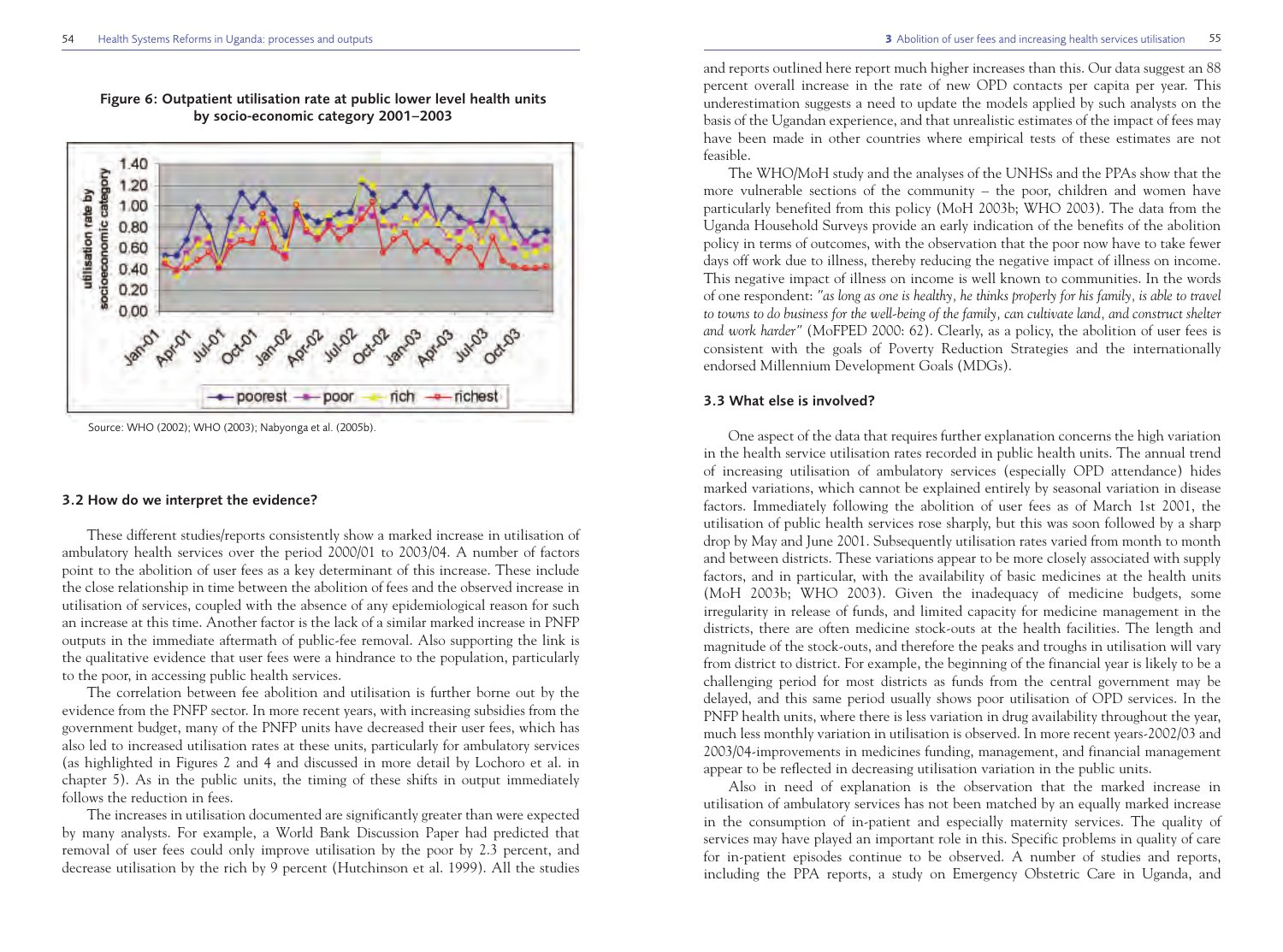#### 56 Health Systems Reforms in Uganda: processes and outputs **3** Abolition of user fees and increasing health services utilisation

government monitoring reports, indicate that there continue to be problems associated with lack of access and privacy, and insufficient supplies (e.g. cotton, gauze, protectives) which are discouraging mothers from delivering at the health units (MoFPED 2000; WHO 2003; MoH 2003c; MoH 2003d). Where delivery at a health unit may require the mother to provide gloves, a plastic sheet and other supplies, it is not difficult to see how these 'hidden costs' act as a barrier to the health services in the same way as the user fees used to. This is further confirmed by the fact that the modest increase in in-patient service utilisation in public units over the period since 2000/01 is comparable to that in PNFP units (MoH 2003b).

This brings us to the question of how much of the increase in utilisation of ambulatory services can be attributed to abolition of user fees and how much to other reforms. The sudden sharp increase in the utilisation of public services that occurred following the abolition of user fees can clearly be related to increased demand due to the fall in cost for users. However, it becomes more difficult to estimate the contribution of the abolition of user fees to the sustained and continuing increase in utilisation of services observed over time since then. Consideration must be given to other reforms which have been taking place over the same period. These include the introduction of the sector-wide approach (SWAp), the increased allocation of the government budget to fund health services, enhanced partnership with the private sector (profit and nonprofit), and improvements in the management and delivery of decentralised health services (e.g. infrastructure, human resources and medicines funding and management), as discussed in the other chapters in this book.

For example, a supplementary budget of one billion Uganda shillings (equivalent to US\$600,000) was provided for additional medicines immediately following the abolition of user fees. In subsequent budgets, attempts were made to compensate the health sector for the revenue lost due to the abolition of fees, and to target most of these funds at primary health care inputs (especially medicines, strategic infrastructure expansion and upgrading, and human resources). However, supply side reforms tend to take some time before they are converted into outputs. The budget for primary health care medicines at sub-district level increased almost 3-fold from 1999/00 to 2003/04 and yet, partly as a result of increasing utilisation of the health services, there continue to be stock-outs reported at the local health units (see chapter 4, Nazerali et al.).

Thus it seems reasonable to conclude that while the policy decision to abolish user fees catalysed the surge in consumption services, levels have been sustained since then by the ongoing supply side reforms.

#### **3.4 What else needs to be done?**

The Ugandan case provides strong support for the argument that it is possible to increase the utilisation of health services in developing countries by improving financial access, and that the provision of free services at the point of use is a good way of targeting the poor.

Moreover, in order to achieve sustained improvements in access to health services by the poor, this chapter, together with the others in this book, underscores the point that several changes may need to take place simultaneously and that both demand and supply side issues need to be tackled.

There is, however, need for considerably more research in Uganda in this area, in particular to separate out the impacts of the user fee reforms from those of the other health service reforms. Also critical is the need for a better understanding of the costs of achieving improvements in quality, especially with regard to in-patient services, including maternity services. In all of this work it is important that the focus continues to be on the utilisation of the vulnerable groups in the population.

The impact of the abolition of user fees on the behaviour of health workers is also important to investigate. Health workers effectively suffered a loss in income following the removal of user fees, and this was coupled with a dramatic increase in workload. Though efforts were made subsequently to increase salaries, human resources are a critical input in health services and it will be important to ensure support for the reformed system is maintained.

Finally, the effect of the abolition of user fees on community participation and ownership of local health services requires attention. Through the Health Unit Management Committees, established to manage the allocation of user fee revenue, community involvement was facilitated. The loss of this key responsibility may have endangered the functioning of these committees and with it, local ownership.

# **4. Conclusions**

Overall, in chapter 1, Yates et al., have discussed the effects that the many health services reforms in Uganda have had at the health output level and which are beginning to show at the outcome/poverty reduction levels. This chapter has looked at one reform in particular, that of abolishing user fees. While the other chapters in this book concentrate largely on supply side reforms, the policy of abolishing user fees focuses on the reduction of access barriers and the stimulation of demand. The evidence is convincing that user fees' removal acted as a catalyst for the initial stimulation of OPD demand. Ongoing support from supply side reforms is likely to have been important in maintaining the impetus. Further attention needs to be paid to the stimulation of inpatient and maternity demand, and the maintenance of mechanisms of local ownership that may have been undermined by the reform.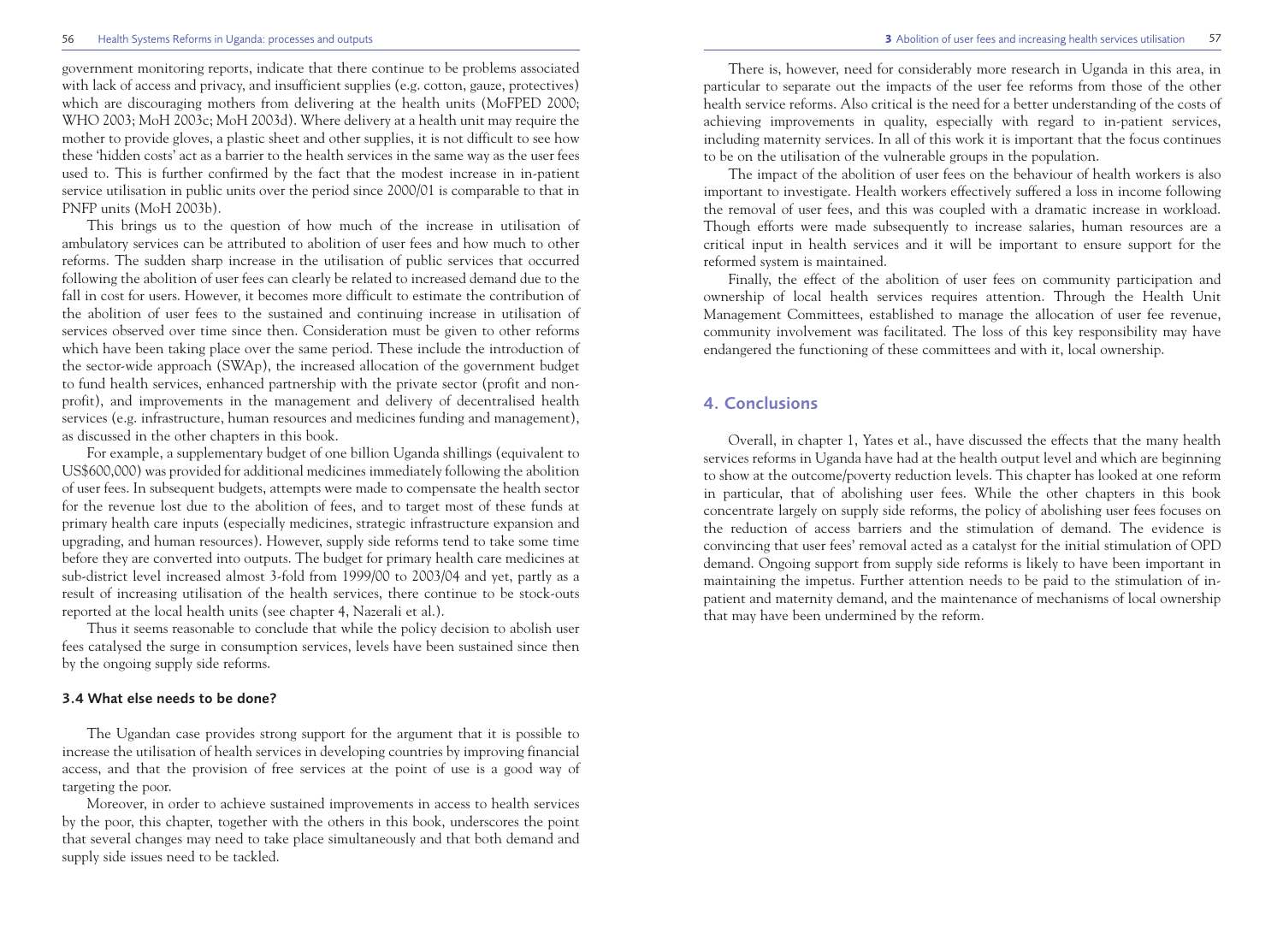#### 58 Health Systems Reforms in Uganda: processes and outputs **3** Abolition of user fees and increasing health services utilisation

59

#### **References**

Akin J, Birdsall N, Ferranti D. 1987. *Financing health services in developing countries: an agenda for reform.* The World Bank, Washington DC.

Audibert M, Mathonnat J. 2000. Cost recovery in Mauritania: initial lessons. *Health Policy and Planning,* **15**  $(1): 66-75.$ 

Bennett S, Gilson L. 2001. *Health financing: designing and implementing pro-poor policies.* DFID Health Systems Resource Centre. Department for International Development, UK.

Burnham GM, Pariyo G, Galiwango E, Wabwire-Mangen F. 2004. Discontinuation of cost sharing in Uganda. *Bulletin of the World Health Organisation,* **82** (3): 187–95.

Creese A. 1997. User fees. *British Medical Journal,* **315** (7102): 202–3.

Deininger K, Mpuga P. 2004. Economic and Welfare effects of the abolition of health user fees: evidence from Uganda. *World Bank Policy Research Working Paper 3276.* The World Bank, Washington DC.

Gilson L, Russell S, Buse K. 1995. The political economy of user fees with targeting: developing equitable health financing Policy. *Journal of International Development,* **7** (3): 369–402.

Hutchinson P, Habte D, Mulusa M. 1999. Health Care in Uganda: Selected Iss*ues*. World Bank Discussion Paper No. 404. The World Bank, Washington DC.

Kipp W, Kamugisha J, Jacob P, Burnham G, Rubaale T. 1999. Cost sharing In Kabarole District, Western Uganda: communities' and health professionals perceptions about health financing. *Journal of Health and Population in Developing Countries,* **2** (2): 30–38.

Kivumbi W, Kintu F. 2000. *A review of exemption and waivers from health care charges in Uganda.* Study report submitted to UNDP/World Bank/WHO.

McPake B. 1993. User charges for health services in developing countries: a review of the economic literature. *Social Science and Medicine,* **36** (11): 1397–405.

McPake B, Hanson K, Mills A. 1993. Community financing of healthcare in Africa: an evaluation of the Bamako initiative. *Social Science and Medicine,* **36** (11): 1383–95.

Meuwissen LE. 2002. Problems of cost recovery implementation in district health care: a case study from Niger. *Health Policy and Planning,* **17** (3): 304–13.

MoFPED. 2000. *Uganda Participatory Poverty Assessment Study 1 Report – Learning from the poor. June 2000.* Ministry of Finance, Planning and Economic Development, Government of Uganda.

MoFPED. 2002. *Uganda Participatory Poverty Assessment Study 2 Report – Deepening the Understanding of Poverty. 2002.* Ministry of Finance, Planning and Economic Development, Government of Uganda.

MoH. 1999. *Report on the Findings of the study commissioned to look at the current implementation of cost-sharing.* Ministry of Health, Government of Uganda.

MoH. 2001a. *Rukungiri Bamako Initiative Scheme Report, January 2001.* Ministry of Health, Government of Uganda.

MoH. 2001b. *Annual Health Sector Performance Report 2000/2001.* Ministry of Health, Government of Uganda.

MoH. 2002a. *Annual Health Sector Performance Report 2001/2002.* Ministry of Health, Government of Uganda.

MoH. 2002b. *Budget Framework Paper 2002/03.* Ministry of Health, Government of Uganda.

MoH. 2003a. *Annual Health Sector Performance Report 2002/2003.* Ministry of Health, Government of Uganda.

MoH. 2003b. *Mid Term Review Report of the Health Sector Strategic Plan 2000/01–2004/05.* Ministry of Health, Government of Uganda.

MoH. 2003c. *Status of Emergency Obstetric Care (EmOC) in Uganda: A National Needs Assessment of EmOC Process Indicators.* Final Draft Report June 2003. Ministry of Health, Government of Uganda.

MoH. 2003d. *District Monitoring Reports.* Ministry of Health, Government of Uganda.

MoH. 2004. *Annual Health Sector Performance Report 2003/2004.* Ministry of Health, Government of Uganda.

MoH. Selected years. *District HMIS databases of Kisoro, Ntungamo, Rukungiri and Tororo.* Health Management Information System Databases, Ministry of Health, Government of Uganda.

Nabyonga J, Desmet M, Karamagi H, Kadama PY, Omaswa F, Walker, O. 2005a. Abolition of cost-sharing is pro-poor – evidence from Uganda. *Health Policy and Planning,* **20** (2): 100–8.

Nabyonga J, Atuyambe L, Bagenda F, Bataringaya J, Karamagi H, Kasirye I, Omaswa F, Walker, O. 2005b. *A Three Year Report of the Longitudinal Study on Effects of Abolition of Cost-Sharing in Public Facilities.* WHO Country Office, Uganda, SIDA and Ministry of Health, Government of Uganda.

Okuonzi SA, Macrae J. 1995. Whose policy anyway? International and national policies on health policy development in Uganda. *Health Policy and Planning,* **10** (2): 122–32.

Shaw RP, Griffin C. 1995. *Financing Health Care in Sub-Saharan Africa through User Fees and Insurance.* The World Bank, Washington DC.

Soucat A, Gandaho T, Levy-Bruhl D, de Bethune X, Alihonou E et al. 1997. Health seeking behaviour and household expenditures in Benin and Guinea: The Equity implications of the Bamako Initiative. International *Journal of Health Planning and Management,* **12** (Suppl. 1): S137–S163.

UBOS. 2000. *Report of the Uganda National Household Survey for 1999/2000.* Uganda Bureau of Statistics.

UBOS. 2003. *Uganda National Household Survey 2002/03.* Report on the Socio-economic Survey. Uganda Bureau of Statistics.

Van Der Geest S, Macwangi M, Kamwanga J, Mulikelela D, Mazimba A, Mwangelwa M. 2000. User fees and drugs: what did the health reforms in Zambia achieve? *Health Policy and Planning,* **15** (1): 59–65.

Weaver M. 1995. User fees and patient behaviour: Evidence from Naimey National Hospital. *Health Policy and Planning,* **10** (4): 350–61.

WHO. 2002. The effects of abolition of cast-sharing in Uganda – Report of the findings for 2001. World Health Organisation, Uganda Country Office.

WHO. 2003. *The effects of abolition of cost-sharing in Uganda – Report of the findings for 2002.* World Health Organisation, Uganda Country Office.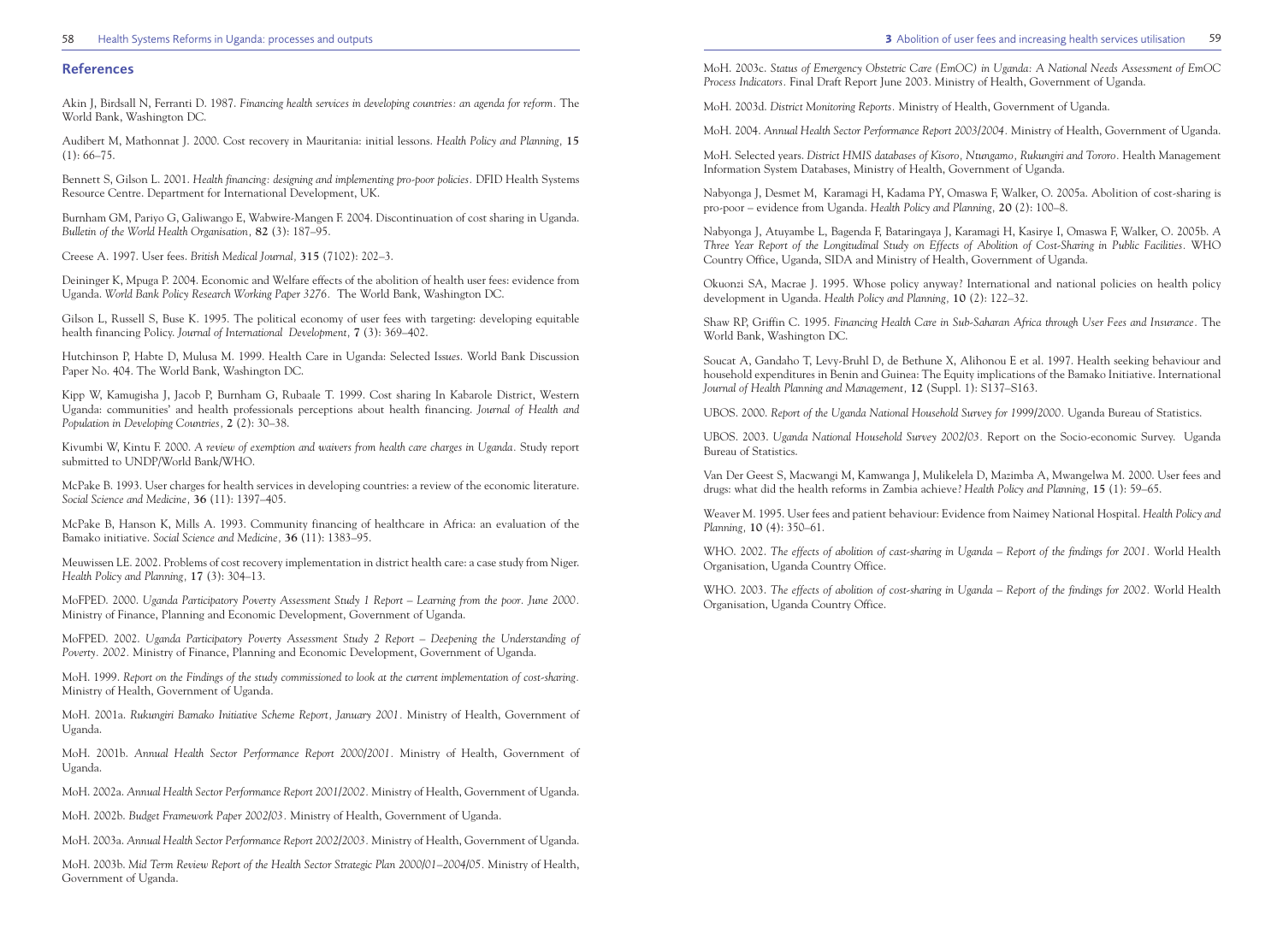# **4**

# Medicines – driving demand for health services in Uganda?

Hanif Nazerali, Martin Olowo Oteba, Joseph Mwoga and Sam Zaramba

#### **Summary**

Utilisation of out-patient services at government health units in Uganda showed a significant increase following the abolition of user fees in 2001, and there is evidence that the door was opened for those who were least able to pay. Utilisation has been sustained at high levels since then. This chapter points to concurrent improvements in the medicines supply system as a key factor contributing to the continued high demand. Improved flow of medicines to the primary care level underpinned more effective delivery of Uganda's basic health care package including preventive services. The exceptional results and fast pace of reforms in the medicines supply system are attributed to good timing and an enabling environment. Chronic under-funding, fragmented financing from multiple sources, and the related problem of uncoordinated, vertical supply ('push systems') were addressed and partly resolved through the structures and mechanisms established under the sector-wide approach. At the same time, through the process of political and administrative decentralisation in Uganda, district and subdistrict health managers have assumed greater responsibility and control over the medicines budget. This provided the necessary background for an accelerated transition to an integrated 'pull system' of medicines supply that is more responsive to locally determined demand and the changing requirements of a dynamic health system. Challenges still remain however, and there is need to address problems of continuing medicines stock-outs at some health units. A growing reliance on new, more expensive medicines that are often funded through global initiatives with vertical programming and parallel funding structures poses another challenge to the new systems.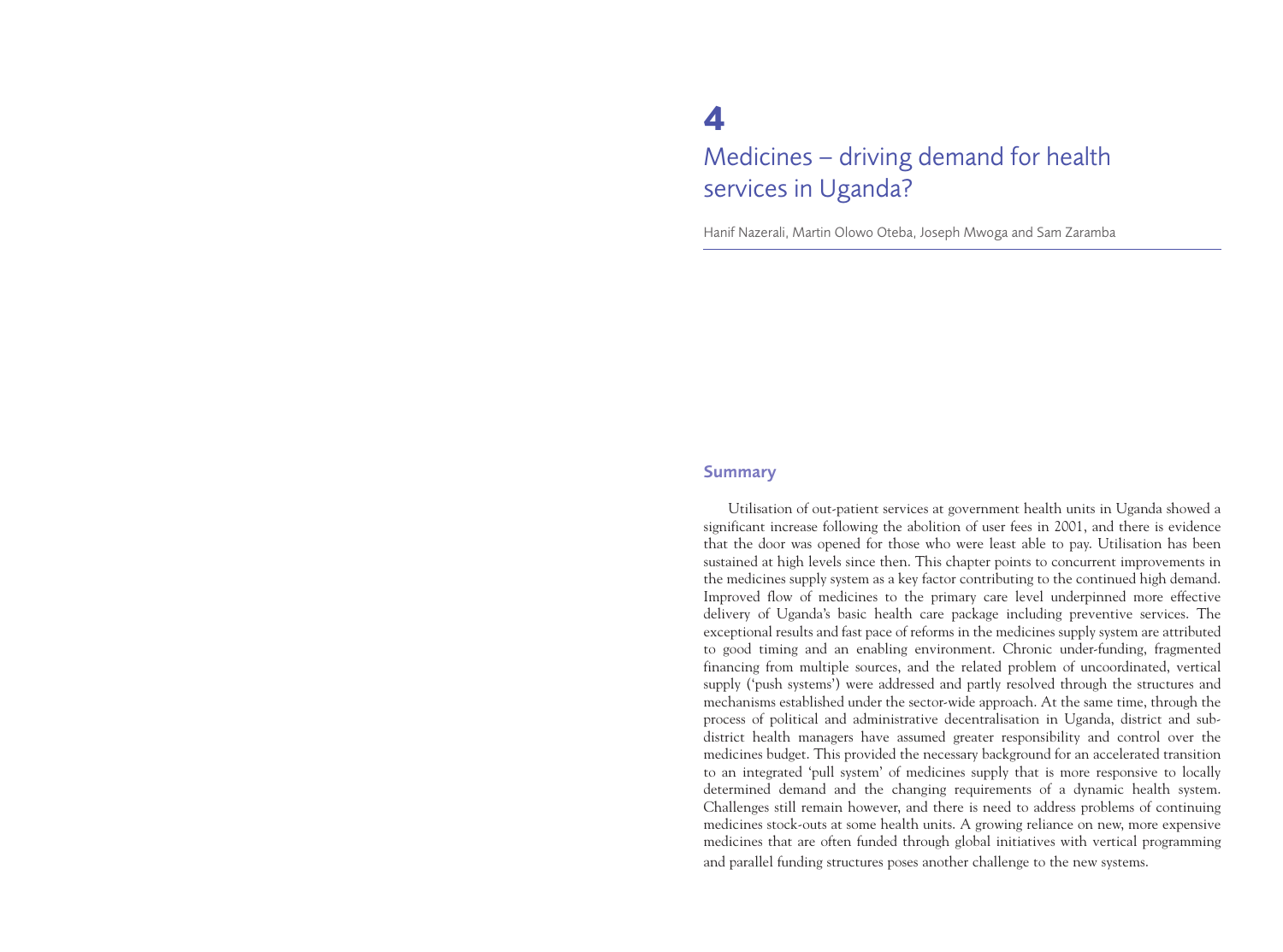#### 1. Introduction<sup>a</sup>

In Uganda, health users consider medicine availability to be a key determinant of quality in health services (MoFPED 2002). It is notable therefore that there were widespread, chronic shortages of medicines at government health units throughout the era of user fees. In the context of high unmet demand, regular provision of essential medicines, without fees in government health units, or at reduced fees in private-notfor-profit (PNFP) facilities, would be expected to have a dramatic effect on health service utilisation. Following the abolition of user fees in public health units (March 2001), utilisation increased immediately. Moreover, utilisation continued to increase over several consecutive years. Public opinion was favourable towards user fee abolition, although negative about the continued poor availability of medicines at the units. This chapter focuses on the series of reforms in the public financing and supply of essential medicines (as part of the broader health systems reform programme) that were instrumental in improving access to medicines, thereby contributing to the increased and sustained demand for public out-patient services in Uganda.

# **2. Methods and sources**

Figure 1 presents a conceptual framework showing pathways leading to increased utilisation of out-patient services. Access to medicines is presented as the driving factor for reforms on both 'supply side' and 'demand side'.

The situation analysis presented here is grounded in the technical reviews of the first Health Sector Strategic Plan (HSSP) 2000/01 – 2004/05, routinely conducted as part of the sector-wide approach (SWAp) during the period of health sector reforms in Uganda. The technical reviews called for systematic review and synthesis of previous consultancy reports, facility surveys and studies in the medicines sub-sector. The authors of the reviews were directly involved in the health SWAp and this facilitated consensus building on the systems issues to be addressed by the reforms. In particular, interpretation of the interaction between demand for health services and access to medicines was informed by findings from Participatory Poverty Assessments, Ugandan National Household Surveys (UNHS), and national service delivery surveys that measure satisfaction with government services in six sectors.

Health expenditure data were derived from the UNHS and National Health Accounts (UBOS 2001; UBOS 2003; MoH 2004a). Analysis of the medicines budget allocations in the public sector over a six year period pre- and post-reforms, were conducted by the authors and updated annually for the Health Sector Annual Performance Report (APR) and the annual budget planning process. Survey data on availability of medicines at the health facility level, and specifically the stock-out time for a small number of indicator medicines that are crucial for provision of out-patient services, were used as a proxy for access to medicines. The data were collected by staff of the District Drug Management Programme of the Ministry of Health (MoH) and/or local consultants through annual surveys and a Drug Tracking Study. Findings were published in the APR and in other reports widely disseminated in the health sector.

The Ugandan experience was compared and contrasted with policies and reforms internationally through a review of the published literature, including electronic libraries and web-accessible resources.<sup>b</sup>





b Documents available through the WHO Medicines Library, development information exchanges such as Eldis id21 and the Social Sciences Development Network; abstracts and posters from the International Conference on Improved Use of Medicines (ICIUM) in 2004 and Strategies for Enhanced Access to Medicines (SEAM) in 2000.

a The authors wish to acknowledge Khalid Mohamed (consultant attached to the District Medicines Management Programme), who collected and reported much of the monitoring data used in the analysis, and are grateful for the continuing cooperation and collaboration of colleagues in the health sector, at the NMS, JMS, Uganda Catholic and Protestant Medical Bureaux, in the districts, health sub-districts, and within the Medicines Procurement and Management Working Group.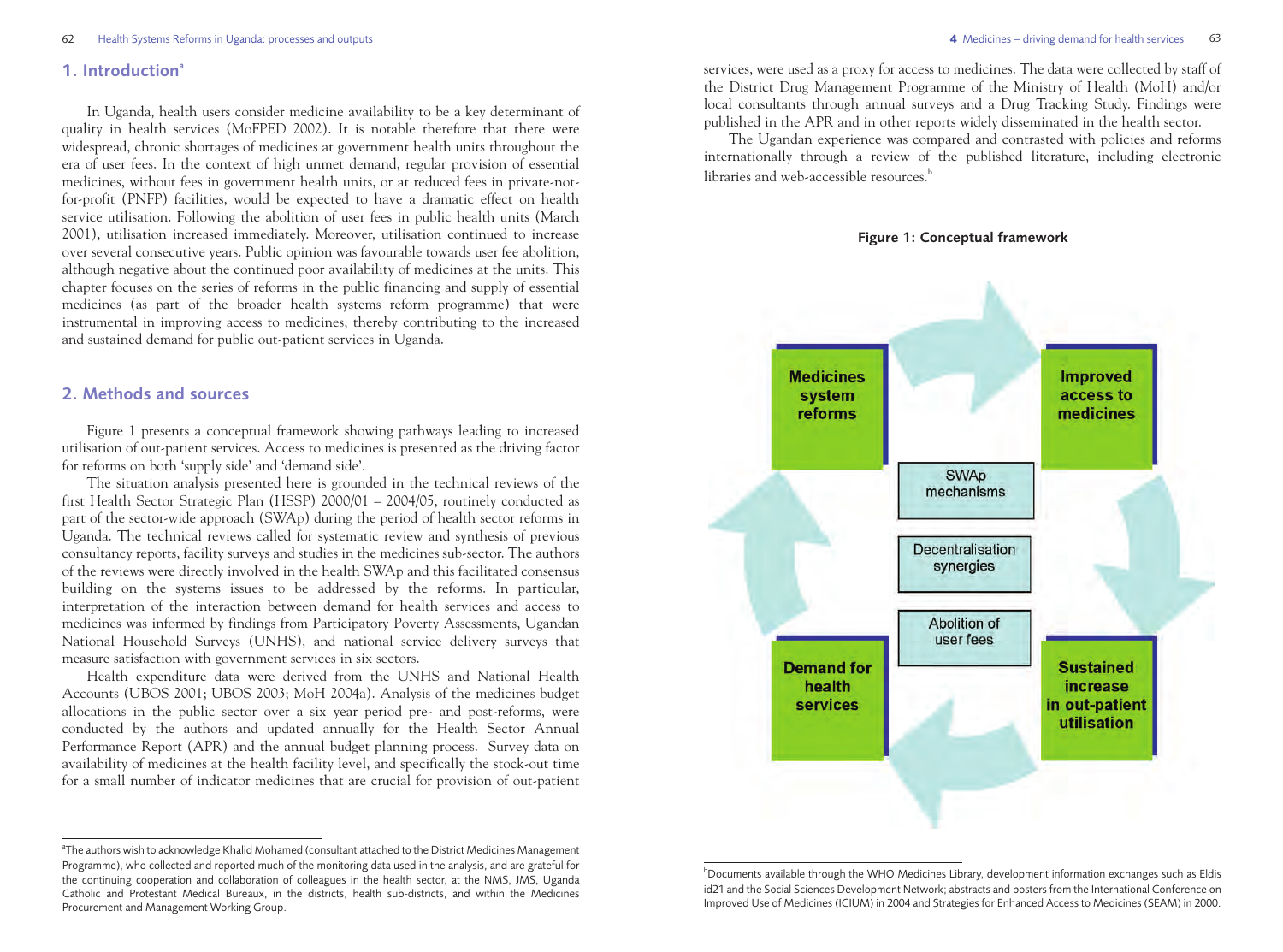# **3. Medicines in health care – access, cost and management issues**

#### **3.1 Common factors among developing countries**

Access to affordable medicines is included amongst the health-related Millennium Development Goals. Medicines are a major health expense for poor households in most developing countries where 50-90 percent of medicines are paid for by the patients themselves, while in many developed countries, 70 percent of medicines are publicly funded through reimbursement plans and other mechanisms (Quick et al. 2002).

Moreover, it is estimated that less than half of the population in the poorer parts of Africa and Asia have regular access to essential medicines. This remains a major obstacle to good health despite the many achievements in the field of essential medicines since the Declaration of Alma Ata in 1978 (Quick 2003). Social and cultural constraints disproportionately prevent women, children, ethnic minorities, and other marginalised populations from gaining access to medicines (Ruxin et al. 2005). While recognising that multi-sectoral action may be needed to address the socio-economic and political factors underlying the access gap, Quick (2003) identifies four obstacles that the health sector has yet to overcome:

- Unfair financing for health, including medicines;
- High medicines prices;
- Unreliable delivery systems;
- Irrational use of medicines.

Segall (2003) makes a strong case for increased public funding of district health care services in developing countries to reverse the overall decline in the standard of public sector health services in the 1980s and 1990s. Budget and expenditure cuts associated with implementation of macroeconomic stabilisation and adjustment programmes led to shortages of medicines and deteriorating facilities. Demoralised, poorly paid health workers charged patients under-the-table fees, diverted medicines, practised privately during working hours and became increasingly uncaring towards patients. The situation in Uganda at the end of the 1990s was perhaps worse than in other countries, following 15 years of instability that broke down what was once considered a model health system in Africa, and with the additional burden that post-conflict rehabilitation did little to alleviate the health crisis inherited in 1986 (Macrae et al. 1996).

In a costing study in primary facilities and district hospitals in Balochistan, Pakistan, Green et al. (2001) showed imbalances and inefficiencies in the allocation of public resources, with medicines often under-funded relative to salaries (and severely under-funded overall). Furthermore, the lack of a financial skills-set in decentralised settings results in poorly administered budgets having little relation to the health needs of the population. Similar constraints faced the districts in Uganda during the period when the policies of decentralisation and user fees were introduced in the latter part of the 1990s. Official user fees had little impact on efficiency at service delivery levels, and equity problems were not solved in Uganda, as elsewhere in Africa (Gilson 1997; and chapter 3, Kirunga Tashobya et al. 2005). Not surprisingly, even the poor in Uganda had little option but to seek private care.

The following situation analysis highlights the importance of medicines access in Uganda and the barriers related to cost and limited management capacity at the outset of the health sector reforms in 2000.

#### **3.2 Public perceptions and the importance of access to medicines**

A Participatory Poverty Assessment early in the period of reforms gave voice to communities' concerns about limited access to medicines and the resulting deepening of poverty (MoFPED 2002). Indeed, communities in Uganda appear to be very well informed of the status of medicines supply at their local health facilities. Nabyonga et al. (2005) reported fluctuating monthly utilisation following the abolition of user fees at government health units. We believe that this volatility could be explained by irregular medicines availability. A Drug Tracking Study provided evidence for this interpretation (MoH 2002a). Comparing out-patient caseload thirty days before and after a medicines delivery, the study observed an increase of more than 50 percent on average (n=65). Anecdotal evidence indicates that volatility in out-patient attendances was even greater in the past when rural facilities relied on a quarterly supply of essential medicine kits. Uganda operated a kit system from 1987 to 2002. <sup>C</sup> Throughout that period, attendance decreased when popular medicines<sup>d</sup> were out of stock.

Moreover, health service managers in Uganda recognised that many potential users were unwilling to pay the user fee in public health units (typically a flat fee of approx. US\$0.30) in a context where non-availability of medicines was the rule rather than exception. As illustrated in chapter 3, utilisation of government health facilities remained low as users turned to private-not-for-profit (PNFP) facilities where availability was better (although utilisation here remained below capacity also), private clinics, or local drug shopse for self-medication. Notably, the average drug shop price for a course of first-line oral treatment of fever and/or malaria was usually less than the flat fee charged by the health units. However, prices of other medicines were likely to be considerably higher. Faced with non-availability at government health facilities, users may have used such monetary assessments to determine their choice of health provider in order to minimise their out-of-pocket payments, and thus medicine costs could have been a critical factor influencing access to care. These observations have led to a growing consensus of opinion that availability and affordability of medicines influence health care seeking behaviour in Uganda.

<sup>&</sup>lt;sup>c</sup>In a kit system, a standard package of basic medicines and health supplies is provided to health facilities for a set number of cases (e.g. 1000 out-patients). The number of kits allocated to individual facilities can be varied at each distribution round according to caseload. The composition of kits may be reviewed annually every two years.

<sup>&</sup>lt;sup>d</sup>Injectables, antimalarials, antibiotics, and analgesic/antipyretics.

e As noted by Ssengooba et al. in chapter 7, there are concerns about poor regulation and weaknesses in service standards and quality in many of the drug shops and private clinics in the country.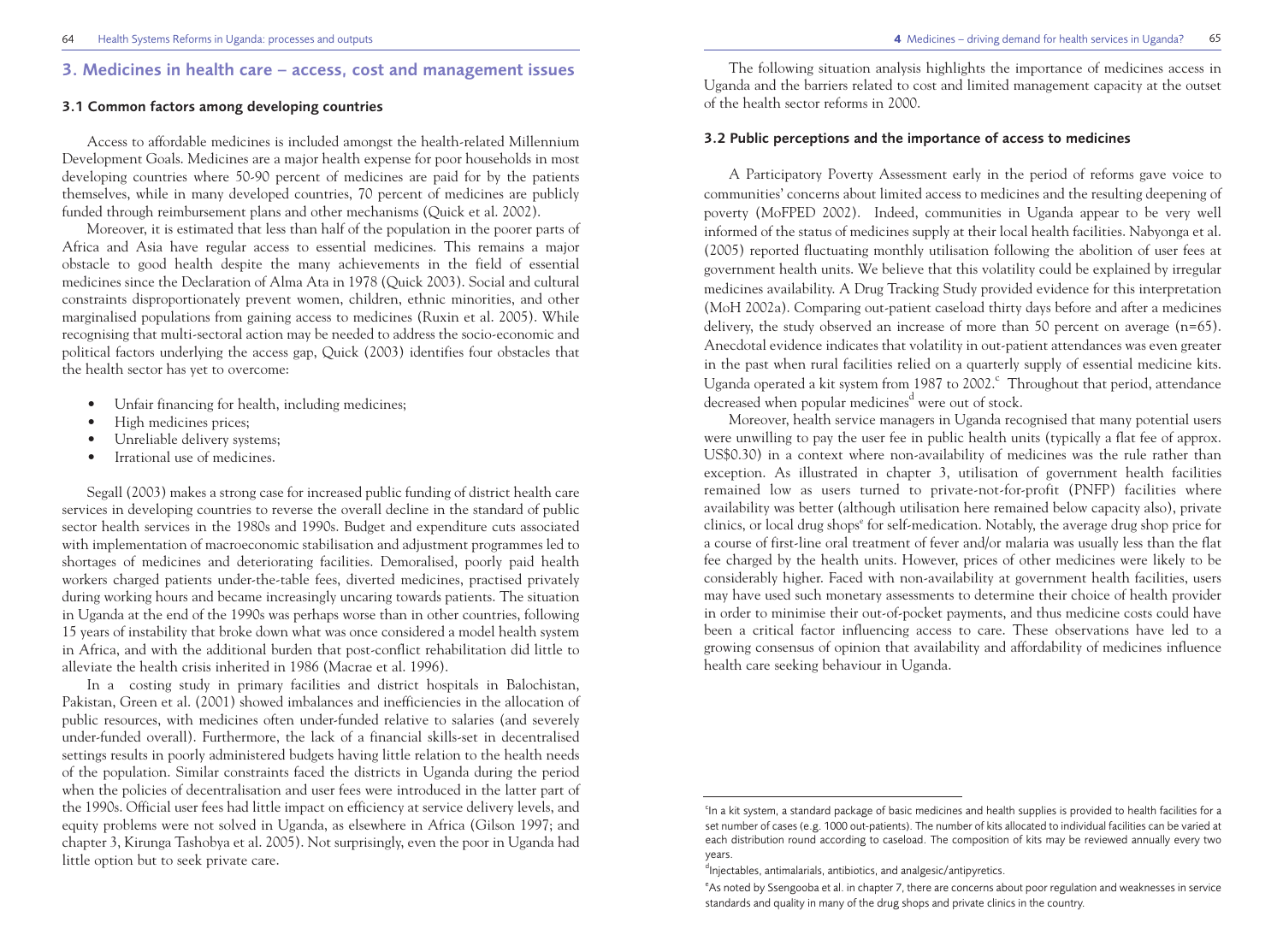#### **3.3 Cost issues**

Given the importance attributed to medicines availability by households in Uganda and the ease of access to private sector drug shops, high levels of household out-ofpocket medicines expenditure are not surprising. In total, it is estimated that households spend in the region of US\$7.00-8.70 per capita on health on an annual basis (MoH 2004a; UBOS 2003; UBOS 2001). The trend has shown a modest decline in recent years, with a significant decrease in health spending by the poorest in the population, as detailed in Deininger and Mpuga (2004). More than 60 percent (US\$4.20-5.20) of this out-of-pocket spending is estimated to go on medicines (MoH 2004a). This is in contrast to the US\$0.40-0.45 per capita spent in  $2000/01$  on tradable medicines through the government budget (including Government of Uganda resources and donor budget support<sup>g</sup>) for all levels of health care. However, it should be noted that government spending buys far more medicine per unit of expenditure than household spending, as the government can benefit from bulk purchasing efficiencies using the National Medical Stores (NMS) (Gabra and Green 2000; EuroHealth 2004). The NMS is a semi-autonomous medical supply agency serving the public sector. Similarly, faithbased organisations running the many PNFP health facilities can benefit from economies of scale through the Joint Medical Stores (JMS; Kawasaki 2001). Retail prices in rural drug shops are much higher, and quite variable according to a national price survey conducted by the MoH using a standard methodology established by the World Health Organisation (WHO) and Health Action International.

Even adjusting for these price efficiencies, government funding of medicines has been very low relative to out-of-pocket expenditure. In addition, the proportion of medicines funding actually reaching the primary health service delivery points has been even lower, according to the Drug Tracking Study (MoH 2002a) mentioned above. The health sector in Uganda is structured around different levels of health centre, from basic out-patient services provided in a small health centre, to national level referral hospitals. For a full description of these structures, see chapter 1, Yates et al., Annex 1. In particular, district health services are divided into small health sub-districts (HSDs) covering health centres from level IV downwards (see chapter 6, Murindwa et al.). Primary health care budgets and services are managed at the HSD level. Cash and inkind contributions to medicines (e.g. essential drugs kits) for the health facilities at HSD level were estimated at only US\$0.16-0.20 per capita in 2000/01, and the actual utilisation of such contributions is less certain.

On the whole, user fees had negative effects. In rural districts, 25 percent of households had to work for others, sell assets, or borrow to raise money for health care during the era of user fees (Lucas and Nuwagaba 1999). While 30 percent of user fee revenue at government units was supposed to be used for medicine purchases, the reality was closer to 10 percent (EuroHealth 1999) and thus user fees appear to have had limited impact on medicines supply. At most, user fees would have added US\$0.02-0.03 per capita to funding medicines supply. In practice, medicines were usually sourced locally by the government units at private sector retail prices, and thus the actual contribution of user fees in real terms would have been negligible. Under the pilot

Bamako Initiative scheme, $h$  applying full cost recovery on medicines obtained at NMS prices, medicines availability improved but with negative effects on household expenditure and equity (MoH et al. 2001). In Tanzania, user fees similarly failed to match expectations of improved medicines availability, quality of care and financial sustainability (REPOA 2004).

Overall, public financing of medicines and supplies showed a pattern of decline throughout the 1990s, eroded by currency depreciation, population growth, and an increasing burden of disease related to high HIV infection levels. At the same time, the core primary health care programmes such as treatment of childhood illnesses, malaria case management and control of sexually transmitted infections introduced a syndromic approach which increased medicines requirements. The essential medicine kits remained relatively unchanged during the last six years of their use and were phased out at the end of 2002. By this time, the kits contributed at most just one-tenth of the medicine requirements of government primary health care services in the country, and encouraged parallel supply of many items.

#### **3.4 Management and logistics issues**

Good managers may be able to improve the quality of health services by reducing waiting times, or extending opening hours, but are often less able to solve the problem of irregular supply and poor availability of essential medicines. Moreover, the biggest logistics challenges for ensuring adequate and regular medicines supply are present, not at urban-based hospitals, but at the health facilities at the primary care level (e.g. rural HSDs). Yet it is these facilities that are staffed by multi-purpose cadres who have limited capacity for budget and stock management. The above-mentioned Drug Tracking Study found that prolonged stock-outs were most prevalent at the lowest level of health facility (health centre IIs), where stock-out time over the one-year review period was 40 percent on average for a range of 10 key medicines, compared with 5 percent at the level of district hospital (MoH 2002a). Medicines supply management is complex, specialised, and often dependent on external factors such as resource allocation, available funds, procurement procedures, supplier performance, and distribution logistics.

Another problem in ensuring constant medicines supply in the 1990s was also one of leakage (MoH 1998). For example, a study of 10 sub-hospital facilities (i.e. HSDs) in 1995 found a median drug leakage rate of 76 percent and a high rate of informal charging, at 5-10 times the formal charge (McPake et al. 1999). However, the government health service was not well run at this time and many staff were induced to work outside the government health units and to sell government medicines in order to survive, due to non-payment or late payment of wages, low remuneration and several other system deficiencies (McPake et al. 1999; Danida 1998). Concerns about widespread leakage led to calls for more effective audit and control mechanisms, improved supervision and surveillance, and enforcement and prosecution as needed (MoH 1999). This reactive approach to problem solving may have further undermined health worker morale.

Other systemic problems affecting medicines supply were also well known, including constraints facing the NMS (Crown Agents 1999), problems of fragmented financing from multiple sources and lack of monetisation of donor-funded supplies. Other

f Excludes vaccines, contraceptives, TB drugs and other medicines supplied without charge to providers and users on public health grounds.

<sup>&</sup>lt;sup>g</sup>See chapter 7, Ssengooba et al., for further explanation of funding mechanisms to the health sector.

<sup>&</sup>lt;sup>h</sup>Only two of 56 districts had implemented the scheme before the policy change abolishing user fees in 2001.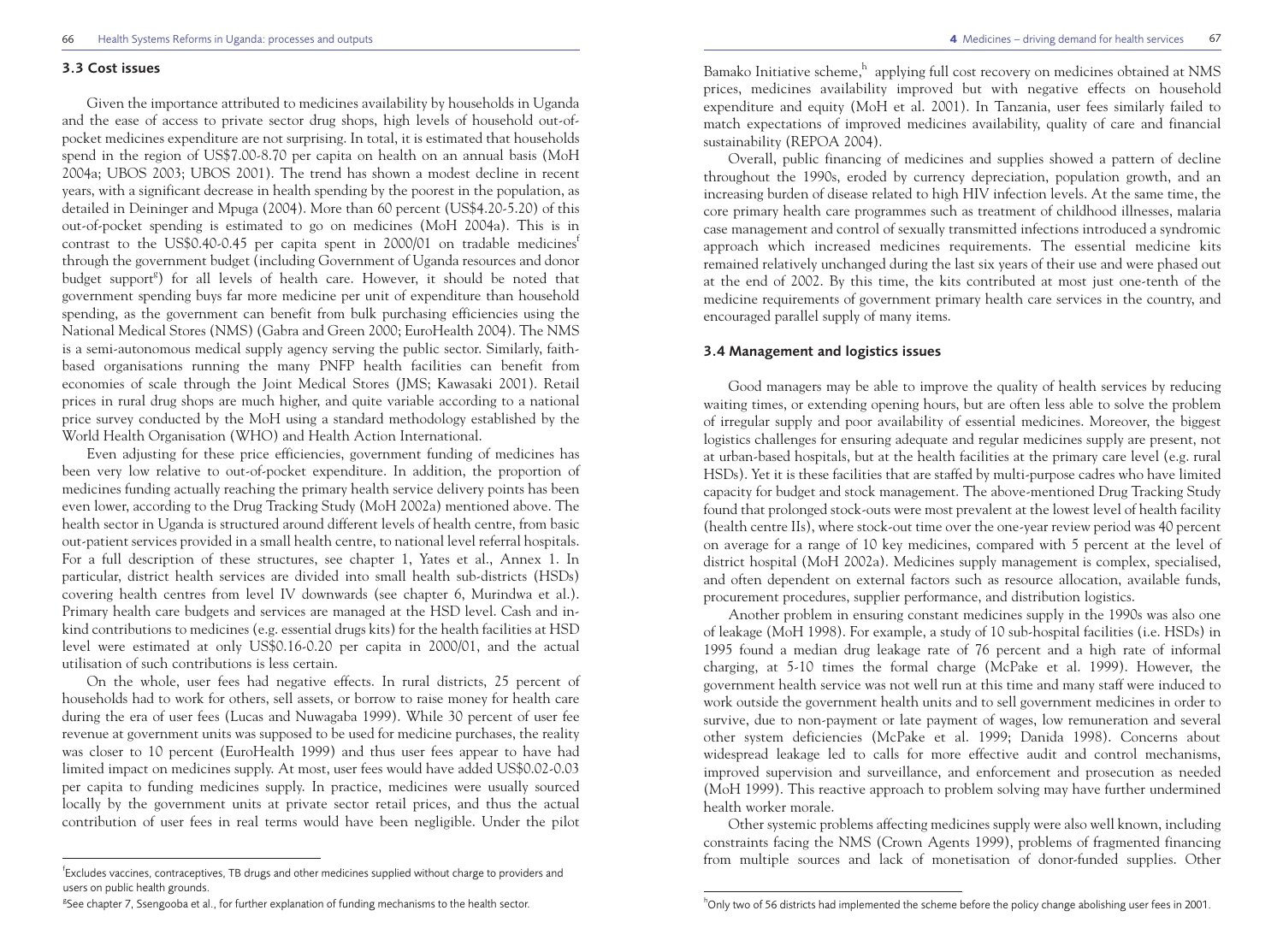#### 68 Health Systems Reforms in Uganda: processes and outputs **4** Medicines – driving demand for health services

problems included poor coordination of procurement and logistics systems, inefficient 'push systems', limited management capacity at the MoH and district health offices (EuroHealth 1999; Gabra and Green 2000) and lack of exit strategies on the part of projects procuring medicines (MoH 2002a). Further difficulties were created by MoH disease-specific programmes focusing narrowly on their own requirements and goals rather than allowing the district services to determine their own needs. Looking at the bigger picture, it can be seen that by the turn of the century, three very different modalities for medicines supply (each of which had been designed to suit a specific phase of Uganda's development, summarised in Table 1), were operating concurrently.

By 2002 the health sector had reached the conclusion that existing systems lacked transparency and accountability and suffered from huge inefficiencies with duplication of effort, misallocation of resources, wastage and expiry. This paved the way for coherent reforms in the interests of an integrated medicines supply system under the direction of the Working Group on Medicines Procurement and Management (a structure within the sector-wide approach, see chapter 2, Oliveira Cruz et al.).

|   |                                      |                                             | <b>MODALITY</b>                                   |                                                  |
|---|--------------------------------------|---------------------------------------------|---------------------------------------------------|--------------------------------------------------|
|   |                                      |                                             |                                                   | m                                                |
|   |                                      | 1986                                        | 1991                                              | 1996                                             |
|   | <b>FUNCTIONS</b>                     | Emergency<br>response and<br>reconstruction | Institutional<br>development at<br>national level | Fiscal<br>decentralization and<br>liberalisation |
| A | <b>Funding &amp; financial flows</b> | Donor pays for<br>each purchase             | Donor & Gov.<br>through MoH                       | Donor, Gov & users<br>through Local Gov          |
| B | Procurement / sourcing               | Procurement agent                           | NMS and JMS                                       | Private sector                                   |
| с | <b>Distribution</b>                  | Kit system                                  | Push system                                       | Pull system                                      |
| D | <b>Reporting &amp; MIS</b>           | Paper forms                                 | Computerized                                      | Ad hoc                                           |

#### **Table 1: Modalities for medicines supply in the Uganda public sector 1986-2001**

# **4. From reforms to results**

#### **4.1 Key reforms in medicines financing and supply systems**

Two well-timed studies initiated in 2001 pointed the way towards more integrated medicines supply systems for health facilities, namely the Drug Tracking Study (MoH 2002a) and a Push-Pull Study (MoH 2002b). The Drug Tracking Study provided important feedback on the factors determining good and bad medicines supply at health facilities. In a well performing district, adherence to guidelines on procurement, and expenditure of decentralised funds at US\$0.15-US\$0.20 per capita led to much shorter medicines stock-out periods (19 percent on average). In contrast, a poor performing district (with a percentage stock-out time of 31 percent<sup>1</sup>) was found to be spending as little as US\$0.03-US\$0.07 per capita. Among other things, this was due to their failure to adhere to guidelines for using a specified proportion of budget funds received from the government on medicines.

The Push-Pull study found that following the decentralisation of government services (see chapter 6, Murindwa et al.), giving more autonomy to local governments in the delivery of public services, a de facto 'pull' system had already been introduced to some extent regardless of the readiness of individual districts. Using the results from these two studies, a task force was set up to formulate an operational strategy for a transition from a supply system that was traditionally based largely on allocations of essential medicines pushed down from the centre to the districts, to a demand-based ('pull') system (MoH 2002b).

It was agreed that the best way forward was to combine two financing mechanisms for medicines supply. First, the government would continue to channel government budget resources (including donor budget support) to districts for non-wage recurrent health expenditures, with the guideline that 50 percent of these funds would be spent on medicines. Second, there would be new earmarked budgets for each district for medicines purchased from the NMS (or JMS for PNFPs) in the form of 'credit lines' backed by centrally held funds at the MoH. Essential drug kits, and a range of other inkind commodities previously allocated by the MoH vertical disease-specific programmes, would no longer be supplied through a top-down approach that was known to be inefficient, difficult to track, and prone to wastage through expiration. The district health services would instead order according to their requirements from a pre-printed form, within the limits of a specified budget ceiling (i.e. their individual credit line).

To consolidate all centralised sources of funding for medicines (donor and government), and to support these credit lines, a basket account was set up at the MoH. This new mechanism improved the predictability of funding flows, and helped to smooth out the irregularity of transfers associated with different financial year or project planning cycles. Some donated commodities are now monetised and converted into 'virtual credit', and allocated across districts along with the other resources, through a more systematic and equitable process. The NMS and JMS are provided with a guaranteed business volume (backed by a Memorandum of Understanding signed with the MoH) over a longer time horizon, aimed at improving forecasting, price stability, value for money, and performance targets (e.g. timeliness of scheduled deliveries).

In the spirit of decentralisation, the credit lines ensure that the districts and hospitals own and incorporate the central resources into their budgets and work plans. Moreover, these earmarked budgets are more accessible to the technical staff at the service delivery levels (e.g. the lower level health facilities) than the cash funds under the control of the district government. There is also now no scope for reallocation of these earmarked resources to other activities. Finally, the flow of medicines to individual health units can be easily tracked because computerised systems at NMS and JMS provide detailed supply and financial documentation and management information.

i Stock cards for 'tracer medicines' were reviewed at 8 health units in each district over a 12-month period. The number of stock-out days in the review period was recorded. The percentage stock-out time represents the number of stock-out days divided by the number of days in the review period. The figures of 19 percent and 31 percent represent the average stock-out time for 10 tracer items in the well-performing district and poor performing district, respectively.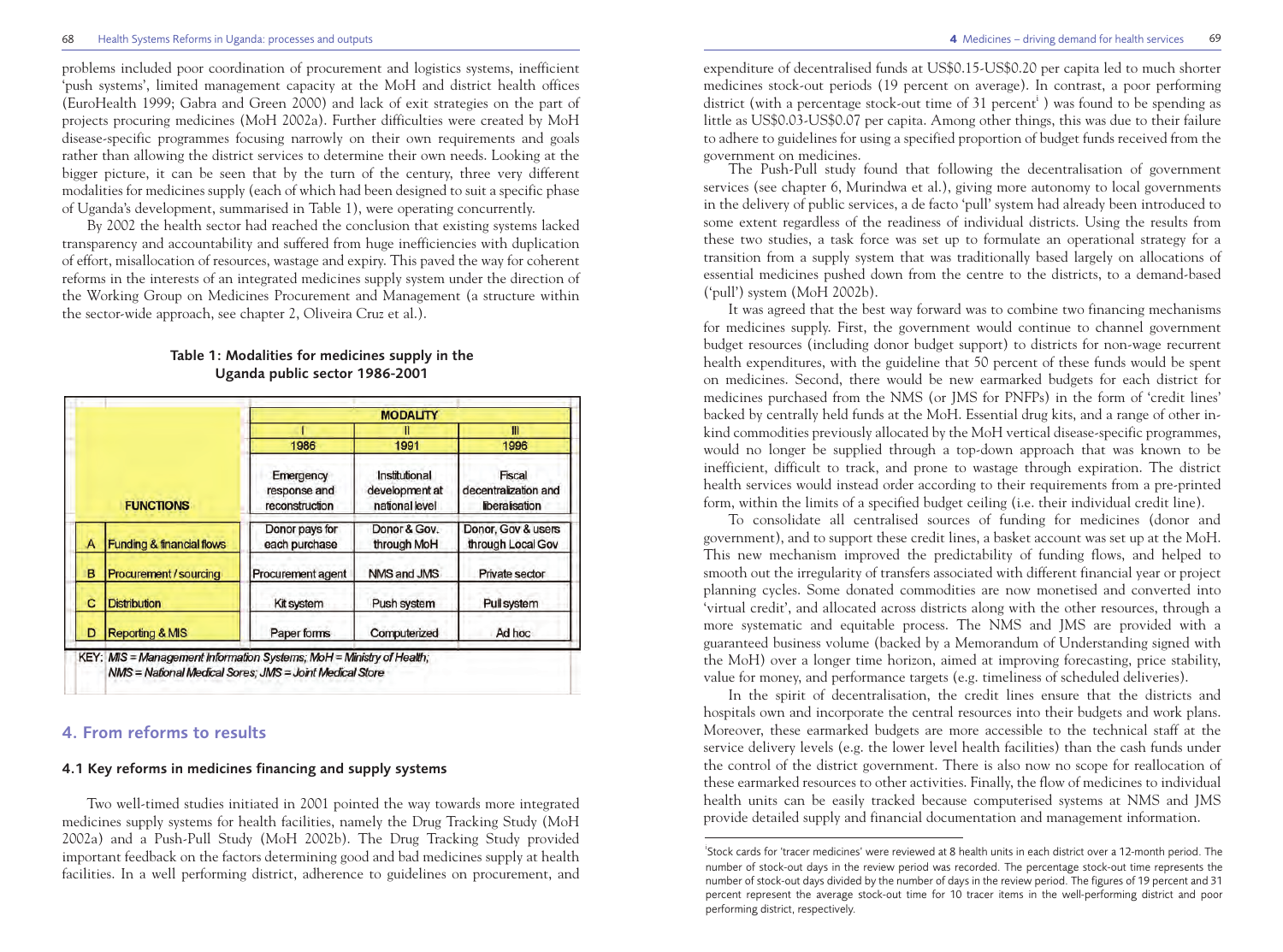It is interesting to note that the health sector in Uganda planned for this nationwide transition from 'push to pull' with only 6 months' preparation. This was made possible by allowing the HSDs several options within the new systems, and by setting the pace of change according to local capacity. The HSD headquarters could use pre-printed forms to make a consolidated order for all the facilities in the sub-district, or it could send a batch of orders from individual facilities. An order could be for a number of (updated) pre-assembled kits, or for variable quantities by item, or a combination of the two. The new kit was empirically determined using a quantification method based primarily on prescription demand. This used actual prescribing practice rather than ideal practice, although still very much focused on a prioritised list of essential medicines for a basic package of primary health care services (Nazerali et al. 2004).

The transition was implemented, with minor delays, in early 2003, in close collaboration with the NMS and JMS. Importantly, progress made so far with this new hybrid of system modalities helped set the stage for the mobilisation of critically needed additional resources for medicines. The possibility for further integration of other project funds including those from new global initiatives, such as the Global Alliance for Vaccines and Immunisation (GAVI) and the Global Fund to Fight AIDS, TB and Malaria (GFATM), is also on the agenda.

#### **4.2 Increased budget allocations**

There has been a clear prioritisation in health sector resource allocations towards primary health care inputs. In real per capita terms, while the hospital medicines budget increased from US\$0.11 to US\$0.21 over the period 1999/00-2003/04, the medicines budget for the HSDs increased three-fold over the same period, from US\$0.11 to US\$0.36 (see Figure 2). In fact, the medicines budget for hospitals was stagnant for many years and only recently showed an increase when in 2003/04, the credit lines were extended to cover basic requirements in the hospital referral system. The government also provides a grant specific to the PNFP health units which is estimated to add US\$0.17 per capita to PNFP medicines expenditure (assuming usual percentage expenditure of recurrent budget on medicines). Table 2 shows that increases were even greater in nominal terms and in local currency.

The total funding available to government and PNFP health services for medicines at all levels almost doubled from US\$0.88 to US\$1.65 per capita over a four-year period (2000/01 to 2003/04). This includes centrally procured, non-tradable supplies such as vaccines, contraceptives, anti-TB drugs, HIV tests, blood products, and other commodities supplied through donor project funding for specialised disease control. Excluded from this figure are new interventions additional to the minimum health care package outlined in the HSSP, such as the pentavalent vaccine (US\$0.60 per capita) and anti-retrovirals (reaching US\$0.40 per capita by 2006) that are funded by global initiatives (i.e. GAVI and GFATM).

In summary, the medicines budget is now not only larger, it is also allocated equitably, and is utilised more efficiently. An increasing proportion of the medicines budget is now controlled by the service delivery providers themselves, who are better informed of their requirements, thereby minimising waste and duplication.

**Figure 2: Increase in the medicines budget in real terms (1999-2004)**



Sources: MoH (Selected years); Own MoH/Danida Database.

#### **4.3 Increased budget expenditure and medicines consumption**

It is one thing to demonstrate a growing budget for medicines and another to show that this is translated into actual expenditures on medicines. Data collected from the NMS, the JMS and surveys in a sample of districts show dramatic increases in the value of medicines purchased by mid-2004. The increase is particularly noticeable following the introduction of the credit lines in 2003 and the subsequent incorporation of some donated commodities into the credit lines (monetisation). Annual NMS sales alone increased from a baseline of US\$4.0-4.5 million prior to these reforms, to US\$9.7 million in 2003/04, with a similar trend observed at the JMS (from US\$6 million to US\$10.8 million).

Based on NMS and JMS sales data, budget performance has differed across the two different funding sources. The credit lines have performed relatively better than the government cash funds released directly to the districts, particularly at the health subdistrict level (see Figure 3). Survey data indicate that in some cases, sources outside the NMS and JMS were used, or that part of the indicative cash budget for medicines was utilised for other purposes.

In part, this reflects service level limitations at NMS, where on average, only 66-75 percent of order value was served. Performance against the cash medicines budget has been used as a proxy indicator of district management capacity and a score for this is incorporated into a district league table that is now drawn up in the Health Sector Annual Performance Report (see chapter 6, Murindwa et al.). This strategy will help to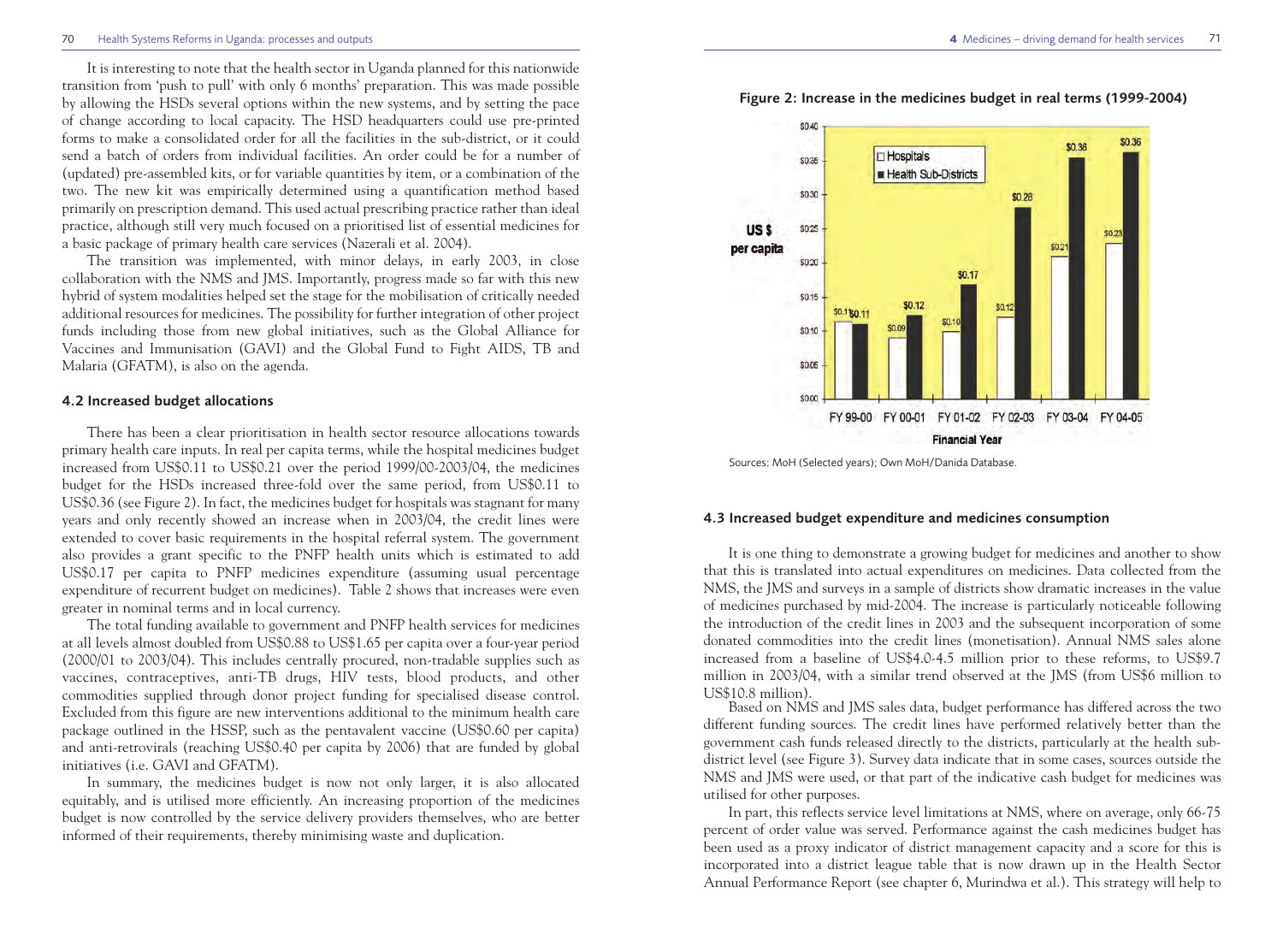

### **Figure 3: Performance against the medicines budget (cash and credit lines) 2003/04 financial year**

focus support for the poor performers, and motivate improvements in utilisation of the medicines budget using the national supply agencies.

As a critical demonstration of the impact of the increased budget allocations and the improved management and allocation systems, ongoing quantification studies at the district level are beginning to show increased consumption of priority medicines per 1,000 out-patients (MoH 2004b). These data indicate a better overall match of supply and demand resulting from the new pull systems, and quality improvement at a technical level. The methodology also identifies where consumption exceeds prescription demand for a given medicine (suggestive of leakage), and so far this is occurring in less than 1 in every 10 centres.

Table 3 shows a trend of reducing stock-out time at the health centre (HC) level for several of the indicator medicines that are routinely monitored nationally.<sup>j</sup> These data are from periodic surveys because the Health Management Information System does not yet reliably capture information on medicines availability. There has been substantive improvement in availability at the lowest level of health unit (health centre II) in the health sub-district and reduced stock-outs of treatments for malaria and pneumonia, which together account for two-thirds of the disease burden. Poor availability of oral rehydration was attributable to poor delivery performance from the local manufacturer. Nevertheless, stock-outs remain surprisingly high.

# **5. Enabling framework for medicines sector reforms**

#### **5.1 Role of the sector-wide approach**

The HSSP recognised the importance of establishing an integrated medicines supply system and of streamlined funding (MoH 2000). However, it was the sector-wide approach (SWAp), initiated in 2000, that provided a framework for the required policy consensus among partners, coordinated reform of medicines financing and logistic systems, and the decision to re-institute a 'public good' role for the NMS.

In chapter 2, Oliveira Cruz et al. provide a full account of the SWAp structures and processes in Uganda. In particular, the annual stakeholder conferences - the Health Sector Joint Review Missions (JRM) - provided for continuity, joint learning and decision-making on several issues including reforms of the medicines supply system. For example, the first JRM recognised the importance of MoH stewardship for this reform and the need for an upgraded status for the MoH unit responsible for medicines and health supplies, policy and regulation (although this is yet to be realised in full). The 2001 JRM acknowledged that medicines financing was pivotal in improving health sector outputs. Consensus was reached on the budgeting requirements for medicines in the sector, estimated at US\$3.50 per capita, and realistic targets for the short to medium term were set. In health sector stakeholder discussions on the budget process, priority was given to medicines funding and there was strong support for the creation of the central basket account, the Essential Drugs Account.

The Drug Tracking Study (MoH 2002) was an undertaking by the JRM stakeholders, and unlike previous studies and consultancies in this area, there was widespread ownership of the findings and support for the recommendations, giving rise to the Push-Pull operational strategy. The new funding and logistics system was fully endorsed by a wide group of stakeholders at the National Health Assembly (NHA) in 2003, after less than one year of operation. The NHA is attended by district political and administrative leaders and parliamentarians as well as technical staff from the district health departments. The same forum recognised the challenges facing the NMS that are, in part, related to the successes of the new systems and the associated increased volume of business, and agreed on a further undertaking for a technical review of the NMS. An external team conducted the review, and the recommendations were accepted by the MoH and health development partners, including government assurance against privatisation for 5 years (EuroHealth 2004). As a result, Danida,  $k$  the lead agency in the pharmaceutical sub-sector, allocated substantial new financial and technical support for NMS. Again, much was achieved through a consensus approach, within the relatively short period of one year.

As explained in chapter 2 by Oliveira Cruz et al., Working Groups support the functioning of the SWAp and by 2003 the formal Working Group on Medicines Management had been fully established to further guide reform in this area. The midterm review of the HSSP in 2003 encouragingly noted that *"reforms in policy and management of essential drugs to increase efficiency are already being put in place"* (MoH 2003a: 76).

<sup>&</sup>lt;sub>.</sub><br>The 'percentage of health units reporting a stock-out of any of six indicator medicines' is one of 20 national indicators for the Health Sector Strategic Plan (MoH 2000). Stock-out time for each of the medicines, as presented here, is actually more useful at this point, when stock-outs are still more the rule than the exception (60 percent of health centres on average experienced a store-room stock-out each month according to survey estimates). Data are not compared for injectable contraceptives (not routinely available at health centre level II) or measles vaccine (unreliable due to missing data).

 $^k$ Danish International Development Assistance, part of the Danish Ministry of Foreign Affairs.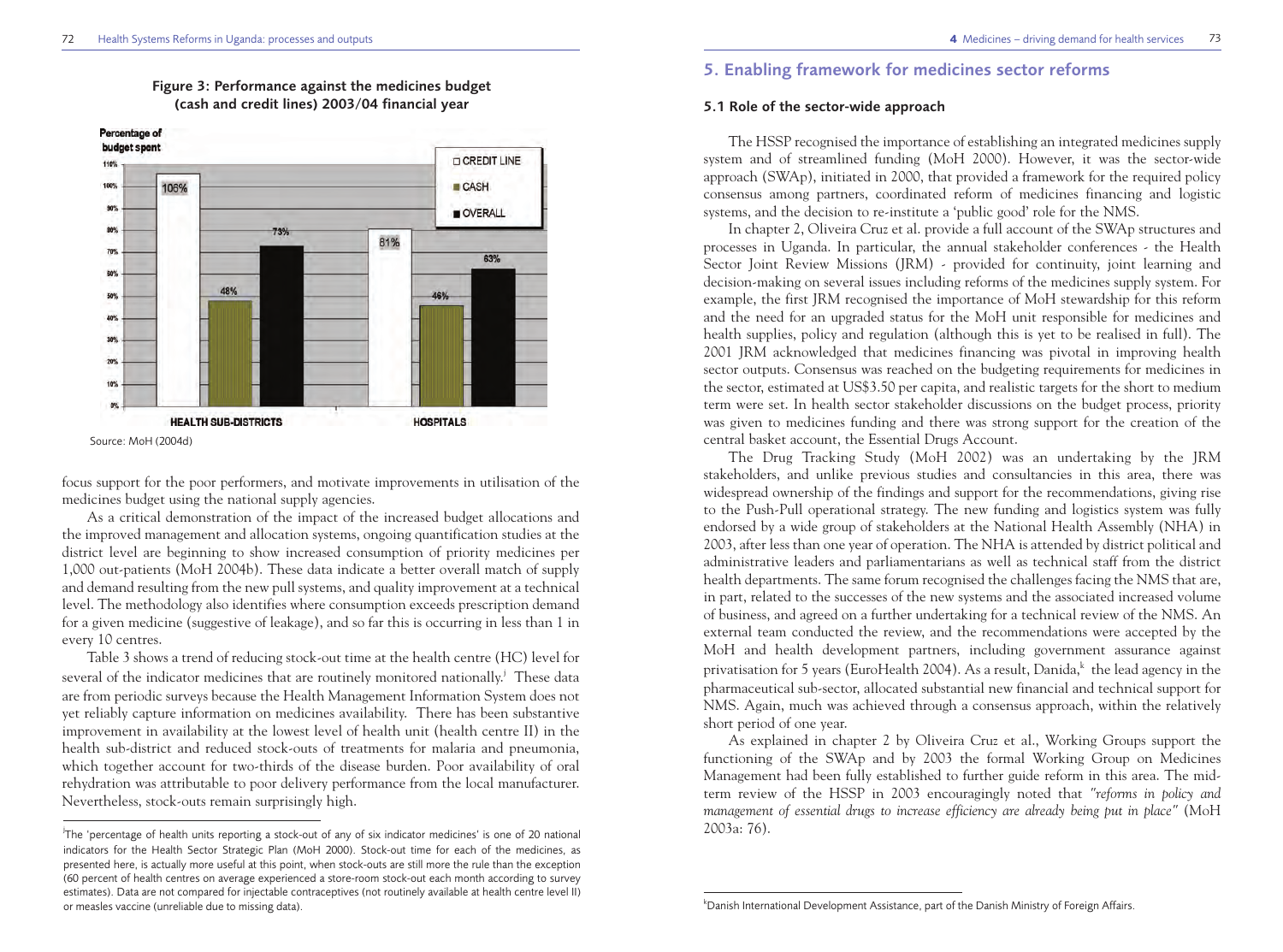|                                                                |               |                  | Financial Year |        |        |         |
|----------------------------------------------------------------|---------------|------------------|----------------|--------|--------|---------|
| <b>HEALTH SUB-DISTRICT</b>                                     | 1999-         | 2000-            | $2001 -$       | 2002-  | 2003-  | 2004-   |
|                                                                | 2000          | 2001             | 2002           | 2003   | 2004   | 2005    |
| HSD cash budget for medicines (Uganda Shillings Billions)      | \$0.11        | \$0.12           | \$0.17         | \$0.28 | \$0.36 | \$0.36  |
| Total HSD medicines budget (Uganda Shillings Billions)         | $\frac{0}{1}$ | 2.4              | 5.0            | 11.2   | 16.7   | 16.7    |
| ED kits and/or credit lines (Uganda Shillings Billions)        | 2.4           | 4.7              | 7.4            | 7.2    | 9.5    | 9.5     |
| US\$ per capita drug budget                                    | 3.4           | $2.\overline{3}$ | 2.4            | 4.0    | 7.2    | 7.2     |
| HOSPITAL                                                       |               |                  |                |        |        |         |
| Hospital cash budget for medicines (Uganda Shillings Billions) | \$0.11        | \$0.09           | \$0.10         | \$0.12 | \$0.23 | \$0.23  |
| Total Hospital medicines budget (Uganda Shillings Billions)    | 3.5           | 3.4              | 4.4            | 4.8    | 10.6   | $-10.6$ |
| Hospital credit lines (Uganda Shillings Billions)              | 0.0           | 0.0              | 4.4            | 4.8    | 5.2    | 5.2     |
| US\$ per capita drug budget                                    | 3.5           | $\overline{3.4}$ | 0.0            | 0.0    | 5.4    | 5.4     |
| Exchange rate (1US\$:Uganda Shilling)                          | 20.47         | 21.19            | 21.93          | 22.70  | 25.40  | 26.29   |
| Population (millions)                                          | 1500          | 1800             | 2000           | 1750   | 1850   | 1750    |

Sources: MoH (Selected years); Own MoH/Danida Database Sources: MoH (Selected years); Own MoH/Danida Database.

#### **5.2 Role of decentralisation**

The decentralisation process in Uganda has moved at a much faster pace than in other countries in the region. The whole government has been decentralised, with a wide range of powers and resources transferred to the district level (Jeppsson and Okuonzi 2000). Of particular focus here, however, is how the decentralisation process posed both opportunities and threats for the medicines reforms.

One strength of the decentralisation process is the greater ownership and control over resources that has been provided to districts, thereby enabling district health managers to plan and allocate resources to match local needs. This is particularly important to focus limited resources on priority interventions and the main burden of disease, while avoiding wastage from drug supplies that have expired due to nonutilisation. This greater accountability at local level is also useful for medicines, which are tradable goods and, as was shown in the past, at risk of leakage. Moreover, the credit lines offered greater transparency and clear entitlements that did not apply in the topdown push systems.

In contrast, one known weakness has been the limited district capacity to manage and coordinate the medicines logistics cycle, resulting in variable performance between districts and even among health sub-districts. A recent human resource tracking study in Uganda (MoH and AMREF 2005) identified unfilled posts for pharmaceutical cadres in the public sector as a critical area needing improvement. Thus the push-pull transition was formulated such that users could graduate from simple ordering options to more complex ones, at their own pace.

Guidelines from the MoH require that districts procure medicines from the two national supply agencies, NMS and JMS (for PNFPs), as these agencies meet the required technical standards as well as value for money. However, procurement decisions by local government (LG) may be biased in favour of entrepreneurial private sector suppliers who offer commission or other incentives not provided by NMS and JMS. LG regulations are often cited in support of these alternative suppliers. The reliance on such private-for-profit suppliers means higher prices and mark-ups, and could undermine the performance and future viability of the NMS and JMS.

# **6. Discussion and conclusions**

#### **6.1 Progress**

In a relatively short period of time, the health sector has taken a leap forward in the strategic area of organising medicines supply for improved quality of care and health services utilisation. There is a better balance of resource inputs and dramatic improvement in medicines funding overall. Available resources have been increasingly prioritised towards the sub-district level and more efficiently used to match the burden of disease prevented or managed at the primary care level.

This chapter presents the case that a combination of pro-poor reforms abolishing user fees and new systems to address medicines financing and improved logistics management promoted consumer preference for public primary health care facilities over the poorly regulated private sector retailers operating in their communities. With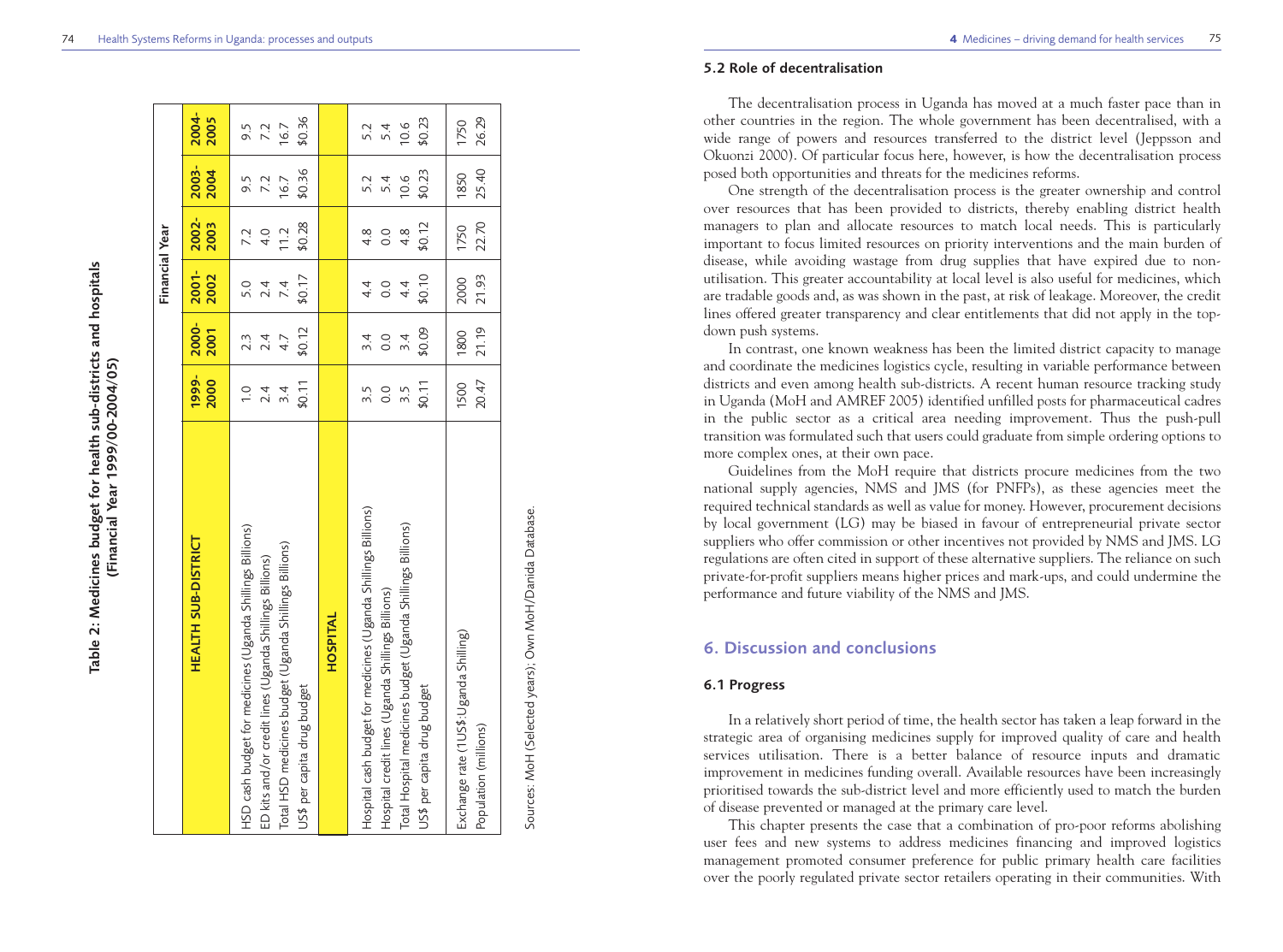respect to quality of care at public facilities, Nabyonga et al. (2005) found there were fewer medicine stock-outs in 2002 compared with 2000 and 2001. This was the first sign of improvement in the supply system. Ultimately, reduced household health spending may be better proof of improved access to medicines through primary health care facilities. While the national household survey of mid-2003 did not show a dramatic decline in out-of-pocket expenditure compared with 2001, it may have been too early to judge the effect of these changes, and there had already been significant reductions in health spending by the poor. The next survey will be more appropriately timed to assess the medicines sector reforms in relation to both access and equity, answering the question *'Did the sub-sector reforms benefit the poorest of the poor?'*

Since the 1990s, health sector reforms in a number of developing countries have been evaluated within an analytic framework presented by Walt and Gilson (1994). We have used this framework to interpret the medicines sub-sector reforms in Uganda, recounting *how* reforms were implemented, and the important roles played by both technical and political actors through the annual joint review missions and national health assemblies. This included consideration of factors of process and context such as the participatory and inclusive Ugandan health SWAp, the broad model of decentralisation, institutional reform and support for the autonomous central medicines supply agencies (NMS and JMS), constrained pharmaceutical human resources and poorly enforced regulatory systems at district and sub-district level.

#### **Table 3: Stock-out time for indicator medicines at health units (HU) by level**

|   |                                     |                    | <b>Percentage Stock-out Time</b> |              |
|---|-------------------------------------|--------------------|----------------------------------|--------------|
|   |                                     | A                  | B                                | C            |
|   |                                     | 2003-04            | 2002-03                          | 2001         |
|   |                                     | <b>6 districts</b> | <b>6 districts</b>               | 4 districts  |
|   |                                     |                    |                                  |              |
|   | ALL LEVELS (HC II - HC IV)          | <b>36 HU</b>       | <b>36 HU</b>                     | <b>32 HU</b> |
| 1 | Chloroquine tab                     | 12%                | 6%                               | 7%           |
| 2 | Sulfadoxine Pyrimethamine tab (S-P) | 9%                 | 23%                              | 41%          |
| 3 | Cotrimoxazole 480mg tab             | 22%                | 36%                              | 35%          |
| 4 | Oral Rehydration Salts (sachet)     | 27%                | 18%                              | 37%          |
|   | Average                             | 18%                | 21%                              | 30%          |
|   | <b>LOWEST LEVEL (HC II)</b>         | <b>10 HU</b>       | <b>10 HU</b>                     | <b>12 HU</b> |
| 1 | Chloroquine tab                     | 12%                | 10%                              | 6%           |
| 2 | Sulfadoxine Pyrimethamine tab (S-P) | 15%                | 47%                              | 59%          |
| 3 | Cotrimoxazole 480mg tab             | 29%                | 47%                              | 54%          |
| 4 | Oral Rehydration Salts (sachet)     | 22%                | 25%                              | 87%          |
|   | Average                             | 20%                | 32%                              | 52%          |

NOTE: Data were missing for part of the review period due to incomplete stock records. Data completeness varied by item: >90% for items 1-3 and 50-66% for items 4. Review period was 6/12 months in surveys A and B, and 12/12 months in survey C. The number of stock-out days in the review period was obtained from the item stock card. The stock card may not have been complete for the whole review period (some missing data). The percentage stock-out time was calculated based on the actual number of days reviewed. Sources: MoH (2003b); MoH (2004c); MoH (2002a; column C)

Uganda provides a useful empirical case study of policy change and reforms with specific focus on medicines, while placed within overall health sector and government reforms. This enriches the somewhat limited literature on evaluations of health sector reforms in sub-Saharan Africa reviewed by Gilson and Mills (1995). Recent country case studies focussed on areas such as health care financing reform (South Africa and Zambia; Gilson et al. 2003) but without specific consideration of medicines financing. Much of the published country experiences examine medicines policies at the community level in the context of user charges or cost recovery and/or revolving drug funds following the Bamako Initiative, and are reviewed by Gilson (1997). The Uganda case is unusual, but perhaps illustrative of a new trend towards abolition of user fees and greater emphasis on public financing of essential medicines.

Country experience with the supply of essential medicines using 'kit systems' was reviewed by Haak and Hogerzeil (1995) but there is little documentation on the transition to demand driven ('pull') systems based on end-user budgets. We found a single study from one region of Tunisia, reporting successful order-based, cost-conscious management of the medicines budget by facility medical staff (Garraoui et al. 1999). Guidance on 'what works' and how to institutionalise sustainable medicines supply systems is needed from WHO and Danida based on their accumulated experience of supporting government and/or autonomous central supply agencies. WHO has an ongoing multi-country study of five alternative medicine supply systems<sup>1</sup> (WHO 1998) and a multi-country project supported by the Gates Foundation may also be expected to synthesise country experience once completed.

In general, the focus of publication appears to have moved from the local to the global, addressing issues of trade and pharmaceutical pricing in the new context of patent enforcement through the Trade-Related Aspects of Intellectual Property Rights (TRIPS) agreement, the Doha declaration that aims to safeguard access to effective medicines for priority diseases (malaria, TB, HIV/AIDS), and research and development strategies that aim to address neglected diseases in developing countries.

### **6.2 Challenges**

Overall, despite the considerable progress made in improving the management and funding of medicines supply, particularly for primary health care activities in Uganda, a number of challenges remain to be tackled.

Shortage of medicines remains the main complaint in the recent user satisfaction survey with regard to government health services (UBOS 2005), with less than half of respondents grading this category of service as either 'fair' or 'good' while more than 70- 80 percent graded responsiveness of staff and cleanliness of the facility as fair/good. The actual flow and volumes of medicines reaching the lowest level of health facility are still less than optimal and percentage stock-out times for key primary care medicines are unacceptably high. There is need both to understand why these stock-outs persist and to formulate effective strategies and interventions to remedy them. Among other reasons for continuing stock-outs (e.g. paradoxically, increased out-patient utilisation induced by increased supply), in a setting where health workers aim to maximise client satisfaction, high patient demand for injectable medicines or antibiotics may be served

l Central medical stores, autonomous supply agency, direct delivery system, primary distributor system, and fully private supply.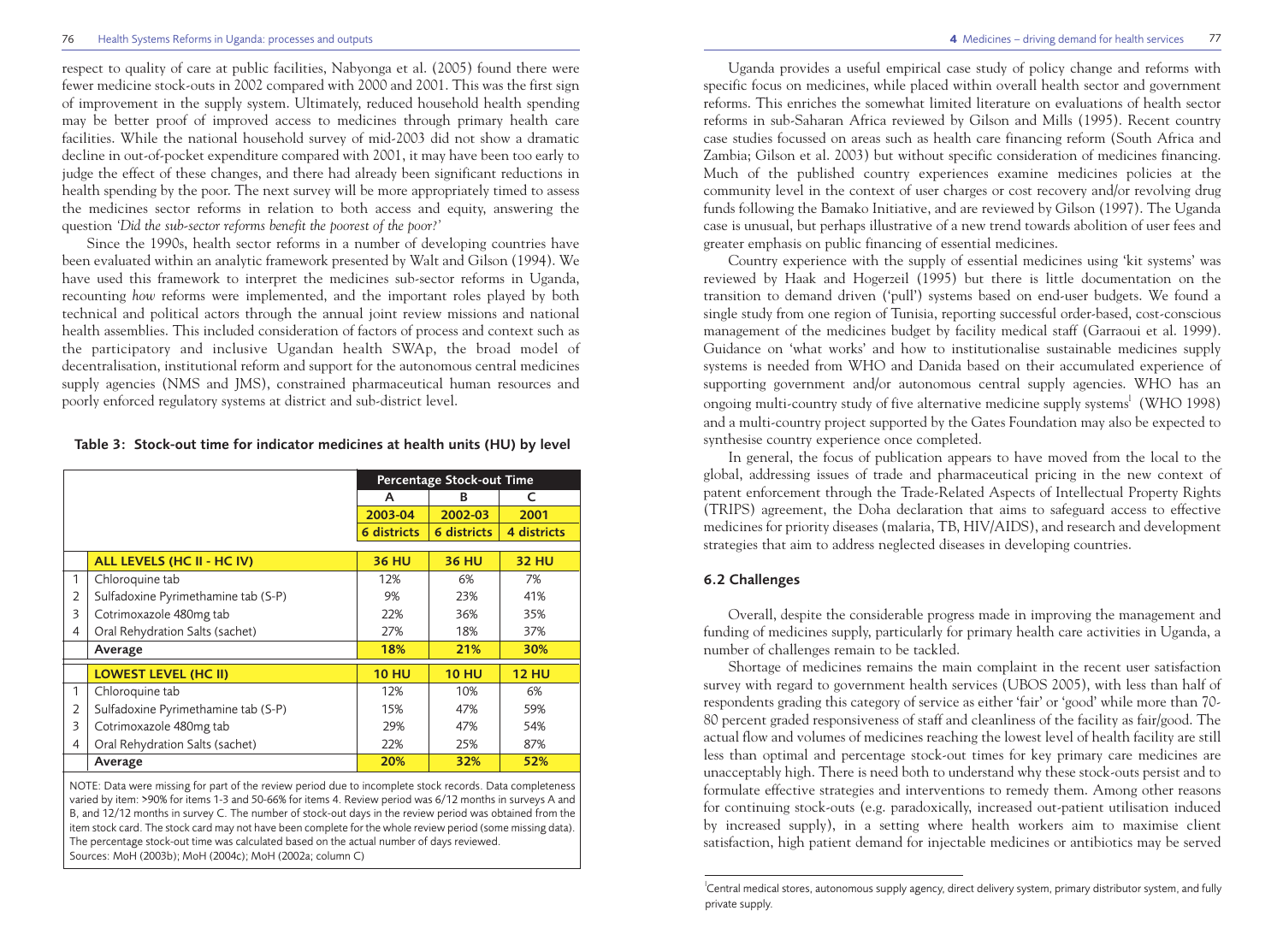at the expense of technical standards for rational medicines use (Jitta et al. 2003). Changing behaviours for more appropriate use of medicines will require long-term efforts.

The situation is complicated since, in the Ugandan context where the private sector is not well regulated, gaps in the supply at government health units will benefit local drug shops or private providers, who can at the same time be government health workers. We need to better understand vested interests and their influence on provision and consumption of health services. A future Drug Tracking Study should use qualitative research methods, and include a community component to assess the possible factors behind these stock-outs. It will be increasingly important that the regulatory framework keeps pace with the public sector reforms in Uganda, to ensure effective regulation and enforcement of the private sector in the areas of medicines use and professional practice. Strategies for coping with expansion of medicine as a business, and greater consumerism in health care, were recently identified after a mapping of the regulatory system in Thailand (Teerawattananon et al. 2003).

Resource constraints (both financial and human) may soon limit increases in outpatient utilisation. The budgets for 2004/05 and 2005/06 financial years show no growth for medicines in real terms. A study of demand for health services and quality of care in Mali suggests that structural attributes of quality, such as medicines availability, are necessary but not sufficient conditions for demand (Mariko 2003). It is important to remember that the reforms to medicines supply investigated in this chapter are only one of a series of supply and demand side reforms that are needed to achieve continued high utilisation of primary health care services in the country if health outcomes are to improve. The medicines supply reforms thus need to be seen in the context of the overall reforms outlined in this book. For example, improvements in the area of human resource development may facilitate placement of pharmaceutical personnel at the HSD level, or improve the remuneration of health workers, and these could be critical factors for improved service coverage.

Improved public expenditure and medicines supply are expected to translate into higher utilisation of health services overall. However, with increased autonomy provided in the spirit of decentralisation, differences in utilisation rates between health facilities are likely to continue. This is likely to be related to variable performance at the management level (district and/or sub-district level) and facility level, leading to differences in medicines spending, availability, access, or other quality factors affecting user satisfaction.

Finally, recent trends in health care technology in combination with trade and intellectual property agreements, may translate into substantially higher medicines prices in developing countries. New medicines and health products, such as artemisininbased combination therapy (ACT) for malaria, anti-retroviral medicines for HIV/AIDS, and the pentavalent vaccine for universal immunisation, are driving an exponential increase in the essential medicines and vaccines budget for a national minimum health care package (Nazerali and Oteba 2005). These products tend to come at fixed high prices. Patent protection for these new products and restrictions or royalties on domestically manufactured generics under the TRIPS came into force in 2005 in middleincome countries such as India, South Africa and Brazil. These are significant producers and exporters of generics. While enforcement in the poorest countries will not take place until 2016, importation from countries that use the TRIPS flexibilities, such as

compulsory licensing to protect public health, may be so beset by regulations that there is reasonable doubt that *"the solution can be effectively implemented"* (Messerlin 2005: 1199).

The price of these new medicines and related diagnostic tests may be dictated by agreements between global agencies and the pharmaceutical industry (e.g. WHO/Roll Back Malaria and Novartis in the case of the new ACT medicine branded "co-artem"). Such products are increasingly funded and supplied through global initiatives often with vertical programming and parallel funding structures. Unless this new funding is incorporated into existing channels, the recent efficiency gains in Uganda may be reversed, and the different strands woven together by the reforms could once again be unravelled. Undermining of the role of national agencies and integration mechanisms, and concerns about the financial sustainability of such initiatives remain unresolved issues that will need to be addressed by the health sector in Uganda and elsewhere if the gap in access to medicines is to be closed (Segall 2003; Quick 2003).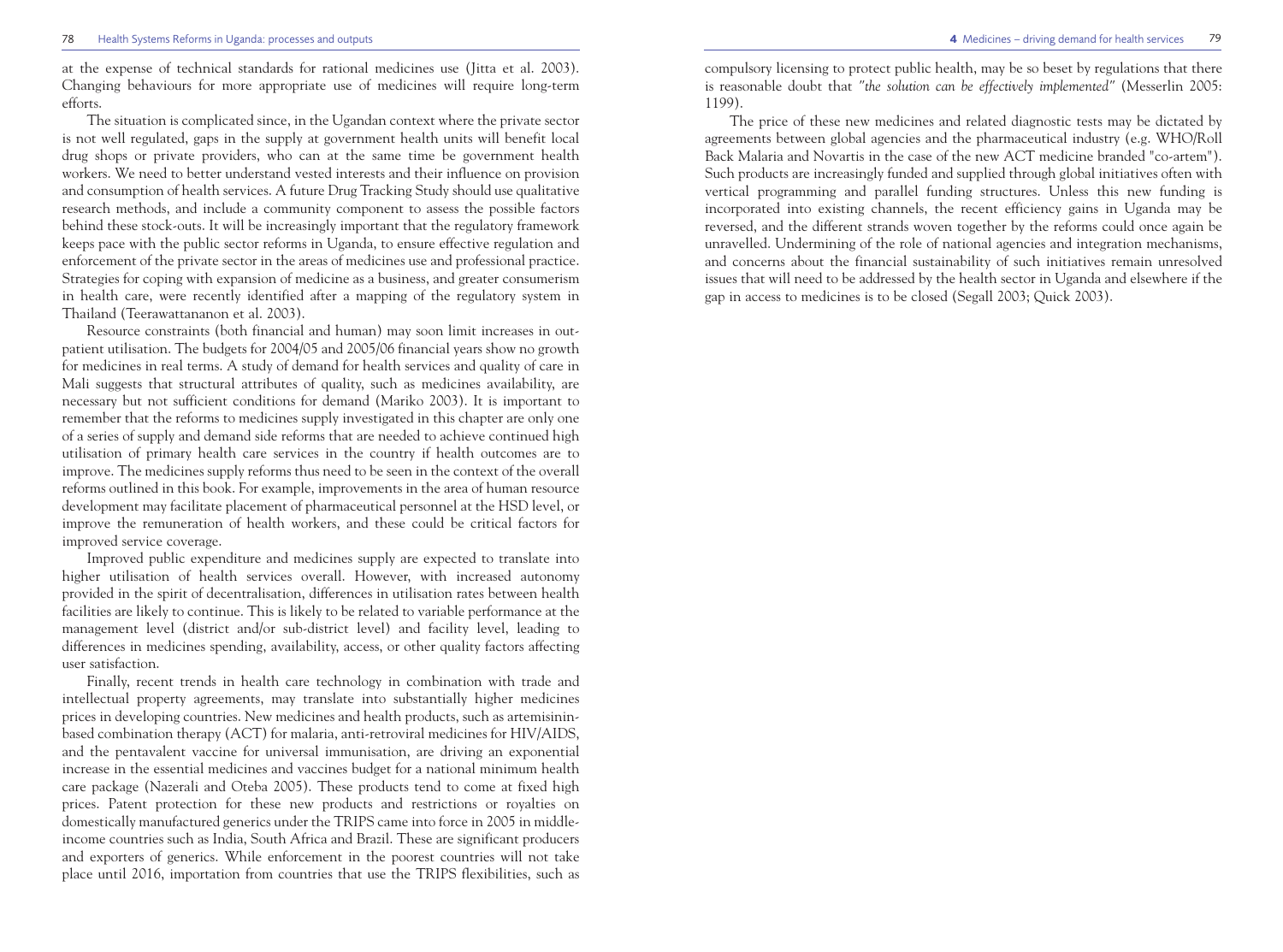#### 80 Health Systems Reforms in Uganda: processes and outputs **81 4** Medicines – driving demand for health services 81

#### **References**

Crown Agents 1999. *Procurement and Logistics Review, 2/11/98-27/11/98, January 1999.* Report to Danish Red Cross/Danida. National Medical Stores, Entebbe, Uganda.

Danida 1998. *Mid-Term Review of the Uganda Essential Drugs Support Programme, 23 Nov-12 Dec 1997. Final Report June 1998: 40-41.* Ministry of Foreign Affairs, Denmark, Danida.

Deininger K, Mpuga P. 2004. Economic and Welfare effects of the abolition of health user fees: evidence from Uganda. *World Bank Policy Research Working Paper 3276.* The World Bank, Washington DC.

EuroHealth. 1999. *Consultancy Report on the Harmonization of the Pharmaceutical Supply System in Uganda, Final Draft April 1999: 17. EuroHealth Group.* For Danish Red Cross.

EuroHealth. 2004. *Technical Review of the National Medical Stores. Final Report July 2004.* EuroHealth Group. For Ministry of Health, Government of Uganda and Health Development Partners Group.

Gabra M, Green T. 2000. *Review of Drug Procurement and Management in Uganda.* Rational Pharmaceutical Management Project, Management Sciences for Health Arlington, VA for USAID, World Bank and Ministry of Health.

Garraoui A, Le Fevre P, Ledoux M. 1999. Introducing management principles into the supply and distribution of medicines in Tunisia. *Bulletin of the World Health Organisation,* **77** (6): 525–9.

Gilson L. 1997. The lesson of user fee experience in Africa. *Health Policy and Planning,* **12** (4): 273–85.

Gilson L, Mills A. 1995. Health sector reforms in sub-Saharan Africa: lessons of the last 10 years. *Health Policy,* **32** (1-3): 215–43.

Gilson L, Doherty J, Lake S, McIntyre D, Mwikisa C, Thomas S. 2003. The SAZA study: implementing health financing reform in South Africa and Zambia. *Health Policy and Planning,* **18** (1): 31–46.

Green A, Ali B, Naeem A, Vassall A. 2001. Using costing as a district planning and management tool in Balochistan, Pakistan. *Health Policy and Planning,* **16** (2): 180–6.

Haak H, Hogerzeil HV. 1995. Essential Drugs for ration kits in developing countries. *Health Policy and Planning,* **10** (1): 40–9.

Jeppsson A, Okuonzi SA. 2000. Vertical or holistic decentralization of the health sector? Experiences from Zambia and Uganda. *International Journal of Health Planning and Management,* **15** (4): 273–89.

Jitta J, Reynolds Whyte S, Nshakira N. 2003. The availability of drugs: what does it mean in Ugandan primary care? *Health Policy,* **65** (2): 167–79.

Kawasaki E. 2001. Drug Supply Systems of Missionary Organizations. Identifying Factors Affecting Expansion and Efficiency: Case Studies from Uganda and Kenya. MPH Dissertation. Boston University School of Public Health.

Lucas H, Nuwagaba A. 1999. Household coping strategies in response to the introduction of user charges for social services: a case study on health in Uganda. *IDS Working Paper 86.* The Institute of Development Studies, Sussex, UK.

Macrae J, Zwi AB, Gilson L. 1996. A triple burden for health sector reform: 'post'-conflict rehabilitation in Uganda. *Social Science and Medicine,* **42** (7): 1095–108.

Mariko M. 2003. Quality of care and the demand for health services in Bamako, Mali: the specific roles of structural, process, and outcome components. *Social Science and Medicine,* **56** (6): 1183–96.

McPake B, Asiimwe D, Mwesigye F, Ofumbi M, Ortenblad L et al. 1999. Informal economic activities of public health workers in Uganda: implications for quality and accessibility of care. *Social Science and Medicine,* **49** (7): 849–65.

Messerlin PA. 2005. Trade, drugs, and health-care services. *The Lancet,* **365** (9465): 1198–200.

MoFPED. 2002. *Uganda Participatory Poverty Assessment Study 2 Report – Deepening the Understanding of Poverty. 2002: 104, 115.* Ministry of Finance, Planning and Economic Development, Government of Uganda.

MoH. 1998. *Drug Leakage Meeting. Report dated April 1998.* Ministry of Health, Government of Uganda.

MoH. 1999. *Way Forward on Drug Leakage. Report dated February 1999.* Ministry of Health, Government of Uganda.

MoH. 2000. *Health Sector Strategic Plan 2000/01 to 2004/05: 74-76.* Ministry of Health, Government of Uganda.

MoH, WHO, AMREF, Rukungiri District Health Team. 2001. *Rukungiri Bamako Initiative Scheme Evaluation Report.* Ministry of Health, Government of Uganda, World Health Organisation, Uganda Office, AMREF Uganda, Rukungiri District Health Team, Uganda.

MoH. 2002a. *Drug Tracking Study. Final Report, August 2002.* Ministry of Health, Government of Uganda.

MoH. 2002b. *Push-Pull Study and Push Pull Transition - Way Forward. Report, June 2002.* Ministry of Health, Government of Uganda.

MoH. 2003a. *Mid Term Review Report of the Health Sector Strategic Plan 2000/01–2004/05.* Ministry of Health, Government of Uganda.

MoH. 2003b. *District Medicines Management Programme Annual Survey 2003.* Ministry of Health, Government of Uganda.

MoH. 2004a. *Financing Health Services in Uganda 1998/1999 – 2000/2001. National Health Accounts. June 2004: 25, 42.* Ministry of Health, Government of Uganda.

MoH. 2004b. *Debriefing on the Drug Quantification Exercise in Seven Districts. Presentation, Kampala, Uganda, March 2004.* Ministry of Health, Government of Uganda.

MoH. 2004c. *District Medicines Management Programme Annual Survey 2004.* Ministry of Health, Government of Uganda.

MoH. 2004d. *Annual Health Sector Performance Report 2003/2004.* Ministry of Health, Government of Uganda.

MoH. Selected years. District Transfers for Health Services (Selected years). Ministry of Health, Government of Uganda.

MoH, AMREF. 2005. *Tracking Human Resource and Wage Bill Management in the Health Sector. Report February 2005.* Ministry of Health, Government of Uganda and AMREF.

Nabyonga J, Desmet M, Karamagi H, Kadama PY. Omaswa FG, Walker O. 2005. Abolition of cost-sharing is pro-poor: evidence from Uganda. *Health Policy and Planning,* **20** (2): 100–8.

Nazerali H, Mohamed K, Oteba M, Mwoga J. 2004. Managing the dynamics of drug supply, demand and health services utilization – a new multipurpose tool for forecasting drug requirements and resource management. Paper presented at the Second International Conference on Improving Use of Medicines (ICIUM), Chiang Mai, Thailand, March 30 – April 2, 2004. Unpublished document.

Nazerali H, Oteba MO. 2005. Escalating medicines prices and the Uganda Minimum Health Care Package: For Health or for Profit? Paper presented at the International Health Economics Association (IHEA 2005) Conference, Barcelona, Spain, July 10-13, 2005. Unpublished document.

Quick JD. 2003. Essential medicines twenty-five years on: closing the access gap. *Health Policy and Planning,* **18** (1): 1–3.

Quick JD, Hogerzeil HV, Velasquez G, Rago L. 2002. Twenty-five years of essential medicines. *Bulletin of the World Health Organisation,* **80** (11): 913–4.

REPOA 2004. *Equity implications of user fees in Tanzania.* Report published by ETC Crystal, Netherlands. Research for Poverty Alleviation (REPOA).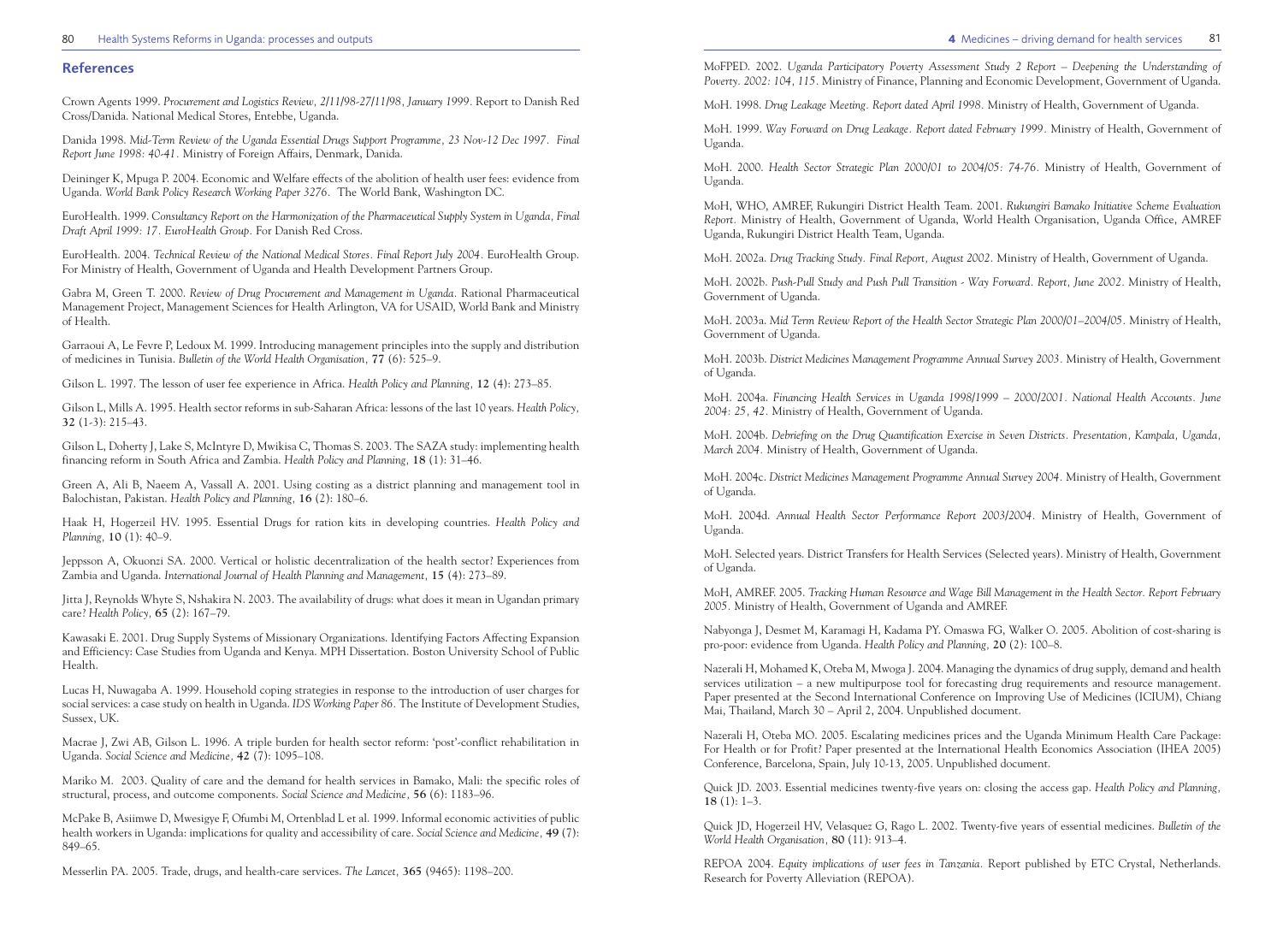Ruxin J, Paluzzi JE, Wilson PA, Tozan Y, Kruk M, Teklehaimanot A. 2005. Emerging consensus in HIV-AIDS, malaria, tuberculosis, and access to essential medicines. *The Lancet,* **365** (9459): 618–21.

Segall M. 2003. District health systems in a neoliberal world: a review of five key policy areas. International *Journal of Health Planning and Management,* **18** (): S5-S26.

Teerawattananon Y, Tangcharoensathien V, Tantivess S, Mills A. 2003. Health sector regulation in Thailand: recent progress and the future agenda. *Health Policy,* **63** (3): 323–38.

UBOS. 2001. *Uganda National Household Survey 2000/01.* Report on the socio-economic survey. Uganda Bureau of Statistics.

UBOS. 2003. *Uganda National Household Survey 2002/03.* Report on the Socio-economic Survey. Uganda Bureau of Statistics.

UBOS. 2005. *National Service Delivery Survey, April 2005.* Uganda Bureau of Statistics.

Walt G, Gilson L. 1994. Reforming the health sector in developing countries: the central role of policy analysis. *Health Policy and Planning,* **9** (4): 353–70.

WHO. 1998. Managing Drug Supply. Essential Drugs Monitor No. 25 & 26, Editorial (WHO/DAP-WHO/EDM). World Health Organisation.

# **5**

Public-private partnership in health: working together to improve health sector performance in Uganda

Peter Lochoro, Juliet Bataringaya, Christine Kirunga Tashobya and Joseph Herman Kyabaggu

#### **Summary**

One of the major reforms in the health sector of Uganda has been in the area of public-private partnership in health. Partnerships in health are increasingly seen as a valuable mechanism for moving faster towards the attainment of national and international health goals. For example, recent initiatives such as the Global Fund to Fight AIDS, TB and Malaria and the Poverty Reduction Strategy process contain an emphasis on public-private partnership. Partnership in health in Uganda is a key feature of the National Health Policy and the Health Sector Strategic Plan, and in the sectorwide approach processes and structures. Although efforts at improving public-private partnership date back to the pre-independence days, it is only in recent years that real progress has been made with the development of a specific partnership policy for the sector. In particular, partnership with the private-not-for-profit sub-sector has advanced well and its representatives are involved in a number of policies and reviews within the health sector at the national level. The government is also providing increasing financial support to this sub-sector and structures have been established to facilitate dialogue (e.g. a partnership office). There is evidence that the current partnership has brought dividends to the whole health sector in terms of increased access, quality, equity and efficiency, although as yet these rewards pertain mainly to partnership with the private-not-for-profit sector and progress is yet to be seen with the other private partners in the sector (for-profit, and the traditional and complementary medicine sub-sectors). Existing constraints will have to be overcome to sustain the rewards of the partnership.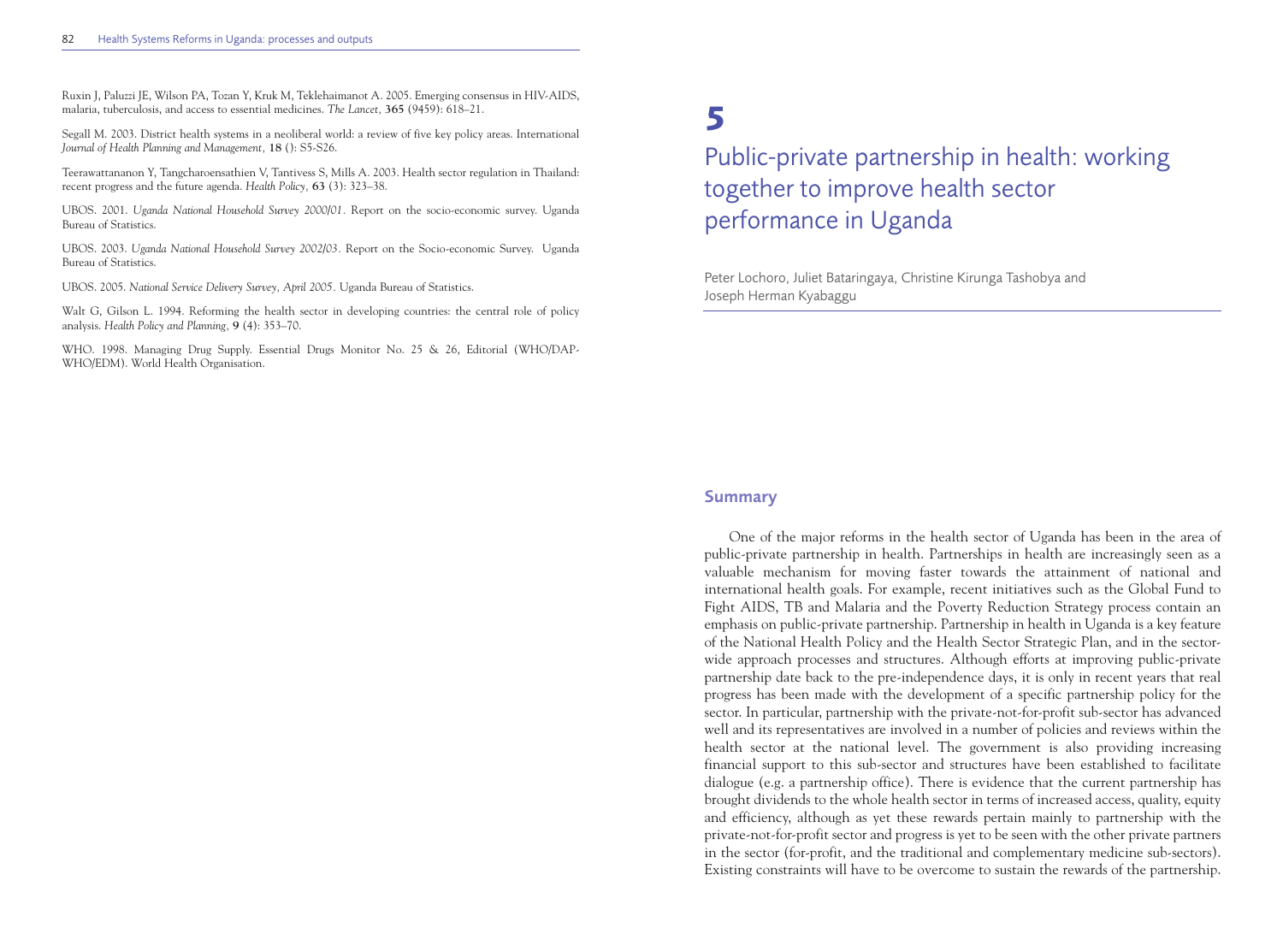### **1. Introduction**

Since the 1990s, there has been growing international interest in promoting publicprivate partnerships in the delivery of health services (Cassels 1995; Green et al. 2002). Partnerships are increasingly seen as a valuable mechanism for moving faster towards the attainment of national and international health goals. Consider the emphasis on publicprivate partnership in new initiatives such as the Global Fund to Fight AIDS, TB and Malaria, the Poverty Reduction Strategy process (PRSP), the Global AIDS Vaccine Initiative and many others. The objectives of these various health partnerships range from developing a product (e.g. an AIDS vaccine) or distributing subsidised products, to strengthening health systems and educating the public (Widdus 2001).

In Uganda, public-private partnership in the health sector has been pursued with varying degrees of effort and success since pre-independence days.<sup>1</sup> At that time, voluntary health providers collaborated with government and received funding which continued into the post-independence period. Owing to economic collapse and the shrinking of the government budget in the 1970s and 1980s, this funding declined until it stopped altogether.

However, despite the long history of interest in public-private partnership in health in Uganda, it is only in recent years that real progress has been made, in particular since the early 2000s in tandem with the other key health systems reforms that are discussed elsewhere in this book. In chapter 1, Yates et al. describe the impact that these reforms have had on improving health sector outputs. The purpose of this chapter therefore is to identify the contribution of public-private partnership in health to the improved performance of the sector. Also, on an international level, it is useful to provide a specific country example to inform the debate on public-private partnership issues in public service delivery.

The private health sector in Uganda includes the private-not-for-profit (PNFP) or voluntary providers (mainly facility-based health providers), the for-profit private health practitioners (PHP), and the traditional and complementary medicine practitioners (TCMP) (MoH 2003a). Together, these private providers account for a sizeable proportion of the health sector in Uganda (see Table 1). In particular, 42 percent of all hospitals are PNFP hospitals. In total, the PNFP and PHP sectors account for 42.5 percent of the health facilities in the country (not including the TCMP sub-sector that is very diverse and constantly changing).

# **2. Rationale for public-private partnership in health**

The rationale for entering into partnership with private health providers in Uganda is straightforward. Given the sizeable contribution made by the private providers to the delivery of health services in the country, it is argued that rather than creating duplicate government structures and thereby wasting limited resources, it makes sense to coordinate efforts and avoid competition. Moreover, the private sector has access to additional non-government sources of resources (e.g. PHP profits, PNFP donor contributions) that can be mobilised to support the common goal of improving the health services available to the population. Over time, the private sector has also developed capacity for health training and skills development that can be capitalised upon by government. PNFP hospitals filled a critical gap in health service provision during the 1970s and 1980s when the government health service had deteriorated considerably.

However, by the early 1990s the health sector had undergone a time of increased polarisation between public and private health providers, with little or no sharing of information and no coordination in planning or development. A significant trigger point for the recent reform occurred after the mid-1990s when the PNFP sub-sector was on the brink of collapse. An emergency situation was declared by the PNFP hospitals (MoH 1996), whereby as a result of decreased capacity to mobilise external resources, the rising cost of health services delivery, the need to keep user fees affordable, and having exhausted efficiency gains, many PNFP hospitals had reached a point where shutting down was the only option.

In response to their critical condition, and in recognition of their contribution to health service delivery in the country, the government decided to provide financial subsidies to the PNFPs, representing a major step forward in the development of publicprivate partnership in the sector. On the part of the PNFPs, partnership with the government was agreeable, once autonomy of management was preserved, as it provided a critical contribution to funding.

|                                                                     | Government | <b>PNFP</b> | <b>PHP</b>    | Total |
|---------------------------------------------------------------------|------------|-------------|---------------|-------|
| Hospitals                                                           | 55         | 42          | 4             | 101   |
| Health Centre Level IV<br>(Higher services with doctor and theatre) | 151        | 12          | $\mathcal{L}$ | 165   |
| Health Centre Level III<br>(Providing in and out-patient service)   | 718        | 164         | 22            | 904   |
| Health Centre Level II<br>(Basic out-patient facility)              | 1.055      | 388         | 830           | 2,273 |
| <b>Total Health Units</b>                                           | 1.979      | 606         | 858           | 3,443 |

**Table 1: Health facilities by ownership**

Source: MoH (2002a).

# **3. Structures of the partnership**

The events that followed the re-instatement of financial subsidisation opened the way for a more structured partnership between the government and the private health sector. At the policy level, the need for public-private partnership in the delivery of health services is identified in the National Health Policy of Uganda and in the Health Sector Strategic Plan (HSSP) (see chapter 1, Yates et al., Annex 1). Since then, a specific policy laying out the principles for public-private partnership in health service delivery has been developed (MoH 2003b).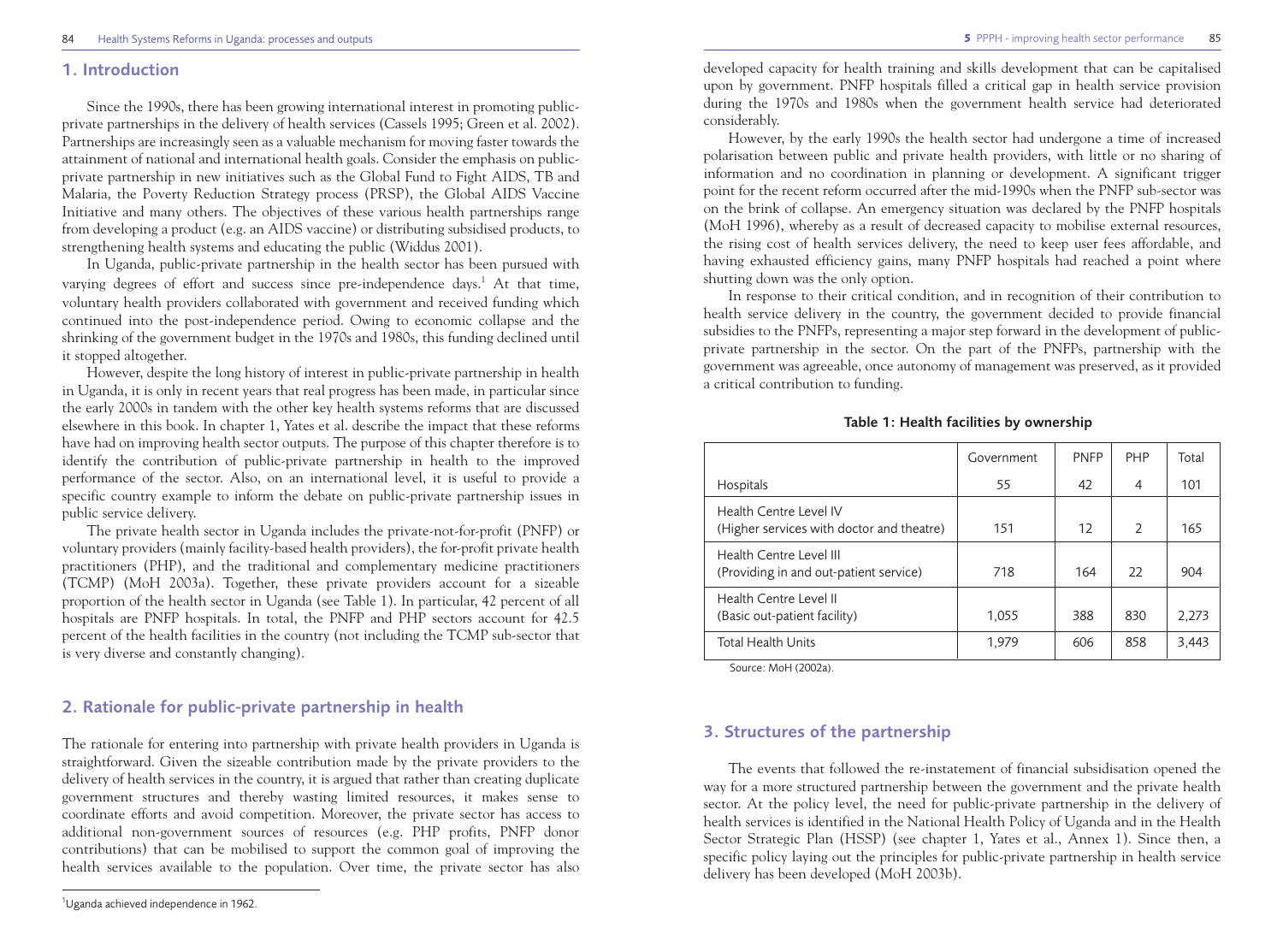This policy defines partnership as *"The formal relationship between two or more partners who have agreed to work together in a harmonious and systematic fashion and being mutually supportive towards common goals, including agreeing to combine or share their resources and/or skills for the purpose of achieving these common goals"* (MoH 2003b: 5).

To achieve the level of partnership described in the policy, the areas in which public and private health providers are to collaborate are wide ranging. In particular they include partnership in the following areas:

- Policy development;
- Coordination and planning;
- Financial resource mobilisation and allocation;
- Human resources for health management;
- Capacity building and management;
- Community empowerment and involvement;
- Service delivery (management and implementation).

# **Table 2: Structures of partnership**

| Structure of partnership                                                                                                 | Roles                                                                                                                                                                                                                                                                                                                              |
|--------------------------------------------------------------------------------------------------------------------------|------------------------------------------------------------------------------------------------------------------------------------------------------------------------------------------------------------------------------------------------------------------------------------------------------------------------------------|
| Central Level                                                                                                            |                                                                                                                                                                                                                                                                                                                                    |
| Joint Review Mission                                                                                                     | A joint review of sector performance by GoU and Partners (i.e.<br>districts, Parliament, NGOs, private sector and donors) on an annual<br>hasis.                                                                                                                                                                                   |
| <b>Health Policy Advisory</b><br>Committee (HPAC)                                                                        | A forum to discuss and advise the Ministry of Health and<br>development partners on the implementation of the National Health<br>Policy and the HSSP.                                                                                                                                                                              |
| Working Group on<br>PPPH                                                                                                 | To facilitate dialogue between government and private health<br>providers in preparation of guidelines and policy proposals, and to<br>facilitate coordination of Ministries. The group is represented on<br>HPAC.                                                                                                                 |
| Ministry of Health PPPH<br>Desk                                                                                          | - To advocate and facilitate partnership at different levels;<br>- To facilitate operations research into specific PPPH issues;<br>- To collect and disseminate information;<br>- To liaise with private sector partners;<br>- Secretariat to the PPPH Working Group and sub-working groups.                                       |
| Inter-ministerial Standing<br><b>Coordinating Committee</b><br>- Education and Health<br>for training health<br>workers. | To set the priorities, coordinate the stakeholders, monitor progress<br>and refine the policy and strategic Human Resources development<br>plan.                                                                                                                                                                                   |
| The Umbrella<br>Organisations                                                                                            | - To represent and coordinate the different health providers of the<br>PNFP sub-sector:<br>- To provide support services and accredit the member facilities;<br>- To coordinate and promote professional development and ethics;<br>- For the PHP: to represent each professional category and promote<br>Partnership initiatives. |

| Local Government<br>Level                                          |                                                                                                                                                                                                                                                                                                                                                                                                                                                                                                                 |
|--------------------------------------------------------------------|-----------------------------------------------------------------------------------------------------------------------------------------------------------------------------------------------------------------------------------------------------------------------------------------------------------------------------------------------------------------------------------------------------------------------------------------------------------------------------------------------------------------|
| The District Health<br>Management Team                             | To prepare annual plans, provide technical assistance to the health<br>facilities, inform, consult and coordinate with other district stakeholders,<br>monitor and evaluate progress, and propose improvements.                                                                                                                                                                                                                                                                                                 |
| The District PPPH<br>Desk Officer                                  | - To facilitate information flow between district authorities and<br>PNFP/PHP representatives;<br>- To facilitate understanding and coordination of implementation<br>arrangements;<br>- To carry out assignments given by the technical head of health<br>services from within the existing district structure, in consultation<br>with the PNFP/PHP coordination committees.                                                                                                                                  |
| <b>District</b><br>PNFP/District PHP<br>Coordination<br>Committees | To represent the PNFP/PHP facilities and programmes of different<br>ownership, to coordinate their facilities and programmes, to harmonise<br>approaches, define common issues, propose solutions, and ensure<br>information exchange.                                                                                                                                                                                                                                                                          |
| The Health Sub-<br>District (HSD)<br>Management<br>Committee       | - To prepare plans and assist the health facilities and community<br>groups to deliver the Uganda National Minimum Health Care<br>Package (UNMHCP) within the HSD;<br>- To inform, consult and coordinate with other sub-district stakeholders,<br>monitor and evaluate progress, and propose improvements.                                                                                                                                                                                                     |
| Hospital Board                                                     | To advise and supervise hospital management on key operational<br>issues including finance and human resources.                                                                                                                                                                                                                                                                                                                                                                                                 |
| <b>Health Unit</b><br>Management<br>Committee                      | - To direct and supervise implementation and quality of UNMHCP<br>services;<br>- To monitor and evaluate progress;<br>- To supervise management of the health facility;<br>- To liaise between management, community and stakeholders.                                                                                                                                                                                                                                                                          |
| Sub-county Health<br>Committee                                     | To prepare plans, reports and budgets to be presented to the Sub-<br>County Council (Local Sub-county council), and to the HSD<br>management team.                                                                                                                                                                                                                                                                                                                                                              |
| Parish Development<br>Committee (PDC)                              | - To collect and analyse data, identify the community's health needs,<br>prioritise and implement appropriate responses;<br>- Where such committees exist, the private sector partners can provide<br>technical assistance and support to train PDC members, to assist in<br>data analysis and generally advise the PDC during its deliberations.                                                                                                                                                               |
| Village Health Team                                                | - To identify the community's health needs and priorities and develop<br>plans to make appropriate responses;<br>- To mobilise additional resources and monitor use of all resources for<br>their health programmes including performance of health centres;<br>- To mobilise communities and to select and oversee Community<br>Resource Persons;<br>- To maintain registers of households and their health status, and to<br>serve as the primary link between the community and health service<br>providers. |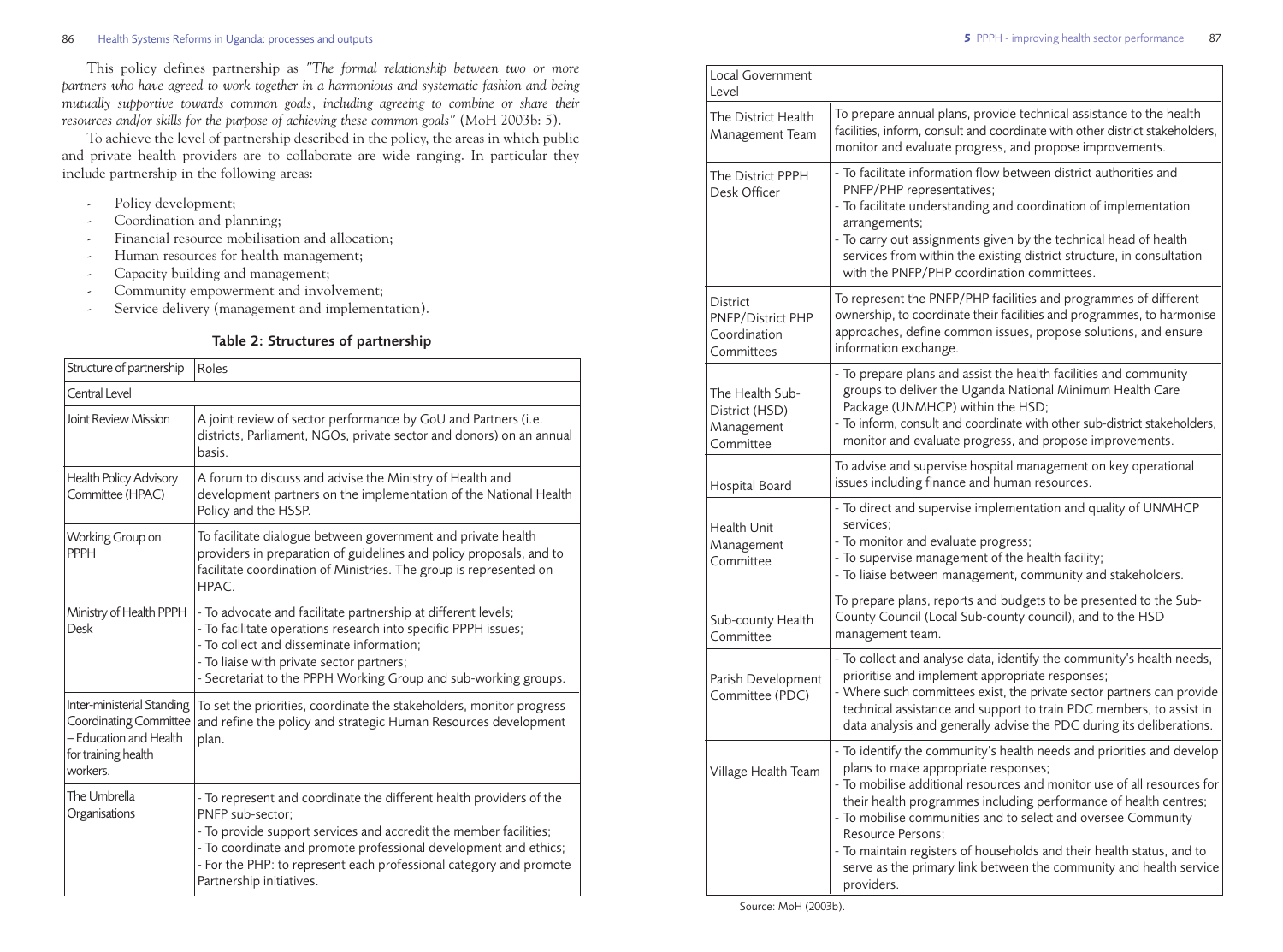#### 88 Health Systems Reforms in Uganda: processes and outputs **5** PPPH - improving health sector performance

While the policy refers to partnership with the whole private health sector, in practice, partnership has developed to varying degrees with the three different private sub-sectors. The PHP sub-sector has come on board recently and some progress has been made in more clearly identifying partnership activities. In contrast, minimal progress has been made with regard to the TCMP sub-sector. While the need for partnership with this group is widely acknowledged, there are difficulties in identifying all the practitioners falling into this category, whose areas of focus range from traditional herbalists to what might be classed as sorcerers and witchdoctors. A Bill is currently being drafted, the aim of which will be to facilitate definition and regulation of the TCMP and prepare the sub-sector for a better-structured partnership.

Partnership with the PNFP sub-sector has been the most successful to date. In particular, the leaders in this process have been the religious-based institutions, represented by their umbrella organisations: the Uganda Catholic Medical Bureau (UCMB), the Uganda Protestant Medical Bureau (UPMB), and the Uganda Muslim Medical Bureau (UMMB). Thus the remainder of this chapter will focus on progress in partnership with the PNFP sub-sector.

In terms of partnership structures, a coordination office and partnership mechanisms have been established both at national and more gradually at district level (see Table 2). Through the sector-wide approach (SWAp) to health sector management, partnership at the national level has been facilitated. As explored in more detail in chapter 2 (Oliveira Cruz et al.), the health SWAp itself is a partnership arrangement between the Government of Uganda, development partners and other stakeholders to the sector. Within these SWAp structures, the participation of the PNFP sub-sector (through its umbrella organisations) was able to take on a formal status in national level health policy discussions. The PNFP umbrella organisations are represented on the SWAp Health Policy Advisory Committee and at the annual stakeholder review missions and the budget allocation discussions for the sector. Such involvement has also opened the way for the interaction of the PNFP umbrella organisations at policy levels even beyond the Ministry of Health (MoH), in particular with the Ministry of Finance, Planning and Economic Development (MoFPED).

# **4. Government efforts towards the partnership**

The development of the partnership policy and the practical arrangements that have been made for planning and coordination with the PNFP sub-sector have been led by the government, with strong support from the PNFP umbrella organisations. However, the most critical contribution by government to date with regard to the partnership has been the provision of increasing financial support. A specific PNFP conditional grant is channelled to PNFP health units via the district government health office (see Annex 1 in chapter 1, Yates et al., for a description of the health service structure in Uganda). The funds are provided for recurrent expenditure and are conditional on the preparation and approval of a comprehensive work plan and budget and the signing of a Memorandum of Understanding with the local government. The decision to route the funds through the district government facilitates partnership between the PNFP health units and the district government health system. Additional

support is also provided in the form of salaries for government doctors who are posted to PNFP hospitals and in the form of a credit line for medicines from the national level pooled medicines fund (see chapter 4, Nazerali et al., for further description).

Since 1997/98, when financial support to the PNFPs was re-introduced, in the form of the conditional grant, the funding has grown significantly and has also been extended to PNFP health training institutions (see Figure 1). Total funding to the PNFP subsector amounted to just 0.5 percent of the total health sector budget in 1997/98, and this had grown to 7 percent by the year 2002/03 (see chapter 7, Ssengooba et al.).

This funding made a considerable contribution to the financial sustainability of the PNFP health units. For example, in the year 2001/02, government funding from the PNFP conditional grant constituted nearly 30 percent of the budgetary requirements of the PNFP health units (Bataringaya and Lochoro 2002). Thus, despite accounting for a small proportion of the total health budget, this funding is extremely valuable to the PNFP health units.

While government funding is restricted to the PNFP sub-sector at present, the way may be opened for specific publicly funded activities in the PHP sub-sector in the future, with the aim of expanding access to services in under-served areas in the country.

#### Figure 1: Government funding<sup>1</sup> to PNFP health institutions



#### Source: MoH (Selected Years).

<sup>1</sup>The amounts exclude a wage subvention that is approx. Ushs 0.7 billion annually (exchange rate: 1 US\$ = 1750 Ushs at July 2004).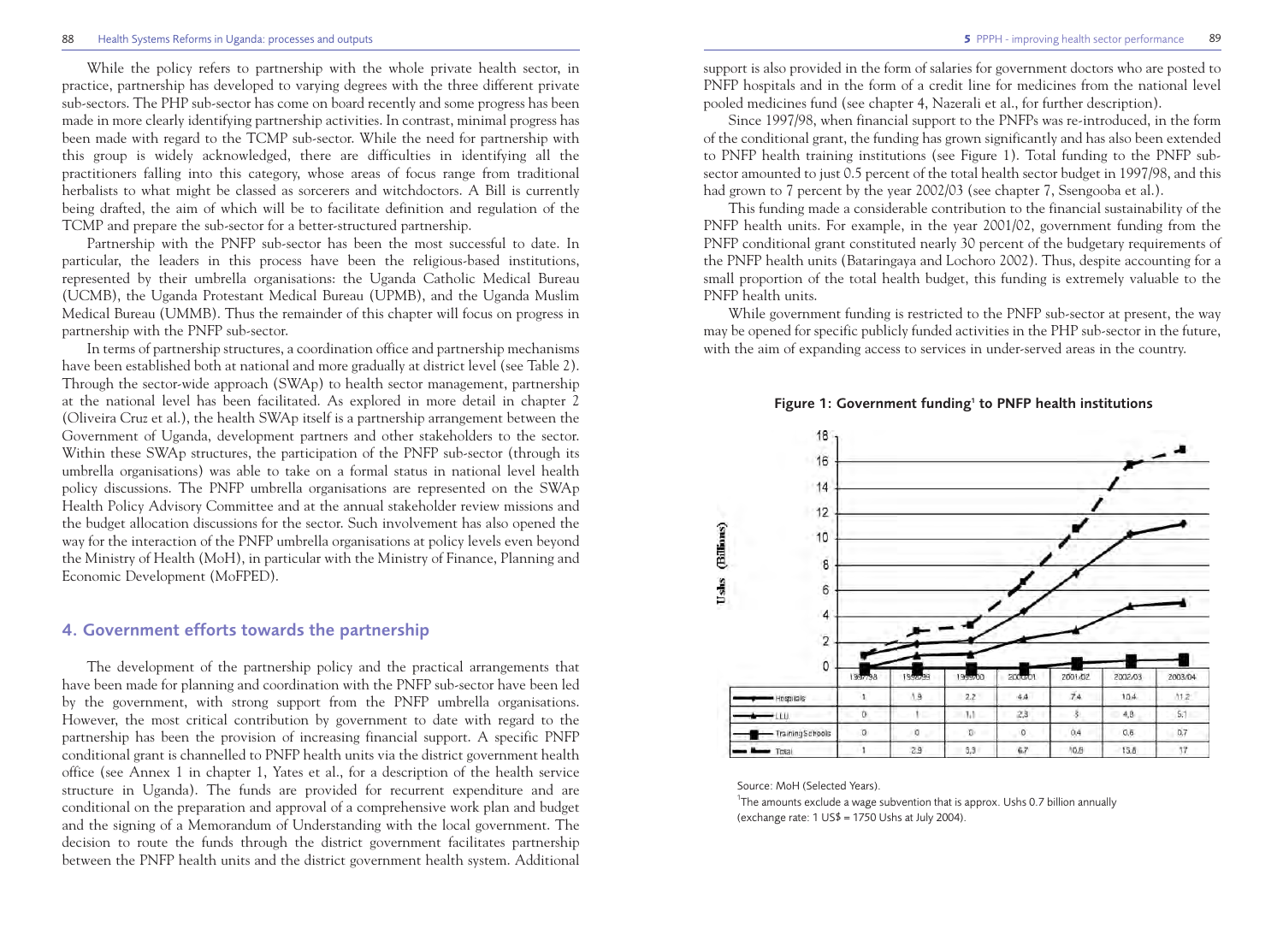# **5. Private sector efforts towards the partnership**

In addition to the government grants, the sub-sector continues to mobilise funds from other sources including user fees, donations from abroad and other incomegenerating activities. Extrapolating from UCMB data, it is estimated that in the year 2002/03, user fees accounted for 45-50 percent of the PNFP budget while the other sources (mainly donations and income-generating activities) funded approximately 25 percent.

Driven by the decline in other sources of funding (in particular, foreign donations), user fee levels in PNFPs had gradually increased over time. A central element of the PNFP mission is to support the health of the population, with particular focus on the poor and most vulnerable, and yet this rising trend in user fees had led to a decline in utilisation by the poor (see chapter 3, Kirunga Tashobya et al.). Over the last two years, growing financial support from government grants and improvements in management efficiency have enabled many of the PNFP health facilities to adjust their user fees downwards. At least 81 percent of the PNFP hospitals and a number of lower level health units have been able to lower fees, leading to increases in utilisation, especially for child in-patient stays and general out-patient consultations (Odaga and Maniple 2003).

Under the guidance of the umbrella organisations, PNFP facilities were encouraged to lower their fees for selected services, focusing on those that benefit the vulnerable in particular (e.g. maternity services, child health services). In addition to fee reduction, a policy of flattening the fee structure was pursued, making the fee structures much more predictable and transparent. Training, technical assistance and planning tools for pricesetting were also provided to the participating health facilities.

# **6. The rewards of the partnership**

To assess the rewards of the partnership, in particular those of the partnership with the PNFP sub-sector, available analysis has looked at performance in four areas, namely access (utilisation), efficiency, quality and equity. A UCMB initiative has collected and analysed data across a range of PNFP facilities under its umbrella, both as an evaluative exercise and as a tool for facility level management (Giusti et al. 2002; Giusti et al. 2004). UCMB health facilities represent the major share of this sub-sector, accounting for 64 percent of PNFP hospitals and 46 percent of PNFP lower level units. As a general assessment, it is noted that the current partnership has enabled the PNFP sub-sector to make a substantial contribution to improvements in health sector performance (Giusti et al. 2002) and has helped services to increase access for the poor (Giusti et al. 2004).

First, in terms of access, the reversal of the decline in utilisation of health services was immediate, occurring just after the introduction of the subsidies. Figures 2 and 3 show the upward trend in utilisation of composite units of output<sup>2</sup> and this rise in utilisation has continued at an even steeper pace into the present day. This is attributed to the effect of the government subsidy in replacing user fees and allowing the charges to be gradually pushed downwards, as shown in Figure 4 (Giusti et al. 2004). Other examples of this increased utilisation following the reduction in user fees at specific health facilities are presented in chapter 3, by Kirunga Tashobya et al.

Second, with regard to efficiency, the monetary cost of providing services in PNFP health units has been increasing on a yearly basis, in line with the rest of the health sector, which may indicate rising quality of care across the sector (see below). However, in 2002/03, for the first time, UCMB hospitals demonstrated a fall in the cost per unit of output compared to the previous year 2001/02. There has also been an observed increase in output per unit of staff (Giusti et al. 2004). The latter indicator in particular, given a consensus that PNFP facilities have been underutilised on the whole, suggests that efficiency improvements have been achieved by the PNFP health facilities in recent years.

Third, in terms of quality, improved performance has been found in at least one indicator of quality, the proportion of qualified staff at the health facility. This proportion has increased as a result of improved pay conditions for staff at the PNFP facilities (Giusti et al. 2002). An improvement in quality of care in PNFP facilities due to an increased proportion of qualified staff is therefore possible.

Although not explicitly demonstrated, an improvement in equity may also be suggested by the results. First, it is known that 86 percent of the PNFP health units are based in rural areas (MOH 2001a) where 85 percent of the poor reside (MoFPED 2004). Thus it is likely that the majority of the increased utilisation observed above was accounted for by the rural poor. Moreover, with regard to equity, the largest jump in utilisation was observed for child health services, especially for in-patient utilisation. These results indicate that prior to the user fee adjustments in these PNFPs, very sick children needing hospitalisation were being excluded from health care. Also, the user fee reductions were focused on services for women and children, identified as the most

#### **Figure 2:**



Source: UCMB (2004)

<sup>&</sup>lt;sup>2</sup>A measure which adds in-patients, out-patients, deliveries, immunisations and antenatal attendances all weighted for their cost relative to the out-patient cost.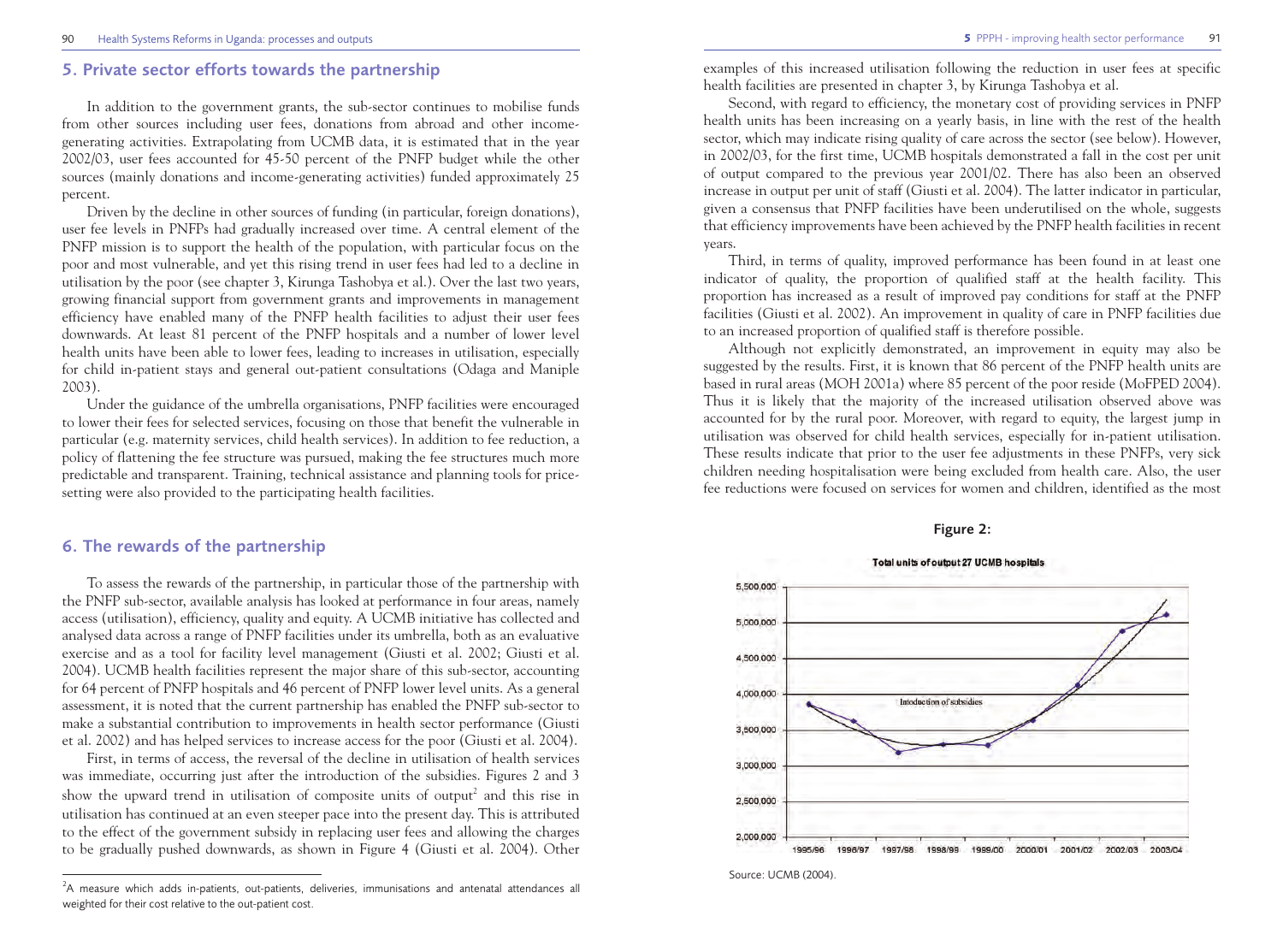vulnerable in the population and thus another indication that the fee adjustments had a positive impact on equity.

All in all, we conclude that improved performance in the four areas of access, efficiency, quality and equity can be attributed to better funding of the health units, improved focus and capacity of the institutions (better planning, better qualified staff), and support and supervision from the umbrella organisations made possible by the growing public-private partnership in health.





Source: UCMB (2004).

Note: The degree of completeness and reliability of data from lower level units prior to 2000/01 were poor.

### **7. Constraints**

There remain a number of constraints that still need to be tackled in the area of public-private partnership (MOH 2003a). The TCMP, the PHP and the non-facility based PNFPs have poorly developed structures for adequate representation and dialogue and help is needed to improve their internal organisation.

While the partnership concept has been well received at the national level, there is much less appreciation at the district level, and both public and PNFP district partners have been slow to engage with the partnership process. The main reason behind this divergence possibly lies in the fact that the impetus for partnership originated at the national level and has only slowly been gaining the acceptance of the districts. In many cases, at district level, there remains mutual suspicion between the public and private health facilities with each complaining that the other has secret, non-disclosed sources of funding. The dominant motivation has often appeared to be one of competition (for resources) rather than of coordination (in service delivery).

The administrative partnership arrangements, for example the government grant and the medicines credit line, have used government planning, budgeting, accounting and reporting procedures for both public and PNFP providers. This is seen by many in the PNFP sub-sector as weakening their autonomy and introducing a degree of inflexibility that may lead to loss in value for money. They consider it necessary to introduce contractual arrangements between the government and the private health providers to smooth over administrative differences and to maintain the autonomy of the private sector.

Despite improving remuneration, the PNFPs are still unable to competitively recruit and maintain health workers. Most of the losses of staff from the PNFP are to government employment posts (MoH 2005), due to both pull (higher government salaries) and push factors (e.g. more stringent management practices, fewer opportunities for professional development in the PNFP sub-sector (MoH 2001b)). The human resource constraint is probably the most difficult test for partnership currently. The PNFP units have been working to reduce the salary gap between public and PNFP staff, only to be met with further increases in public wages and increasing staff loss. This is compounded by stagnation in the size of the PNFP grant against a growing health sector budget. Furthermore, in successive government budget allocation forecasts, the size of this grant has been flattening which gives a worrying indication of a decline in emphasis on the partnership on the part of the government (UCMB 2005). For example, in the budget allocation of 2002, the PNFP grant was projected to rise quite steeply over the medium term, while in the latest medium-term budget allocations, the size of the grant is projected to grow much more slowly (see Figure 5). Maintenance of the positive achievements of the partnership will hinge on finding a solution to these constraints.

### **Figure 4: Median fees charged per Standard Unit of Output OP in UCMB Hospitals (Not adjusted for time preference)**



Source: Giusti et al. (2004).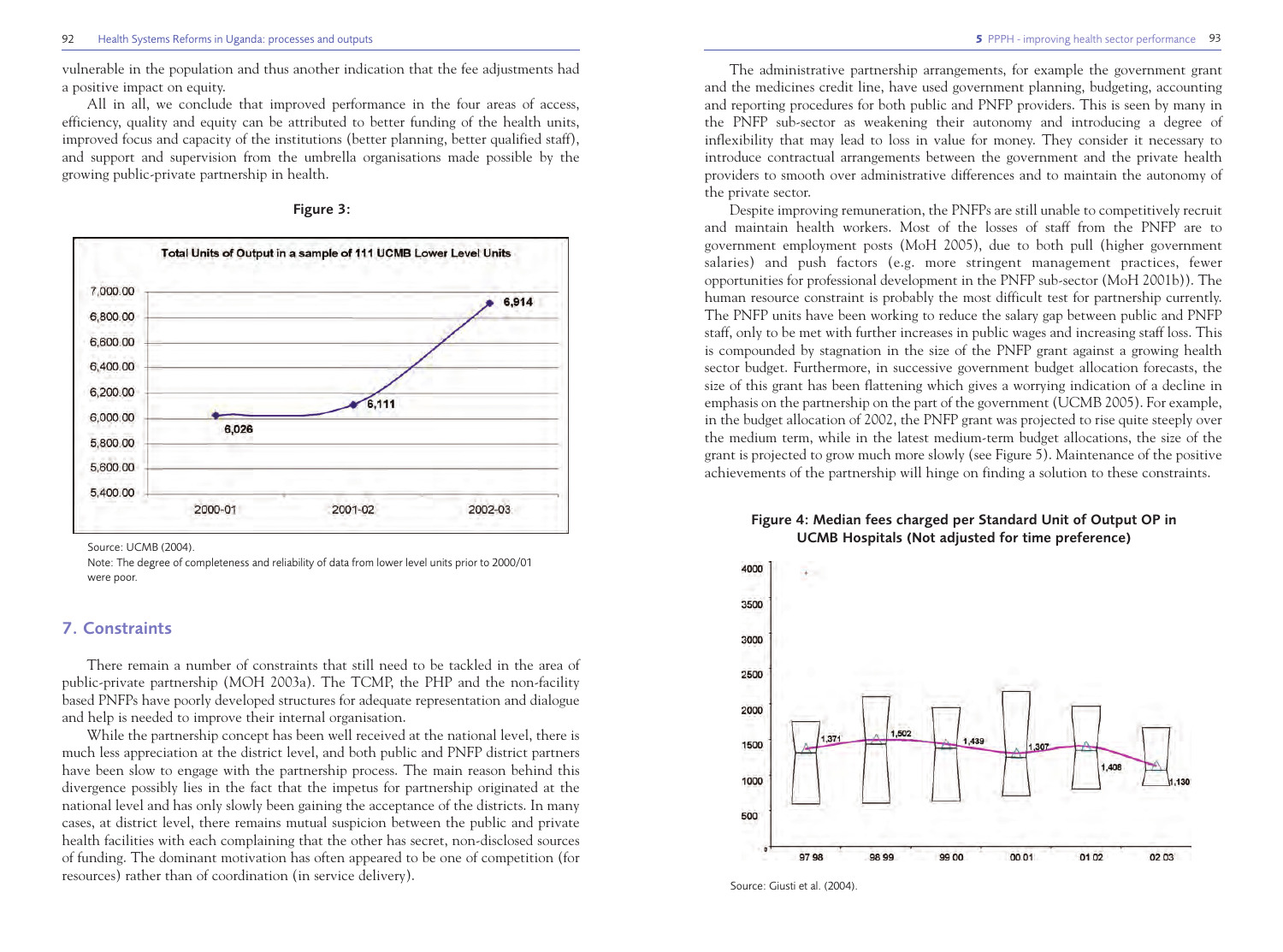

**Figure 5: Projected budget allocations to PNFPs over time**

Sources: MOH (2002b); MoH (2003c); MoH (2004); MoFPED (2003); MoFPED (2005). BFP: Budget Framework Paper. MTEF: Medium Term Expenditure Framework.

## **8. Conclusions**

The public-private partnership in the health sector has advanced ahead of many other developing countries and international initiatives. It is clear that in promoting the partnership, the government appreciates the valuable role played by private health providers in the delivery of health services to the population. In particular, there is a clear understanding that the partnership seeks to utilise as much as possible the different capacities of all the partners from policy development through to service delivery.

The current level of partnership has been facilitated by a number of factors. The installation of the new government in 1986 paved the way for wide reforms in all sectors including health. The sector-wide approach, initiated in the year 2000 (see chapter 2), was one of the key reforms that provided an enabling environment for partnership. Due to sustained economic growth and continued financial support from donors, resources for government services have increased over time (see chapter 7), and have thus allowed some contribution towards private sector partners, in particular the PNFP health providers.

In many countries in sub-Saharan Africa, partnership with the private sector is largely understood in terms of a funding contract whereby mainly non-clinical services

are purchased from the private sector (Verhallen 2001). In contrast, the Ugandan case is seen as a more extensive partnership, with partnership areas ranging from policy development to service delivery. The overall goals and objectives of the government and private health providers, in particular the PNFP providers, overlap significantly, leaving little room for exploitation of either party, and consequently the need for legal structures is limited. Moreover, support of the private sector by the government has been shown to yield very positive results in health sector performance. Financial support to the PNFP sub-sector, equivalent to 30 percent of their budget, led to an increase in outputs of over 50 percent in a set of UCMB hospitals between the years of 1997/98 and 2002/03. Such a significant output improvement over time was achieved despite the growth in the government grant to this sub-sector to only 7 percent of the total health budget by 2002/03.

Finally, the value of the partnership with the PNFP sub-sector goes beyond that of achieving health output improvements, as it has helped this sector to refocus itself on its original mission – to assist the poor and vulnerable in the country in the hope of alleviating poverty and improving equity in the population. While much of this chapter has focused on the PNFP sub-sector, it is possible that similar benefits in terms of improved health sector performance can be achieved as greater partnership at the district level is encouraged, and that with the PHP and TCMP sub-sectors is further developed.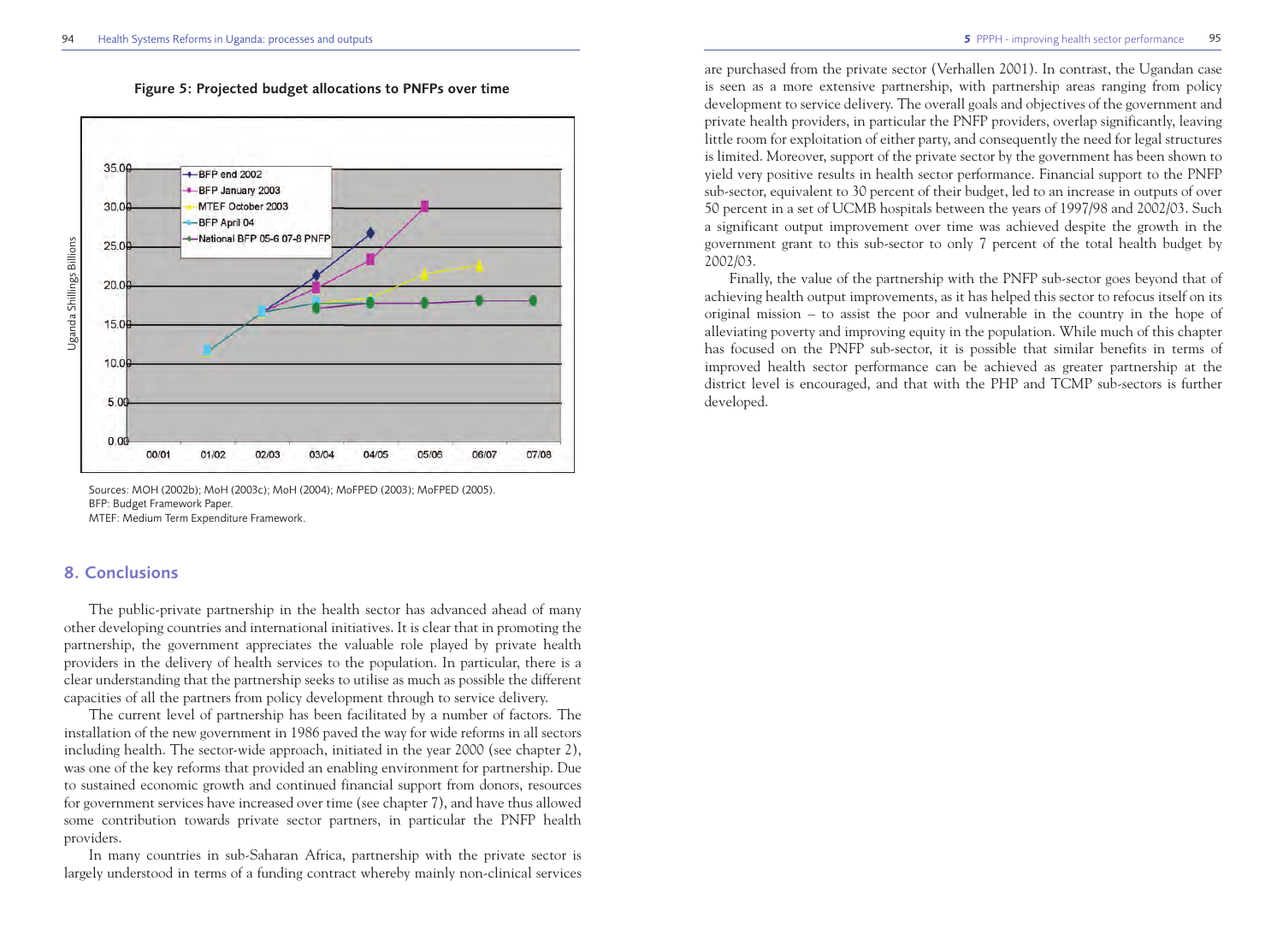#### **References**

Bataringaya J, Lochoro P. 2002. The Framework of Public-Private Partnership. *Health Uganda Health Bulletin*, 8, July–December: 294–301.

Cassels A. 1995. Health Sector Reform: Key issues in less developed countries. *Journal of International Development. Special Issue on Health Policies in Developing Countries,* **7** (3): 329–438.

Giusti D, Lochoro P, Mandelli A. 2002. Public-Private Partnership in Health: What is its Effect on the Performance of the Health Sector? *Uganda Health Bulletin*, 8, January – March: 22–26.

Giusti D, Lochoro P, Odaga J, Maniple E. 2004. Pro-Poor Health Services - The Catholic Health Network in Uganda. *Development Outreach*, **6** (1) March: 18–21. The World Bank Institute.

Green A, Shaw J, Dimmock F, Conn C. 2002. A shared mission? Changing relationships between government and church health services in Africa. *International Journal of Health Planning and Management,* **17** (4): 333–53.

MoFPED. 2003. *Medium Term Expenditure Framework 2004/05-2006/07.* Ministry of Finance, Planning and Economic Development, Government of Uganda.

MoFPED. 2004. *Background to the Budget for Financial Year 2004/05.* Ministry of Finance, Planning and Economic Development, Government of Uganda.

MoFPED. 2005. *National Budget Framework Paper 2005/06-2007/08.* Ministry of Finance, Planning and Economic Development, Government of Uganda.

MoH. 1996. *Memorandum of the PNFP hospitals to the Ministry of Health.* Ministry of Health, Government of Uganda.

MoH. 2001a. *Public-Private Partnership in Health. A quantitative Survey of the PNFP Health Facilities in Uganda.* Ministry of Health, Government of Uganda.

MoH. 2001b. *Public Private Partnership in Health, The Effects of Government Recruitment of Staff from PNFP Health Facilities. A study report.* Ministry of Health, Government of Uganda.

MoH. 2002a. *Health Facilities Inventory October 2002.* Ministry of Health, Government of Uganda.

MoH. 2002b. *Budget Framework Paper 2002/03.* Ministry of Health, Government of Uganda.

MoH. 2003a. *Mid Term Review Report of the Health Sector Strategic Plan 2000/01–2004/05.* Ministry of Health, Government of Uganda.

MoH. 2003b. *The National Policy on Public-Private Partnership in Health – Final Editorial Draft, October 2003.* Ministry of Health, Government of Uganda.

MoH. 2003c. *Budget Framework Paper 2003/04.* Ministry of Health, Government of Uganda.

MoH. 2004. *Budget Framework Paper 2004/05.* Ministry of Health, Government of Uganda.

MoH. 2005. *Human Resource Constraints of the PNFP. A Report of the PNFP Human Resource Task Force to HPAC May 2005.* Ministry of Health, Government of Uganda.

MoH. Selected years. District Transfers for Health Services for the Financial Years 1997/98 to 2003/04. Health Planning Department, Ministry of Health, Government of Uganda.

Odaga J, Maniple E. 2003. Faithfulness to the Mission, Effect of Reducing User Fees on Access to PNFP Health Services. Unpublished report.

UCMB. 2004. UCMB Database. Uganda Catholic Medical Bureau.

UCMB. 2005. *PPP for Health: Looking at Trends. UCMB Position Paper to HPAC, April 2005.* Uganda Catholic Medical Bureau, Kampala, Uganda.

Verhallen M. 2001. *WHO Inter-country Meeting: Lessons from Health Sector Experiences in Contracting in Contracting in Africa, Addis Ababa November 2001.* Report to MMI.

Widdus R. 2001. Public-Private Partnerships for health: their main targets, their diversity, and their future directions. *Bulletin of the World Health Organisation,* **79** (8): 713–20.

# **6**

Meeting the challenges of decentralised health service delivery in Uganda as a component of broader health sector reforms

Grace Murindwa, Christine Kirunga Tashobya, Joseph Herman Kyabaggu, Eliseus Rutebemberwa and Juliet Nabyonga

# **Summary**

Decentralisation in its present form was introduced in Uganda in the 1990s. Uganda has a devolved form of government where local governments have extensive political and administrative powers. The health sector has been markedly influenced by this decentralisation. In the National Health Policy and the Health Sector Strategic Plan (2000/01-2004/05), the sector has sought to decentralise health services even further by creating lower level management structures at a sub-district or county level. At the same time, the health sector undertook a number of other reforms to improve the delivery of primary health care services in the districts. These included reforms to human resource management and physical infrastructures, and the establishment of appropriate structures and institutions for support supervision and performance monitoring. This chapter investigates each of these reforms in turn, noting where progress has been made and where challenges still remain. Particular attention is paid to the impact of the reforms on efficiency, equity and community participation in the health sector. We conclude that the Ugandan health sector has performed quite well against a number of these objectives, but that performance is varied across and within districts. In particular, remote areas suffer from a number of drawbacks where, for example, staff are unwilling to be stationed in hard-to-reach unattractive locations. Thus, under the new Health Sector Strategic Plan for the period 2004/05-2008/09, a number of challenges still need to be addressed in order to further improve the decentralised delivery of health services in the country.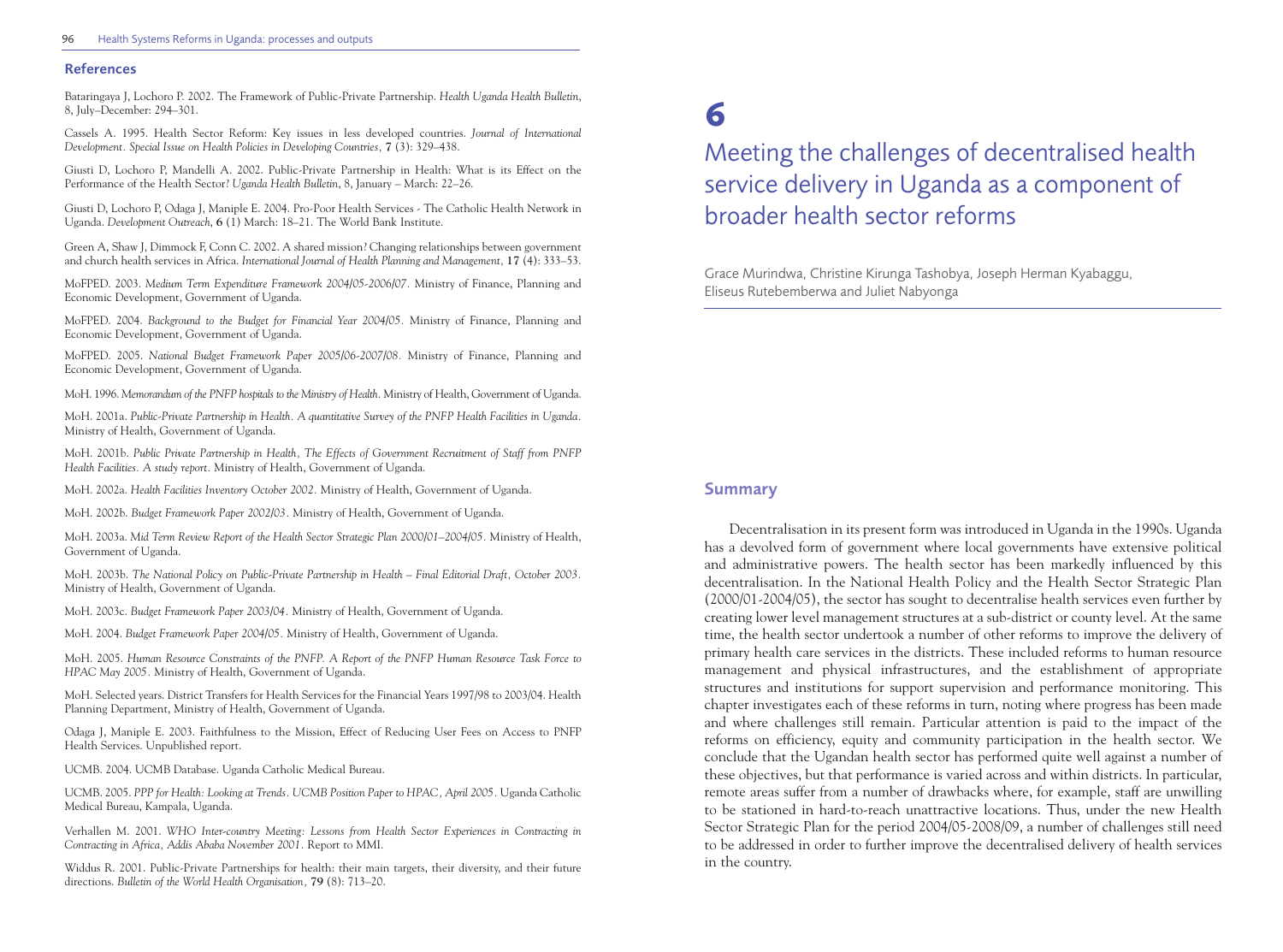### **1. Introduction**

Decentralisation can be defined in many ways. This chapter draws on the work of Møgedal et al. (1995), defining decentralisation as a *"dynamic process of changing relationships between the centre and the periphery with the local level taking on more and more authority and responsibility"* (p.355). Moreover, within this definition, different forms of decentralisation can be described, including deconcentration, devolution, delegation and privatisation. Using these definitions, the form of decentralisation that was introduced in Uganda is best described as devolution, where the main emphasis is on the creation or strengthening of local government. Decentralisation in its present form was introduced in Uganda in 1992 and by 1997 all districts in the country had established local governments with full administrative and political structures in place (MoLG  $1994$ ).<sup>a</sup> However, it is important to bear in mind that when these definitions are applied to real situations, a mix of different forms of decentralisation is likely to be observed within the same country/system and Uganda is no exception (Rondinelli et al. 1993; Møgedal et al. 1995).

Decentralisation in Uganda occurred as part of the broad civil service and public sector reforms which were introduced over the late 1980s and 1990s in the context of a country emerging from over a decade of civil conflict with many economic challenges. These reforms were aimed at improving the accountability of public resources and making spending more efficient.

Prior to the 1990s, management of public services, including health, was centralised and districts were responsible for carrying out functions delegated by the central government. In the health sector, districts were delegated the responsibility for the management of the smaller health units below the level of the hospitals. The Ministry of Local Government (MoLG) was responsible for supervision of the districts, while management of general and regional hospitals was under the responsibility of the Ministry of Health (MoH). Following the reforms of the 1990s, the districts became responsible for the management of all health services within their jurisdiction with the exception of regional and national referral hospitals (Hutchinson et al. 1999). After almost 10 years of decentralisation, the health sector stakeholders realised that the decentralised districts were still big both in terms of size and population. In 1999, therefore, the health sector further decentralised the delivery and management of health services to a level below the districts, thus creating a Health Sub–District level of management.

This book discusses many health sector reforms that have taken place in Uganda since 2000. The focus of this chapter is on decentralisation, looking specifically at the implications of the extended decentralisation undertaken by the health sector, and on other infrastructural, human resource and supervision reforms in the sector. Given the focus on decentralisation, and hence on district health systems where primary health care services are delivered, we mainly address primary health care services, which is in line with the central priority outlined in the Health Sector Strategic Plan (HSSP) (MoH 2000b) and the National Health Policy (NHP) (MoH 1999).

# **2. Ugandan primary health care delivery system in the 1990s**

Following decentralisation in the 1990s, District Health Management Teams, under the leadership of District Medical Officers (DMO), were responsible for the planning, management and provision of health services in the districts. Thus, the district teams were now expected to handle both the day-to-day issues of service delivery (e.g. managing the logistics of medicines delivery to the health units) and the more strategic functions of planning, coordination and resource mobilisation. However, these teams were seriously constrained in terms of human, financial and logistical resources. Not surprisingly, therefore, the capacity for management of the decentralised district health system was generally low (MoH 1998).

Compounding these basic capacity problems, district health services suffered from a number of other constraints in the 1990s. First, geographical access to basic health services was low, where only 49 percent of the population was estimated to be living within a 5km radius of a health facility. By 2000, this had increased to 57 percent (MoH 1991; MoH 2000a). Districts in Uganda have an average population of 500,000, although land surface area and terrain vary from district to district, affecting ease of access to services. Thus there were wide variations in access to basic health services across districts and within districts, with some of the districts reporting less than 10 percent of the population living within a 5km radius of a health facility. Looking at specific elements of basic health care, there was even wider variation in access across the country, where, for example, some districts were not able to provide emergency surgical and obstetric services.

Second, there were problems with human resources, both in terms of physical manpower and management issues. As part of the civil service reforms in the 1990s, the government imposed a ban on recruitment of civil servants, including health workers. A study carried out by the MoH in 1999 showed that only 34 percent of the established positions in health centres were filled by qualified health workers (MoH 2000b). The remaining positions were either vacant or filled by untrained nursing aides. Moreover, the distribution of the few available qualified health workers was skewed towards hospitals and urban areas. Local governments were responsible for the management of human resources for district health services and many problems were experienced, particularly with regard to payment of salaries. Local governments were provided with unconditional block grants from central government from which they were expected to pay, among other things, salaries of civil servants including health workers. Yet in many districts, salaries for health workers were not being paid on a regular basis. Some local governments continued to recruit health workers even though they could not access the formal payroll. These workers were supposed to be paid either through user fees collected at the health centre or through sub-county local revenues, but in fact many never received any salary at all (MoH 2000c).

Third, there was weak supervision and monitoring of health services at all levels. With a limited number of skilled supervisors and inadequate logistical support, neither the MoH nor the district teams were able to carry out regular and appropriate supervision and monitoring (MoH 2003a). At the district level, planning for activities such as supervision was usually undertaken without appropriate reference to available resources (financial and human), and it was often simply assumed that the required inputs would somehow materialise.

<sup>&</sup>lt;sup>a</sup>By 2000 Uganda had a population of 21 million, spread over 45 districts. The population is now close to 25 million and some districts have been sub-divided. For much of the period under review in this book, the total number of districts was 56; this has now increased further to 69.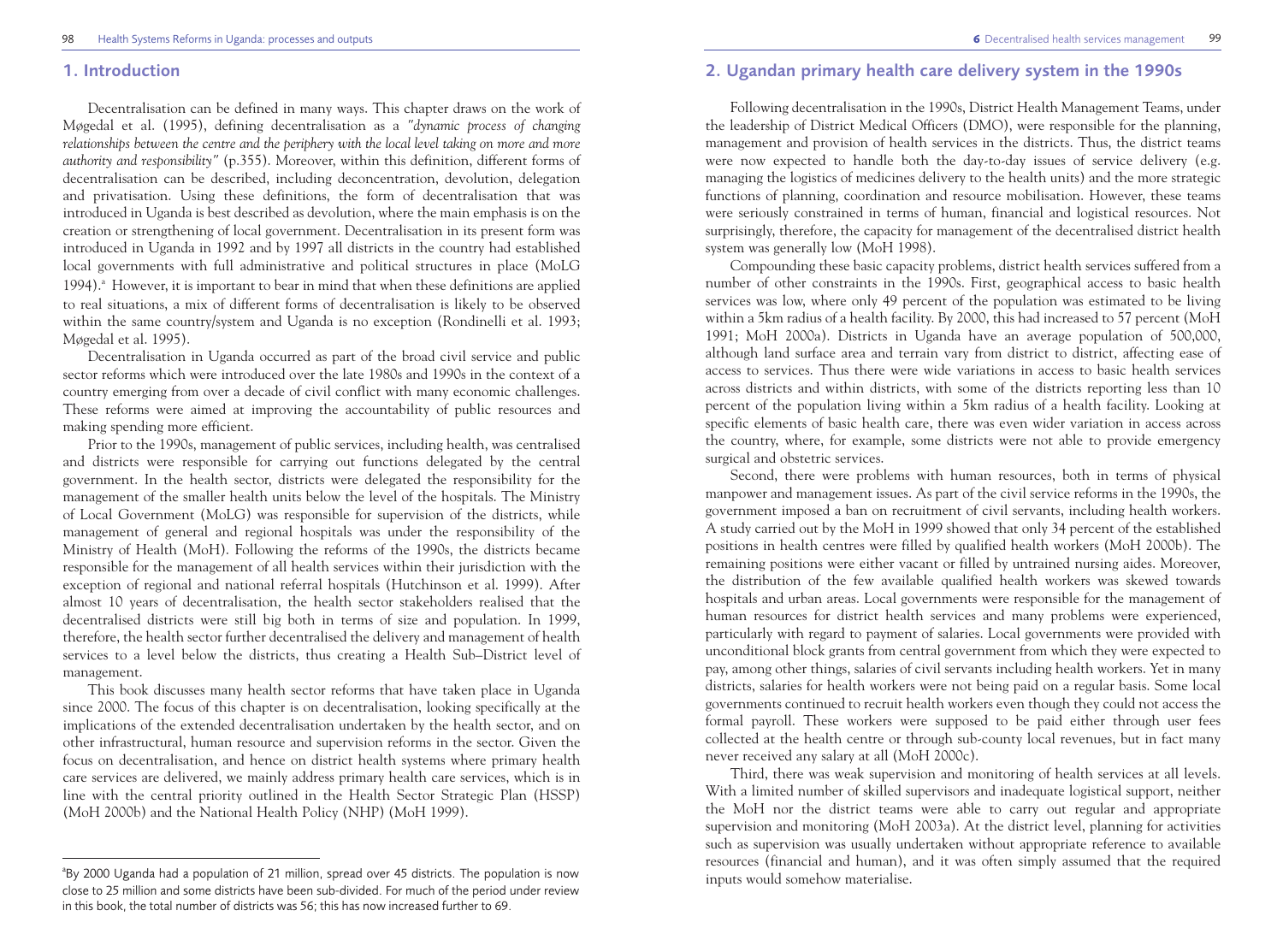#### 100 Health Systems Reforms in Uganda: processes and outputs 101

Clearly, decentralised district health services suffered considerable drawbacks in the 1990s. With the development of the NHP (MoH 1999) and the first HSSP 2000/01- 2004/05 (MoH 2000b), the health sector aimed to address these problems in order to improve the delivery of primary health services in the country.

# **3. Efforts to improve decentralised health service delivery**

#### **3.1 The Health Sub-District strategy**

As mentioned above, the health sector extended the reach of decentralisation through the creation of a health sub-district level of management. This shift was provided for in the NHP and outlined in detail in the Health Sub-District Strategy Paper in 1998 (MoH 1998). A health sub-district (HSD) is a functional sub-division of the District Health System with the main objective of improving the management and delivery of health services at the local level. It is therefore located within a district, covers a population of approximately 100,000 and is equivalent to a county/constituency (see chapter 1, Yates et al., Annex 1).

The main objectives of further decentralisation to HSD level were to:

- improve the quality and management of routine health service delivery;
- increase equity of access to essential health services;
- foster community involvement in the planning, management and delivery of basic health care.

These three are key principles of the HSSP, and as such the HSD strategy was put in place to ensure they could be achieved.

Following the creation of the HSD, new roles and responsibilities were assigned to the district level. The district level health offices, now headed by the District Directors of Health Services<sup>b</sup> (DDHS), became responsible for overall leadership, strategic planning, supervision, monitoring and coordination of district health services. The HSD headquarters were made responsible for operational planning and management of health care delivery within their individual catchment area (i.e. health service delivery, monitoring and supervision of all the basic health services in the HSD). As part of the broader strategy to bring basic services closer to the people, each HSD was required to have a hospital or a high level health centre<sup>c</sup> (level IV) to provide emergency surgical and obstetric services. This health facility forms the headquarters of the HSD, and is referred to as the HSD Referral facility. It provides technical and management leadership for the rest of the health units (i.e. health centres at levels II and III) in the designated area. The facility is managed by a team of senior health professionals headed by a medical officer or, in his/her absence, a clinical officer or public health nurse. It is also noted that this health facility can be from either the public or private-not-for-profit

(PNFP) sector, thus demonstrating one of the ways in which partnership with the PNFP sector has developed in Uganda, as discussed in more detail by Lochoro et al. in chapter 5.

However, while the concept was introduced in the late 1990s, the HSD strategy was implemented at a varied pace across the country. This was due both to variations in human resource and infrastructural capacity across the regions and also to differing levels of interest by the political and administrative leaders in the districts. For example, in some areas, the DDHSs readily embraced the strategy, whereas in others, the change was considered to represent a loss of power and influence and was therefore not encouraged.

There have been particular problems encouraging hospital staff at HSD headquarter hospitals to consider the management of the wider HSD rather than just that of the hospital. By now, all districts have operational HSDs in place, although with continued varying levels of functionality (MoH 2004a).

It is possible, however, to assess the performance of the HSD strategy in light of the objectives outlined above. In terms of improved management of health services, progress to date has been mixed. In some districts the HSD headquarters provide effective management of resources, in particular of medicines and financial resources (and to a lesser extent, human resources). Good use is made of information available through the Health Management Information System (HMIS) and other data sources in order to prepare realistic and sensible HSD work plans and to make decisions for the improvement of services. In the districts where such HSDs are operating, the DDHS and other members of the District Health Team are released from having to deal with dayto-day operational issues and are able to concentrate on the more strategic roles of district planning, supervision, and coordination with the central government and development partners (MoH 2004a). Moreover, the results of such improvements in management at district and sub-district level can be seen in terms of service delivery performance. Districts that perform well in a league table prepared by the MoH (discussed further below) are more likely to be those that have made progress on the management side (MoH 2003c).

In contrast, in other districts progress has been much slower, with some of the roles of the HSD still being carried out by the District Health Team. Limited capacity is a major factor in this as many of the health workers at HSD level do not have the requisite skills for planning, management or supervision. To address these problems, a programme of training the HSD core management teams in planning, organisation and management was initiated by the MoH, although progress has been slow and to date about 50 percent of the HSD teams have been covered (MoH 2004d). Another major challenge has been the high turn-over of staff at the HSDs, which is disruptive to attempts to establish smooth long-term planning and management processes.

Looking at the second objective of HSD decentralisation, increased equity of access, some progress has been observed, particularly in terms of resource allocation processes. Each HSD currently receives a budget from the central government, and the formula for allocating these funds across districts and HSDs has improved over the years. The allocation has moved from being a fixed amount for each HSD, to one that is based on population and other demand side variables (e.g. poverty, morbidity), as described in more detail by Ssengooba et al. in chapter 7. Also, as a result of these changes, a far greater proportion of resources is now spent on service delivery inputs at the HSD level rather than on management functions at the district level, thereby improving the availability of basic health services for the population.

 $^{\rm b}$ The title of the technical head of the District Health Team was changed from District Medical Officer to District Director of Health Services in reflection of the adjustment of the post from one of direct service provision to one of health systems management.

<sup>&</sup>lt;sup>c</sup>See Chapter 1, Annex 1, by Yates et al. for a description of the structure of the health system.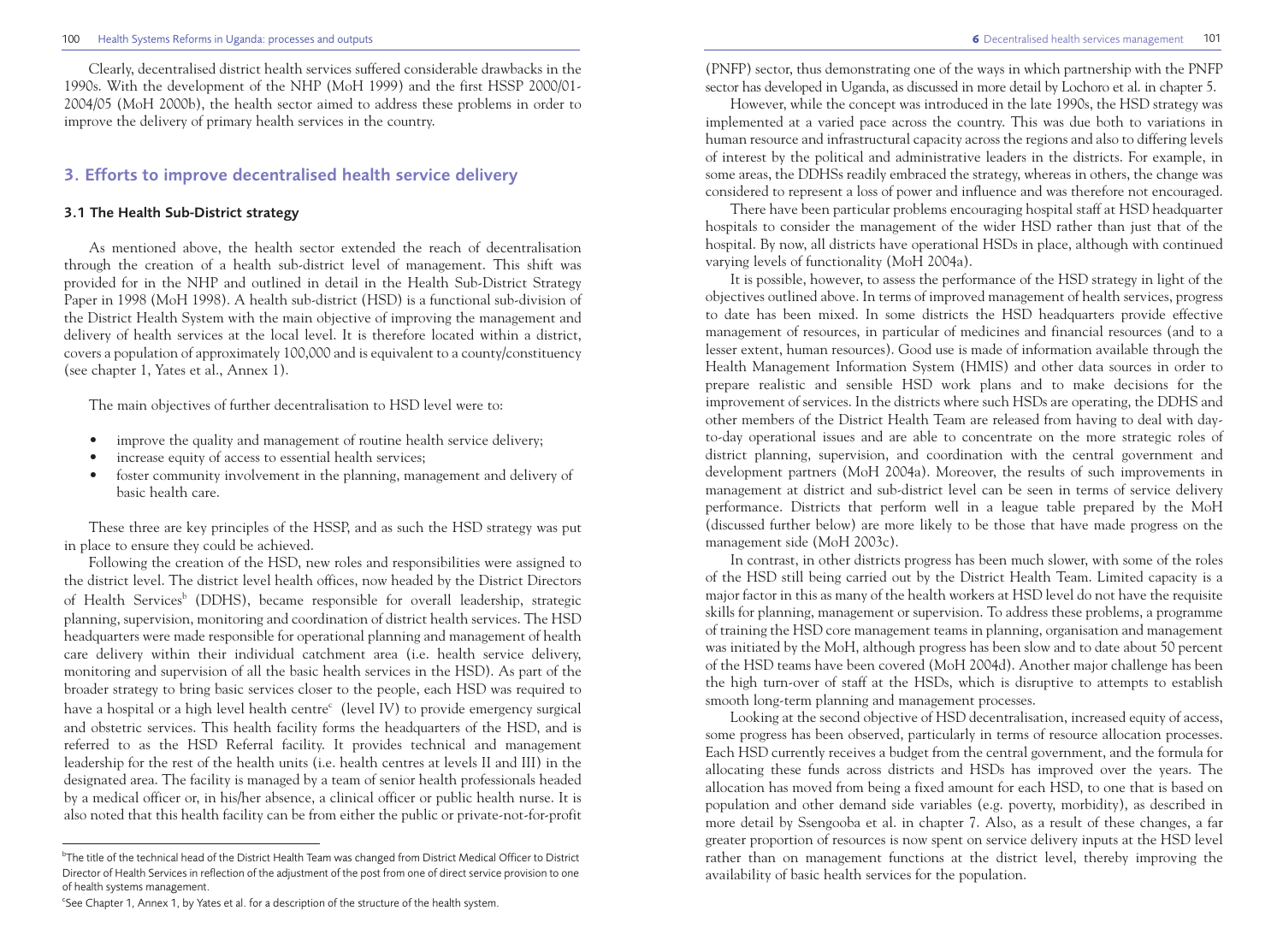#### 102 Health Systems Reforms in Uganda: processes and outputs **6** Decentralised health services management 103

On the other hand, some inequities may have been exacerbated since the implementation of the HSD strategy. Some districts are still unable to recruit medical officers to head the HSDs, possibly because the districts are too remote and hard-toreach or because of poor human resource management practices by the districts in question. While this inequity might not be caused by the HSD strategy per se, it does indicate that there are challenges to fully implementing the strategy universally across the country.

According to the third objective, the HSD strategy was expected to accelerate the process of community involvement in the management of health services (and in the management of their own health) by bringing health service management structures closer to the population. Local level managers have a greater understanding of local requirements and needs, and are thus better placed to take these needs into account in decision-making processes. In the health sector, such community participation is facilitated through the establishment of Health Committees and Health Unit Management Committees (HUMCs). In the HSD strategy, several tools highlight the need for community participation. For example, guidelines for the development of work plans identify the need for such participation and for the integration of community health-related priorities and activities with those of the health facilities. Another new initiative has been the development of Village Health Teams (VHT), the goals of which are to encourage communities to take responsibility for their own health and well-being, and to participate actively in the management of their local health services.

In practice, progress in encouraging community participation has been mixed. There has been some improvement in the degree to which HSDs involve communities in decision-making processes. There are also varying levels of co-operation between the political, administrative and technical leaders at this level. Often, the higher academic qualifications of the health workers at the lower levels of government intimidate the other leaders, hindering co-operation. However, in many cases, local government committees have been involved in decisions to allocate local level resources to the health sector, particularly for construction activities, whenever these have been available (e.g. general non-sector specific development funds received from central government or locally collected tax revenue). The HUMCs were much more active at the time when public facilities were collecting user fees as they participated in the management of these resources. However, since the abolition of these fees (see chapter 3, Kirunga Tashobya et al.) many of these HUMCs are no longer in place or are not functioning. The VHTs have been established in only a few districts and their operationalisation requires a considerable amount of resources for training, equipment, and logistics, and as yet these resources are not available in current budgets (MoH 2003c).

#### **3.2 Improving physical access to primary health care services**

In addition to the HSD strategy and the associated efforts to improve the management of local level health services, the health sector has also focused on improving physical access to health services within the decentralised context. Over the period of the health reforms, with the support of various stakeholders (e.g. central and local governments, development partners, communities, external funding agencies), many new health facilities have been constructed and other existing ones have been

upgraded. From 2000 to 2003, over 400 new health centres (level IIs) providing basic out-patient services have been constructed and a further 180 have been upgraded to level IIIs to provide in-patient, laboratory and maternity services. In addition, a total of 150 new operating theatres and doctors' houses have been constructed at health centre level IV (MoH 2003d). A considerable amount of new equipment has also been purchased to improve the functionality of the health facilities as well as a number of vehicles to facilitate outreach services, deliveries (medicines, vaccines, gas etc.), and referrals (MoH 2004c).

As a result of these efforts, population access to health facilities has increased and the proportion of the population living within a 5km radius of a health centre had reached 72 percent by the end of 2004 (MoH 2004b).

One of the downsides of these construction activities is that the rate of expansion, particularly of the lower level health units, has been much faster than was planned due to a high level of interest by the population and political leaders and the multiplicity of financial resources earmarked for capital development (e.g. specific project funding etc.). Consequently, many of the new units lay unused for a year or more due to a lack of complementary resources such as staff and equipment (MoH 2003c; MoH 2004a).

#### **3.3 Human resource management**

As outlined earlier, numerous human resource problems existed in the health sector in the 1990s and concerted efforts were needed to address these problems affecting probably the most critical input to health service delivery. Health sector stakeholders successfully negotiated with appropriate institutions in government (Ministries of Finance and Public Service), which led to lifting the ban on recruitment of health workers. Thereafter, provision was made in the health sector budget for the recruitment of over 3,000 new primary heath care workers, and by 2003 85 percent had been recruited. As a result, the proportion of established posts filled by qualified health workers increased from 34 percent in 1999 to 53 percent in 2003 (MoH 2003c; MoH 2003d).

To improve payment conditions, in 2001/02 the health workers' payroll was recentralised (i.e. moved back under the control of central government) in order to ensure all the properly appointed health workers were receiving their salaries regularly, and that arrears were provided for. Furthermore, particular effort has been made by the government to increase health workers' salaries, although the level of remuneration remains a thorny issue and is certainly not high enough to stem the flow of health workers to developed countries.

To further address human resource capacity constraints, over 4,000 nursing aides have undergone a 3-month in-service training programme to become nursing assistants, and similar in-service training programmes for other cadres of health workers (e.g. anaesthetic assistants, theatre attendants) have been provided. A number of other trained health workers have undertaken further training to improve their technical competence. On the management front, nearly all DDHSs have received postgraduate training in Public Health/Health Services Management, resulting in improved capacity for the management of district level health services (MoH 2003c; MoH 2003d).

Despite these improvements, there remains a critical problem of variability in human resource availability across districts. The capacity to recruit qualified health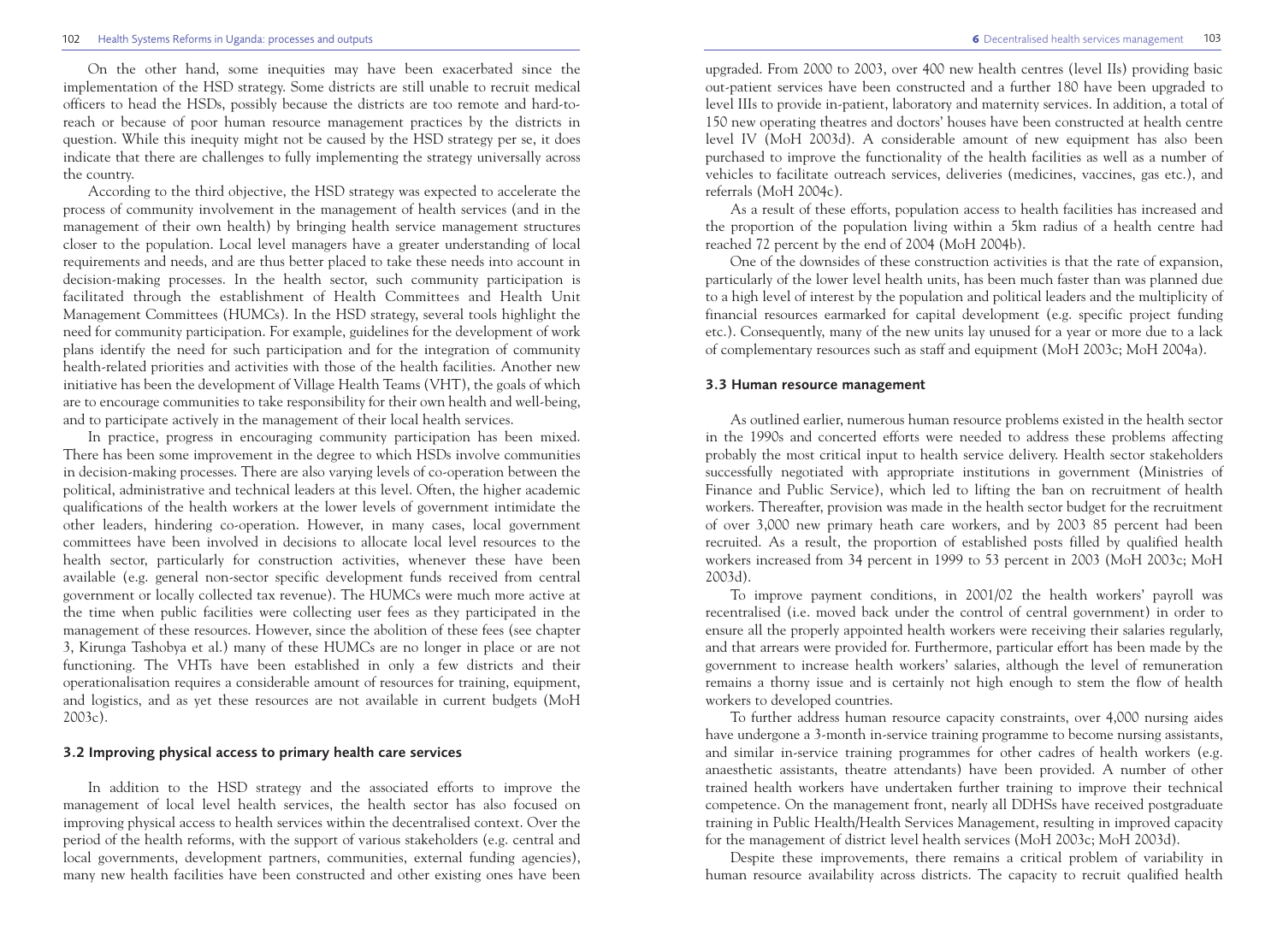workers varies from district to district with some districts able to attract a higher number of qualified health workers than others. Not surprisingly, health workers are attracted to urban areas, and more easily accessible and attractive districts, resulting in a skewed distribution of human resources across the country. The health sector is under increasing pressure to resolve this issue and to come up with appropriate incentives to attract staff to the more remote areas.<sup>d</sup> In addition, the public sector comes under pressure of competition from the more lucrative private-for-profit sector, particularly where supply is limited (e.g. pharmaceutical and diagnostic staff). As a further constraint, high entry requirements for nurse training programmes (set by the Professional Council for Nurses) have seriously jeopardised the selection of students into the training schools, especially in the hard-to-reach areas (which tend to be more poverty-stricken and hence less academically successful) where the need is greatest.

#### **3.4 Support supervision and performance monitoring**

Under the framework of decentralisation, the roles and responsibilities of the central government, in this case the MoH, change from service management and delivery to those of policy formulation, quality assurance and standard-setting, capacity development, technical support, and monitoring and evaluation of overall sector performance. As already outlined, the roles of the district health services are to plan, coordinate, supervise and monitor, while the HSD is responsible for actual service delivery. In particular, a key role for each level of management in the health system (central, district and sub-district) is to provide support and supervision to the levels that fall under their responsibility. This creates a structure of mutually reinforcing and coordinated supervision from the top right through to the lowest level health unit.

The MoH has made good progress in fulfilling some of these key roles and responsibilities. Support supervision from the centre is now better coordinated with different MoH programmes conducting integrated district visits, and annual meetings are held to help districts develop individual work plans. As a result, many districts are now able to produce credible work plans and provide appropriate health services for the populations they serve (MoH 2003c; MoH 2003e; MoH 2004a). Drawing on guidance received from the centre, the district is then expected to be able to support the HSD in the preparation of their work plans, and the HSD subsequently helps the lower level health units, although success in this continues to vary from one HSD to another.

However, the support offered to districts from the MoH is still far from optimal, with complaints that supervision visits continue to be poorly coordinated, planned and even implemented. Thus a recent initiative has been to implement an Area Team Strategy, whereby groups of officers from technical programmes within the MoH (e.g. health planning, child health, reproductive health, quality assurance etc.) are designated to provide continuous support to a small number of districts each (i.e. 3-8 districts per group). This set-up is envisaged to initiate a continuous, effective and sustainable mentoring relationship, and to provide appropriate follow-up to problems raised.

In addition to providing support supervision, more formal monitoring of performance also takes place. The HSSP includes a comprehensive monitoring framework for the sector, with indicators for assessing performance at national and district levels. As outlined in chapter 1, considerable progress has been achieved in the

monitoring of key output performance indicators of out-patient utilisation and immunisation since 2000. A new innovation since 2002/03 has been to rank districts in terms of performance against a selection of 12 indicators (input, process and output indicators) to create a District League Table. The major objective of this league table is to compare performance among districts, recognise good performers in order to learn from their success, and to identify the poor performers and develop ways in which to support them (MoH 2003c). As mentioned earlier, the league table helped to identify management factors as important contributors to good performance in district health services. However, while collection and monitoring of performance data has improved over time, utilisation of these data to inform planning and decision-making at district level continues to be poor.

Finally, it is important to note that decentralisation both supports and challenges the new roles and responsibilities of the different levels of the health sector. With the continued progress in the decentralisation of public services in Uganda, local governments have a high level of autonomy in political, administrative, and increasingly, financial management. This poses a particular challenge to the MoH in fulfilling its roles and responsibilities, as in this context, the MoH may struggle to ensure that nationally agreed policies and standards are adhered to, and that resources are used in the most efficient and equitable manner.

### **4. Discussion**

The focus of the reforms outlined above has been to improve the delivery of decentralised primary health care services in Uganda. Since the turn of the century, particular efforts have been made to improve management at the lower levels of the health system and to support the provision of the key health inputs of human resources, health infrastructure and medicines (the latter are addressed by Nazerali et al. in chapter 4). This is in recognition of the fact that in addition to demand side reforms such as the abolition of user fees and supply side reforms such as improved allocation of public resources, management reforms are equally important. Management issues at the health service delivery level are often not given due consideration, and instead health sector reforms are equated with high-profile policies such as the abolition of user fees or highlevel organisation management in terms of restructuring of Ministries of Health (Frenk 1994; Cassels 1995; Møgedal et al. 1995). It is important therefore to consider the impact that these local level management reforms have had on the delivery of primary health care services in the country in the context of the other demand and supply side reforms that have taken place concurrently and are discussed elsewhere in this book.

As already highlighted by Yates et al. in chapter 1, in combination, the health sector reforms have yielded observable improvements in key health outputs. While it is difficult to isolate the contributions of the different reforms to these outputs, it is possible to assess the individual reforms against useful criteria of efficiency, quality, acceptability, relevance and equity, as suggested by Møgedal et al. (1995).

As already noted, the specific reforms investigated in this chapter have shown variable performance. The efforts made to further decentralise the management of health services have already yielded positive results in some districts, in terms of increased capacity for planning and management of the lower level health units and

<sup>&</sup>lt;sup>d</sup>An incentive scheme has been proposed but is yet to be approved by the Ministry of Public Service.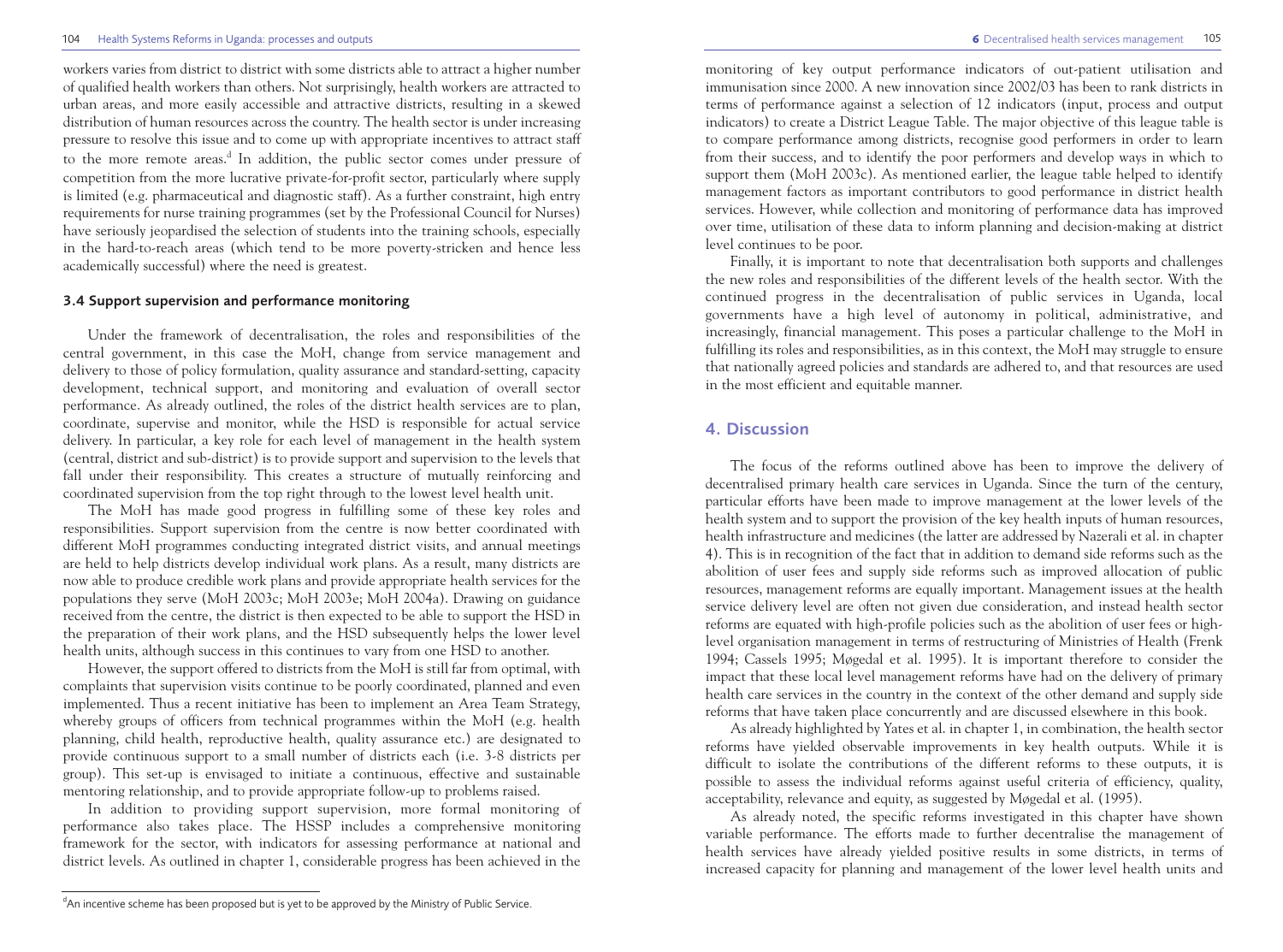#### 106 Health Systems Reforms in Uganda: processes and outputs **6** Decentralised health services management 107

more equitable distribution of health resources across the country. This would suggest improvements in quality and equity. However, the implementation of the HSD strategy has not yet delivered any significant improvements in community participation, which would suggest a more modest score on the criteria of acceptability and relevance.

Similarly mixed performance has been achieved on the part of the human resource, health infrastructure, supervision and monitoring reforms. For example, the increase in the numbers of filled qualified staff positions, the continued on-the-job training, and the efforts to improve staff motivation (e.g. payroll improvements) all point to improved quality and efficiency in service delivery. Clearly however, serious gaps in efficiency and quality still exist given the proportion of health worker positions that remain unfilled.

In addition, while there have been marked improvements in physical access to health services with clear attempts to redress equity concerns, the mismatch between infrastructure development and availability of complementary inputs implies considerable room for improvement in resource-use efficiency. Similarly, the criteria of quality and acceptability are not being fully met either. Finally, the supervision and monitoring framework still faces a number of challenges. In particular, all levels of the health sector need to internalise the importance of appropriate performance assessment in order to guide decision-making and achieve more efficient use of resources to improve service delivery.

Thus, rather than seeking to isolate out the specific impact that these reforms to decentralised primary health care services have had on the improvements in overall health output indicators, this discussion has shown where these reforms have succeeded and where further progress is needed. Certainly, it is possible to see how these reforms have contributed to the improved health sector performance. As argued by Cassels (1995), health sector reform is not a sequential process but rather that improvements in organisation management will often occur both in parallel and sometimes in response to other aspects of reform (Cassels 1995; Møgedal et al. 1995). Thus it is important to remember that the reforms in Uganda were undertaken in parallel and that some of the improvement is due not to the individual incremental changes, but to the way in which these reforms interacted and responded to each other.

# **5. Conclusions – lessons for the future**

Overall, as shown in this chapter, the reforms that focused on improving the decentralised system of health service delivery have led to improvements in efficiency, quality, acceptability, relevance, and equity in the primary health care sector. These can in turn be assumed to have made a significant contribution to the notable improvements in health sector outputs in the country since 2000.

However, as also noted here, a number of challenges still remain and progress on some of these reforms has been variable, particularly across districts and sub-districts. The next phase of reforms will take place under the guidance of the second HSSP for the period 2005/06 to 2009/10. In preparing the second HSSP, a crucial part of the process was to incorporate into the plan strategies and actions to address these challenges. It will be equally important to ensure that the new HSSP operates in an environment that is as supportive as the one in which the first HSSP was implemented.

As discussed in more detail by Oliveira Cruz et al. in chapter 2, there are some emerging factors that threaten to destabilise this supportive environment, such as the resurgence of disease-specific global initiatives which tend to be dominated by central level vertical programmes and are not as conducive to a decentralised context.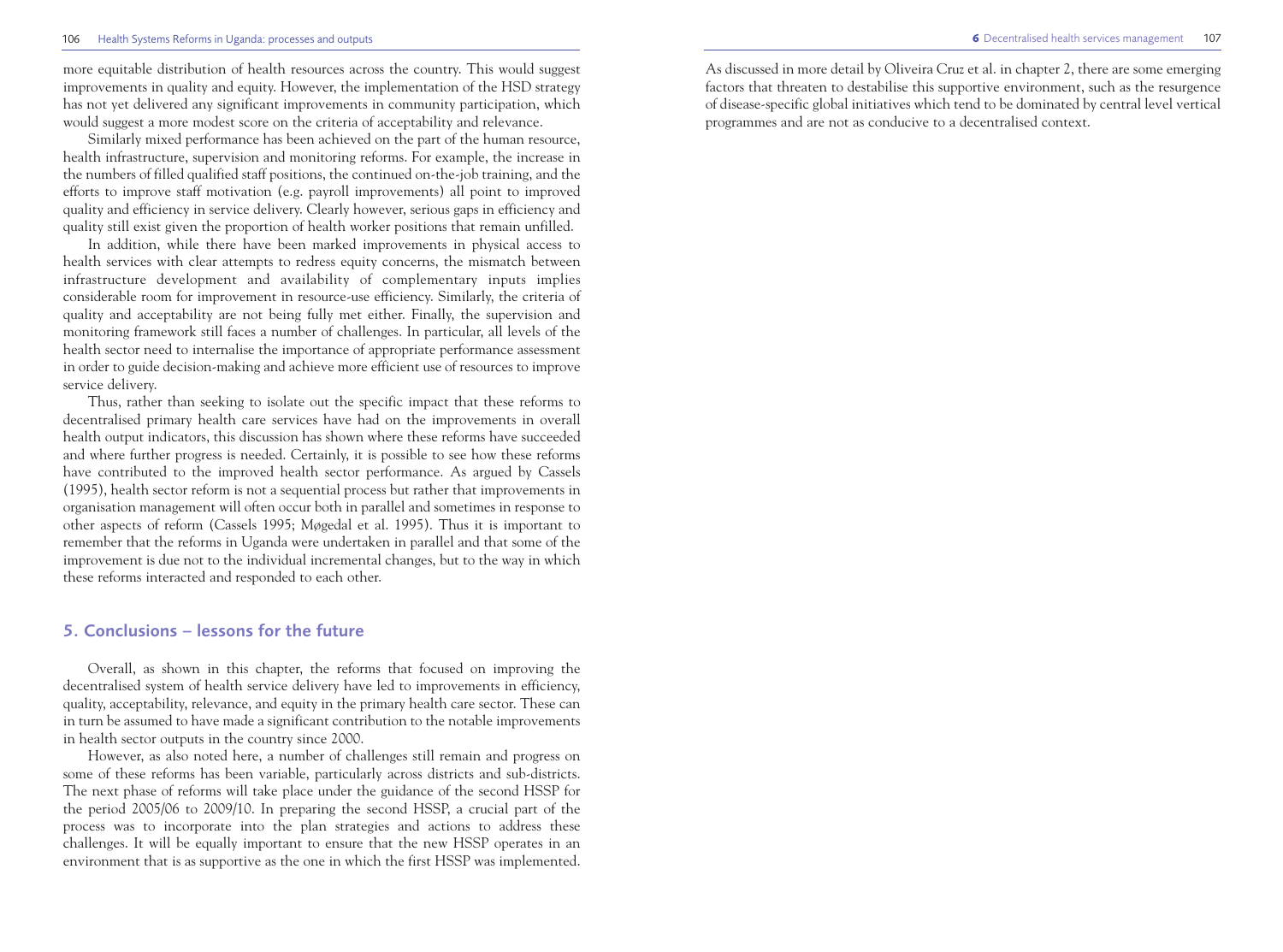#### 108 Health Systems Reforms in Uganda: processes and outputs

#### **References**

Cassels A. 1995. Health sector reform: key issues in less developed countries. *Journal for International Development,* **7** (3): 329–47.

Frenk J. 1994. Dimensions of health system reform. *Health Policy,* **27** (1): 19–34.

Fumihito S. 2001. *Decentralization theories revisited. Lessons from Uganda.* Faculty of Intercultural Communication, Ryukoku University, Japan.

Hutchinson P, Habte D, Mulusa M. 1999. Health Care in Uganda: Selected Issues. *World Bank Discussion Paper No. 404.* The World Bank, Washington DC.

Møgedal S, Steel HS, Mpelumbe G. 1995. Health sector reform and organisational issues at the local level: lessons from selected African countries. *Journal of International Development,* **7** (3): 349–67.

MoH. 1991. *Health Facilities Mapping.* Ministry of Health, Government of Uganda.

MoH. 1998. *The Health sub-district Strategy.* Ministry of Health, Government of Uganda.

MoH. 1999. *The National Health Policy.* Ministry of Health, Government of Uganda.

MoH. 2000a. *Health Facilities Inventory.* Ministry of Health, Government of Uganda.

MoH. 2000b. *Health Sector Strategic Plan 2000/01 to 2004/05.* Ministry of Health, Government of Uganda.

MoH. 2000c. *Primary Health Care Conditional Grant Monitoring Reports.* Ministry of Health, Government of Uganda.

MoH. 2003a. *Support to Districts in the era of Decentralisation and SWAp: Area Team Strategy, September 2003.* Ministry of Health, Government of Uganda.

MoH. 2003b. *Aide Memoire of the 9th Joint Review Mission.* Ministry of Health, Government of Uganda.

MoH. 2003c. *Annual Health Sector Performance Report 2002/2003.* Ministry of Health, Government of Uganda.

MoH. 2003d. *Mid Term Review Report of the Health Sector Strategic Plan 2000/01–2004/05.* Ministry of Health, Government of Uganda.

MoH. 2003e. *Primary Health Care Conditional Grant Monitoring Reports.* Ministry of Health, Government of Uganda.

MoH. 2004a. *Area Team Monitoring Report March-April 2004.* Ministry of Health, Government of Uganda.

MoH. 2004b. *Health Infrastructure Inventory Update.* Ministry of Health, Government of Uganda.

MoH. 2004c. *Health Policy Statement 2004/05. June 2004.* Ministry of Health, Government of Uganda.

MoH. 2004d. *Health sub-District Teams Training Reports.* Health Planning Department, Ministry of Health, Government of Uganda.

MoLG. 1994. *Decentralization in Uganda: The Policy and implications. Vol. 2.* Decentralization Secretariat, Ministry of Local Government, Government of Uganda.

Rondinelli et al. 1993. Decentralisation in Developing Countries. *Staff Working Paper 581.* The World Bank, Washington DC.

# **7**

Have systems reforms resulted in a more efficient and equitable allocation of resources in the Ugandan health sector?

Freddie Ssengooba, Rob Yates, Valeria Oliveira Cruz and Christine Kirunga Tashobya

### **Summary**

One of the claims of the sector-wide approach in the health sector is that improved coordination mechanisms should lead to a better allocation of resources within the sector. In particular, it is argued that the pooling of financial resources, in order to fund a coherent sector-wide plan, should lead to improved efficiency. This chapter explores whether or not there is any evidence to support this assertion in the case of the Ugandan health systems reforms since 2000. It also asks if the reforms are addressing another vital performance measure, that of improving the equitable allocation of health care resources. Due to the complex nature of health sector financial flows, providing an accurate analysis of the breakdown of expenditure is problematic. However, an assessment of the largest financing mechanisms, the government budget and donor projects, seems to indicate that overall, allocative and operational efficiency have improved. This has largely been driven by improvements in the performance of the government budget, which increased allocations to district primary health care services by a considerable proportion in only four years. This in turn led to an increase in the provision of services available for the rural population and for addressing the major causes of ill health. Donor projects appear to be less efficient at allocating resources to these services, so it may be appropriate that this mechanism has been overtaken by the budget as the largest contributor to sector funding. Increased funding for rural services also indicates a more equitable allocation of resources towards high need groups. However, the battle has not yet been won and a number of issues still need to be addressed, in particular the overall shortage of resources for the sector.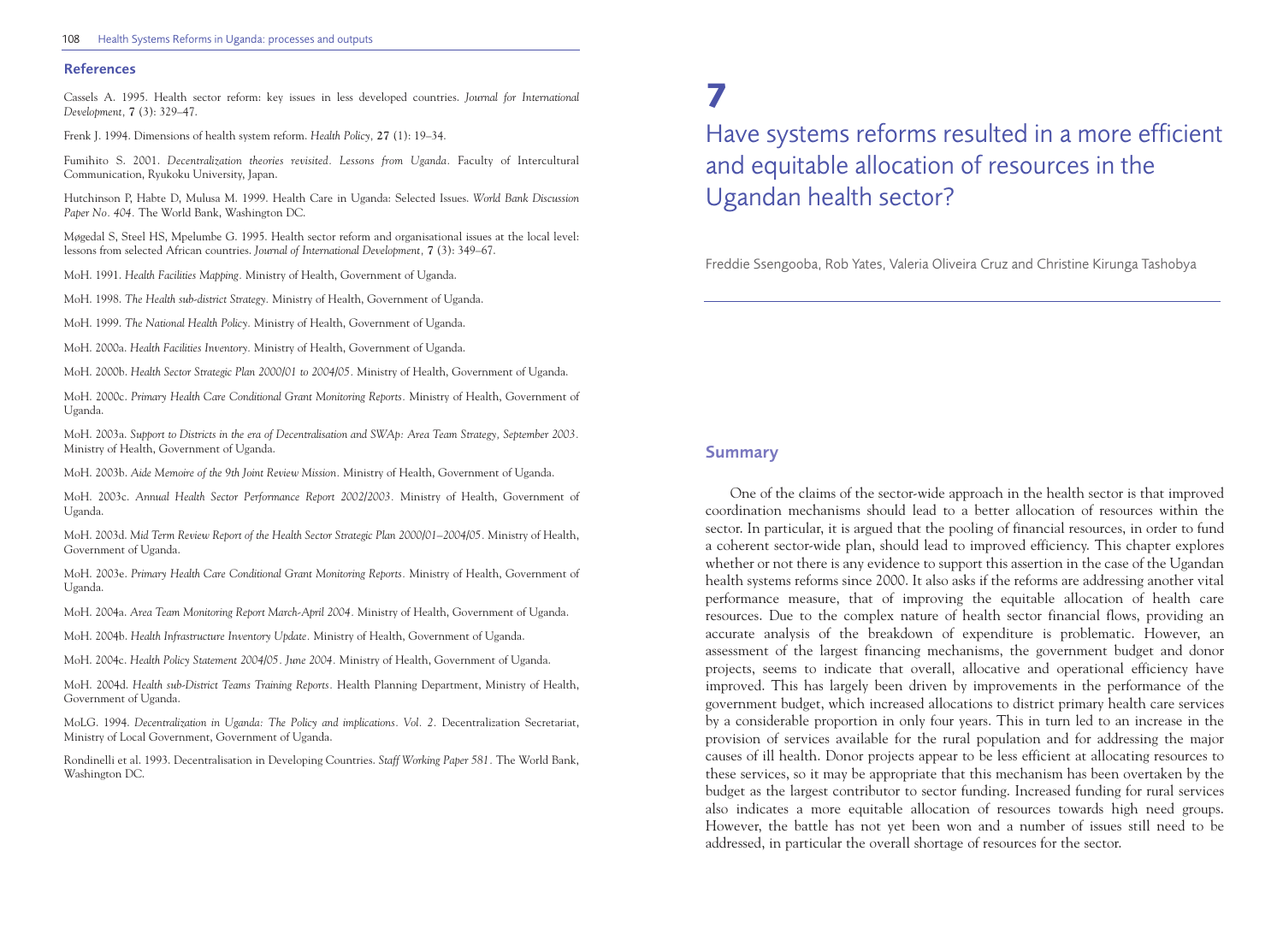## **1. Introduction**

The health sector in Uganda is under-funded to such an extent that current available resources are estimated to fund just 32 percent of the amount required to fully implement the country's Health Sector Strategic Plan  $(HSSP)^1$  (MoH 2000). Nevertheless, there are indications that efforts to increase allocative efficiency within existing resources could result in appreciable improvements in health system performance. One of the claims of the sector-wide approach (SWAp) is that improved coordination mechanisms should lead to a better allocation of resources within the sector (see chapter 2, Oliveira Cruz et al.). In particular, it is argued that the pooling of financial resources, in order to fund a coherent sector-wide plan, should lead to improved efficiency. This chapter explores whether or not there is any evidence to support this assertion in the case of the Ugandan health systems reforms since 2000. It also asks if the reforms are addressing another vital performance measure, that of improving the equitable allocation of health care resources.

In order to assess whether or not there have been significant changes in efficiency and equity in the Ugandan health sector, it is necessary to determine and monitor indicators for these performance measures. Economic and political theory suggests that both allocative and operational efficiency (McPake et al. 2002), and equity (McIntyre and Gilson 2002) are important social goals for resource allocation.

# **2. Efficiency and equity issues**

# **2.1 Efficiency**

Health resources can be allocated across a number of different uses including disease control programmes, reproductive health, mental health and curative care. Allocative efficiency is concerned with allocating resources across these different uses in such a way as to maximise health benefits. In this regard, allocative efficiency would pursue the financing of health programmes whose benefits exceed their costs or seek to expand/contract programmes up to the point where marginal benefits equal marginal costs. On the other hand, the goal of operational efficiency is to minimise costs for any given health output using an optimal mix of inputs within a particular health programme (Donaldson and Gerard 1993).

If health systems reforms are to improve allocative efficiency, resources for health care interventions need to be directed towards the health programmes that tackle the major contributors to a country's burden of disease, thereby providing opportunity for maximum health benefits. In the Ugandan context, stakeholders preparing the first HSSP (for the period 2000/01 to 2004/05) recognised that this meant increasing funding for a minimum health care package that would tackle over 60 percent of the preventable disease burden (MoH 2003a). This package focused on providing preventive and basic curative services, with a particular emphasis on the major causes of the disease burden such as communicable diseases and child and maternal health problems (see Annex 1 of chapter 1, Yates et al.). Furthermore, in order to maximise uptake of these services, it was realised that they should be provided from health centres close to the population,

rather than the more dispersed and distant hospitals. As a result, the health plan sought to increase the proportion of funds allocated to primary care services as opposed to secondary and tertiary care in hospitals – where health benefits per shilling were likely to be lower. Allocative efficiency in this context meant that the proportion of resources allocated to district health services (primary care) should have increased in comparison with hospital services (MoH 2003a).

In terms of operational efficiency, at the beginning of Uganda's SWAp in 2000, stakeholders perceived that there was an inappropriate concentration of resources in relatively large hospitals and in centralised services, in particular project administration activities (Macrae et al. 1996; Matthauer 2001; Hanson et al. 2002). As a result, there was a relative under-investment in basic inputs such as drugs and staffing in health centres, and yet such inputs are central to the goal of stimulating demand for services from the population (MoFPED 2002). In this context, operational efficiency (outputs per resource input), needed to improve by investing in inputs with better 'value for money', as and when more funding became available. For example, the large-scale but short-term orientation training of nursing assistants (on-the-job apprentices) was given priority as an interim strategy to expand access to many critical elements of the minimum package (see chapter 6, Murindwa et al.). Training more comprehensive nurses and other medical cadres to fill the personnel gaps continues as a longer-term strategy. In addition, better management of the medicines supply system ensures greater availability of essential drugs through pooling of previously uncoordinated sources of funding (chapter 4, Nazerali et al.), and expansion of cheaper health centre infrastructure, rather than building and equipping new hospitals, brings health services closer to the rural poor (chapter 6, Murindwa et al.). These were explicit policies set out in the first HSSP to address operational efficiency in resource allocation (MoH 2000).

# **2.2 Equity**

The concept of equity in relation to the distribution of health care benefits is more complicated and controversial than that of efficiency. This is because assessment of whether resources are distributed fairly or justly is a concept based on normative value judgements (Peter and Evans 2001). In addition, when setting an equity objective, there is not always consensus as to whether the health system is trying to secure equal health care for people with equal needs (horizontal equity) or providing more health care for people with greater needs (vertical equity), or indeed trying to achieve equity in access, utilisation or outcome. Monitoring performance in equity objectives is therefore complex. Diderichsen (1995) proposes that one should *"look at equity both in terms of equal access to health care and in terms of its contribution to equality in health and the social consequences of illness"* (p.144). The value judgements implicit in the social consequences of illness assign a high premium to context, specific equity measures. Therefore, an equity measure that may be agreed in Uganda may not be appropriate elsewhere, even in a neighbouring country.

In producing the Ugandan HSSP, the stakeholders did not clearly define equity indicators. However, the goal of vertical equity is implied in the central objective of the health sector, which seeks *"to reduce morbidity and mortality from major causes of ill health in Uganda and the disparities therein"* (MoH 2000: 14). From the perspective of vertical equity, the HSSP does refer to preferential access for those with 'high needs', for example

<sup>&</sup>lt;sup>1</sup>See Annex 1, Yates et al. (this book) for a description of the HSSP.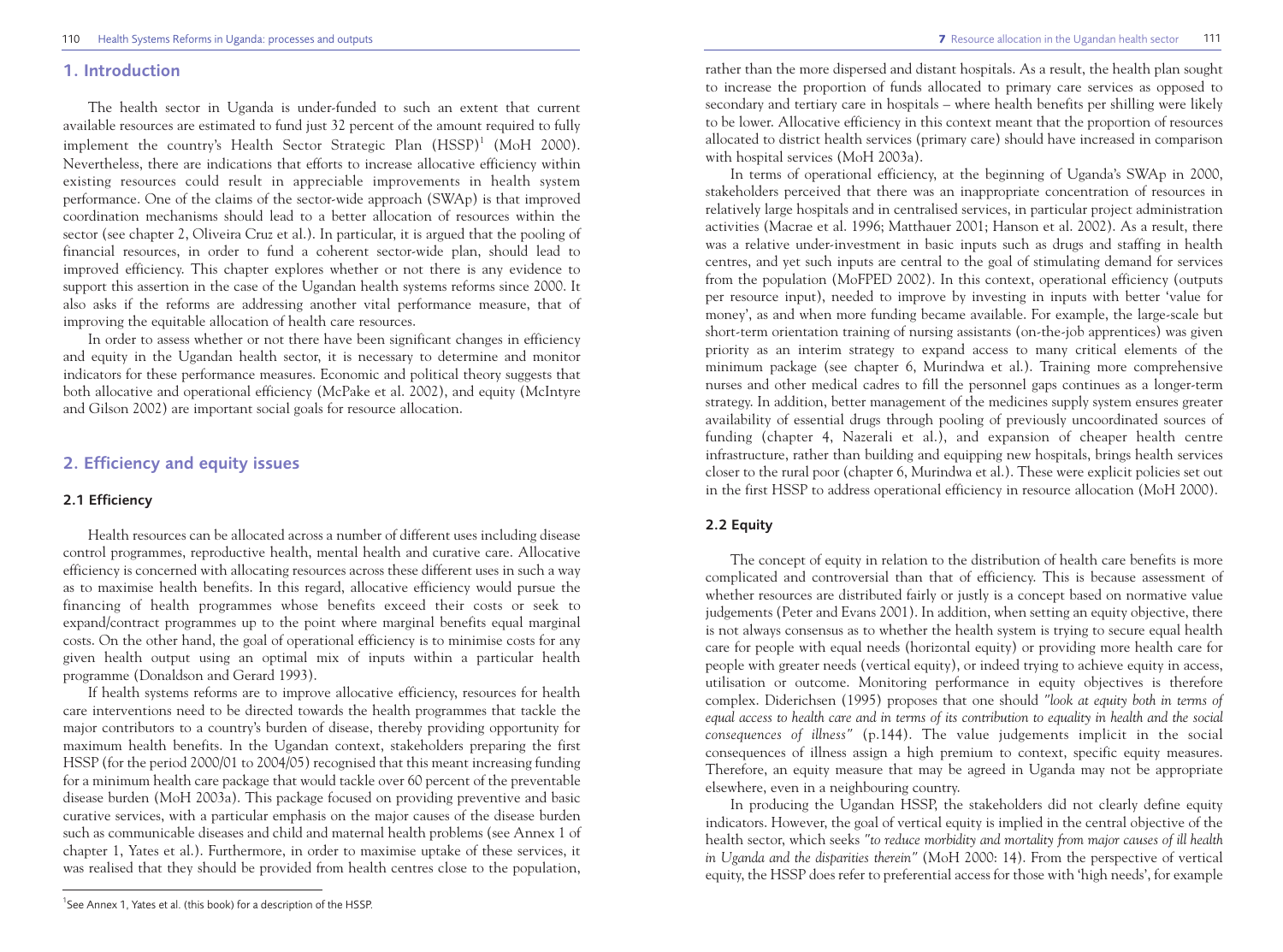#### 112 Health Systems Reforms in Uganda: processes and outputs 113 and the Uganda: processes and outputs 113

those afflicted by the major causes of ill health such as malaria and childhood illnesses. Information on access to health services in Uganda indicated poor service coverage in rural communities, and thus improvements in equity implied the need to incorporate pro-rural targeting of services into health sector allocations so as to achieve disproportionately higher consumption of services by rural populations relative to urban ones in order to redress the imbalance (UBOS 2001).

Therefore, when assessing the performance of the system in improving efficiency and equity in the Ugandan policy context, we looked for the following as evidence:

| Efficiency |  | Allocative<br>Efficiency  | A greater proportion of resources allocated to<br>district primary health care services relative to<br>hospital services.                                     |
|------------|--|---------------------------|---------------------------------------------------------------------------------------------------------------------------------------------------------------|
|            |  | Operational<br>Efficiency | Relatively more expenditure on inputs that<br>represent good value for money in generating<br>additional health sector outputs (e.g. drugs and<br>personnel). |
| Equity     |  |                           | The extent of access or coverage of rural<br>populations with primary health care services.                                                                   |

### **3. Resource allocations**

Before one can determine the impact of the reforms since 2000 on efficiency and equity in the Ugandan health sector it is necessary to obtain a picture of how the sector was performing against these measures in the late 1990s. Given the paucity of financial data for this period, this is not an easy task, but an analysis of the main financing mechanisms provides some insight.

In 1999/00, the financial year preceding the official launch of the first HSSP, the total resource envelope available for the health sector was estimated at 310 billion Uganda Shillings<sup>2</sup> (MoH 2000). There are two main sources of funding to the health sector in Uganda. The first, channelled through the government budget, includes both Government of Uganda (GoU) domestic resources and donor budget support (general or earmarked to the health sector). The second includes all donor project funding which may be directed to projects handled by the central Ministry of Health (MoH), by individual districts or by non-governmental organisations (NGOs). In terms of allocating resources in line with efficiency and equity objectives, the first channel provides the greatest scope as activities for donor project resources are often predetermined. The performance of these modalities against efficiency and equity criteria is addressed below.

Added to this resource envelope is out-of-pocket household expenditure. Although out-of-pocket household payment is estimated to contribute about 45 percent of total health expenditure (UBOS 2001), a large proportion of which is spent in the privatefor-profit and private-not-for-profit sectors, there is limited scope for policy influence on how these funds are allocated by households.

#### **3.1 Donor projects**

According to the Ministry of Finance, Planning and Economic Development (MoFPED), donor projects made the largest (45 percent) contribution towards the health sector resource envelope<sup>3</sup> in 1999/00 (see Figure 1). However, due to the large numbers of projects, it is extremely difficult to determine whether or not they were being allocated to inputs necessary for implementation of HSSP priority activities. What is certain is that there were concerns at the time that uncoordinated projects were not allocating resources efficiently (Macrae et al. 1996). In terms of operational efficiency, donor projects concentrated expenditures on areas such as capital development, training and capacity building (training workshops), and spent less on recurrent inputs such as drugs and supplies, and human resources. Large proportions of resources channelled via projects were spent on project administrative costs where project headquarters tended to be located in large urban towns, especially in the capital city of Kampala.

Trying to analyse the beneficiaries of project expenditure for equity purposes is also problematic but there is no evidence to suggest that projects at the time were allocating resources equitably. On the contrary, project managers wanting to demonstrate a tangible impact often focused on districts with higher absorptive capacity and these tended to be the more affluent ones (Matthauer 2001). In addition, some project donors who were concerned about the safety of their staff set restrictions on operating in conflict areas where displaced persons face acute health care needs.

#### **Figure 1: Trends in funding sources contributing to the Health Sector Strategic Plan 1997/98 to 2002/03**



Source: Derived from MoH (2003b).

 $^2$ ln 2003/04 prices. Exchange rate US\$ 1 = Uganda Shillings 1850.  $^3$ 

<sup>&</sup>lt;sup>3</sup> I.e. Government and donor resources only, excluding out-of-pocket household expenditure.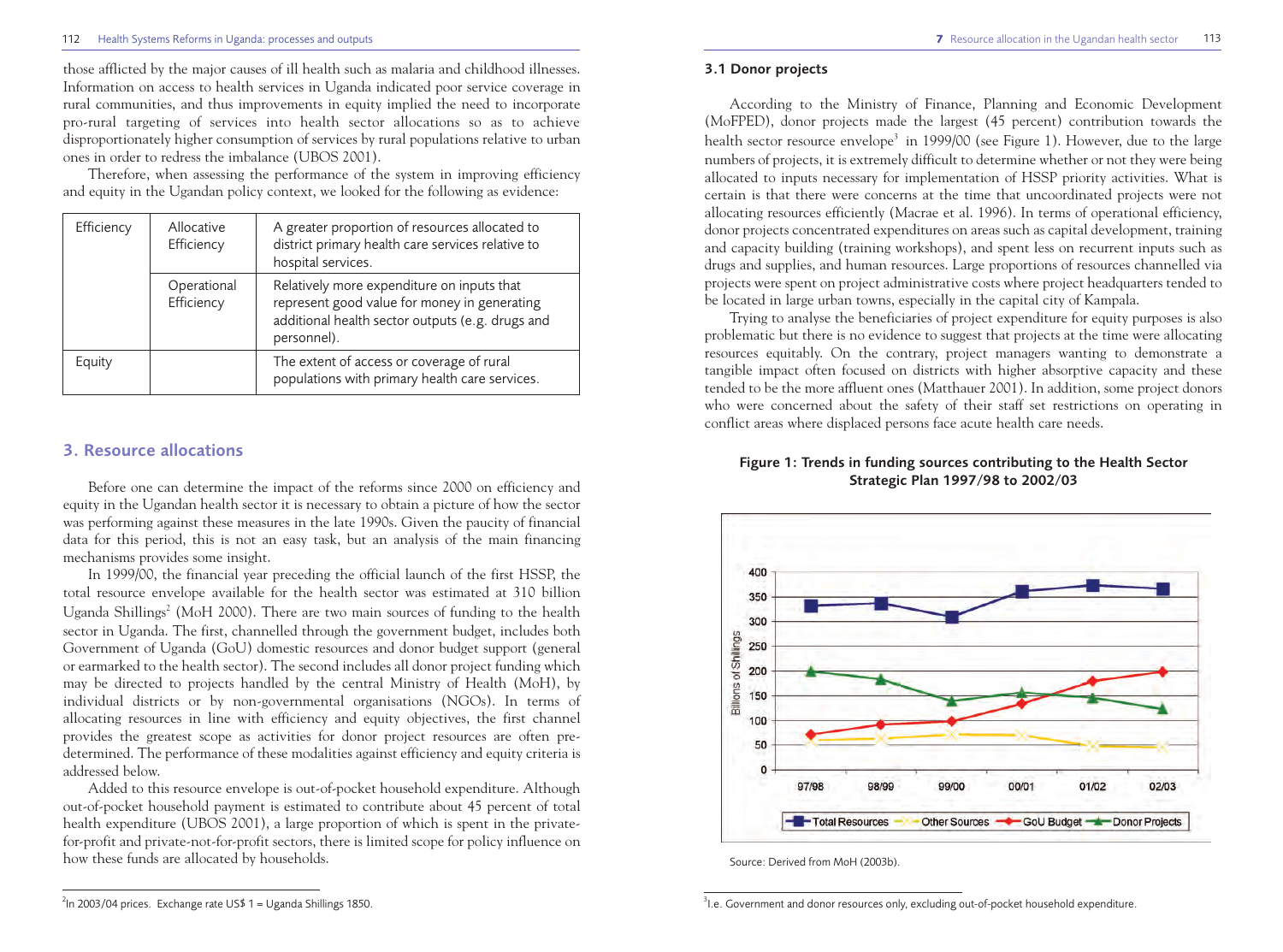#### **3.2 Government of Uganda budget**

Better data are available on the breakdown of the GoU budget in 1999/00 and show baseline performance of the HSSP against the efficiency and equity measures. Table 1 outlines the trends in resource allocation of the GoU budget from 1999/00 to 2002/03. Although these trends are set in a context of overall resource insufficiency for health care, an increase of 18 percent (inclusive of donor budget support) occurred in the period under review (MoH 2002; MoH 2003a).

The baseline allocation level in 1999/00 shows that secondary and tertiary hospital care (mostly located in affluent urban centres) captured the largest share of the budget (44 percent), whereas the primary care level accounted for less than 25 percent of the budget. Given the high proportion of tertiary services provided by large hospitals, their high cost structures and their location in urban areas, the allocation in 1999/00 does not score well against either efficiency or equity measures for targeting high-need client groups. However, by 2002/03 about 43 percent of the health sector budget was allocated to the primary care level. This reallocation, combined with an increase of 18 percent in real terms in the health budget, has meant that the level of financing for district health services has increased approximately 3.8 times. Evidence that this change in allocation has resulted in increased levels of cost-efficient inputs for district health activities (i.e.

**Level of 1999/00 2000/01 2001/02 2002/03 Variance**  Care 1999-2003 Health Sector Budget<sup>1</sup> (Billions of Uganda 196.0 114.2 114.2 170.1 196.0 116.1 Shillings) District  $|PHC^2|$  Primary 19% 33% 36% 36% 17 Services PNFP<sup>3</sup> 19% 4% 6% 8% 7% 3<br>District Secondary 8% 6% 4% 5% -3 District | Secondary 8% 6% | 4% | 5% | -3 **Hospitals** Regional Hospitals 14% 10% 11% 8% -6 Central Hospitals Tertiary 22% 13% 14% 12% -10

#### **Table 1: Percentage allocation of GoU budget by health sector level 1999/00 – 2002/03**

Source: Muhwezi (2003).

<sup>1</sup>Includes GoU funding and donor budget support.

 $^{2}$ This item also included salaries of all district services and operational funds for primary health care (PHC).

MoH Headquarter<sup>4</sup> Sector-Wide  $30\%$  30% 26% 28% 28% -2 Other MoH Agencies 2% 2% 2% 2% 2% 2% 0

Total 100% 100% 100% 100%

<sup>3</sup> Private-not-for-profit.

<sup>4</sup> Includes national service delivery programmes, in particular bulk procurement, 40 percent of which is attributable to district services in 2002/03.

 $5$  Increase in resources over the period is 18 percent in real terms.

improved operational efficiency) is illustrated in chapter 4 by Nazerali et al., in terms of medicines supply, and in chapter 6 by Murindwa et al., in terms of decentralised delivery of primary health services. The former shows significant improvements in the availability of essential drugs for primary health care activities, and the latter, higher investment in human resources and infrastructure inputs.

With regard to equity concerns in allocation, some progress was made in increasing resource allocations to rural populations, as reflected above, but more was needed to target particularly under-privileged districts. Since 2002/03, adjustments to the allocation criteria have tried to address this problem. For example, conditional grants to districts for primary level care are now allocated across districts by the MoH according to a weighted capitation formula, taking into account need factors such as: poverty, morbidity, prevalence of refugees and internally displaced people, and health facility coverage. Thus, as an example, in the 2003/04 budget, the district with the highest need (i.e. in the conflict ridden northern Uganda) received 25 percent more primary health care funding per capita than the relatively privileged district capital, Kampala (MoH 2003b). In the same vein, the government grant to support private-not-for-profit (PNFP) health facilities (mostly located in high need areas) was significantly increased (see chapter 5, Lochoro et al.).

If the GoU health budget (GoU funds plus donor budget support) performs better in terms of efficiency and equity than the project-channelled mechanism, an increase in the former vis-à-vis the latter should result in improvements in overall sector performance as measured by sector outputs, particularly for targeted high-need groups or rural populations. There have in fact been big changes in the composition of financing such that the GoU budget now makes up the largest contribution, discussed further below.

Table 2 indicates the type of medical attention sought by representative populations in national surveys for the years 1999/00 and 2002/03. Although the survey definition of provider types may mis-classify some public dispensaries and overestimate the

| Level of Care                 | Source of Care if          | 1999/00  |       |          | 2002/03  |       |       |
|-------------------------------|----------------------------|----------|-------|----------|----------|-------|-------|
|                               | <b>Sick Last Month</b>     | Rural    | Urban | Total    | Rural    | Urban | Total |
| Household Level               | None                       | 8        | 4     | 8        | 7        | 6     |       |
|                               | Home Self Medication       | 23       | 20    | 23       | 12       | 10    | 11    |
| <b>Primary Care</b><br>Level  | <b>Traditional Healers</b> | 1        | 1     | ┑        | 1        | 1     |       |
|                               | Drug Shops                 | 10       | 9     | 10       | 14       | 8     | 13    |
|                               | Pharmacy                   | $\Omega$ |       | $\Omega$ | $\Omega$ | 4     |       |
|                               | Private Clinic             | 27       | 44    | 29       | 34       | 52    | 36    |
|                               | Dispensary                 | 8        | 2     | 7        | 7        | C     | 6     |
|                               | Health Centre <sup>1</sup> | 3        | 1     | 3        | 12       | 4     | 11    |
| Secondary and                 | Out-patient in Hospital    | 18       | 17    | 18       | 9        | 11    | 9     |
| <b>Tertiary Care</b><br>Level | In-patient Hospital        | 2        |       | 2        | 2        | 3     |       |

**Table 2: Source of medical care four weeks before National Survey, 1999/00 and 2002/03 (percentage)**

Source: UBOS (2003).

<sup>1</sup>Includes government health units and private-not-for-profit units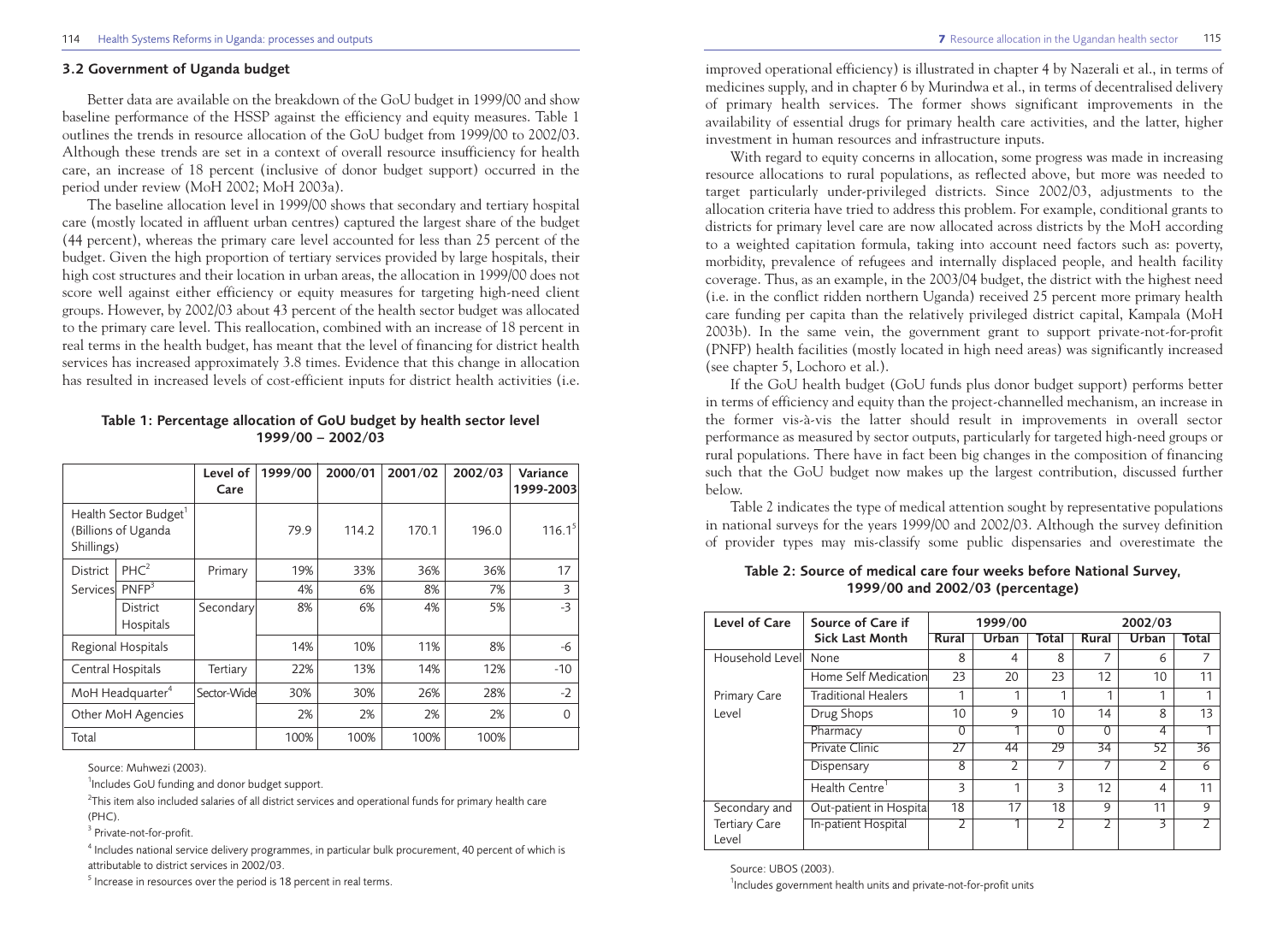#### 116 Health Systems Reforms in Uganda: processes and outputs **7** Resource allocation in the Ugandan health sector 117

contribution of private clinics, it is a useful source for establishing baseline figures and trends in service utilisation across the rural and urban settings and across alternative providers (see also Figure 5 in chapter 1, Yates et al.).

The survey indicates that the proportion of people in the rural areas utilising curative services at the primary care level increased from 49 percent to 68 percent between 1999/00 and 2002/03. There has been a fourfold increase in the utilisation by rural populations of services at public and PNFP health centres, while the proportion of those that do not seek any care when sick has declined from 31 percent to 18 percent. This represents a promising trend in moving the delivery of the minimum package of primary health services to lower levels of care that are closer to the groups perceived to be most in need of health services.

Of concern however, is the increase in the percentage of the population using the private clinics. The percentage increase in the use of the private clinics and drug shops in the survey period was higher for rural (poor) populations compared to their urban counterparts. This indicates that there is still a gap in coverage and/or quality of care provided through the public and PNFP sectors for which the private sector is a preferred substitute. Drug shops and the majority of private clinics are poorly regulated and have weaknesses in service standards and quality (Birungi 1998).

# **4. Trends in health sector funding composition**

The rise in the health budget in recent years has partly been due to the government allocating additional domestic revenues to health (courtesy of the  $HIPC<sup>4</sup>$  Debt Relief initiative), but is mostly due to the fact that many development partners have switched their assistance from project funding to direct GoU budget support (see chapter 2, Oliveira Cruz et al.).

With a number of key development partners (DPs) switching to channel their support through the GoU budget in line with the principle of the SWAp, the proportion of expenditure directly disbursed by DPs for health projects now stands at just 34 percent of the total resource envelope, down from 45 percent in 1999/00. An analysis of this residual project portfolio undertaken by the MoH in 2003 shows that this shift in resource flows has been potentially beneficial (MoH 2003b). However, this is bound to change as more funds from the Global Fund to Fight AIDS, TB and Malaria and the US President's Emergency Plan for AIDS Relief are earmarked for the project support mode.

Figure 2 shows the resource allocation pattern for a representative sample of five health projects under the donor-disbursed, project support mode (in contrast to GoU budget support). Only 32 percent of donor project expenditure in 2003 can be attributed to inputs envisaged to contribute directly to the objectives of the health sector plan. Instead, allocation to technical assistance, project administration costs, and other complementary inputs were preferred areas of expenditure. Particularly noticeable in this analysis was the observation that projects had allocated very little (just 3 percent) to Ugandan health workers employed in local health facilities.

Sample of Project Funding 2003, Total 63.3 Bn Shillings Donors: USAID, SIDA, GTZ, DFID, DANIDA

**Figure 2: Sample of project funding to the health sector, 2003** 





Note: "Other Inputs" refer to project overheads, technical assistance, and investment goods not envisaged in the Health Sector Strategic Plan

#### **5. Conclusions**

Due to the complexity of health sector financing, it is difficult to obtain an accurate picture of the level and distribution of health expenditures in any country. This is particularly true in developing countries where large proportions of supposed health expenditure are not channelled through the public budget or through social insurance systems. In turn, the poor quality of health expenditure data, especially on out-of-pocket expenditures, makes it difficult to monitor related performance indicators such as efficiency and equity.

The evidence presented here seems to suggest that the government budget is being allocated more efficiently at present than at the beginning of the reform period in 2000. The increase in service uptake at primary care levels and health centres in particular seems to suggest that the shift in the allocation of resources from hospitals towards primary health care services at district level has improved the overall efficiency of the health system. Furthermore, the ring-fencing of resources for essential drugs and personnel recruitment suggests improved operational efficiency in the sector (see chapter 4, Nazerali et al.; chapter 6, Murindwa et al.). However, one emerging problem